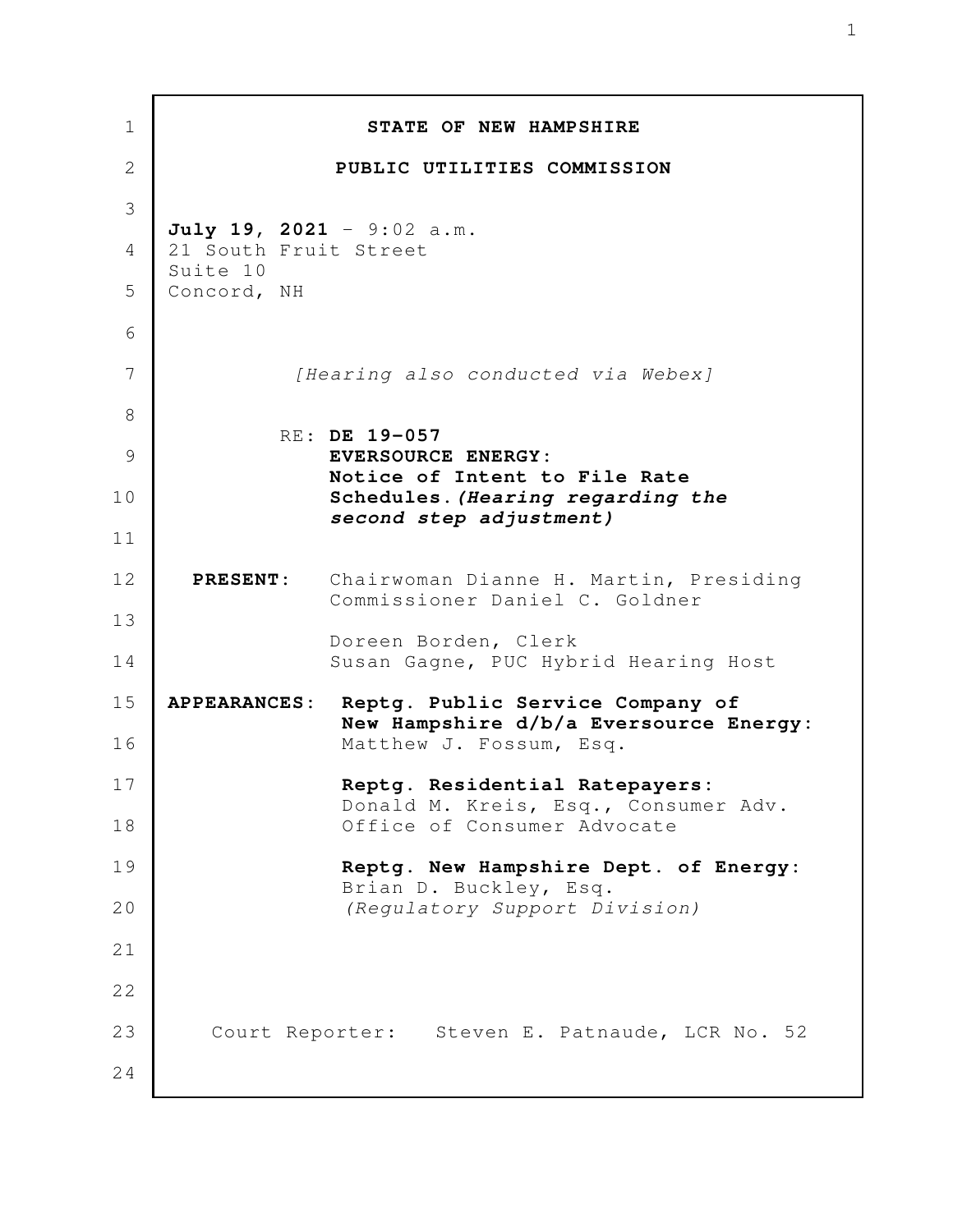**I N D E X PAGE NO. WITNESS PANEL: LEE G. LAJOIE DAVID L. PLANTE JAMES J. DEVEREAUX ERICA L. MENARD JENNIFER A. ULLRAM** Direct examination by Mr. Fossum 6 Cross-examination by Mr. Kreis 26 Cross-examination by Mr. Buckley 45 Interrogatories by Cmsr. Goldner 108 Interrogatories by Chairwoman Martin 123 **\* \* \* CLOSING ARGUMENTS BY:** Mr. Kreis 144 Mr. Buckley 150 Mr. Fossum 154 1 2 3 4 5 6 7 8 9 10 11 12 13 14 15 16 17 18 19 20 21 22 23 24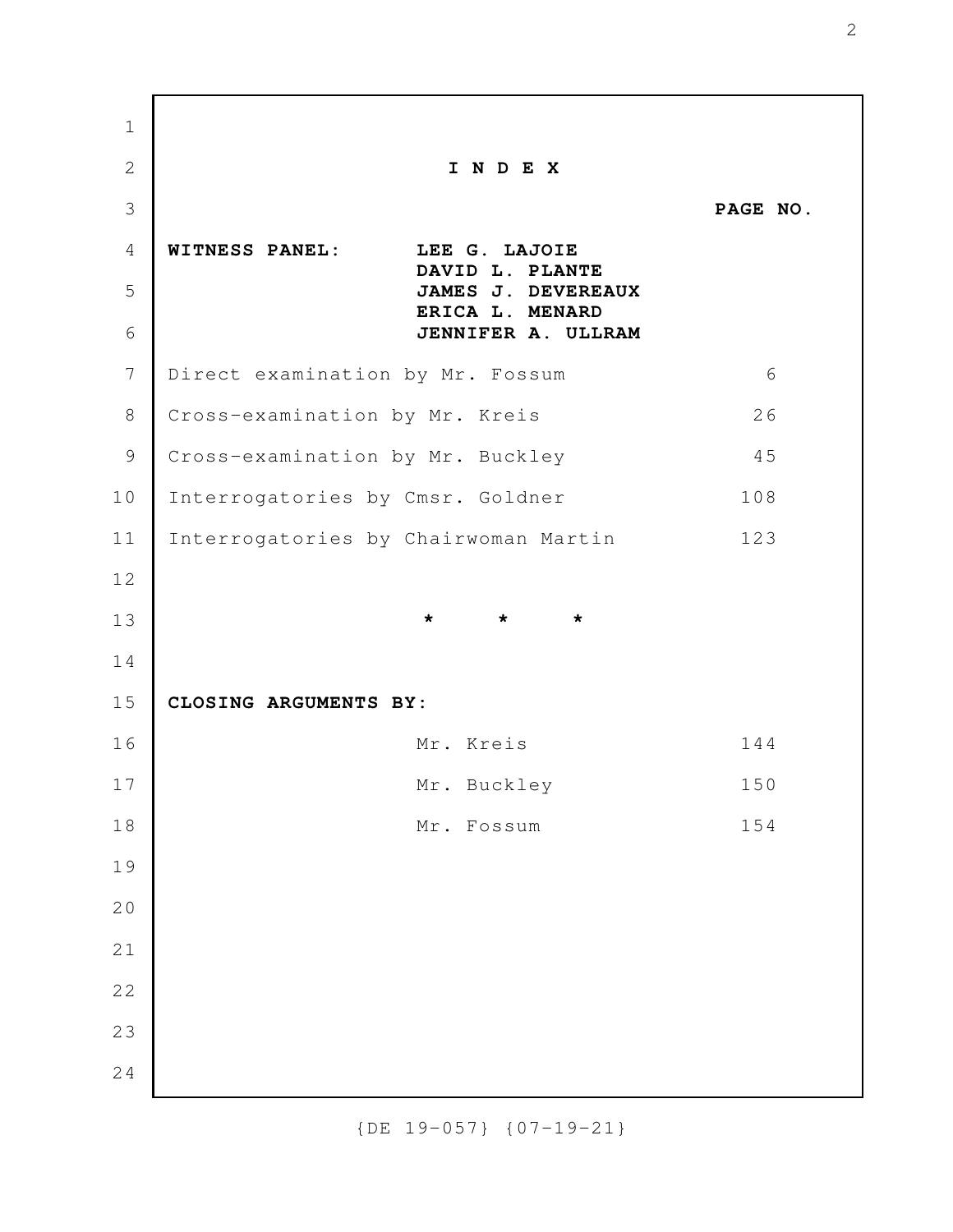**E X H I B I T S EXHIBIT NO. D E S C R I P T I O N PAGE NO.** 62 Petition for Second Step *premarked* Adjustment, including the Testimony of Lee Lajoie, David L. Plante, and James J. Devereaux, with attachments, and the Testimony of Erica L. Menard and Jennifer A. Ullram, with attachments 63 New Hampshire Department of *premarked* Energy Final Audit Report 64 Supplemental Request Forms, *premarked* consisting of 64 pages 65 **RESERVED FOR RECORD REQUEST** 143 (RE: Planning and Approval Process) 66 **RESERVED FOR RECORD REQUEST** 143 (RE: Alternatives on the Submarine Cable Project) 67 **RESERVED FOR RECORD REQUEST** 143 (RE: Emergency or unforeseen project approvals) 68 **RESERVED FOR RECORD REQUEST** 143 (RE: Whether there are any additional responses by the Company to the Audit Report) 1 2 3 4 5 6 7 8 9 10 11 12 13 14 15 16 17 18 19 20 21 22 23 24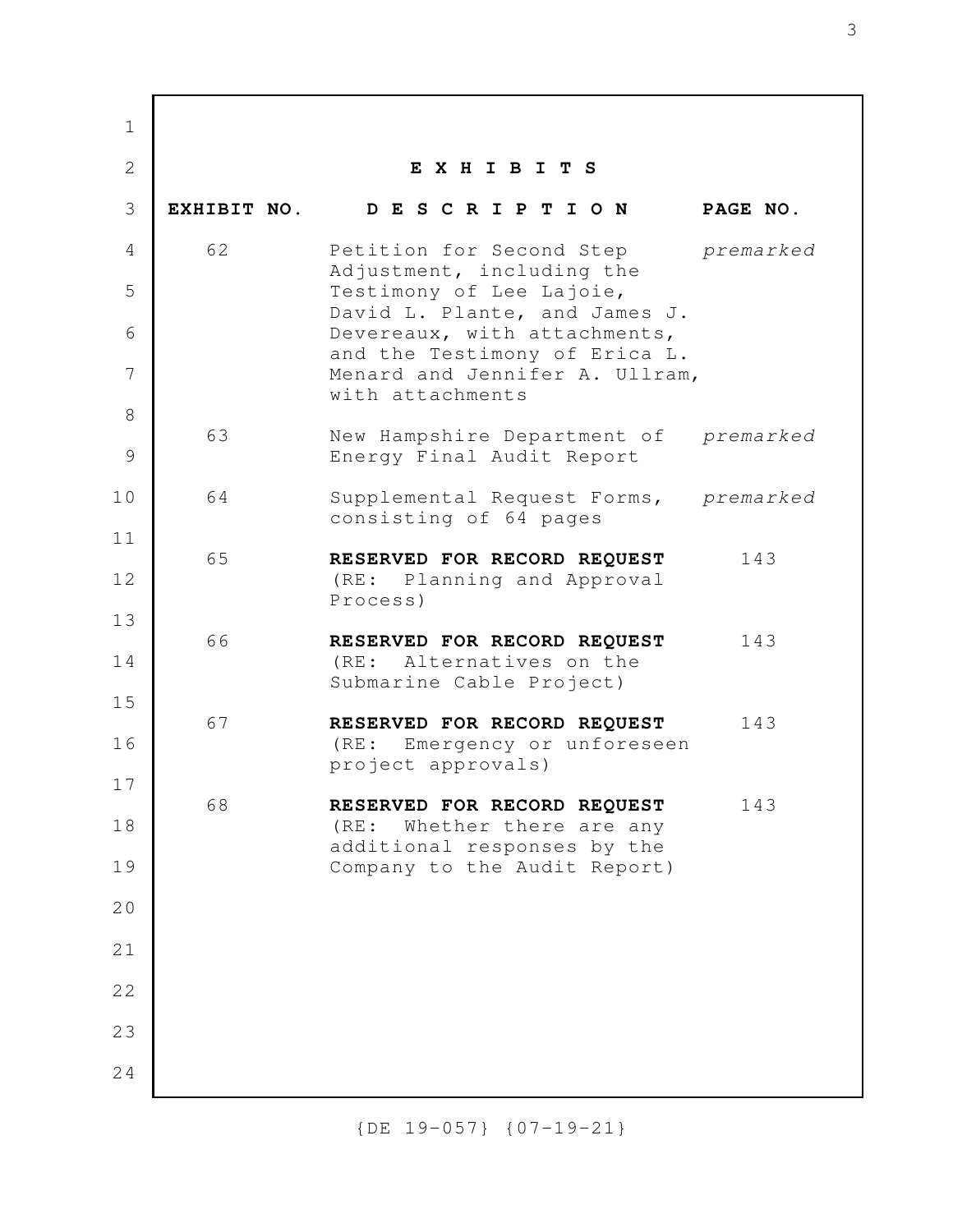**P R O C E E D I N G** CHAIRWOMAN MARTIN: Good morning, everyone. We're here this morning in Docket DE 19-057, which is the Eversource petition for the second step adjustment. Let's take appearances from counsel, starting with Mr. Fossum. MR. FOSSUM: Good morning, all. Matthew Fossum, here for Public Service Company of New Hampshire, doing business as Eversource Energy. CHAIRWOMAN MARTIN: Okay. Thank you. And Mr. Kreis. MR. KREIS: Good morning, everybody. I am Donald Kreis, doing business as the Office of the Consumer Advocate, here on behalf of residential utility customers. And with me today is our legal intern, who will eventually become a lawyer, Kijana Plenderleith. CHAIRWOMAN MARTIN: Excellent. Thank you. And Mr. Buckley. MR. BUCKLEY: Good morning, Madam Chair and Commissioner Goldner. My name is Brian D. Buckley. And I am here representing the 1 2 3 4 5 6 7 8 9 10 11 12 13 14 15 16 17 18 19 20 21 22 23 24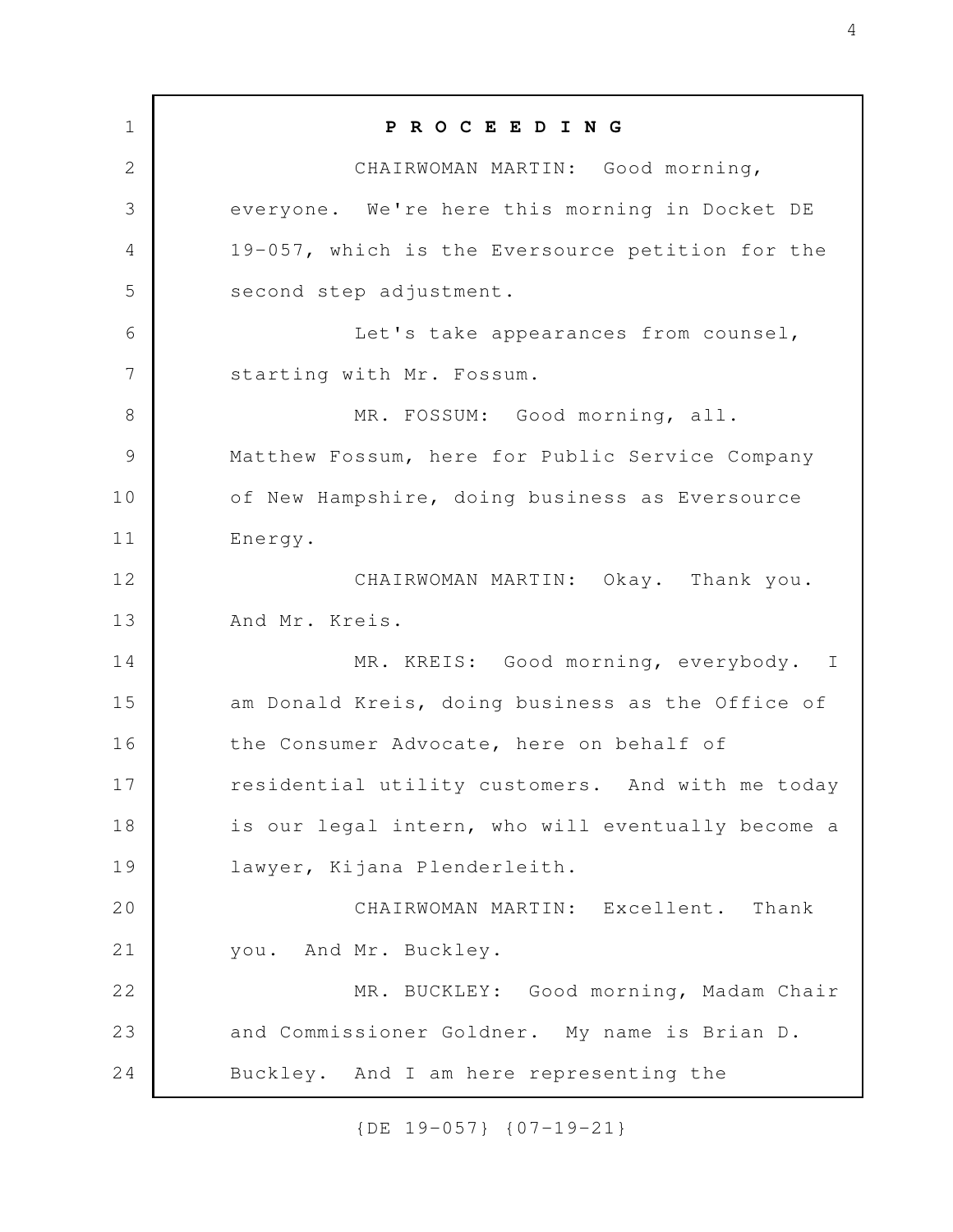Department of Energy's Regulatory Support Division today. CHAIRWOMAN MARTIN: Thank you. And welcome in your new capacity. It's our first time seeing you. Okay. I have Exhibits 62 through 64 prefiled and premarked for identification. Is that the full set of exhibits we'll see today? MR. FOSSUM: Yes. There may be, since this is a continuation of the rate case, it's possible there may be a reference to a prior one. But the only ones that I'm aware of that anybody is going to present today are those three. CHAIRWOMAN MARTIN: Okay. And, Mr. Buckley or Mr. Kreis, anything else? MR. KREIS: Nothing from us. MR. BUCKLEY: Nothing further from us either. CHAIRWOMAN MARTIN: Okay. I will reiterate, if the Parties could file a comprehensive exhibit list, it is helpful for me to confirm that those are all of the exhibits, as opposed to getting separate emails, and then I'm 1 2 3 4 5 6 7 8 9 10 11 12 13 14 15 16 17 18 19 20 21 22 23 24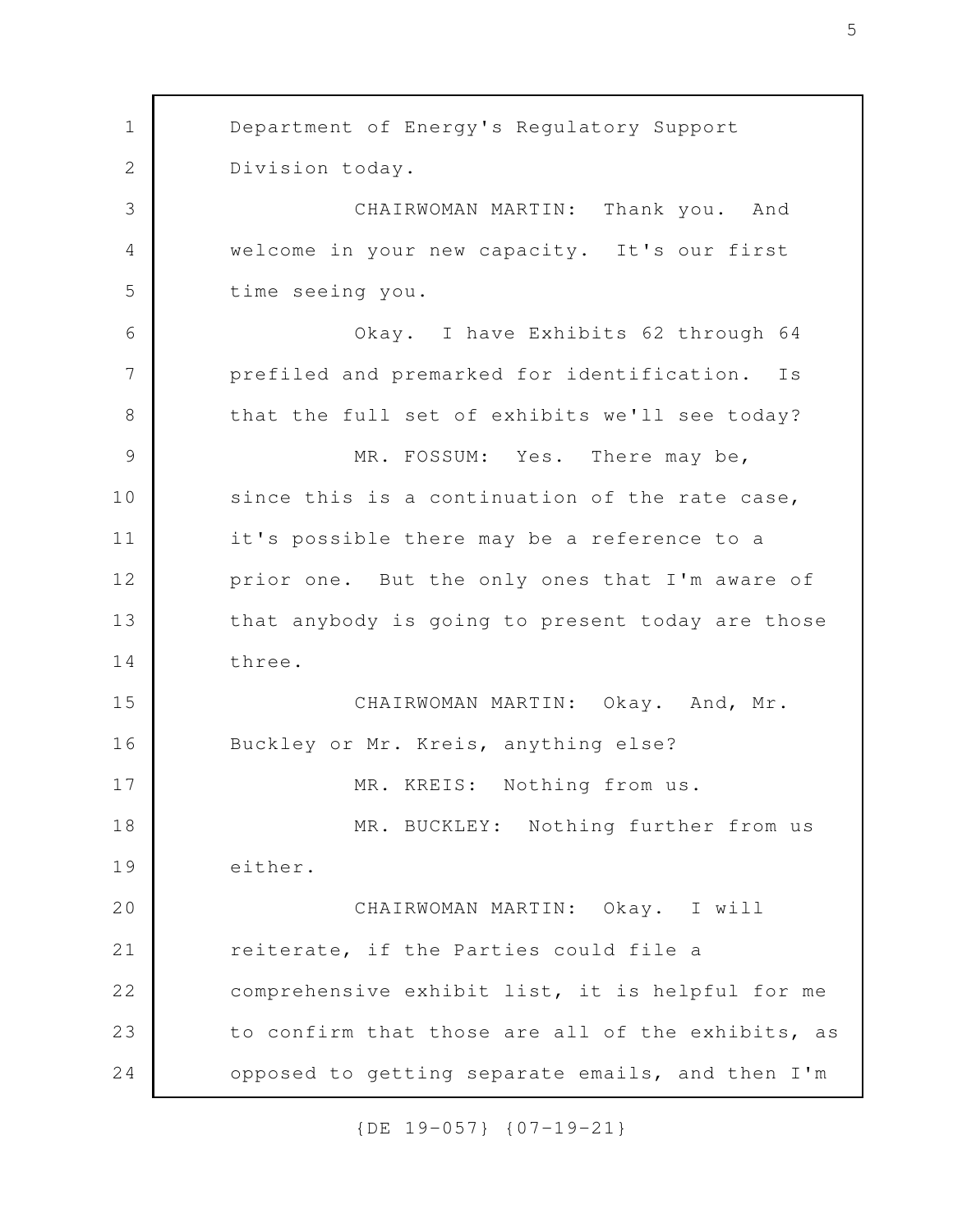| 1             | not entirely sure that that is the full set. So,  |
|---------------|---------------------------------------------------|
| 2             | if you could do that going forward, it would be   |
| 3             | much appreciated.                                 |
| 4             | Anything other preliminary matters                |
| 5             | before we hear from the witnesses?                |
| 6             | [No verbal response.]                             |
| 7             | CHAIRWOMAN MARTIN: Okay. Seeing none.             |
| 8             | Mr. Patnaude, would you swear in the witnesses    |
| $\mathcal{G}$ | please.                                           |
| 10            | (Whereupon Lee G. Lajoie,                         |
| 11            | David L. Plante, James J. Devereaux,              |
| 12            | Erica L. Menard, and Jennifer A. Ullram           |
| 13            | were duly sworn by the Court Reporter.)           |
| 14            | CHAIRWOMAN MARTIN: Okay. Thank you.               |
| 15            | Mr. Fossum, go ahead.                             |
| 16            | MR. FOSSUM: Thank you.                            |
| 17            | LEE G. LAJOIE, SWORN                              |
| 18            | DAVID L. PLANTE, SWORN                            |
| 19            | JAMES J. DEVEREAUX, SWORN                         |
| 20            | ERICA L. MENARD, SWORN                            |
| 21            | JENNIFER A. ULLRAM, SWORN                         |
| 22            | DIRECT EXAMINATION                                |
| 23            | BY MR. FOSSUM:                                    |
| 24            | I'll start with Mr. Lajoie. Could you please<br>Q |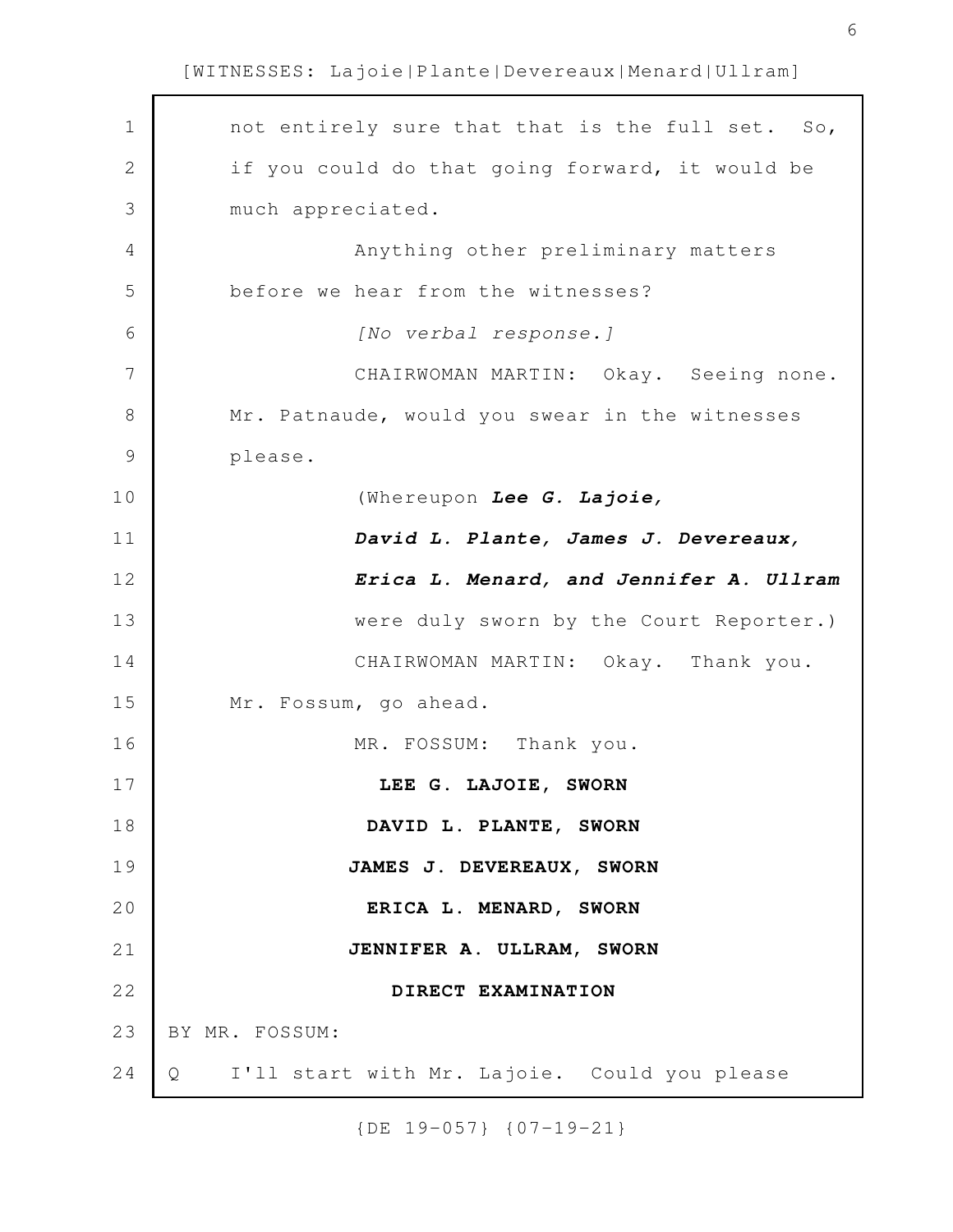| $\mathbf 1$    |   | state your name, your position, and your         |
|----------------|---|--------------------------------------------------|
| $\mathbf{2}$   |   | responsibilities for the record?                 |
|                |   |                                                  |
| 3              | Α | (Lajoie) My name is Lee Lajoie. I am the Manager |
| 4              |   | of System Resiliency for Eversource New          |
| 5              |   | Hampshire. And a large part of my duties involve |
| 6              |   | dealing with the capital budget for Eversource   |
| $\overline{7}$ |   | New Hampshire. I also have two other groups      |
| 8              |   | reporting to me, Reliability Reporting group and |
| $\mathcal{G}$  |   | a group that runs our Distribution Automation    |
| 10             |   | Program.                                         |
| 11             | Q | And have you previously testified before this    |
| 12             |   | Commission?                                      |
| 13             | Α | (Lajoie) Yes, I have.                            |
| 14             | Q | I'll just stay with you for the moment. Mr.      |
| 15             |   | Lajoie, did you back on May 3rd file joint       |
| 16             |   | testimony and attachments as part of the         |
| 17             |   | Company's submission in what has been marked for |
| 18             |   | identification as "Exhibit 62"?                  |
| 19             | Α | (Lajoie) Yes, I did.                             |
| 20             | Q | And, for the portion for which you were          |
| 21             |   | responsible, was that testimony prepared by you  |
| 22             |   | or at your direction?                            |
| 23             | Α | (Lajoie) Yes, it was.                            |
| 24             | Q | Do you have any corrections or updates to that   |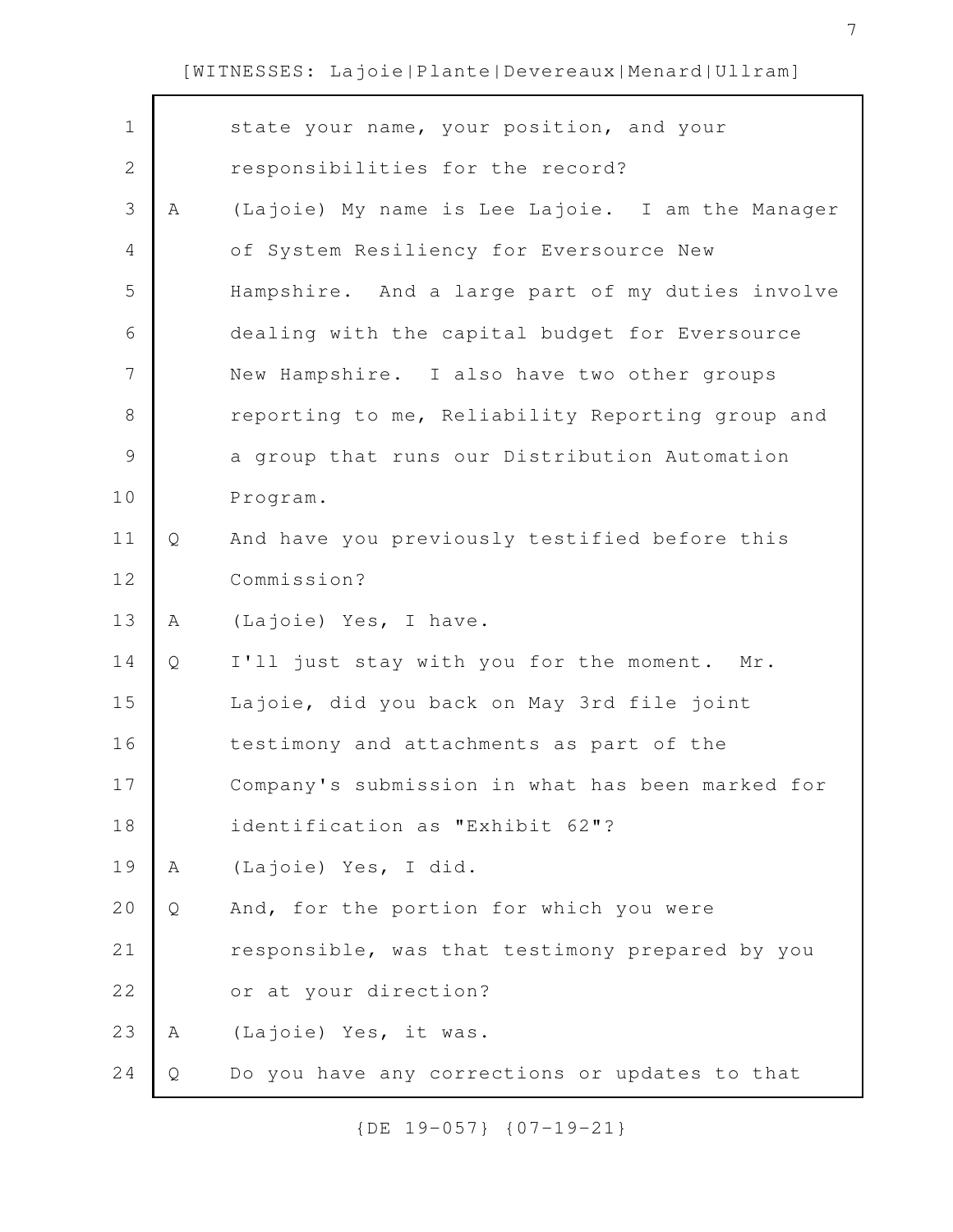| $\mathbf 1$    |   | testimony this morning?                           |
|----------------|---|---------------------------------------------------|
| $\overline{2}$ | Α | (Lajoie) No, I do not.                            |
| 3              | Q | And do you adopt that testimony as your sworn     |
| 4              |   | testimony for this proceeding?                    |
| 5              | Α | (Lajoie) Yes, I do.                               |
| 6              | Q | Thank you. Turning to Mr. Plante. Could you       |
| $\overline{7}$ |   | please state your name, your position and         |
| 8              |   | responsibilities for the record? And it appears   |
| 9              |   | you're on mute, Mr. Plante.                       |
| 10             | Α | (Plante) Yes. Sorry about that. Yes. Good         |
| 11             |   | morning, everyone. My name is David Plante. And   |
| 12             |   | I am the Manager of Project Management-New        |
| 13             |   | Construction for Eversource in New Hampshire.     |
| 14             |   | And, basically, my role is to run the Project     |
| 15             |   | Management group here in New Hampshire overseeing |
| 16             |   | the project managers who actually manage the      |
| 17             |   | projects that we execute.                         |
| 18             | Q | And have you previously testified before this     |
| 19             |   | Commission?                                       |
| 20             | Α | (Plante) I have.                                  |
| 21             | Q | And, Mr. Plante, did you also back on May 3rd     |
| 22             |   | file joint testimony and attachments in what      |
| 23             |   | has been marked for identification as             |
| 24             |   | "Exhibit 62"?                                     |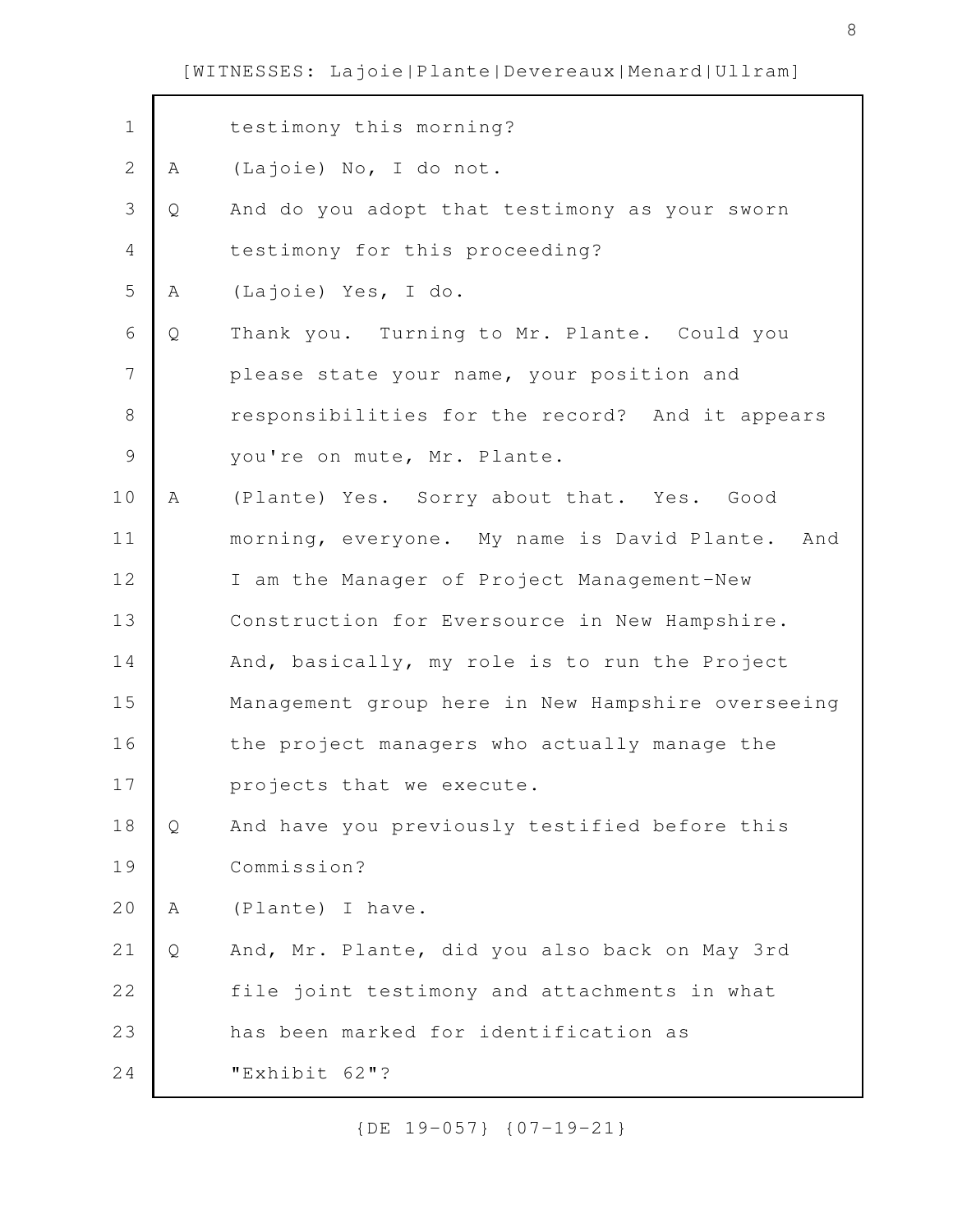| $\mathbf 1$    | Α | (Plante) Yes.                                     |
|----------------|---|---------------------------------------------------|
| $\mathbf{2}$   | Q | And, for the portion for which you were           |
| 3              |   | responsible, was that testimony prepared by you   |
| $\overline{4}$ |   | or at your direction?                             |
| 5              | Α | (Plante) Yes.                                     |
| 6              | Q | And do you have any corrections or updates to     |
| $\overline{7}$ |   | that testimony this morning?                      |
| 8              | Α | (Plante) I do not.                                |
| $\mathsf{S}$   | Q | And do you adopt that testimony as your sworn     |
| 10             |   | testimony for this proceeding?                    |
| 11             | Α | (Plante) I do.                                    |
| 12             | Q | And, lastly, for the preliminaries,               |
| 13             |   | Mr. Devereaux, could you please state your name,  |
| 14             |   | your position and responsibilities for the        |
| 15             |   | record?                                           |
| 16             | Α | (Devereaux) Yes. Jim Devereaux, Manager of        |
| 17             |   | Budgets and Investment Planning. I'm responsible  |
| 18             |   | for financial reporting, in-house analysis and    |
| 19             |   | oversight of the capital programs and O&M for New |
| 20             |   | Hampshire operations.                             |
| 21             | Q | And, Mr. Devereaux, have you previously testified |
| 22             |   | before this Commission?                           |
| 23             | Α | (Devereaux) I have not.                           |
| 24             | Q | In light of that, could you just very briefly     |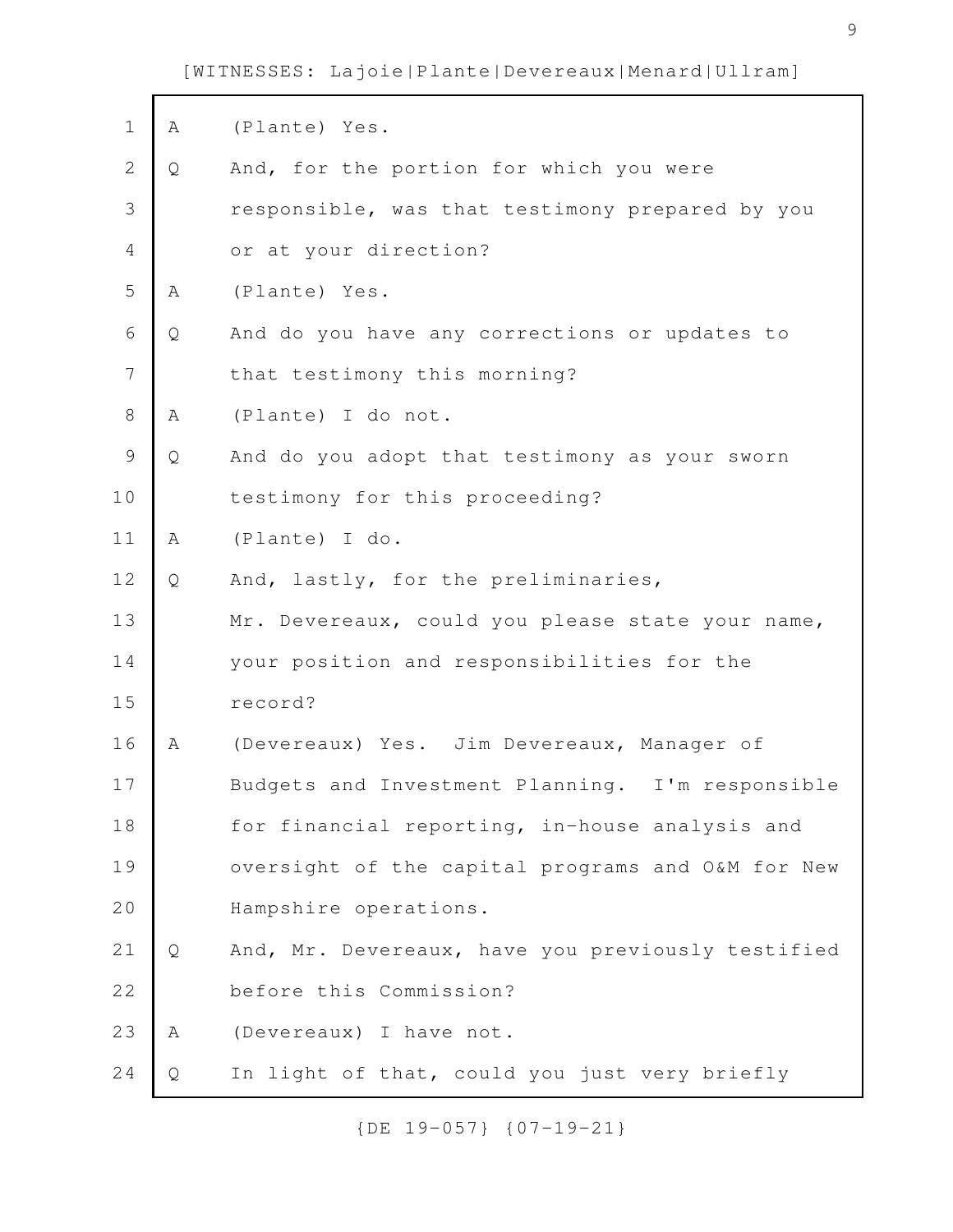|   | state your experience and qualifications for the             |
|---|--------------------------------------------------------------|
|   | record?                                                      |
| Α | (Devereaux) Sure. I graduated from St. Michael's             |
|   | College and followed up -- with a Business                   |
|   | degree, and followed up with a Master's of                   |
|   | Business Administration from Bentley University.             |
|   | I've worked for the Company since 1985,                      |
|   | mostly in the gas business in Massachusetts.<br>$\mathbb{I}$ |
|   | held the role of Director of Gas Service and                 |
|   | Supply for about ten years, moved on to                      |
|   | Investment Planning, and have been in my current             |
|   | position since 2019.                                         |
| Q | And, Mr. Devereaux, did you also back on May 3rd             |
|   | file joint testimony and attachments in what                 |
|   | has been marked for identification as                        |
|   | "Exhibit 62"?                                                |
| А | (Devereaux) Yes, I did.                                      |
| Q | And was that testimony prepared by you or at your            |
|   | direction?                                                   |
| Α | (Devereaux) Yes, it was.                                     |
| Q | And do you have any corrections to that                      |
|   | information this morning?                                    |
| Α | (Devereaux) I do not.                                        |
| Q | And do you adopt that testimony as your sworn                |
|   |                                                              |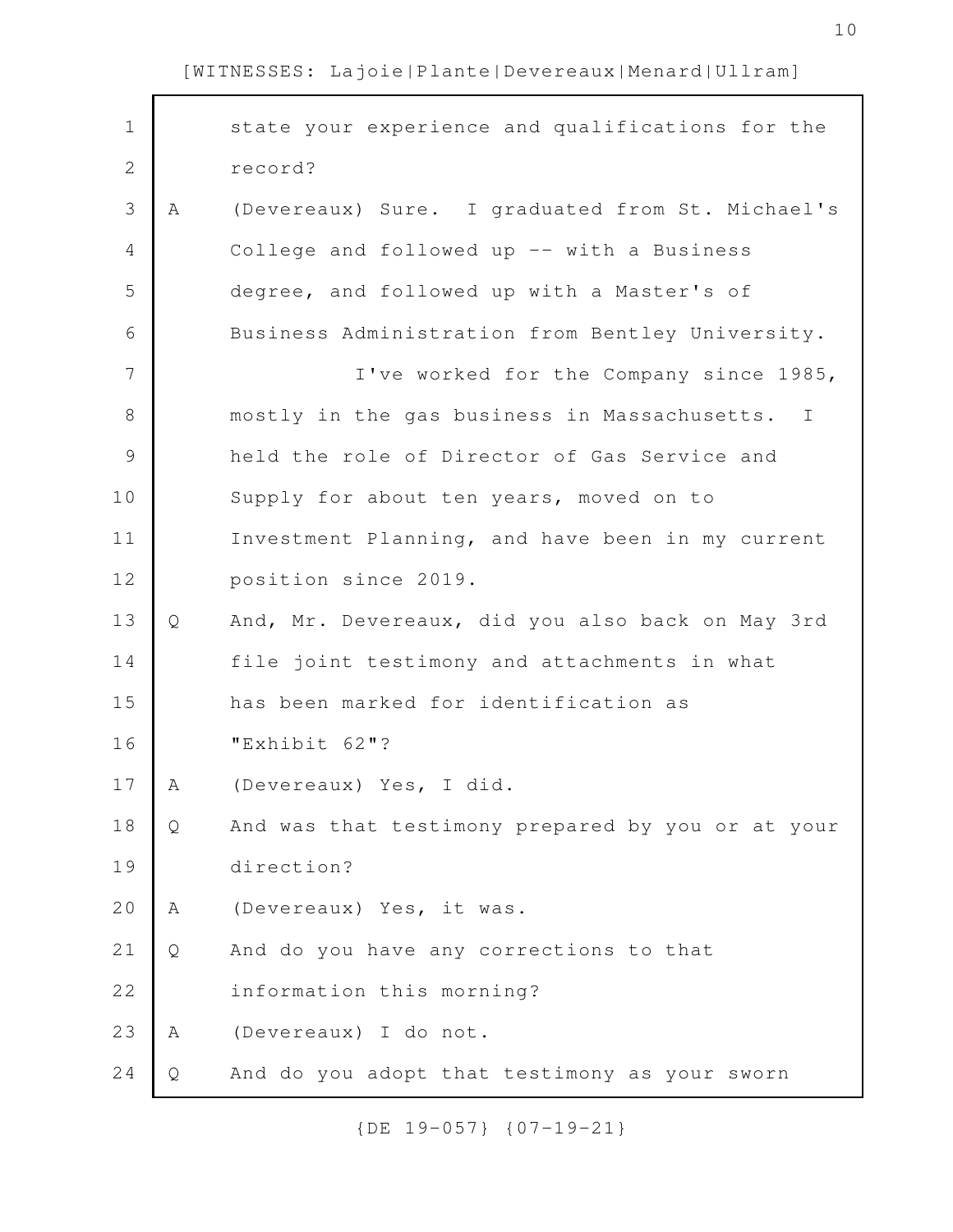| $\mathbf 1$    |   | testimony for this proceeding?                    |
|----------------|---|---------------------------------------------------|
| $\mathbf{2}$   | Α | (Devereaux) Yes, I do.                            |
| 3              | Q | All right. Moving on, and turning to Ms. Menard.  |
| 4              |   | Could you please state your name, your position   |
| 5              |   | and responsibilities for the record?              |
| 6              | Α | (Menard) My name is Erica Menard. I am the        |
| $\overline{7}$ |   | Manager of Revenue Requirements for New           |
| 8              |   | Hampshire. And, in that capacity, I am            |
| 9              |   | responsible for revenue requirement calculations  |
| 10             |   | for various rate and regulatory filings before    |
| 11             |   | this Commission.                                  |
| 12             | Q | And have you previously testified before this     |
| 13             |   | Commission?                                       |
| 14             | Α | (Menard) Yes, I have.                             |
| 15             | Q | And did you back on May 3rd file joint testimony  |
| 16             |   | and attachments with Ms. Ullram as part of the    |
| 17             |   | Company's submission, and which has been marked   |
| 18             |   | identification as "Exhibit 62"?                   |
| 19             | Α | (Menard) Yes.                                     |
| 20             | Q | And was that testimony prepared by you or at your |
| 21             |   | direction?                                        |
| 22             | Α | (Menard) Yes, it was.                             |
| 23             | Q | And do you have any corrections or updates to     |
| 24             |   | that testimony this morning?                      |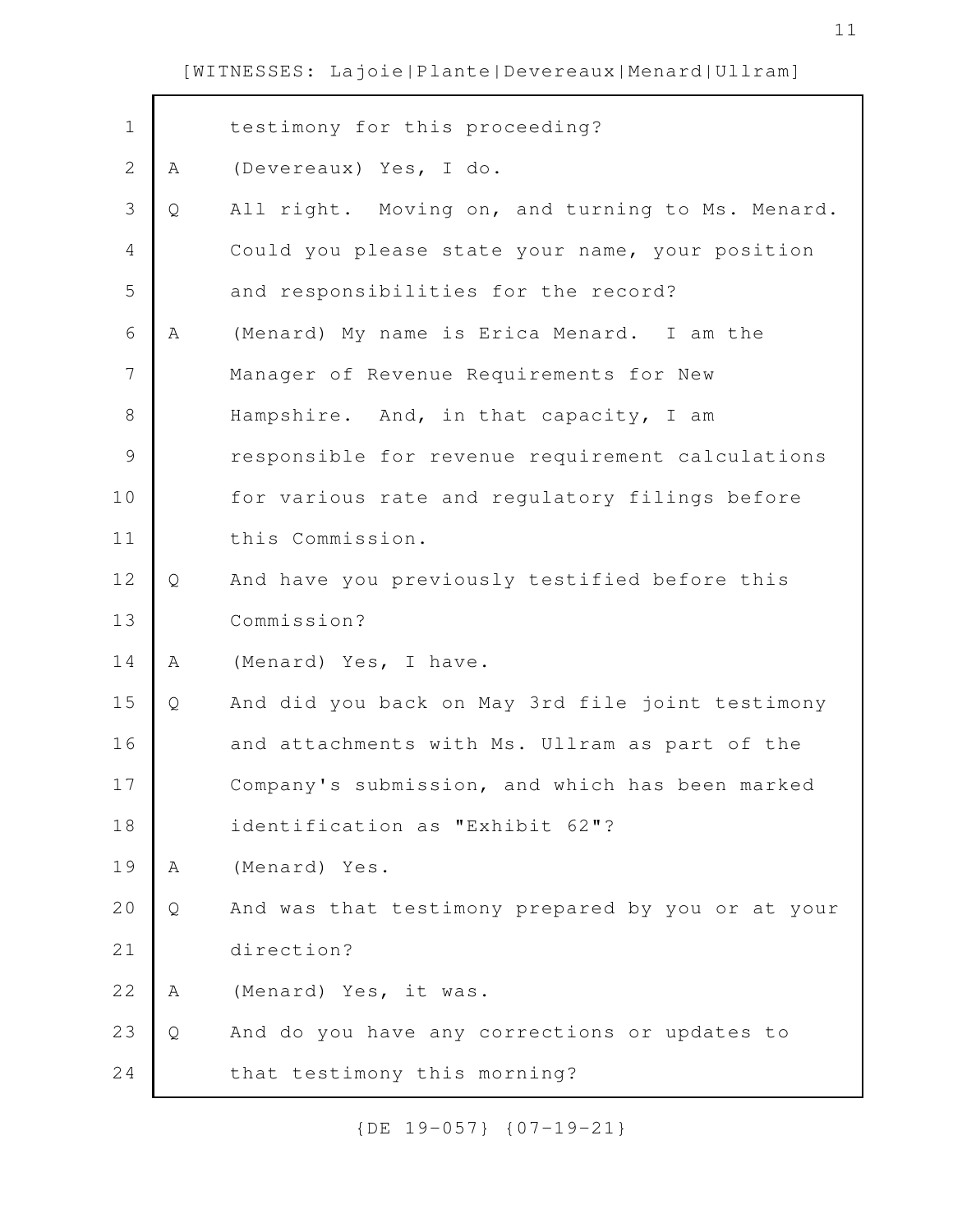| $\mathbf 1$    | Α | (Menard) No, I do not.                           |
|----------------|---|--------------------------------------------------|
| $\mathbf{2}$   | Q | And do you adopt that testimony as your sworn    |
| 3              |   | testimony for this proceeding?                   |
| 4              | Α | (Menard) Yes, I do.                              |
| 5              | Q | And turning to Ms. Ullram. Could you please      |
| 6              |   | state your name, your position and               |
| $\overline{7}$ |   | responsibilities for the record?                 |
| 8              | Α | (Ullram) Good morning. My name is Jennifer       |
| 9              |   | Ullram. I am the Manager of Rates for            |
| 10             |   | Connecticut and New Hampshire. In my role, I'm   |
| 11             |   | responsible for rates, cost of service, and rate |
| 12             |   | design for both Connecticut and New Hampshire.   |
| 13             | Q | And have you previously testified before this    |
| 14             |   | Commission?                                      |
| 15             | Α | (Ullram) Yes, I have.                            |
| 16             | Q | And did you also on --                           |
| 17             |   | CHAIRWOMAN MARTIN: Mr. Fossum?                   |
| 18             |   | MR. FOSSUM: Yes.                                 |
| 19             |   | CHAIRWOMAN MARTIN: I apologize for               |
| 20             |   | interjecting. Mr. Lajoie is no longer on my      |
| 21             |   | screen. Can other folks see him?                 |
| 22             |   | WITNESS MENARD: He has an error with             |
| 23             |   | his computer and it is restarting.               |
| 24             |   | CHAIRWOMAN MARTIN: Okay. Excellent.              |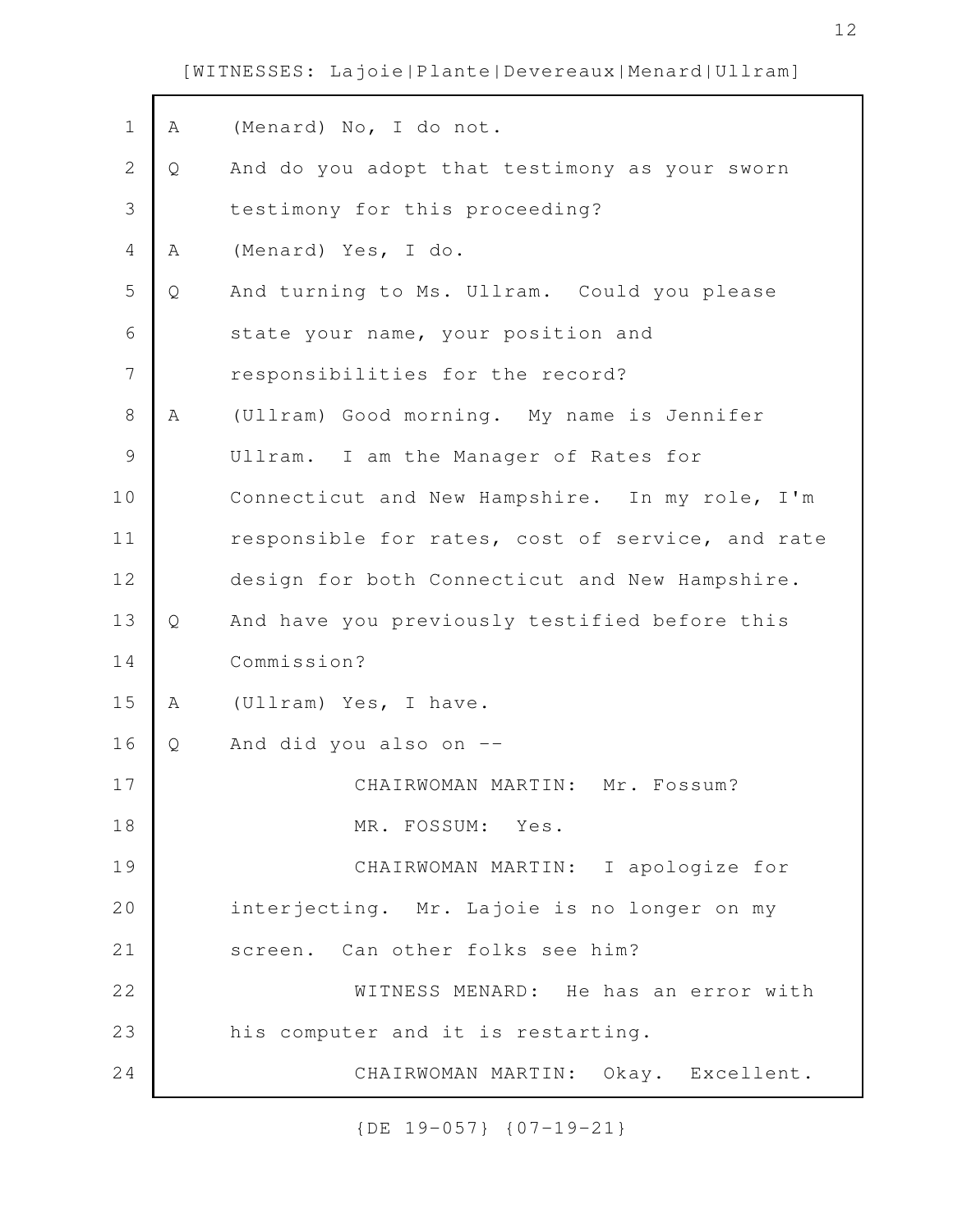| $\mathbf 1$   |   | Mr. Fossum, I think we can proceed, until you     |
|---------------|---|---------------------------------------------------|
| $\mathbf{2}$  |   | need to have questions of Mr. Lajoie.             |
| 3             |   | MR. FOSSUM: Hopefully, he'll be back              |
| 4             |   | in just a moment or three.                        |
| 5             |   | BY MR. FOSSUM:                                    |
| 6             | Q | Where did we leave off? I believe I asked, but    |
| 7             |   | just in case, did you file testimony and          |
| $\,8\,$       |   | attachments, along with Ms. Menard, back on May   |
| $\mathcal{G}$ |   | 3rd, and included in what has been marked for     |
| 10            |   | identification as "Exhibit 62"?                   |
| 11            | Α | (Ullram) Yes, I did.                              |
| 12            | Q | And was that testimony prepared by you or at your |
| 13            |   | direction?                                        |
| 14            | Α | (Ullram) Yes, it was.                             |
| 15            | Q | And do you have any corrections or updates to     |
| 16            |   | that information?                                 |
| 17            | Α | (Ullram) No, I do not.                            |
| 18            | Q | And do you adopt that testimony as your sworn     |
| 19            |   | testimony for this proceeding?                    |
| 20            | Α | (Ullram) Yes.                                     |
| 21            |   | MR. FOSSUM: Thank you. Now, with the              |
| 22            |   | preliminaries out of the way, I suppose, I have   |
| 23            |   | just a few questions, but I prefer to wait for    |
| 24            |   | Mr. Lajoie to rejoin before I continue. So,       |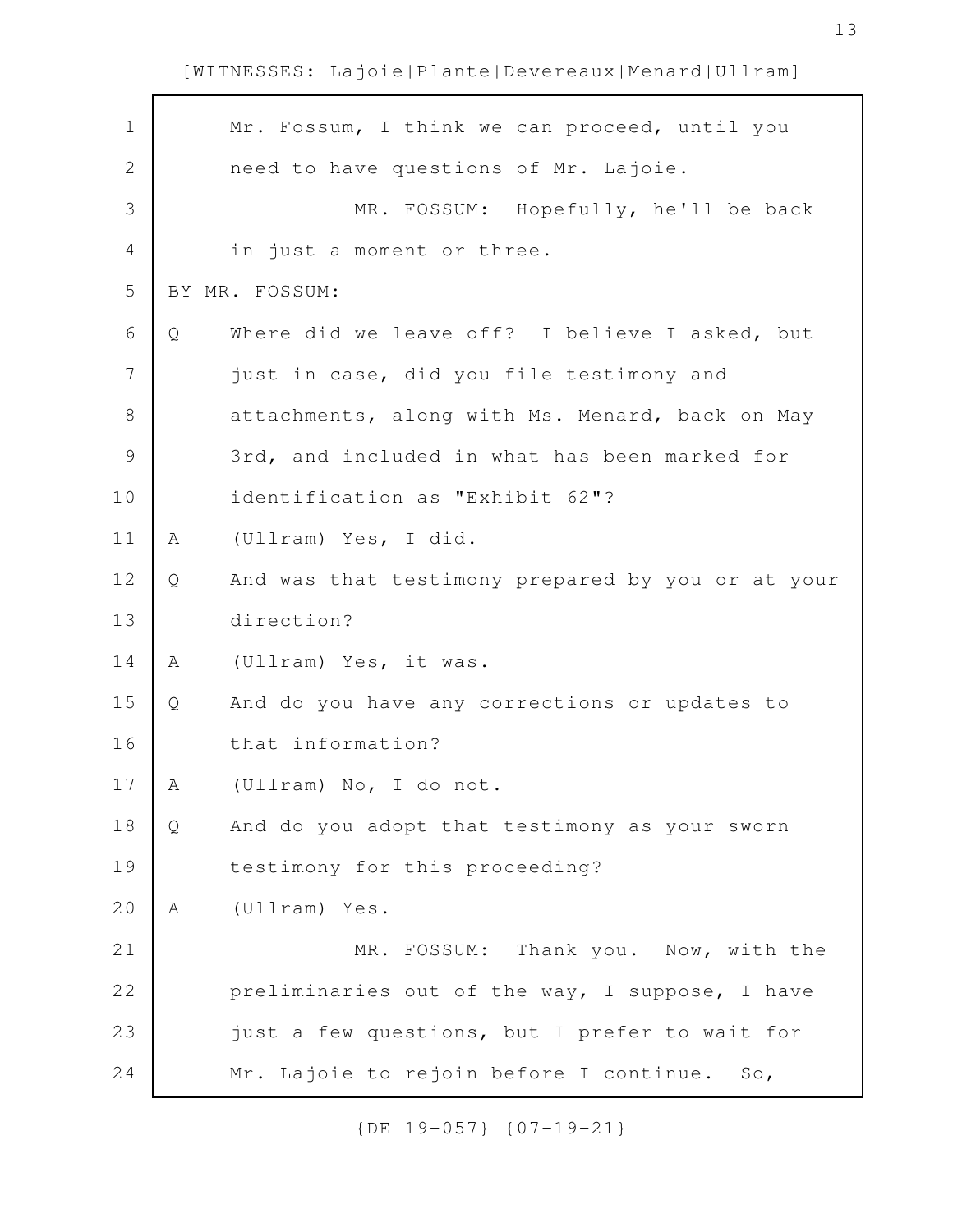| $\mathbf 1$   |   | $I'11 - -$                                        |
|---------------|---|---------------------------------------------------|
| 2             |   | CHAIRWOMAN MARTIN: Okay. Why don't we             |
| 3             |   | take a five-minute recess, until 9:20 or so, to   |
| 4             |   | give him the chance to rejoin.                    |
| 5             |   | All right. Off the record.                        |
| 6             |   | (Recess taken at 9:13 a.m. and the                |
| 7             |   | hearing resumed at 9:19 a.m.)                     |
| 8             |   | CHAIRWOMAN MARTIN: Okay. Let's go                 |
| $\mathcal{G}$ |   | back on the record. Mr. Fossum.                   |
| 10            |   | MR. FOSSUM: Thank you. And I                      |
| 11            |   | appreciate the few moments to make sure that the  |
| 12            |   | issues were resolved, and hopefully they won't    |
| 13            |   | repeat.                                           |
| 14            |   | With that said, I just have a $-$ as I            |
| 15            |   | said, I don't have a lot of the questions, but a  |
| 16            |   | couple of things.                                 |
| 17            |   | BY MR. FOSSUM:                                    |
| 18            | Q | Referring to the testimony of Messrs. Lajoie,     |
| 19            |   | Plante, and Devereaux, and in particular the      |
| 20            |   | material included in Attachment LGL/DLP/JJD-1,    |
| 21            |   | could you please explain what is included in that |
| 22            |   | attachment and what that shows for the            |
| 23            |   | Commission?                                       |
| 24            | A | (Devereaux) Yes. That attachment includes         |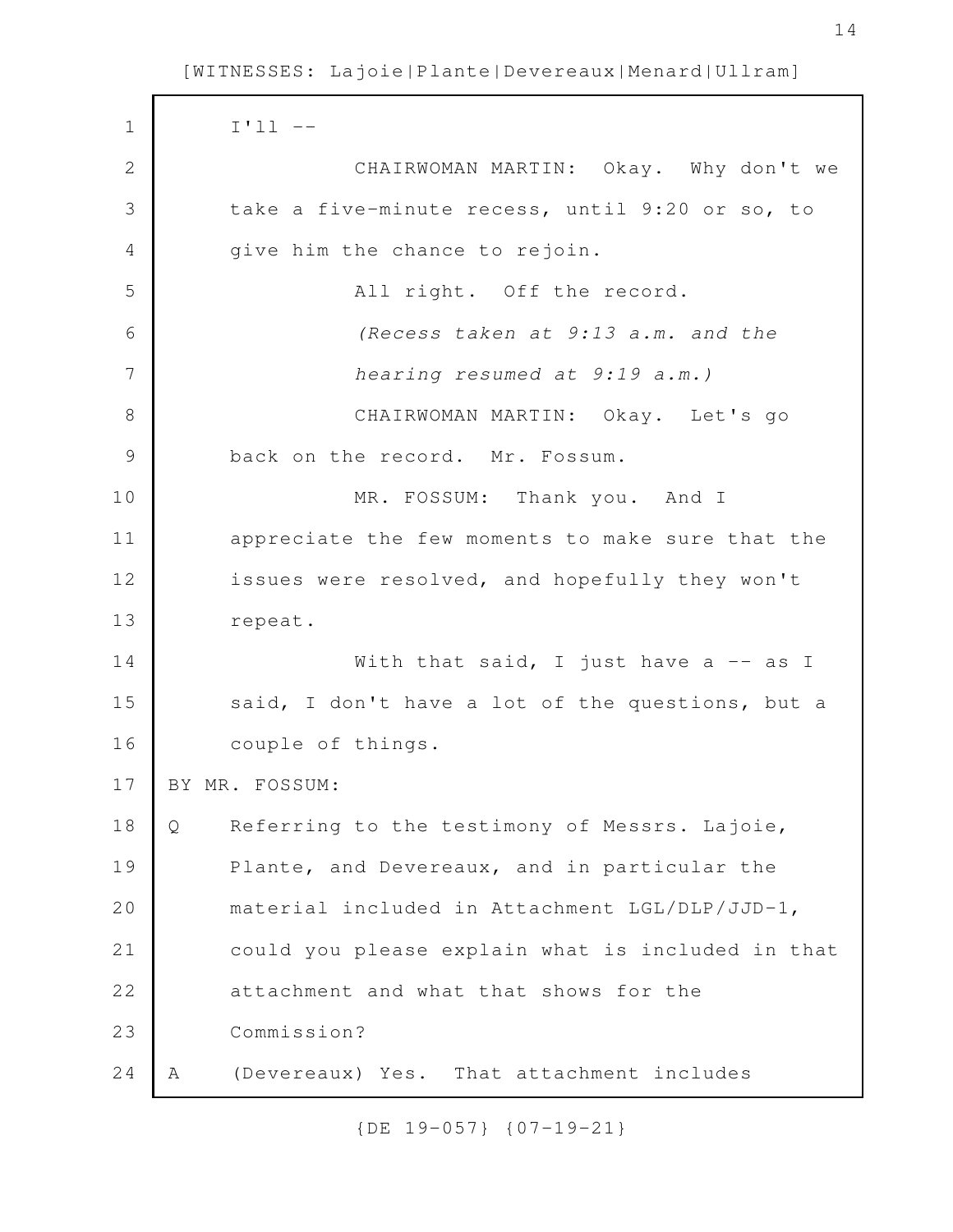| $\mathbf 1$    |   | specific information on each of the projects that |
|----------------|---|---------------------------------------------------|
| $\mathbf{2}$   |   | are filed in this, in this proceeding. As         |
| 3              |   | described in earlier, it has plant in service,    |
| 4              |   | spending for that particular project, it          |
| 5              |   | indicates whether a supplement was necessary for  |
| 6              |   | that project, and it shows the lifetime costs of  |
| $\overline{7}$ |   | the project versus the authorization.             |
| 8              | Q | And is this information presented in a format     |
| 9              |   | that had been discussed with the -- I guess what  |
| 10             |   | is now DOE Staff?                                 |
| 11             | Α | (Devereaux) Yes. This was the same format that    |
| 12             |   | was used in the filing of last year. And it's     |
| 13             |   | split between specific projects that are new to   |
| 14             |   | this filing, carryover projects that have had     |
| 15             |   | costs already applied for recovery, and annual    |
| 16             |   | projects, that are annual projects, you know,     |
| 17             |   | each one is for a year, and the charges roll up   |
| 18             |   | into that particular project on an annual basis.  |
| 19             | Q | Thank you for the general overview. I'd look to   |
| 20             |   | Messrs. Plante or Lajoie as may be appropriate,   |
| 21             |   | to just -- if you could very briefly please just  |
| 22             |   | focus on one or two of the projects, and describe |
| 23             |   | the detail that is provided there for the         |
| 24             |   | Commission's review?                              |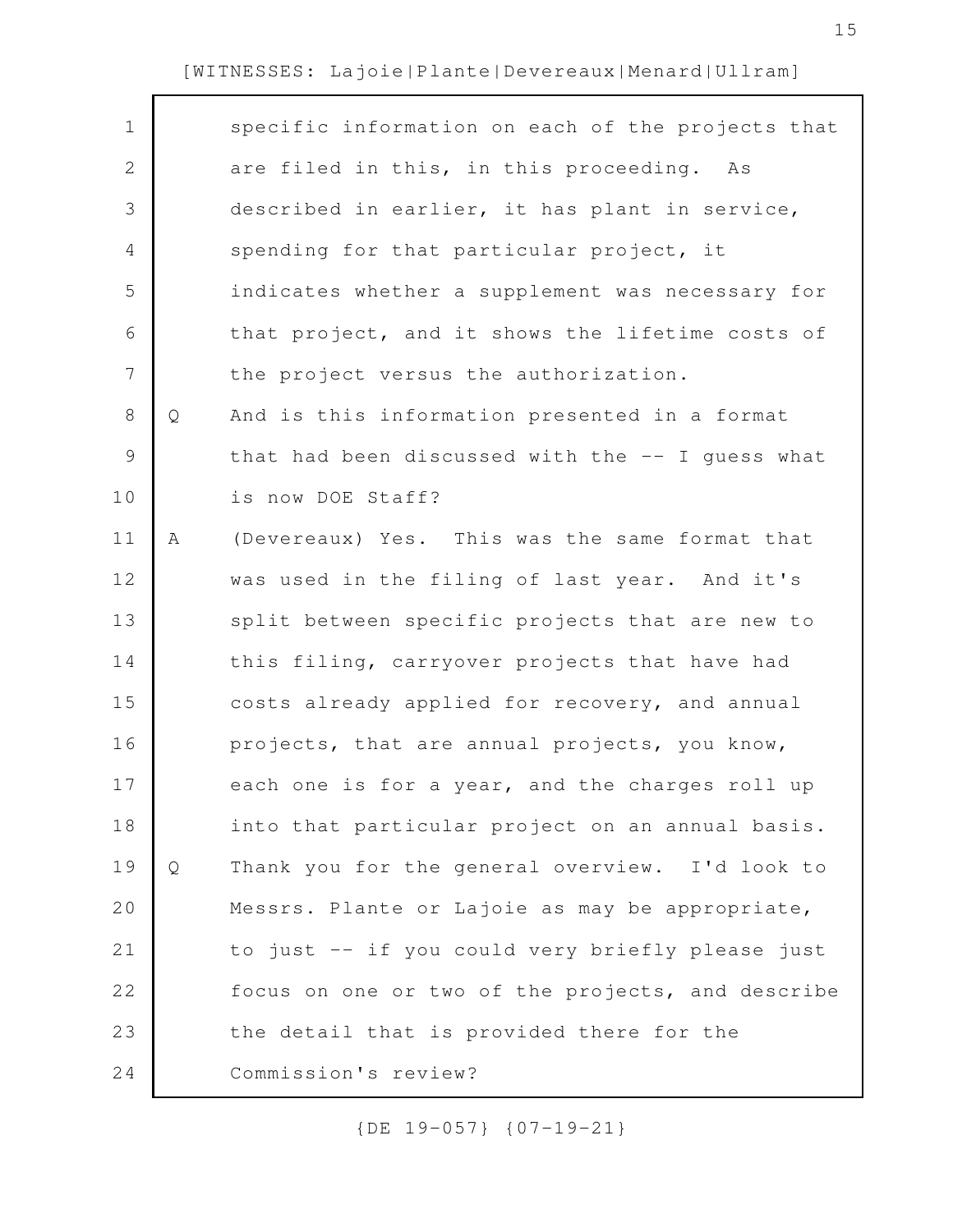| $\mathbf 1$    | Α | (Lajoie) Okay. I will start. As one example, on   |
|----------------|---|---------------------------------------------------|
| $\mathbf 2$    |   | Bates Page 025, Line 7, is a description of       |
| 3              |   | Project Number A16N01, which is a submarine cable |
| $\overline{4}$ |   | project.                                          |
| 5              |   | The project was initiated to replace              |
| 6              |   | two different submarine cables that went from the |
| $\overline{7}$ |   | mainland out to islands in Lake Winnipesaukee,    |
| $\,8\,$        |   | Welch Island and Lockes Island. In particular,    |
| $\mathcal{G}$  |   | the cable to Welch Island was a mile long cable   |
| 10             |   | approximately, crossing one of the deepest spots  |
| 11             |   | of Lake Winnipesaukee.                            |
| 12             |   | It's a bit of an unusual project for              |
| 13             |   | us, in that we don't install a lot of submarine   |
| 14             |   | cable. The cables that were physically there had  |
| 15             |   | been installed one of them in the '40s and one of |
| 16             |   | them in the 1960s. The replacement of these       |
| 17             |   | cables had been on our radar, if you will, for a  |
| 18             |   | number of years, and had been kept getting        |
| 19             |   | deferred for a number of reasons.                 |
| 20             |   | Finally, in 2016, the project was                 |
| 21             |   | initiated to start the work on replacing these.   |
| 22             |   | The initial request, which was approved, was      |
| 23             |   | authorized for \$360,000. As time went on, and -- |
| 24             | Q | And, Mr. Lajoie, just I'll interrupt you just for |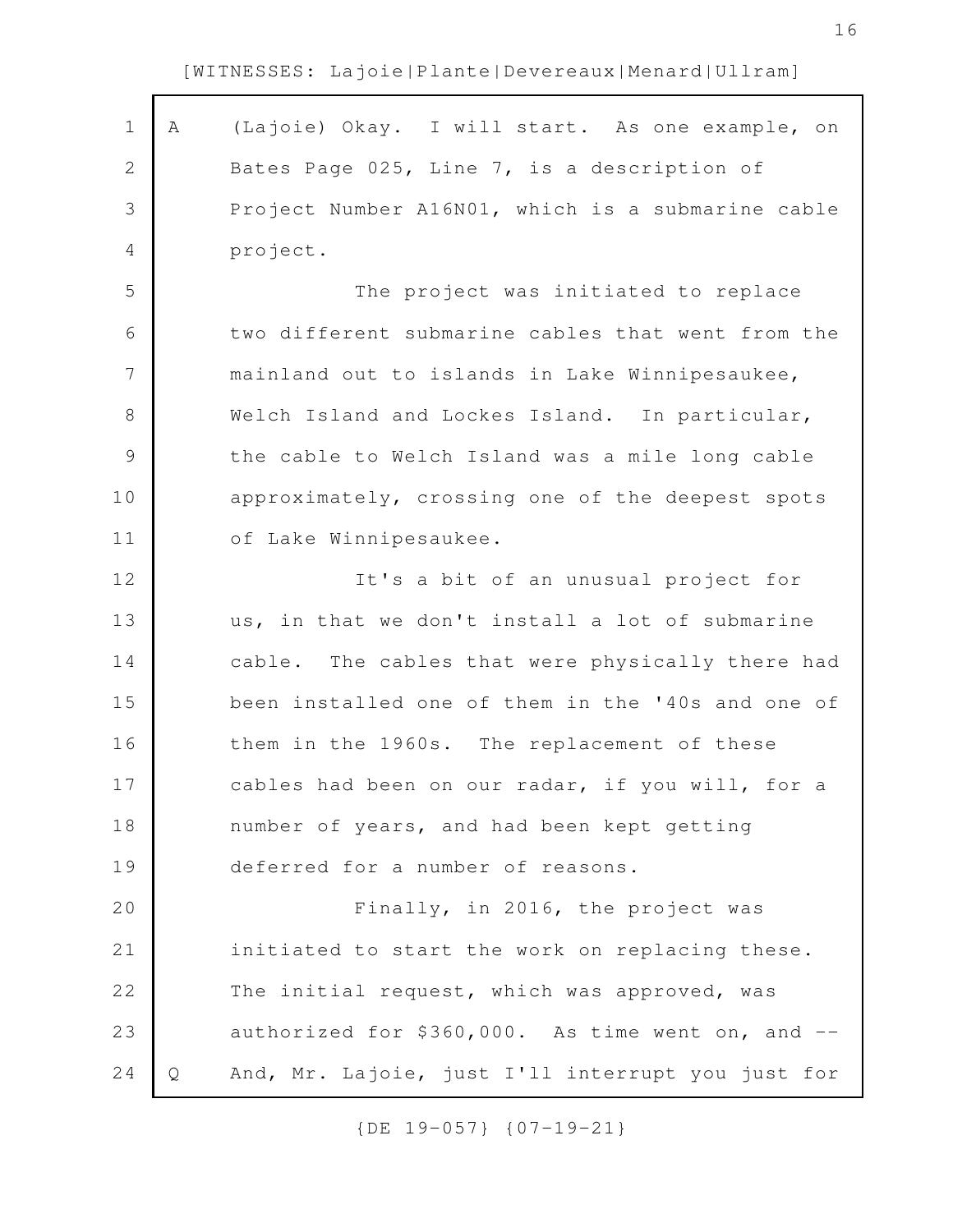$\Gamma$ 

| $\mathbf 1$    |   | a moment to say is to focus on what is included   |
|----------------|---|---------------------------------------------------|
| $\mathbf{2}$   |   | in the attachment, that 360,000 you mentioned,    |
| 3              |   | where does that show?                             |
| 4              | Α | (Lajoie) The "360,000" is in Column -- I'm sorry, |
| 5              |   | the font is really small, "360,000" is in Column  |
| 6              |   | I, which is the "Pre-Construction Authorization". |
| $\overline{7}$ |   | So, as we progressed with the project,            |
| 8              |   | there were a significant number of permits        |
| $\mathcal{G}$  |   | required. There was Department of Environmental   |
| 10             |   | Services' Wetlands Permit, Shorelands Permits,    |
| 11             |   | water crossings, and so forth.                    |
| 12             |   | Excuse me. As the project progressed,             |
| 13             |   | and we went out for bids for the actual           |
| 14             |   | installation of the project, it became very clear |
| 15             |   | that the initial authorization, the               |
| 16             |   | pre-construction authorization of 360,000, was    |
| 17             |   | not going to be enough to cover the replacement   |
| 18             |   | of these cables. So, a supplemental request was   |
| 19             |   | submitted. This was based on actual bids that     |
| 20             |   | have been received. We got the bids the first     |
| 21             |   | time around, looked at the numbers, thought they  |
| 22             |   | were really high. So, we actually went out for a  |
| 23             |   | second round of bids just to be sure -- to be     |
| 24             |   | sure that we were getting the best price          |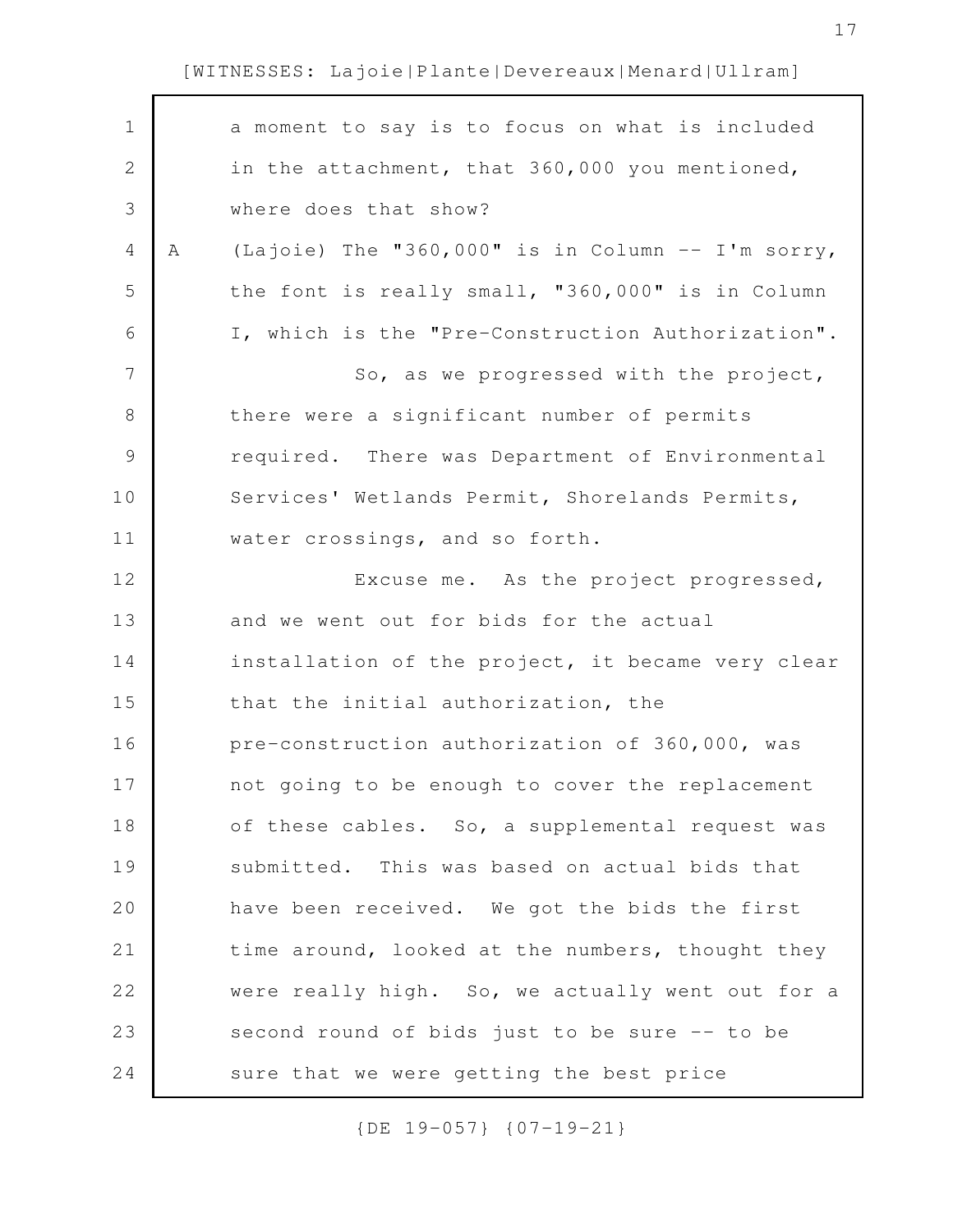possible. And I'm getting a note that this may be Bates 026. CHAIRWOMAN MARTIN: I believe it's red Bates Page 026. WITNESS LAJOIE: Okay. CHAIRWOMAN MARTIN: I think we have multi-colors again for this one, and it's located in a different corner, because of the -- I'm having to turn the page. Can you confirm that? It is the red Bates Page 026, Line 7? WITNESS LAJOIE: Yes. That's correct. CHAIRWOMAN MARTIN: Okay. Thank you. WITNESS LAJOIE: Sorry about that. **CONTINUED BY THE WITNESS:** A (Lajoie) So, anyways, we had gone out for bids twice around, two separate times, gotten bids from a number of contractors. The low-price bidder was the one that was selected for the installation. So, the supplemental request was submitted. And the various columns on this spreadsheet, the "Supplemental Authorization" for "1.917 million", as shown in Column J. The actual project cost of 1.883 -- well, 1.884 with 1 2 3 4 5 6 7 8 9 10 11 12 13 14 15 16 17 18 19 20 21 22 23 24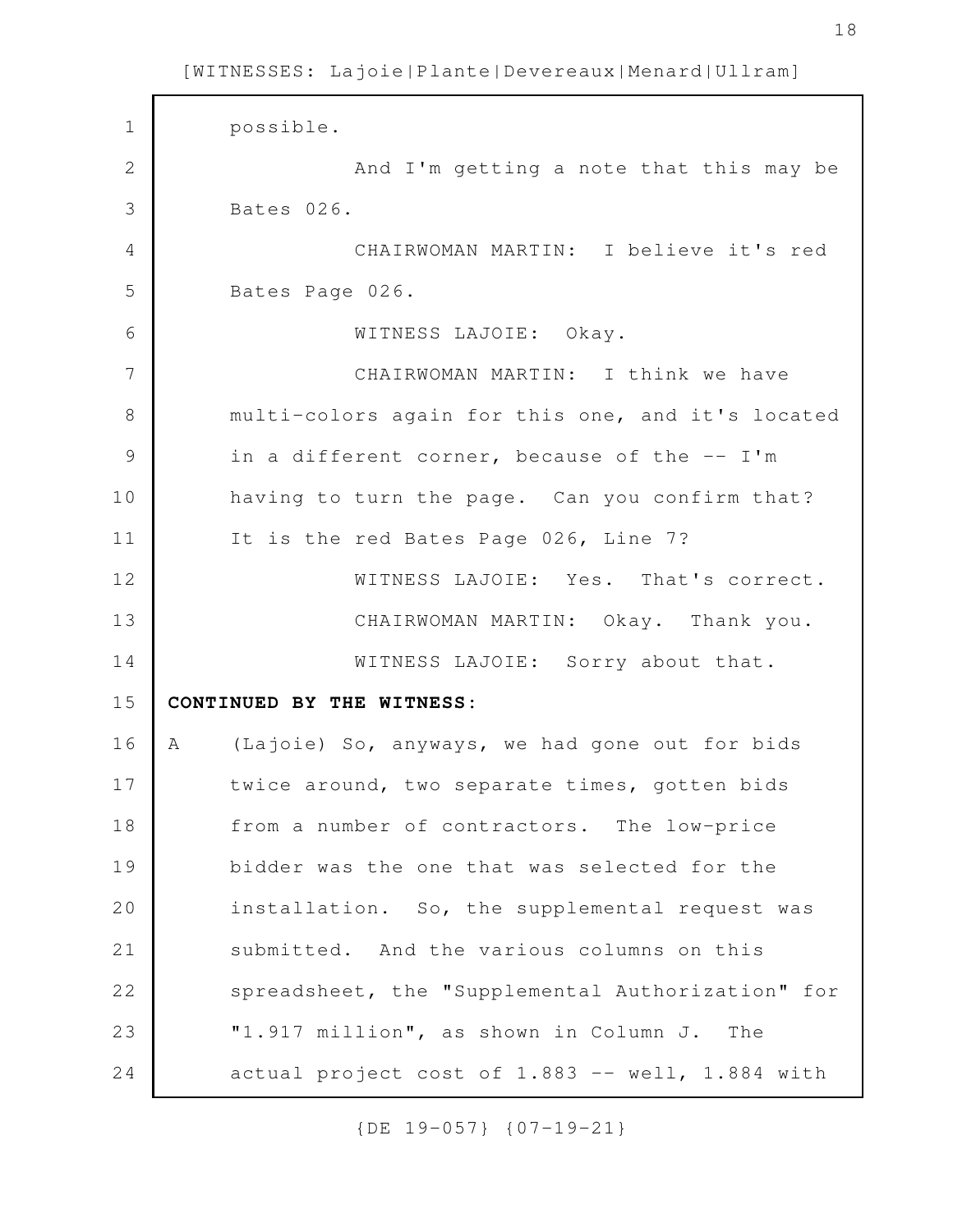a little bit of rounding, is shown in Column M. So, the project did come in at less than the supplemental authorized amount. I do want to point out that the supplemental was submitting prior to construction starting. There had been some expenditures at that point for the permitting and so forth. But, before we proceeded with construction, we wanted to make sure we had everything in place so we knew the project could proceed. So, that's where those charges came in. Again, less than that original 360 authorized amount, but they are rolled into the nearly \$1.6 million for the installation -- excuse me -- the 1.883 million for the actual final cost. Q Thank you for walking through that detail. Mr. Plante, just is there another -could you provide another example, and we'll keep it brief, of the detail that's provided for review in this attachment? CHAIRWOMAN MARTIN: Mr. Lajoie, could you please mute in between? Thank you. **BY THE WITNESS:** A (Plante) All right. Certainly. Thank you. And 1 2 3 4 5 6 7 8 9 10 11 12 13 14 15 16 17 18 19 20 21 22 23 24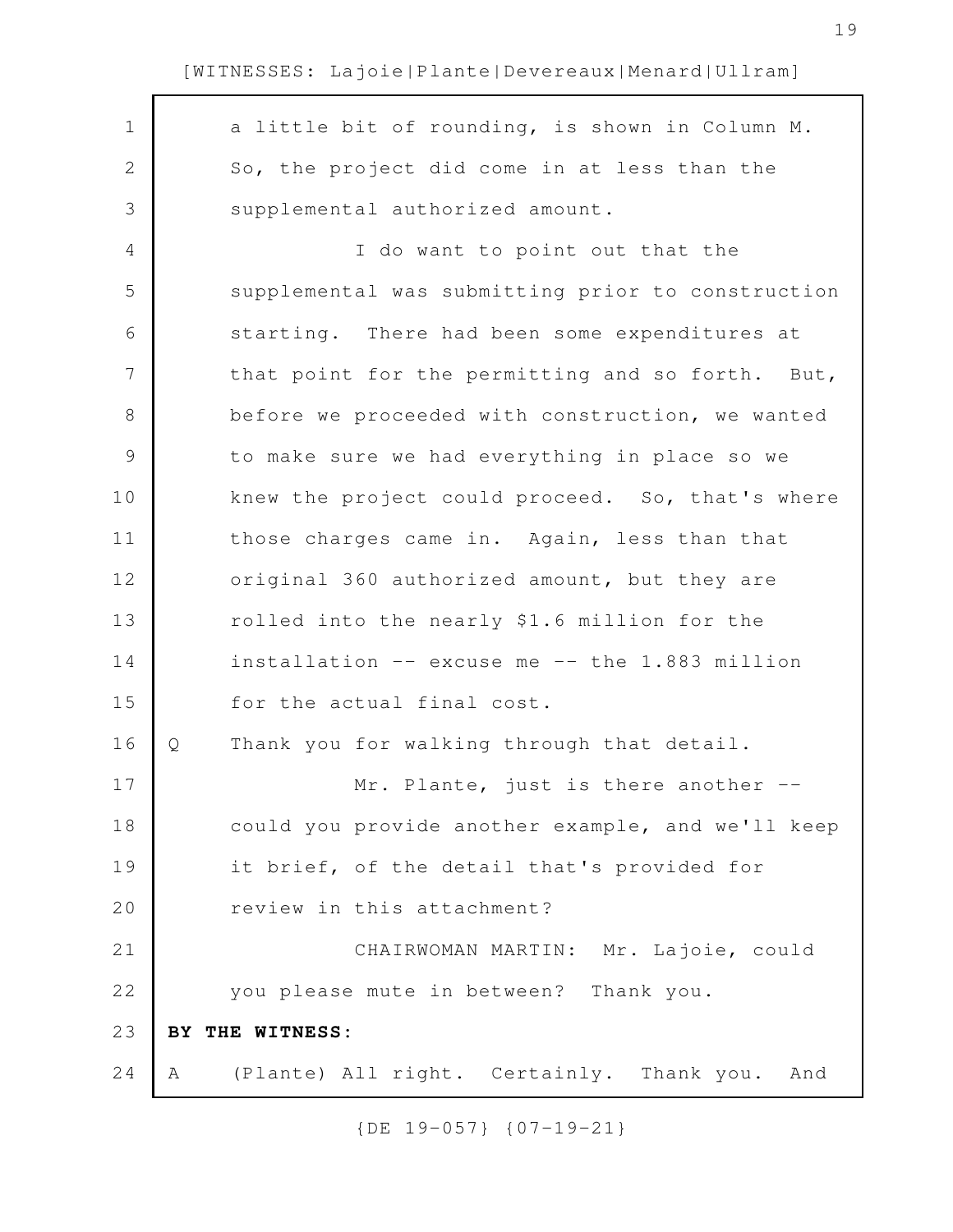| $\mathbf 1$    | I'll talk a little bit about the Pemigewasset     |
|----------------|---------------------------------------------------|
| $\mathbf{2}$   | Transformer Replacement Project at the            |
| 3              | Pemigewasset Substation, which is shown on Bates  |
| 4              | 026, Line 19. This project was an upgrade to      |
| 5              | replace -- to an existing substation, which had   |
| 6              | an overloaded transformer. So, we're actually,    |
| $\overline{7}$ | basically, replacing the existing transformer     |
| $8\,$          | with a newer, larger transformer.                 |
| $\mathsf 9$    | And, based on the outside engineers we            |
| 10             | had retained solely for purposes of developing    |
| 11             | project estimates, the initial estimate was made  |
| 12             | for this project in 2017, which led to the        |
| 13             | February 2018 full funding authorization of       |
| 14             | 4.1 million.                                      |
| 15             | Initially, the engineering assumptions            |
| 16             | for the project indicated that the existing       |
| 17             | control house would have -- would be large enough |
| 18             | to accommodate the new protection and control     |
| 19             | equipment that was required. However, as the      |
| 20             | project engineering developed, that turned out    |
| 21             | not to be the case, as noted in the far right,    |
| 22             | Column U, we have a little bit of an explanation  |
| 23             | of the major driver for the cost change. And      |
| 24             | there was a need to make modifications that led   |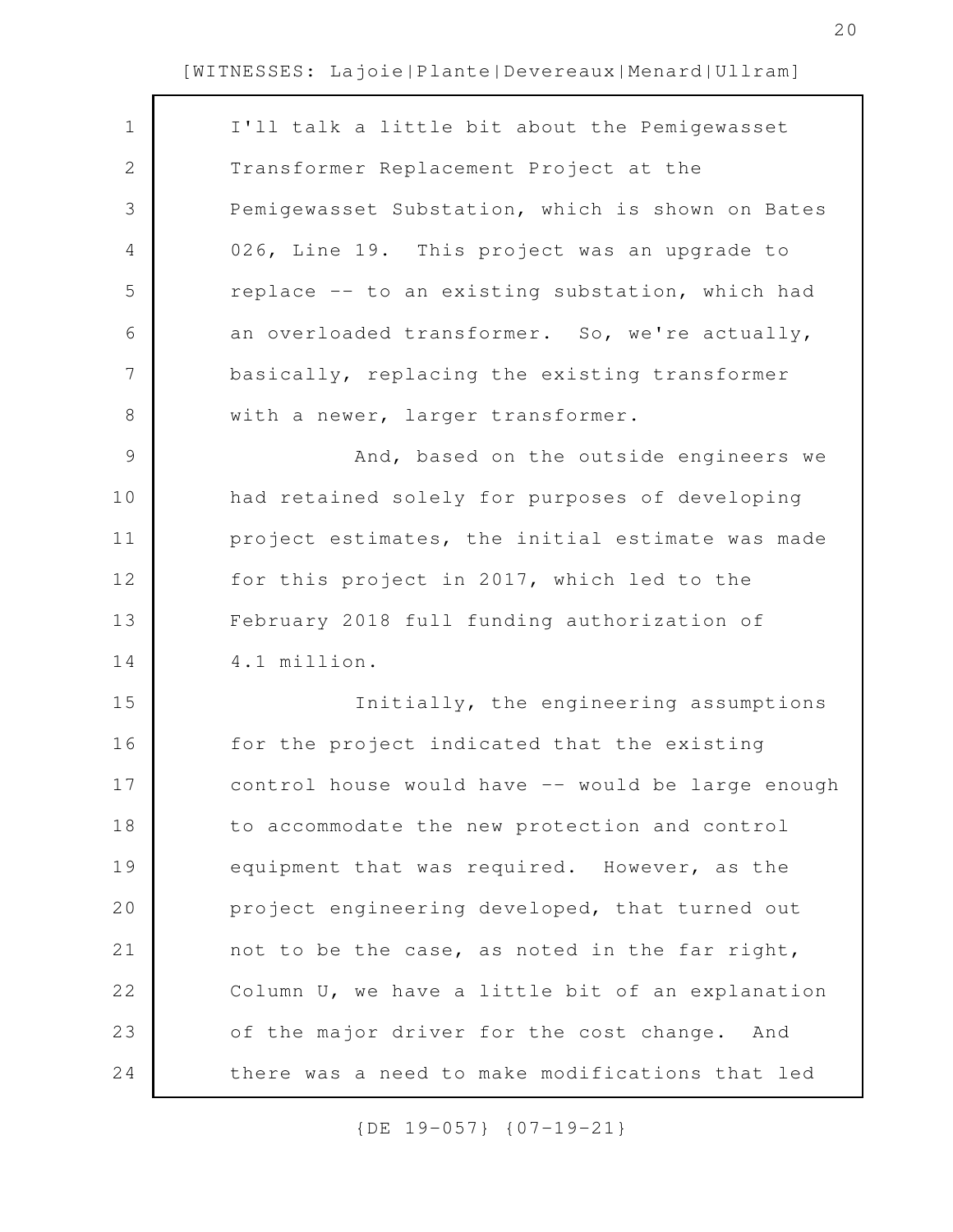to some additional costs as shown in the Supplement columns. The matter was further complicated by issues discovered during the testing period that required additional design work and subsequent construction modification. While the contract with the design firm put some of those costs on them, there were other costs that needed to be addressed, and led to the final amount shown in Column K. While we do work to control costs and anticipate issues, because some of the issues were not discovered until the testing phase, those were costs that we did not anticipate. And, as discussed in previous testimony, our revised authorization process would have progressed the engineering and contracting such that the major assumptions are validated and quantified prior to authorizing full funding. And had this been the case, additional funding may still have been required, however at a much lesser incremental value. And, you know, this is one of those few remaining projects that we kind of consider is a 1 2 3 4 5 6 7 8 9 10 11 12 13 14 15 16 17 18 19 20 21 22 23 24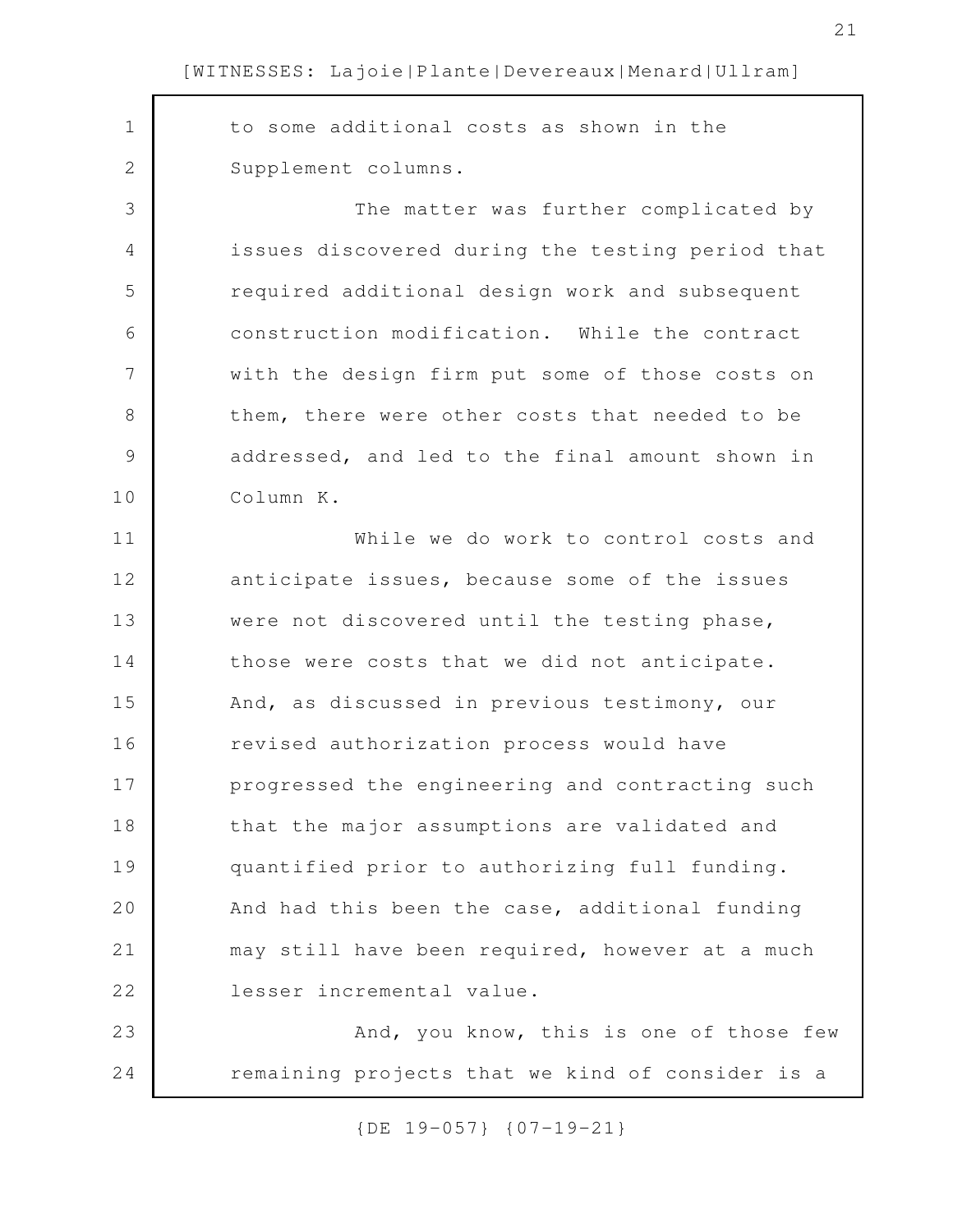| $\mathbf 1$   |   | legacy of our previous authorization process,     |
|---------------|---|---------------------------------------------------|
| $\mathbf{2}$  |   | where we had authorized it for full funding       |
| 3             |   | before we really had launched into the            |
| 4             |   | engineering. But we don't do it that way any      |
| 5             |   | longer.                                           |
| 6             |   | BY MR. FOSSUM:                                    |
| 7             | Q | Thank you both for the detail. And I'll ask, and  |
| 8             |   | I'll ask that each one of you, that's Mr.         |
| $\mathcal{G}$ |   | Lajoie -- Mr. Lajoie, Mr. Plante, and then Mr.    |
| 10            |   | Devereaux, in that order, that each of you answer |
| 11            |   | the same question.                                |
| 12            |   | And is it your position, and the                  |
| 13            |   | Company's position, that each of the identified   |
| 14            |   | projects included in these attachments were       |
| 15            |   | prudent and the costs for those projects are      |
| 16            |   | reasonable?                                       |
| 17            | Α | (Lajoie) Yes, it is.                              |
| 18            | Α | (Plante) Yes, it is.                              |
| 19            | Α | (Devereaux) Yes, it is.                           |
| 20            | Q | Thank you. Turning to Ms. Menard and Ms. Ullram.  |
| 21            |   | Did you review the various projects identified in |
| 22            |   | the testimony and attachments of Messrs. Lajoie,  |
| 23            |   | Plante, and Devereaux?                            |
| 24            | Α | (Menard) Yes.                                     |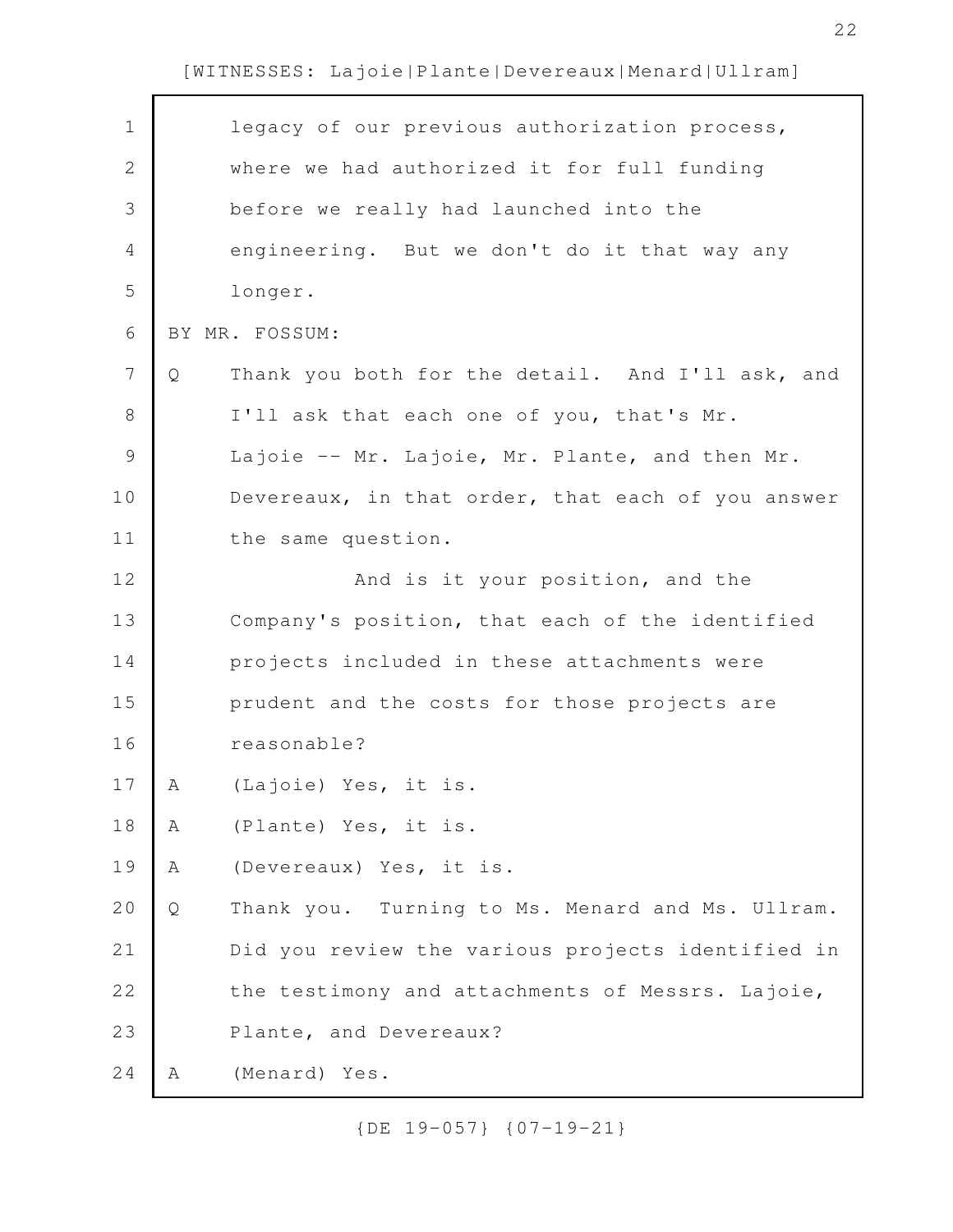| $\mathbf 1$    | Α | (Ullram) Yes.                                    |
|----------------|---|--------------------------------------------------|
| $\mathbf{2}$   | Q | And what did you do with that information        |
| 3              |   | relative to this filing?                         |
| 4              | Α | (Menard) So, for our section, we took the        |
| 5              |   | projects that were identified as going into      |
| 6              |   | service, and we worked with the cost of those    |
| $\overline{7}$ |   | projects, the plant additions, retirements, you  |
| 8              |   | know, all of the relevant information associated |
| $\mathsf 9$    |   | with those projects, and calculated the revenue  |
| 10             |   | requirement to support those costs. That was     |
| 11             |   | consistent with the Settlement Agreement, in     |
| 12             |   | Section 10, there was a template that was        |
| 13             |   | identified as to how step adjustments would be   |
| 14             |   | presented. So, we took that information,         |
| 15             |   | calculated the final revenue requirement that    |
| 16             |   | will be used to adjust distribution rates.       |
| 17             | Α | (Ullram) And then, what I did was, once Ms.      |
| 18             |   | Menard provided the revenue requirements, I      |
| 19             |   | applied the revenue allocation methodology that  |
| 20             |   | was approved in the Settlement Agreement, to     |
| 21             |   | calculate the proposed rates that are shown on,  |
| 22             |   | in red, on Bates Pages 052 and 053.              |
| 23             |   | And, you know, I described in my                 |
| 24             |   | testimony, on Bates Pages 039 and 040, that,     |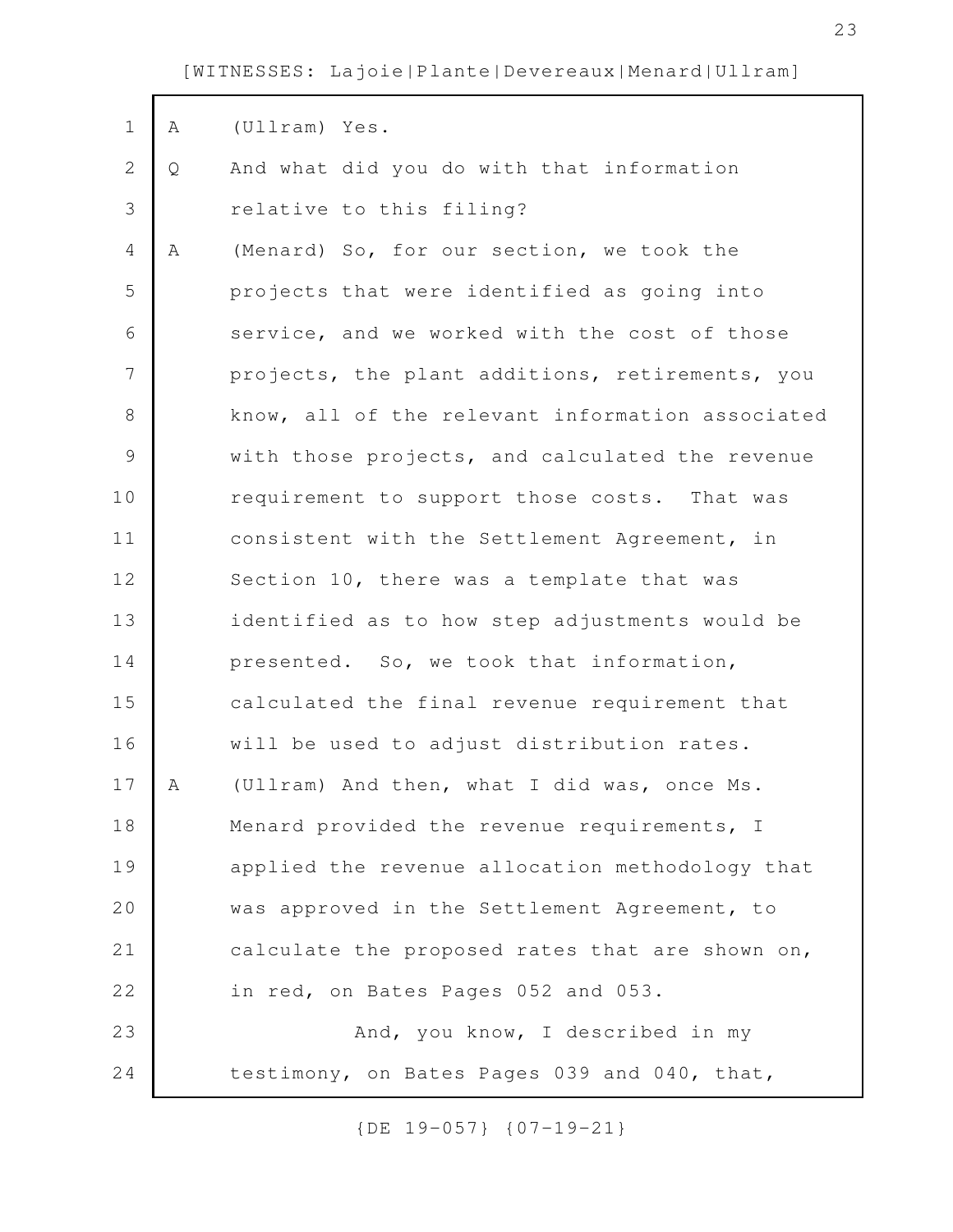| $\mathbf 1$    |   | because this first -- because we had last year's  |
|----------------|---|---------------------------------------------------|
| 2              |   | step increase was recovered over a seven-month    |
| 3              |   | period, as opposed to the twelve-month period,    |
| 4              |   | the impact last year for the step increase was    |
| 5              |   | higher. So, when calculating the incremental      |
| 6              |   | step for this step increase, the Step 2 increase, |
| $\overline{7}$ |   | the revenue requirements to be recovered through  |
| $\,8\,$        |   | rates for the second step adjustment is lower     |
| $\mathsf 9$    |   | than the revenue requirement actually being       |
| 10             |   | requested that's shown in Ms. Menard's testimony. |
| 11             | Q | Thank you both. And understanding that, could     |
| 12             |   | you please briefly explain the impact on rates as |
| 13             |   | a result of this step? And where is that shown    |
| 14             |   | in the filing?                                    |
| 15             | Α | (Ullram) So, the impact to rates is shown in      |
| 16             |   | Exhibit 62, red Bates Page, let me just confirm,  |
| 17             |   | starting on Page 74, we provide the impacts to    |
| 18             |   | various rate classes. It starts on Page 74, and   |
| 19             |   | goes through Page, pardon me, 95 -- 96.           |
| 20             |   | And, for a typical, you know, a 600               |
| 21             |   | kilowatt-hour Rate R residential customer, they   |
| 22             |   | will see an overall increase for this step        |
| 23             |   | adjustment of 38 cents per month. You know, in    |
| 24             |   | our exhibit, on Bates Page 074, we show the       |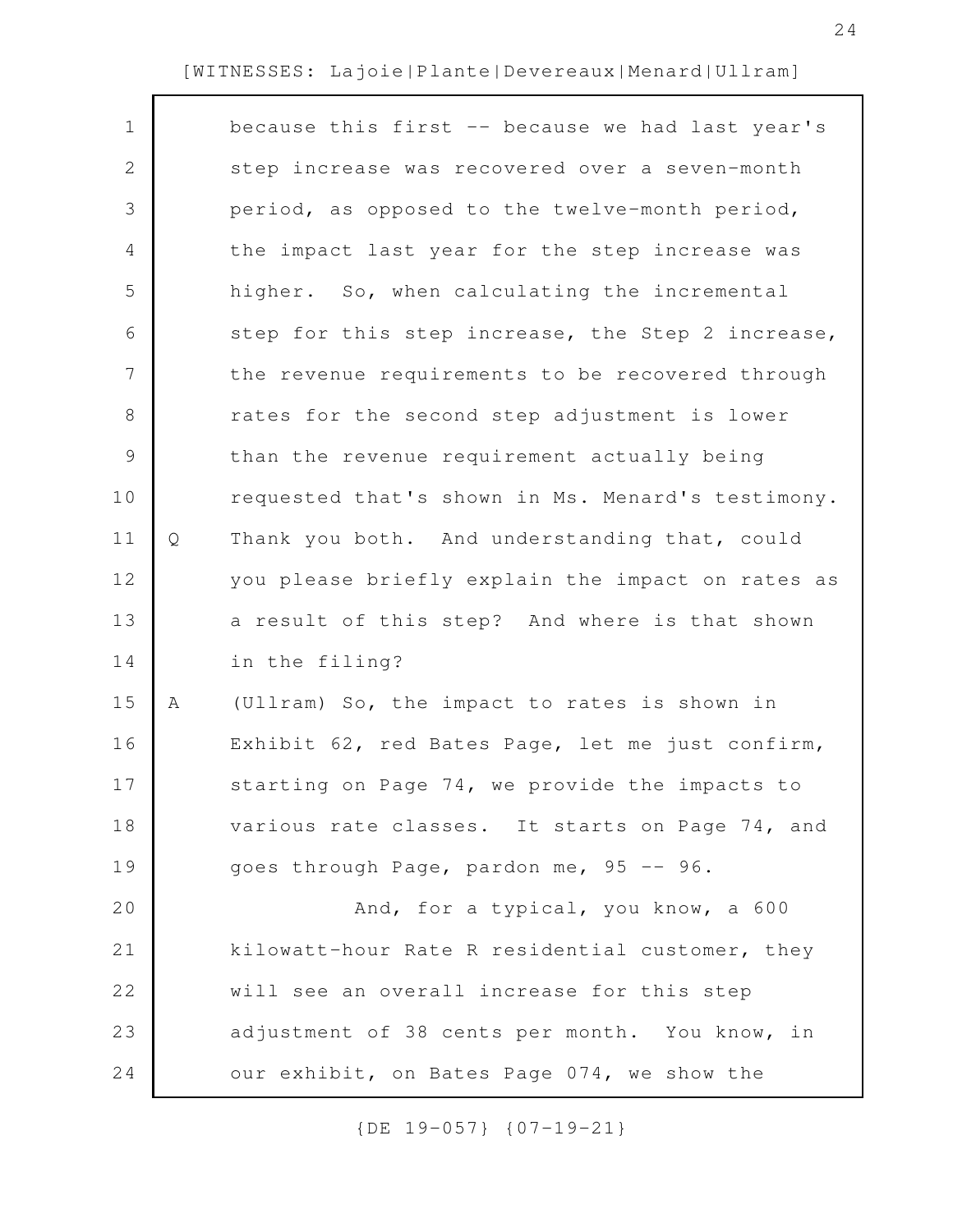| $\mathbf 1$   |   | impact of the RRA and the distribution rate       |
|---------------|---|---------------------------------------------------|
| 2             |   | change together, which was an impact of 27, but   |
| 3             |   | just -- 27 cents per month, but, just isolating   |
| 4             |   | the step adjustment, it's a 38 cent per month     |
| 5             |   | increase.                                         |
| 6             | Q | Thank you. Yes, I'm unmuted. And last, for both   |
| 7             |   | of you, is it your position and the Company's     |
| $\,8\,$       |   | position that the rates, as calculated and        |
| $\mathcal{G}$ |   | presented in Exhibit 62, are just and reasonable  |
| 10            |   | and in the public interest?                       |
| 11            | A | (Ullram) Yes.                                     |
| 12            | Α | (Menard) Yes.                                     |
| 13            |   | MR. FOSSUM: Thank you. That's what I              |
| 14            |   | had for the direct.                               |
| 15            |   | CHAIRWOMAN MARTIN: Okay. Thank you,               |
| 16            |   | Mr. Fossum. Mr. Kreis.                            |
| 17            |   | MR. KREIS: Thank you, Chairwoman                  |
| 18            |   | Martin.                                           |
| 19            |   | I think that the bulk of my questions             |
| 20            |   | are going to be for Mr. Lajoie, but he is totally |
| 21            |   | welcome to punt any question over to any of his   |
| 22            |   | colleagues if he wants.                           |
| 23            |   | And I'm hoping, now that he's a dead              |
| 24            |   | ringer for Ernest Hemingway, that maybe he can    |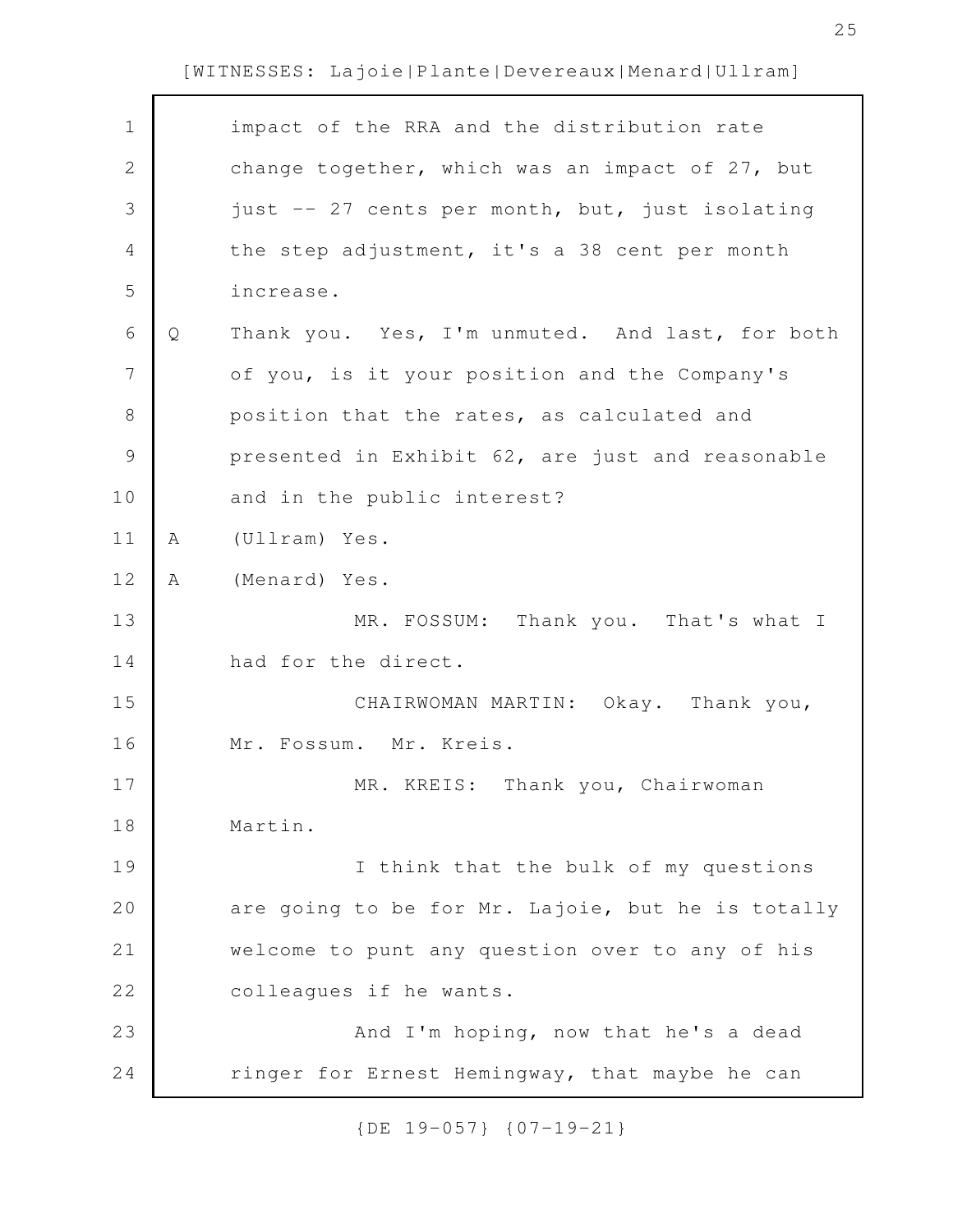| $\mathbf 1$   |   | throw in a few literary allusions as well.        |
|---------------|---|---------------------------------------------------|
| $\mathbf{2}$  |   | CROSS-EXAMINATION                                 |
| 3             |   | BY MR. KREIS:                                     |
| 4             | Q | Looking at Exhibit 62, which is the Company's     |
| 5             |   | filing, and doing my best to stick to the red     |
| 6             |   | Bates page numbers in that exhibit, let me start  |
| 7             |   | with a general question.                          |
| 8             |   | So, the prefiled testimony, in Exhibit            |
| $\mathcal{G}$ |   | 62, the part that's written by Messrs. Lajoie,    |
| 10            |   | Plante, and Devereaux, talks about the Company's  |
| 11            |   | budget process. And I'm wondering if Mr. Lajoie,  |
| 12            |   | or perhaps one of the other witnesses, could help |
| 13            |   | me understand the relationship between the        |
| 14            |   | Company's annual budgeting process and the least  |
| 15            |   | cost integrated planning process that the Company |
| 16            |   | has to go through in order to meet the            |
| 17            |   | requirements of the Least Cost Integrated         |
| 18            |   | Resource Planning statute?                        |
| 19            | A | (Lajoie) The annual program capital budgeting     |
| 20            |   | process involves proposal of projects to be       |
| 21            |   | completed statewide, the justification of those   |
| 22            |   | projects on a preliminary basis, prioritizing     |
| 23            |   | those projects, and looking at how much capital   |
| 24            |   | is available to complete the projects. Each of    |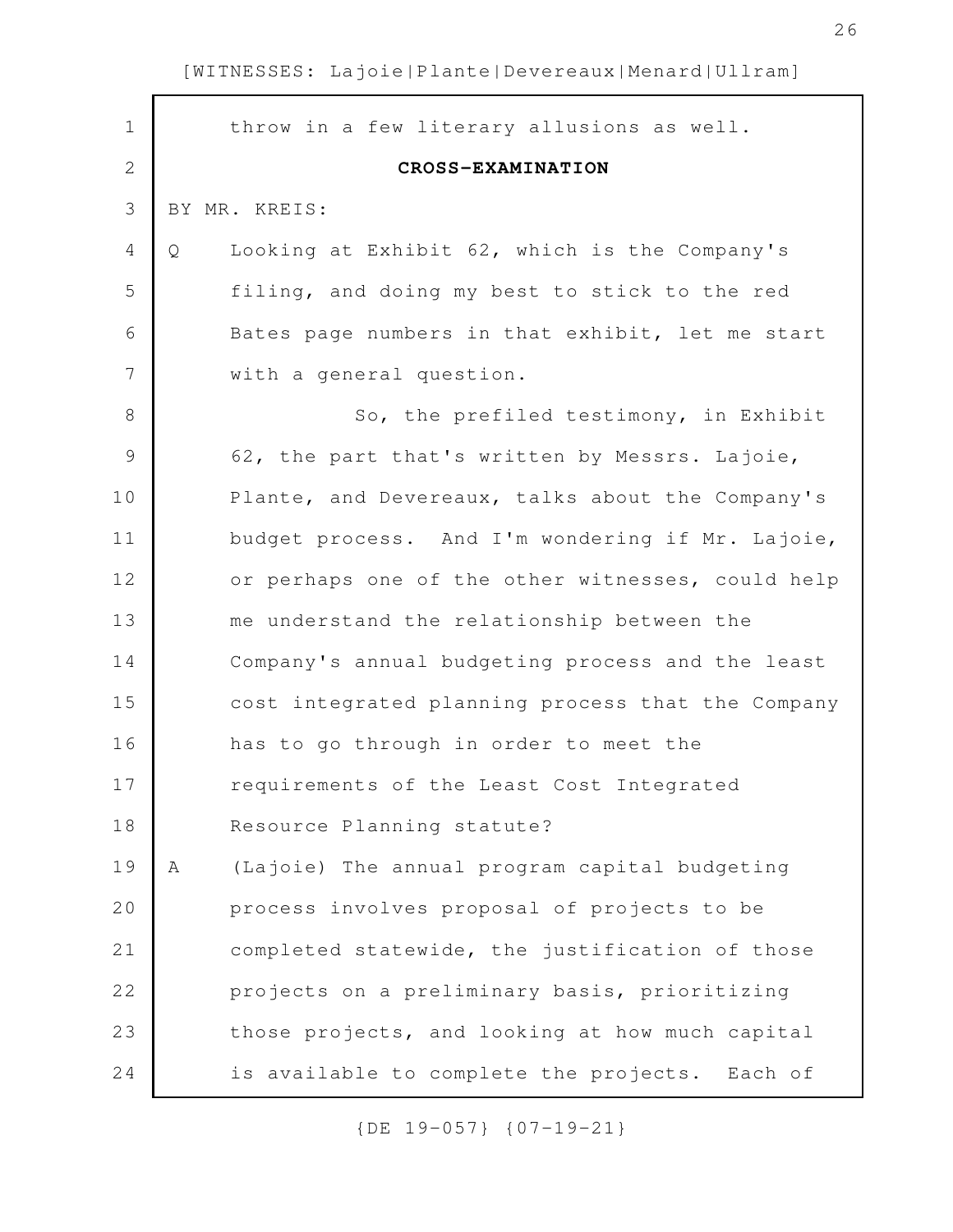$\Gamma$ 

| $\mathbf 1$   |              | those projects has to include alternatives, which |
|---------------|--------------|---------------------------------------------------|
| $\mathbf{2}$  |              | could include non-wires alternatives; they could  |
| 3             |              | include non-traditional utility solutions; or     |
| 4             |              | they could be the more traditional poles and      |
| 5             |              | wires solutions.                                  |
| 6             |              | So, in the justification for those                |
| 7             |              | projects, those items are considered, which       |
| 8             |              | would, you know, kind of lend toward the LCIRP    |
| $\mathcal{G}$ |              | process, completing the requirements of the LCIRP |
| 10            |              | process.                                          |
| 11            |              | Does that kind of answer the question?            |
| 12            | $\mathsf{Q}$ | Yes. But here's a follow-up. Is there any         |
| 13            |              | requirement in that budget authorization process  |
| 14            |              | that a particular request tie back to the         |
| 15            |              | Company's most recent Least Cost Integrated       |
| 16            |              | Resource Plan?                                    |
| 17            | Α            | (Lajoie) I don't believe there is any particular  |
| 18            |              | requirement that an individual project tie back   |
| 19            |              | to the LCIRP, no.                                 |
| 20            | $\mathsf{Q}$ | On Bates Page 014, at Line 5 and 6, you testify   |
| 21            |              | that "project authorization may be granted        |
| 22            |              | throughout the year as circumstances warrant."    |
| 23            |              | I'm wondering how that isn't a potential end-run  |
| 24            |              | around both the annual budgeting process and the  |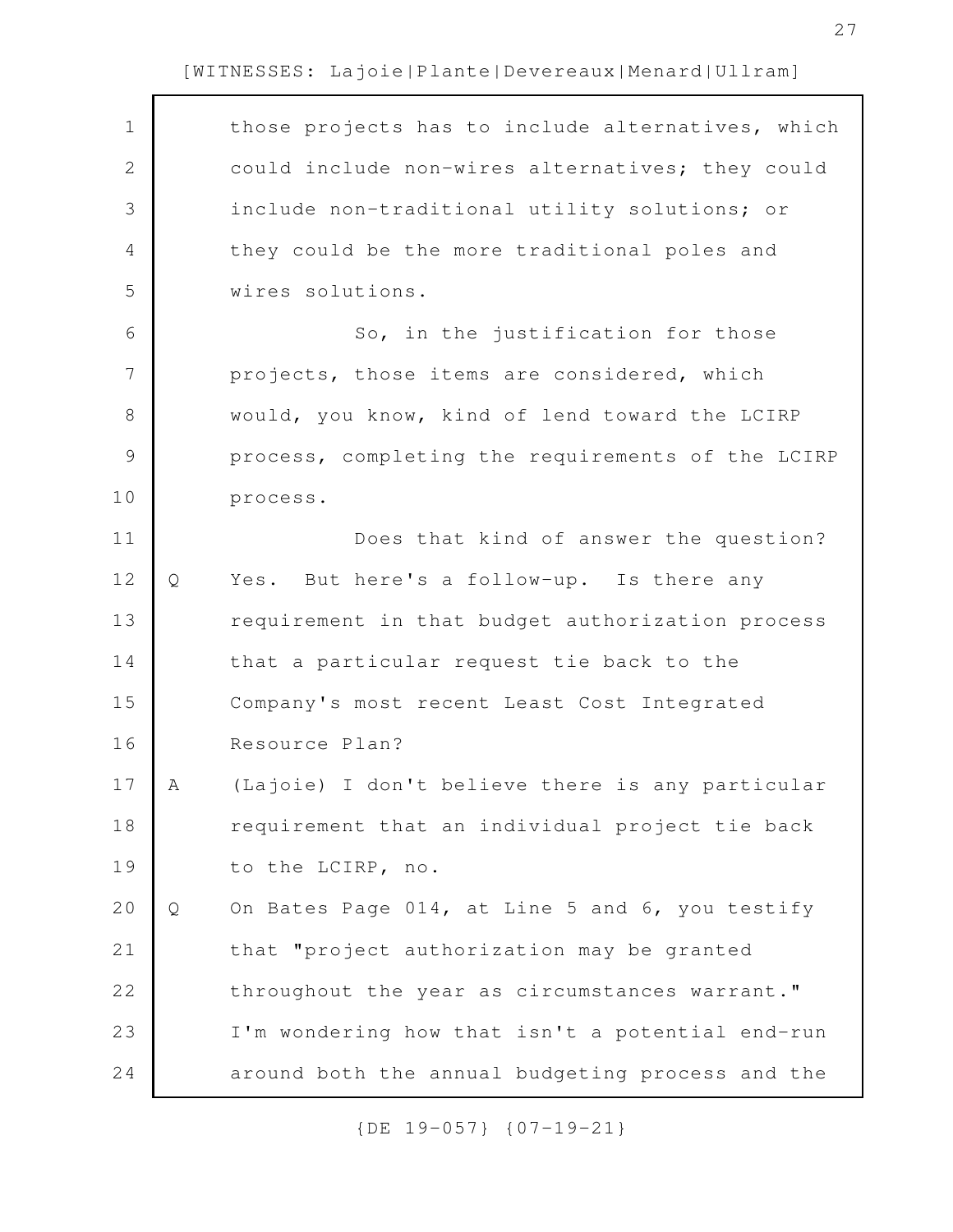| $\mathbf 1$    |   | least cost integrated resource planning process,    |
|----------------|---|-----------------------------------------------------|
| $\mathbf{2}$   |   | given that it basically says, if I'm reading that   |
| 3              |   | correctly, that, really, the Company can            |
| 4              |   | authorize any project at any point throughout the   |
| 5              |   | year, if circumstances warrant?                     |
| 6              | Α | (Lajoie) Well, as just an example of what that      |
| $\overline{7}$ |   | refers to, a few months ago, in Berlin, New         |
| 8              |   | Hampshire, one of the substation transformers had   |
| 9              |   | an internal fault. So, we opened up the             |
| 10             |   | transformer, did a whole lot of testing and so      |
| 11             |   | forth, and determined that the transformer needed   |
| 12             |   | to be replaced. This was nothing that was on our    |
| 13             |   | capital budget plan. We assumed that the            |
| 14             |   | transformer would continue to function. But, in     |
| 15             |   | order to maintain service within the greater        |
| 16             |   | North Country, really, because this transformer     |
| 17             |   | actually ties to lines that feed over into          |
| 18             |   | Colebrook, and down into Lost Nation, and           |
| 19             |   | Whitefield/Lancaster. So, it's that greater         |
| 20             |   | In order to maintain the reliability of<br>area.    |
| 21             |   | service to those customers, we made the decision    |
| 22             |   | that we needed to replace that transformer.<br>That |
| 23             |   | work is actually in progress now.                   |
| 24             |   | So, authorization for this, Dave                    |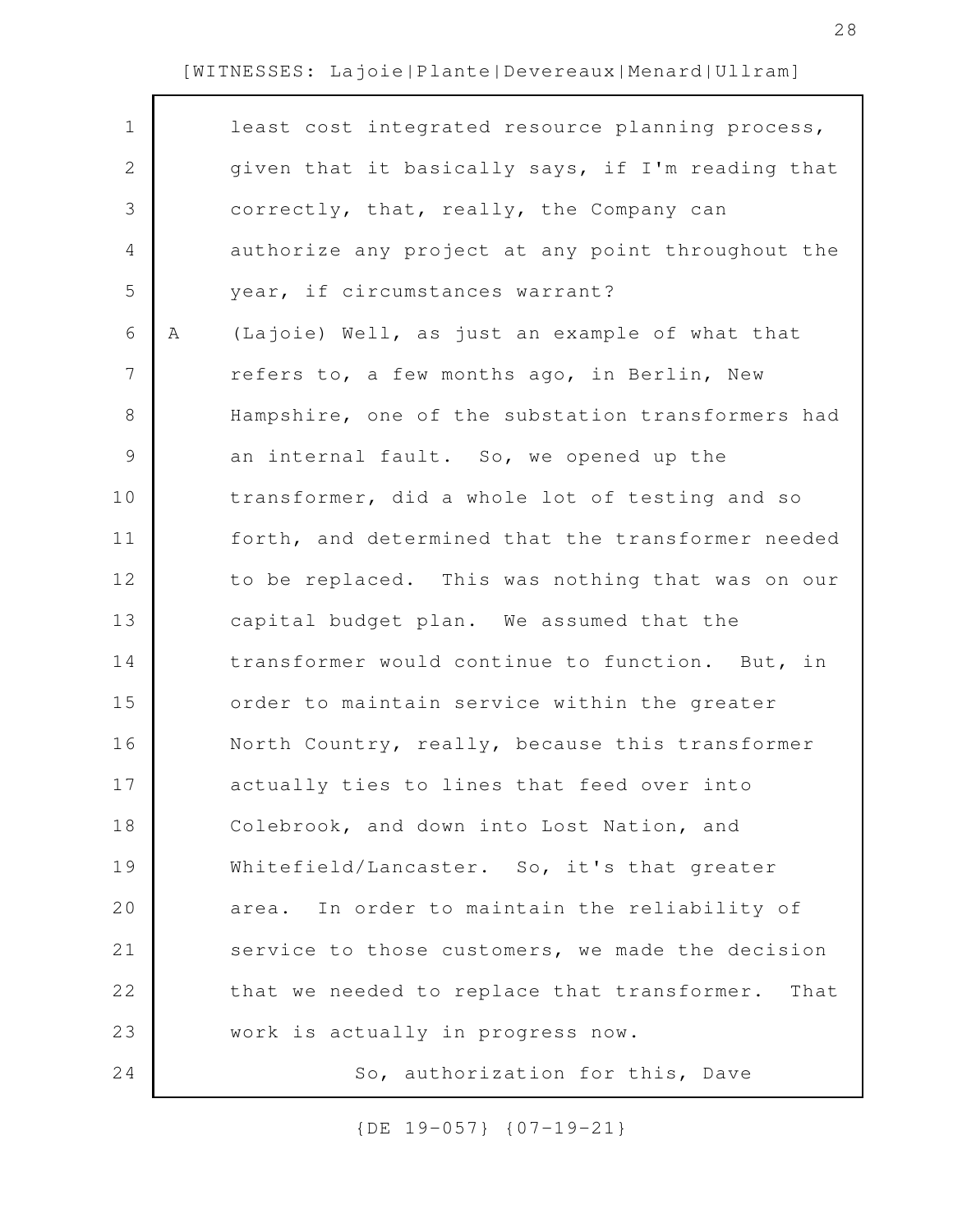| $\mathbf 1$    |   | Plante's work is -- group is actually working on  |
|----------------|---|---------------------------------------------------|
| $\mathbf{2}$   |   | putting together the full engineering costs and   |
| 3              |   | so forth of what it's going to take to replace    |
| 4              |   | that transformer. But that's one that's being     |
| 5              |   | approved now for completion this year.            |
| 6              |   | So, it's not really that we're doing an           |
| $\overline{7}$ |   | end-run around the LCIRP or any associated        |
| $8\,$          |   | requirements, it's the condition changed, in that |
| 9              |   | the transformer failed. And the only reasonable   |
| 10             |   | solution to maintaining reliability to the area   |
| 11             |   | is to replace the transformer. So, we'll be       |
| 12             |   | taking a unit that was actually removed from      |
| 13             |   | service somewhere else, because it was too small, |
| 14             |   | relocating it to Berlin, and putting it in        |
| 15             |   | service in that substation.                       |
| 16             | Q | Thank you. That example was super helpful, at     |
| 17             |   | least in helping me understand how all this       |
| 18             |   | works.                                            |
| 19             |   | So, in that instance, it sounded like,            |
| 20             |   | and you can tell me if I heard you or understood  |
| 21             |   | you correctly, it sounded like that was,          |
| 22             |   | essentially, an unanticipated set of              |
| 23             |   | circumstances that required the Company, for      |
| 24             |   | reliability reasons, to act in the middle of      |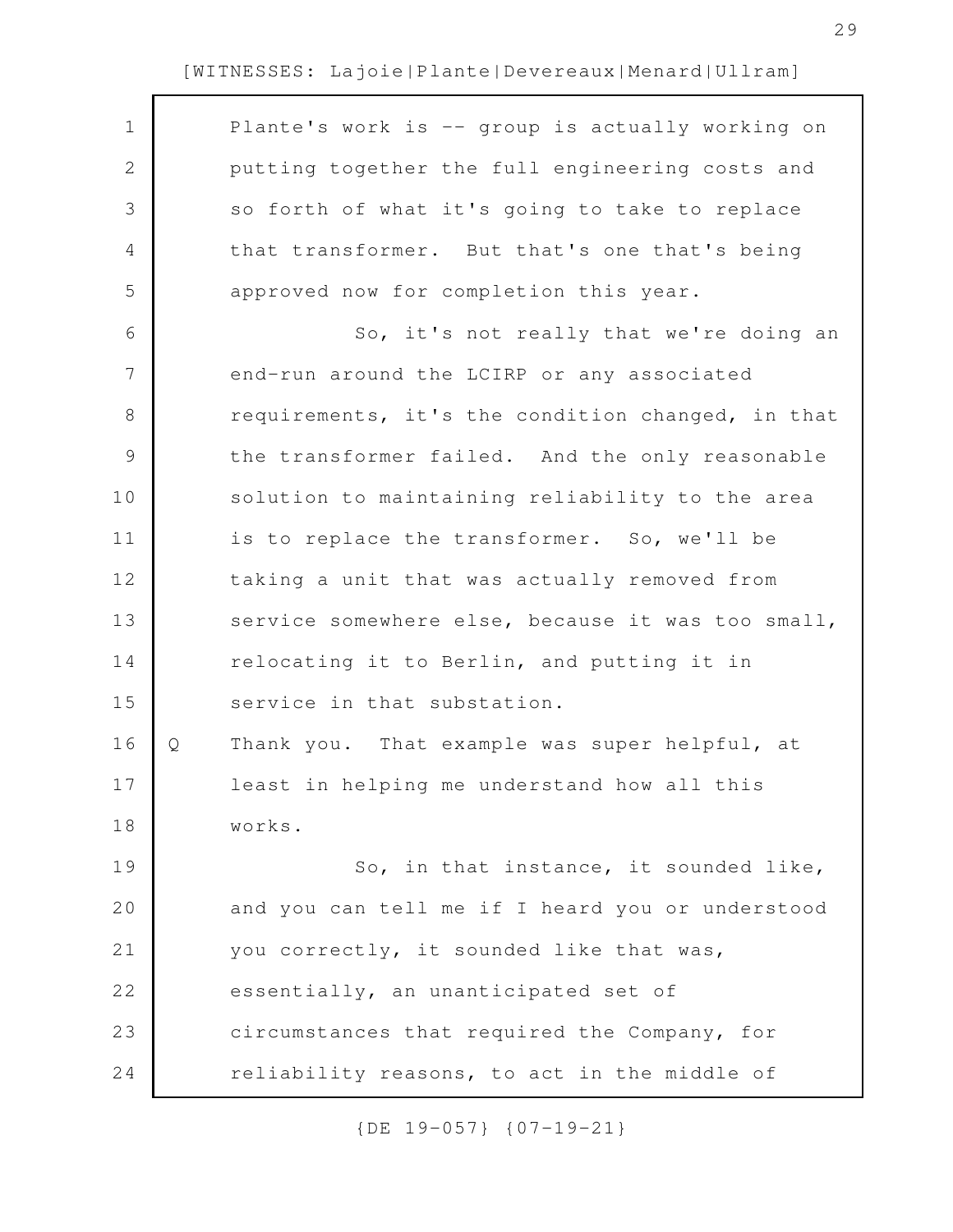| $\mathbf 1$ |             | what $--$ in the middle of a budget year,         |
|-------------|-------------|---------------------------------------------------|
| 2           |             | essentially. Do I have that right?                |
| 3           | Α           | (Lajoie) Yes. That's correct. Yes.                |
| 4           | $\mathsf Q$ | So, is there a requirement $--$ if I were the     |
| 5           |             | person in Eversource who is tasked with seeking   |
| 6           |             | approval for a project like that, outside of the  |
| 7           |             | regular budget process, would there be any        |
| 8           |             | requirement for me to demonstrate that the        |
| 9           |             | project that I'm seeking approval for is the      |
| 10          |             | result of unanticipated circumstances?            |
| 11          | Α           | (Lajoie) Yes. That is definitely part of the      |
| 12          |             | justification form that is put together for the   |
| 13          |             | project, the Project Authorization Form. Before   |
| 14          |             | that form even gets submitted, though, we have -- |
| 15          |             | I have participated in a number of meetings,      |
| 16          |             | along with Dave Plante's group, and others, to    |
| 17          |             | discuss "Hey, what alternatives do with have?"    |
| 18          |             | And, you know, "Do we really need to do this?"    |
| 19          |             | And the planning people get involved and so       |
| 20          |             | forth. So, there's a lot of discussions that      |
| 21          |             | happen internally, and then all of that gets      |
| 22          |             | rolled into this Project Authorization Form       |
| 23          |             | that's going to be submitted shortly, to, again,  |
| 24          |             | authorize the investment in replacing that        |
|             |             |                                                   |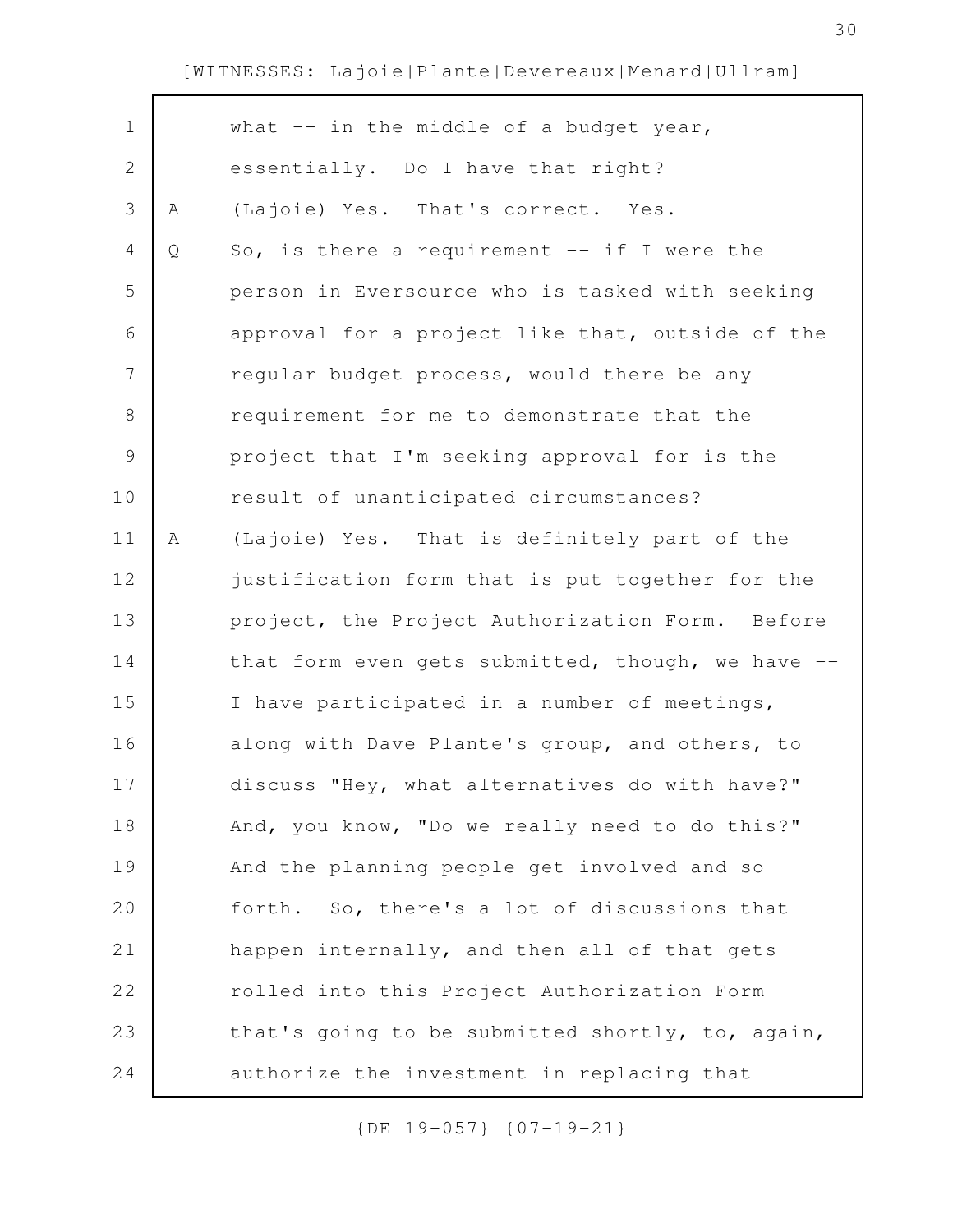| $\mathbf 1$   |   | transformer in Berlin.                            |
|---------------|---|---------------------------------------------------|
| $\mathbf{2}$  | Q | Super. Looking now at Bates Page 016, again, I'm  |
| 3             |   | trying to stick to the red Bates numbers, just    |
| 4             |   | want to make sure I have the right one. Yes, I    |
| 5             |   | do. On that page, there is a discussion that's    |
| 6             |   | labeled "Cost Control Procedures". And the        |
| 7             |   | question is "Once the construction budget is      |
| $8\,$         |   | finalized, does the Company have measures in      |
| $\mathcal{G}$ |   | place to control costs as the projects are        |
| 10            |   | designed and completed?"                          |
| 11            |   | And the beginning of the answer to that           |
| 12            |   | question says "The Company's PAP" -- first of     |
| 13            |   | all, can you remind of what "PAP", "PAP", stands  |
| 14            |   | for?                                              |
| 15            | Α | (Lajoie) "Project Authorization Process".         |
| 16            | Q | Super. Okay. So, what you said was "The           |
| 17            |   | Company's Project Authorization Process has been  |
| 18            |   | established to allow for incremental project      |
| 19            |   | funding authorizations based upon the             |
| 20            |   | developmental stage of the project which controls |
| 21            |   | the amount of capital that can be expended on a   |
| 22            |   | project until the project is fully defined and    |
| 23            |   | most cost components have sufficient detail to    |
| 24            |   | secure quality estimates."                        |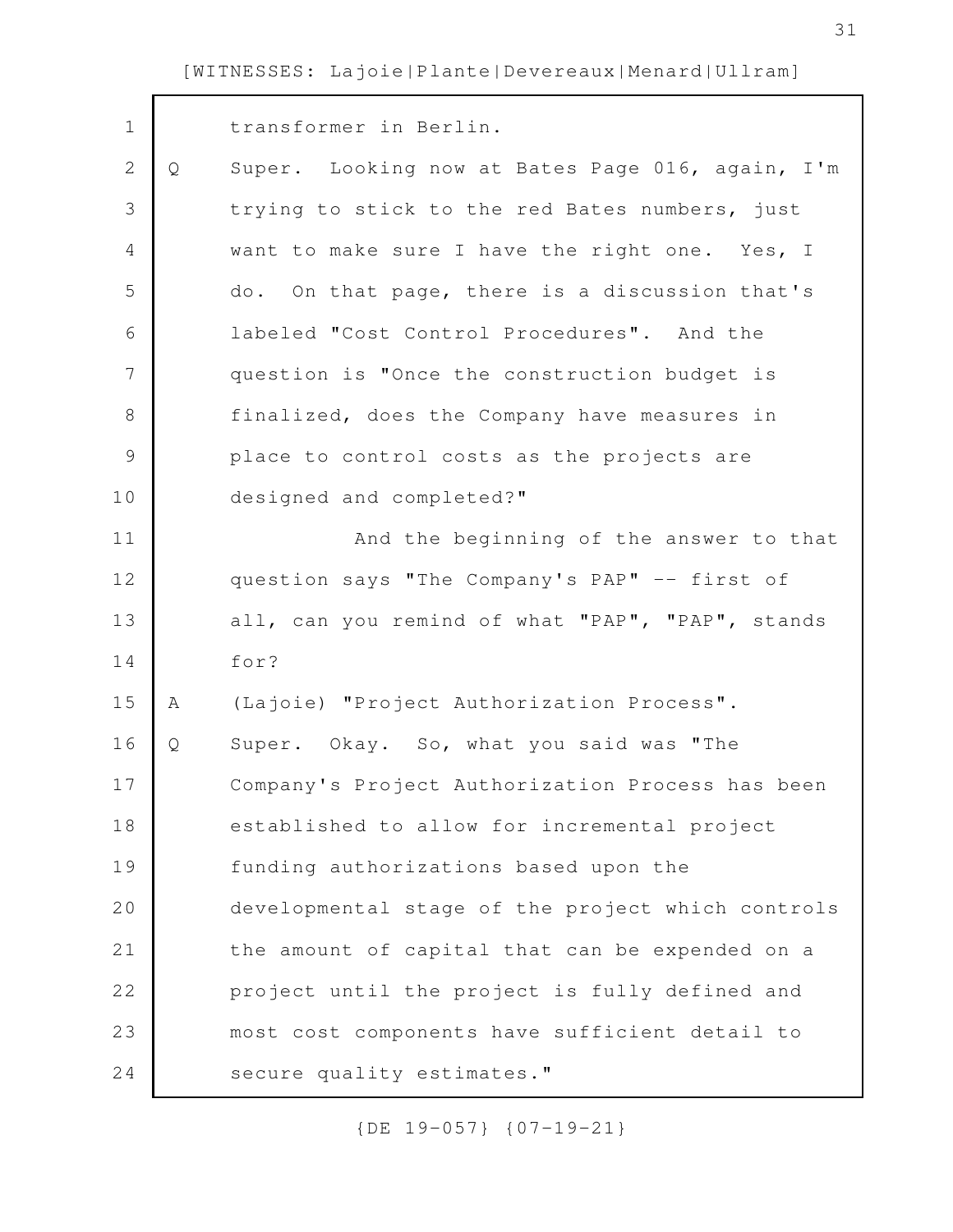| $\mathbf 1$   |   | This is probably a testament to my poor           |
|---------------|---|---------------------------------------------------|
| $\mathbf{2}$  |   | reading comprehension abilities. But I have       |
| 3             |   | trouble understanding that sentence. And I'm      |
| 4             |   | wondering if you could maybe explain it in more   |
| 5             |   | detail or paraphrase it or render it in more      |
| 6             |   | plain English?                                    |
| 7             |   | Again, I apologize, because it's really           |
| $8\,$         |   | probably my fault for not quite getting what you  |
| $\mathcal{G}$ |   | were trying to say.                               |
| 10            | Α | (Lajoie) No. Happy to walk through this.<br>The   |
| 11            |   | process works -- well, an individual project, and |
| 12            |   | actually this ties back to Dave Plante's          |
| 13            |   | testimony a few minutes ago about the             |
| 14            |   | Pemigewasset Substation, the way the process      |
| 15            |   | works now, and has for the past couple of -- past |
| 16            |   | few years, is a project gets proposed, and it is  |
| 17            |   | granted preliminary funding. And that             |
| 18            |   | preliminary funding is to start work on the       |
| 19            |   | detailed engineering to be able to come up with a |
| 20            |   | firm estimate of what the total project cost will |
| 21            |   | be.                                               |
| 22            |   | And, actually, Dave, if you wouldn't              |
| 23            |   | mind just jumping in here, since you're more      |
| 24            |   | closely involved with that whole side of it, if   |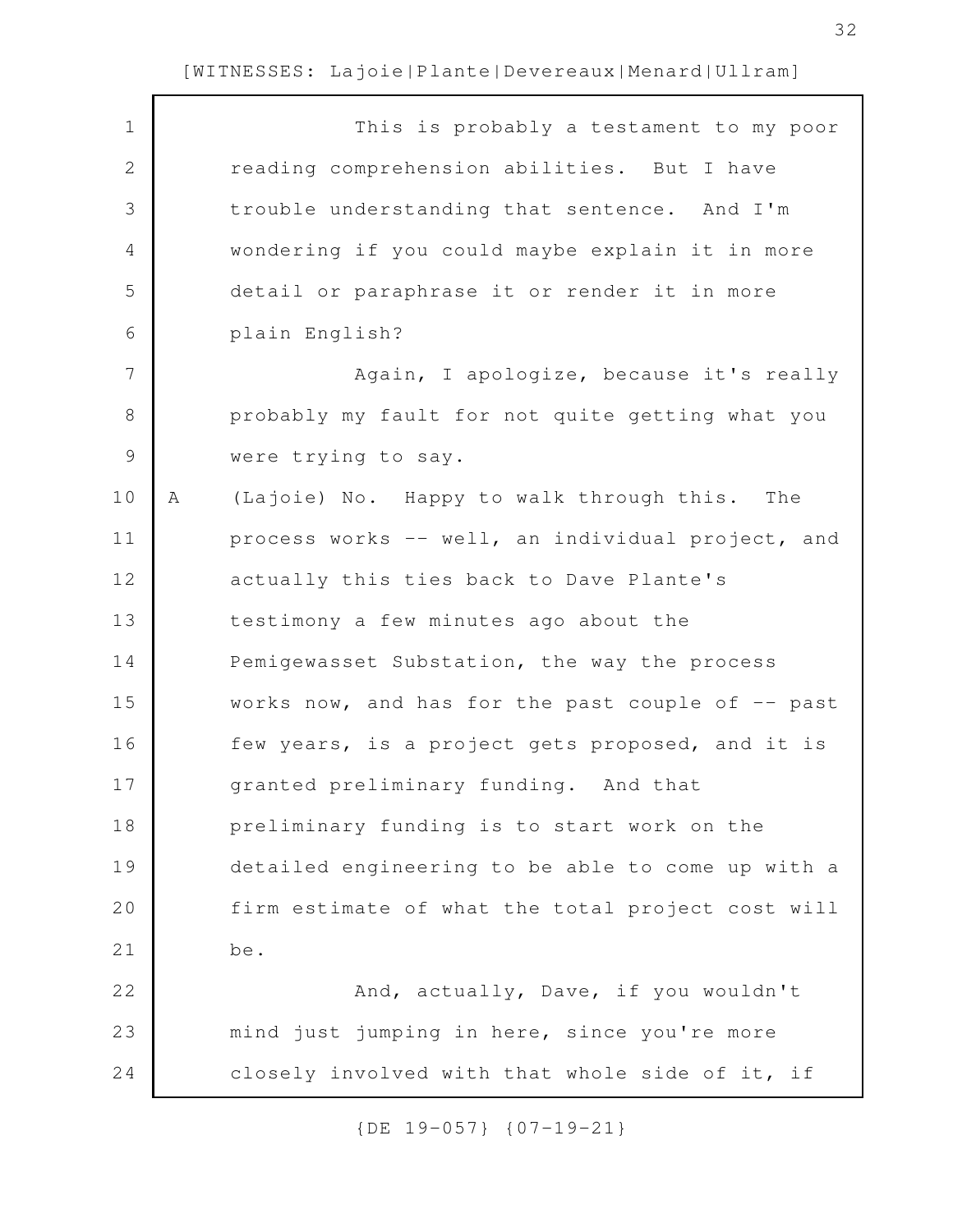| $\mathbf 1$    |   | that's okay, please.                              |
|----------------|---|---------------------------------------------------|
| $\mathbf{2}$   | Α | (Plante) Sure. Yes, I'm happy to. You know, Lee   |
| 3              |   | doesn't necessarily get as involved with the      |
| 4              |   | substation funding processes as I do. He runs     |
| 5              |   | the other side of the funding processes for       |
| 6              |   | distribution line projects.                       |
| $\overline{7}$ |   | And, as far as substation projects go,            |
| $8\,$          |   | and this is kind of what we're targeting here, it |
| $\mathsf 9$    |   | applies to all of our authorizations, but more    |
| 10             |   | specifically for substation projects as well.     |
| 11             |   | And the way I'll address it is we now have a      |
| 12             |   | multistage funding authorization process that is  |
| 13             |   | independent of what the, say, trustee budget is   |
| 14             |   | for a project in any given year. It's specific    |
| 15             |   | to each of the projects that we're developing.    |
| 16             |   | We first seek an initial funding authorization    |
| 17             |   | from the Eversource Project Authorization         |
| 18             |   | Committee, "EPAC" is the acronym that we use.     |
| 19             |   | And that funding, usually a fairly low value, is  |
| 20             |   | used to begin developing the concept for the      |
| 21             |   | project and the solution.                         |
| 22             |   | We'll hire a vendor sometimes to help             |
| 23             |   | us develop the project scope, and then we would   |
| 24             |   | use that. Sometimes we'll do that internally as   |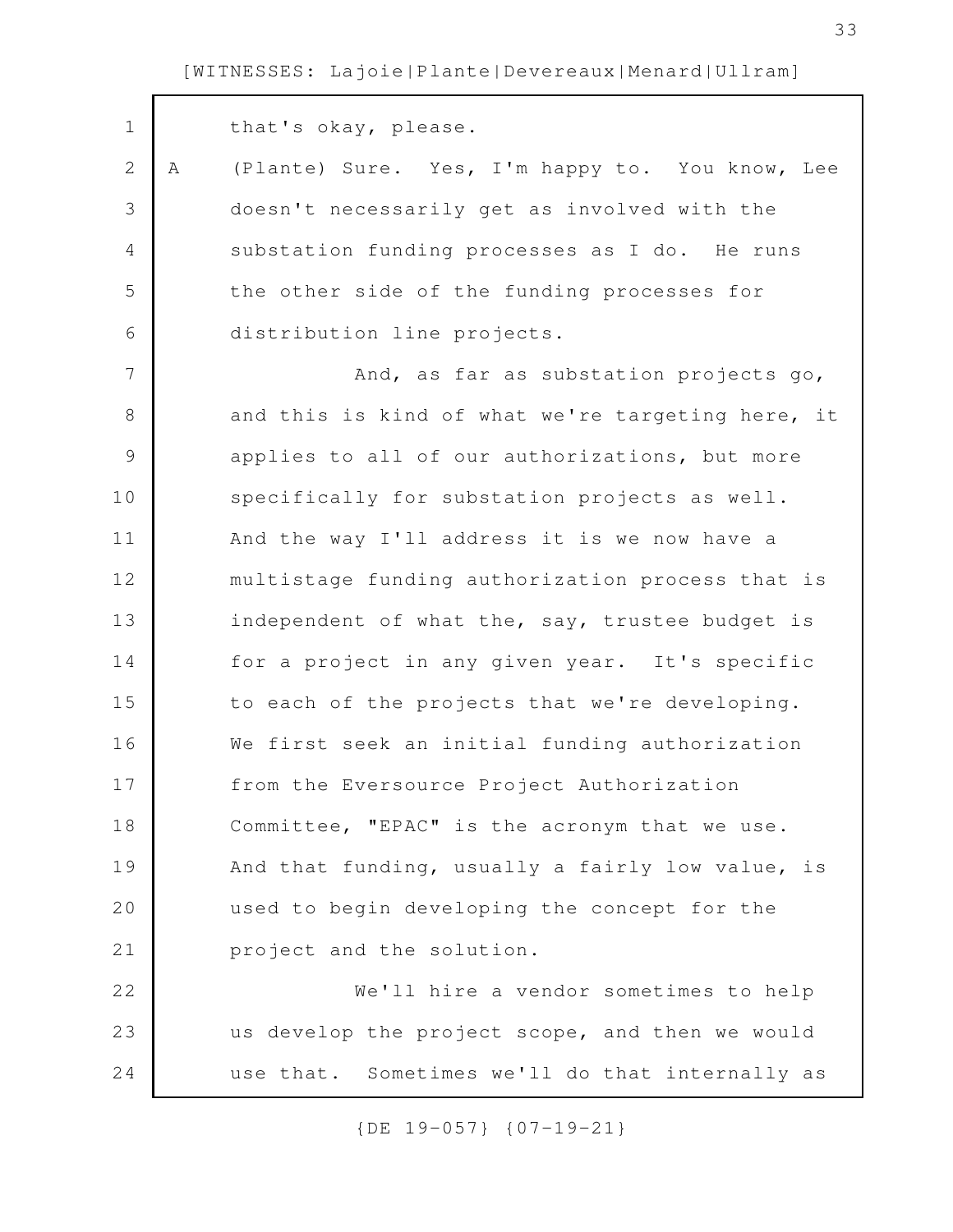| $\mathbf 1$    | well. We will then use that knowledge to develop  |
|----------------|---------------------------------------------------|
| $\mathbf{2}$   | a higher level estimate to then seek partial      |
| 3              | funding for the project, which would be another   |
| 4              | discrete authorization event through the EPAC     |
| 5              | process. We would develop another Project         |
| 6              | Authorization Form seeking partial funding to     |
| $\overline{7}$ | complete the detailed engineering, initiate any   |
| 8              | procurement events that might be valuable in      |
| 9              | determining specific materials costs. We may      |
| 10             | advance any necessary project permitting, site    |
| 11             | plan approvals through the local municipalities,  |
| 12             | for instance, through this partial process. And   |
| 13             | that would get us to the point where we have      |
| 14             | eliminated, probably not all, but many of the     |
| 15             | major unknowns for the project, from a cost       |
| 16             | perspective and from a scope perspective.         |
| 17             | We would then develop what we would               |
| 18             | call a "full funding estimate" and a "Full        |
| 19             | Funding Authorization Form", which we would then  |
| 20             | present to the EPAC to receive authorization to   |
| 21             | complete the project.                             |
| 22             | So, that's kind of the incremental                |
| 23             | project funding authorization process that we use |
| 24             | And that process is, you know, is kind of<br>now. |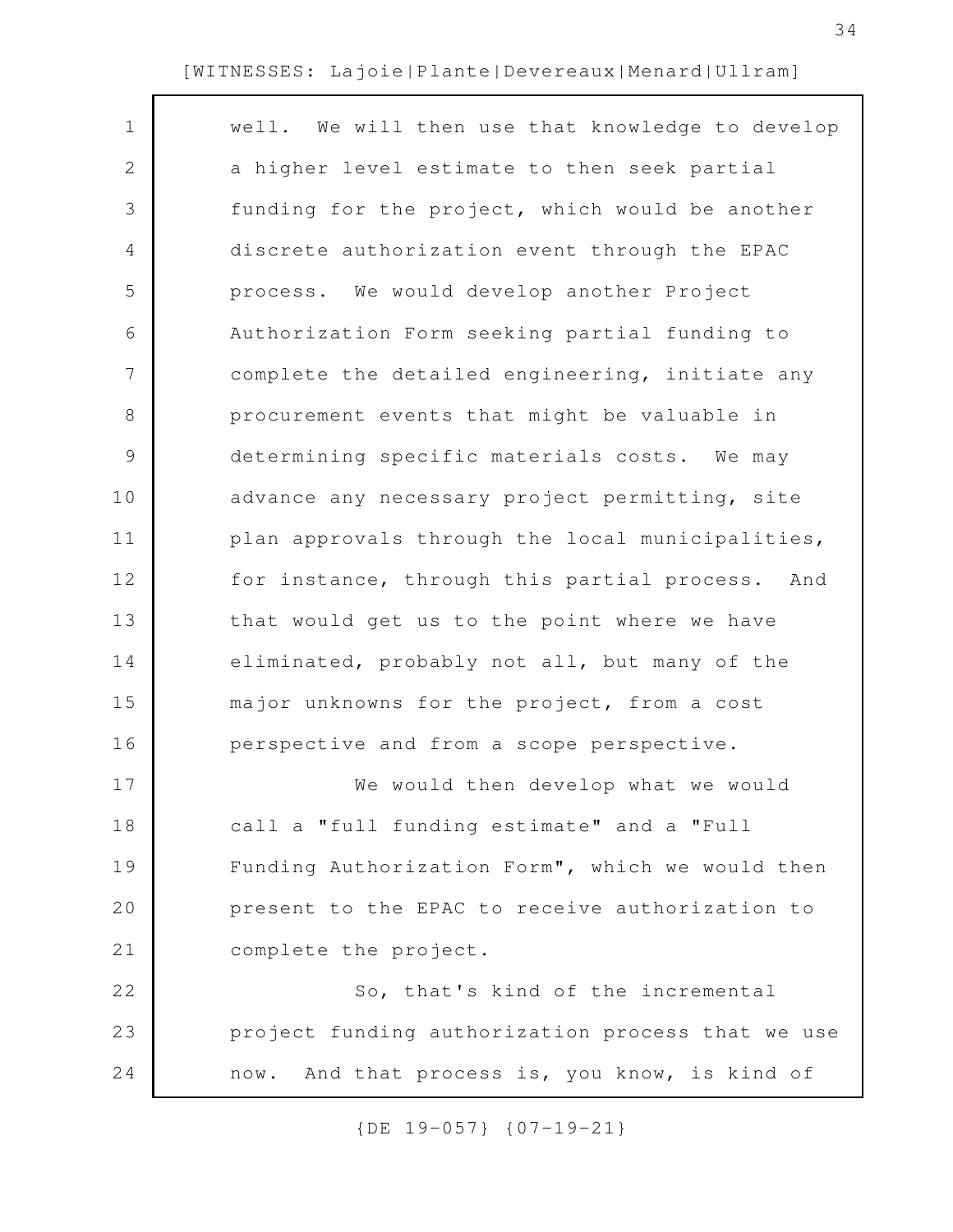an evolution of what was our previous process, where we had, in many cases, sought full funding before we really gotten very far along with the engineering. And, then, lastly, once, you know, if we do get to the point where we are well along in construction, and something transpires, and looks like we need more funds than we have authorized, we would then present a Supplemental Funding Request. And that's kind of the last type of funding that is described through the EPAC process. Does that help? Q That helped me. Hopefully, it helped others. Thank you. CHAIRWOMAN MARTIN: Mr. Kreis? MR. KREIS: Yes. CHAIRWOMAN MARTIN: I apologize for interjecting. I think it would be helpful to the Commission if we could have the Company submit as a record request a description of that process, including a flow chart, or something along those lines, to clearly identify the process that was just described. 1 2 3 4 5 6 7 8 9 10 11 12 13 14 15 16 17 18 19 20 21 22 23 24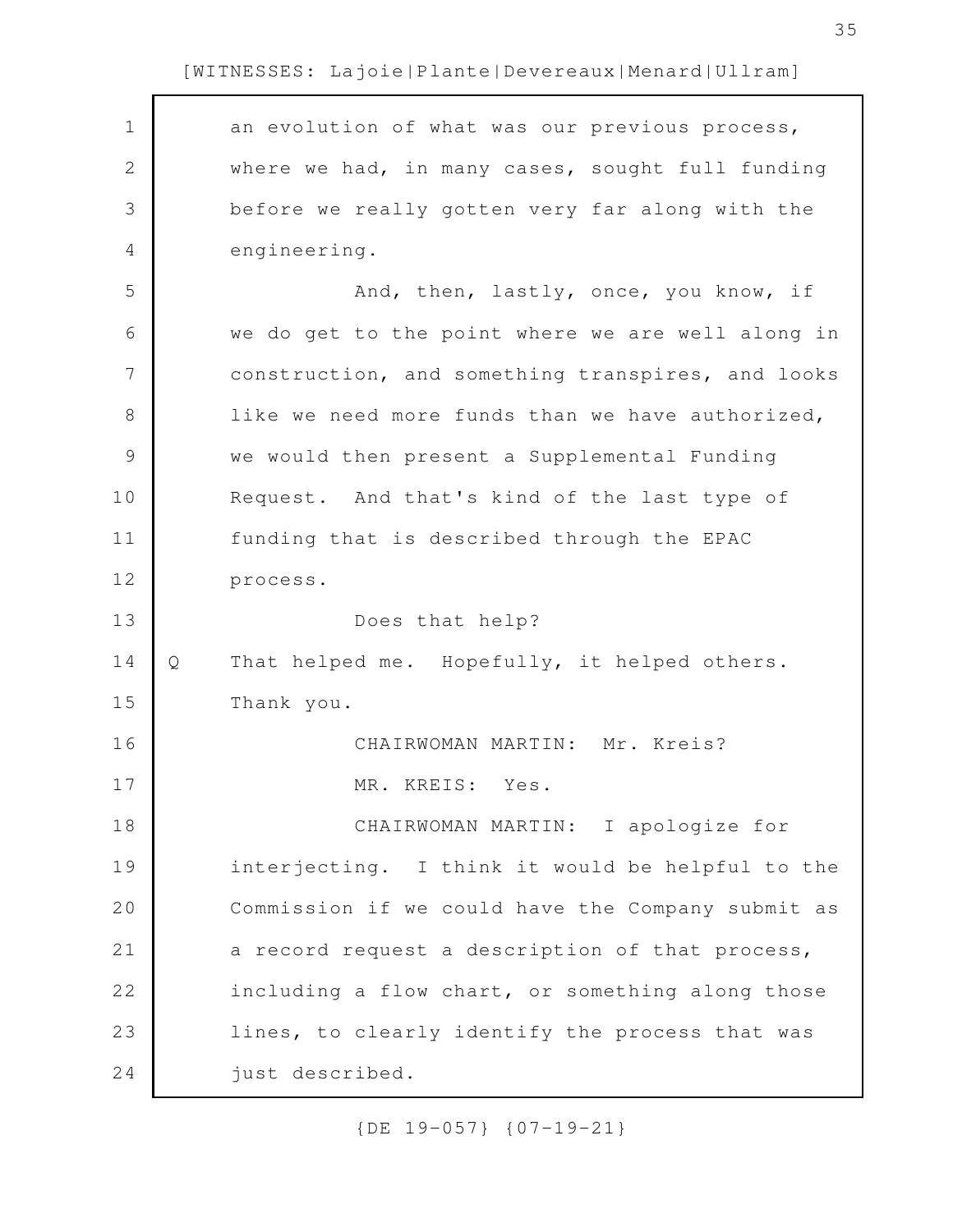| $\mathbf 1$    | And, Mr. Fossum, any questions on that?           |
|----------------|---------------------------------------------------|
| $\mathbf{2}$   | MR. FOSSUM: No. I believe that we've              |
| 3              | presented essentially a narrative like that, and  |
| 4              | I believe a flow chart along with it, as part of  |
| 5              | our LCIRP filing. And, so, I believe that's       |
| 6              | there. But that's, obviously, not in front of     |
| $\overline{7}$ | you right now.                                    |
| $8\,$          | So, as I'm understanding your question,           |
| $\mathcal{G}$  | you'd like to have that presented in this         |
| 10             | proceeding. I suppose I'm looking, either we can  |
| 11             | create one for this proceeding or -- as part of a |
| 12             | record request, or perhaps the response to the    |
| 13             | record request would be to identify the specific  |
| 14             | portions of that LCIRP filing that have that      |
| 15             | information.                                      |
| 16             | That would be a<br>CHAIRWOMAN MARTIN:             |
| 17             | fine approach as well, whichever is less          |
| 18             | cumbersome for the Company. But my understanding  |
| 19             | is that this is sort of the "regular process", as |
| 20             | opposed to the "LCIRP process". So, to the        |
| 21             | extent there are two processes, if you can submit |
| 22             | the regular process here. If it's the same or     |
| 23             | parts of it are the same, and you can just        |
| 24             | identify that for us in the record request and    |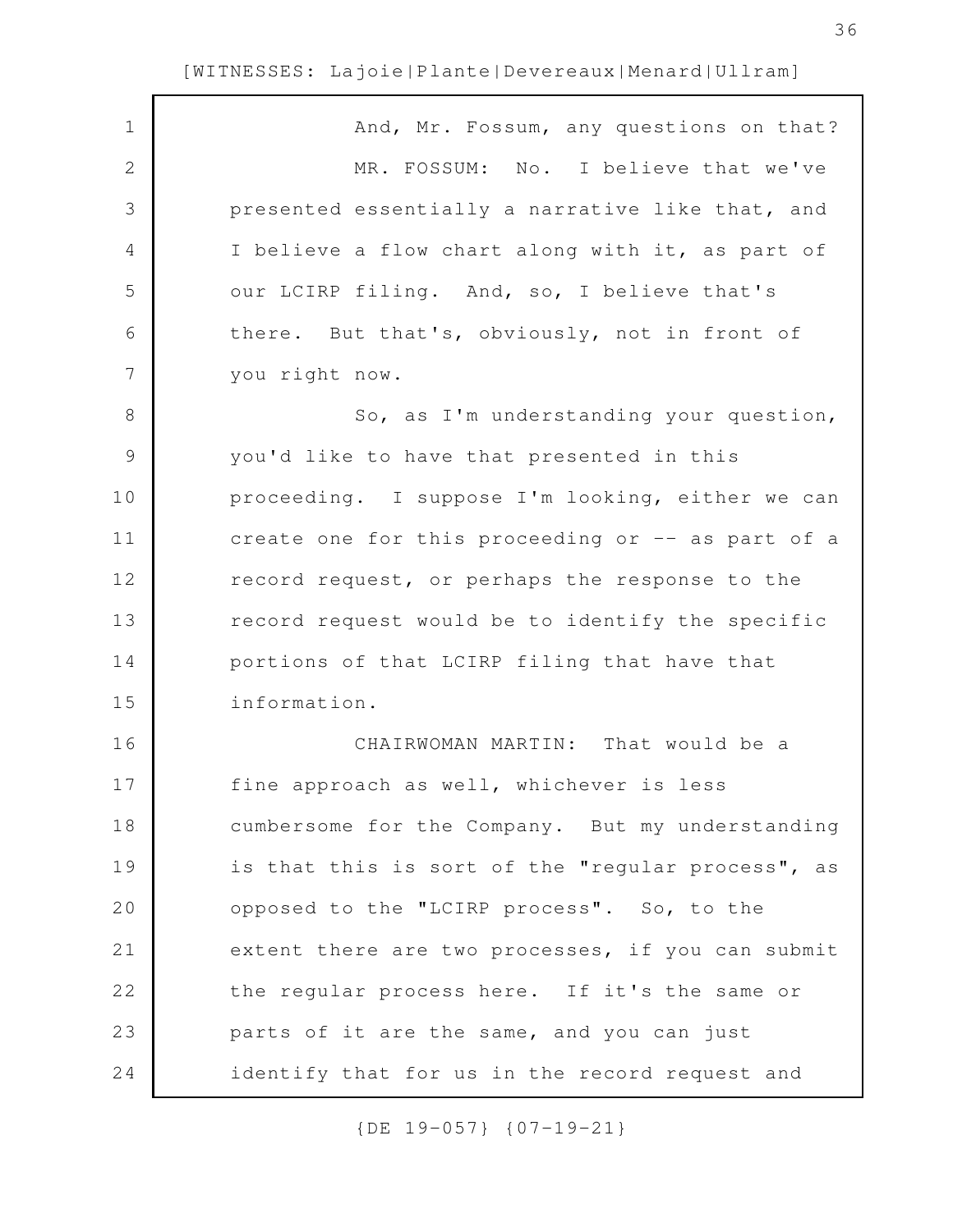| $\mathbf 1$   | point us to the other docket, we can certainly       |
|---------------|------------------------------------------------------|
| $\mathbf{2}$  | take notice of that.                                 |
| 3             | MR. FOSSUM: Yes. I believe it's the                  |
| 4             | same there, but we will confirm that, and sort of    |
| 5             | present the questions -- we'll take the question     |
| 6             | as in the alternative, either provide it or --       |
| 7             | create it, provide it, or provide what exists in     |
| 8             | the other docket, but we will do that.               |
| $\mathcal{G}$ | CHAIRWOMAN MARTIN: Excellent. Thank                  |
| 10            | you.                                                 |
| 11            | WITNESS LAJOIE: Mr. Kreis, if I could                |
| 12            | just -- Mr. Kreis, if I could just supplement        |
| 13            | what Mr. Plante had said earlier.                    |
| 14            | MR. KREIS: Absolutely. But, before                   |
| 15            | you do that, let me just say, to the extent it's     |
| 16            | germane, as the Company responds to the              |
| 17            | Chairwoman's record request, I really like the       |
| 18            | idea of tying things here into the LCIRP process.    |
| 19            | So, I would encourage the Company to follow those    |
| 20            | second of the two approaches that Mr. Fossum laid    |
| 21            | out.                                                 |
| 22            | BY MR. KREIS:                                        |
| 23            | Sorry, Mr. Lajoie, to cut you off. I'd be happy<br>Q |
| 24            | to hear whatever else you wanted to add.             |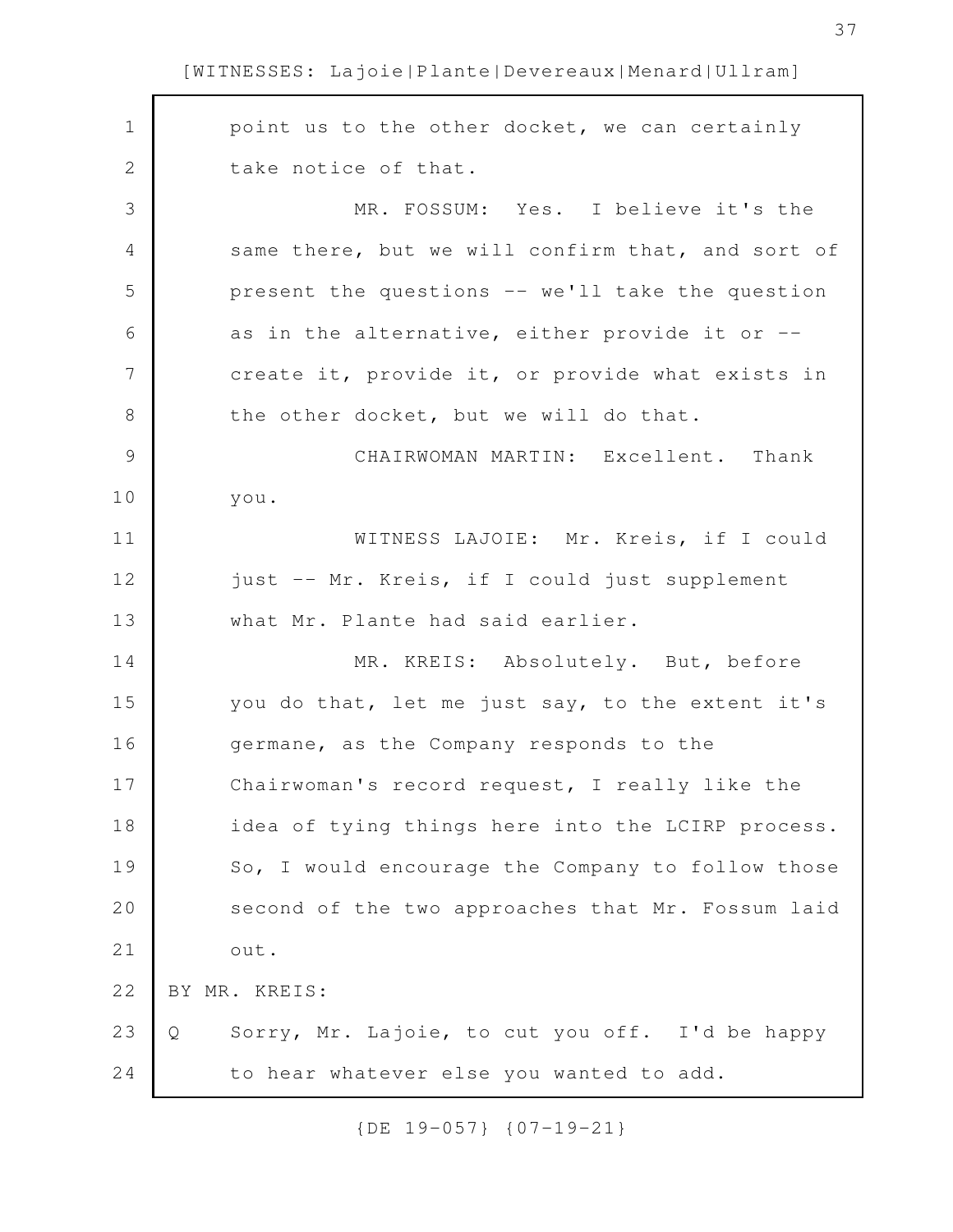| $\mathbf 1$  | A | (Lajoie) No, it was just kind of a supplement to |
|--------------|---|--------------------------------------------------|
| $\mathbf{2}$ |   | what Mr. Plante was talking about.               |
| 3            |   | The magnitude of the substation                  |
| 4            |   | projects is such that there are multiple steps   |
| 5            |   | involved in this incremental project funding.    |
| 6            |   | The smaller projects, the distribution line      |
| 7            |   | projects, which I'm more intimately involved in  |
| $8\,$        |   | the authorization for, generally, it's more of a |
| 9            |   | two-step process. There's an initial funding     |
| 10           |   | request, to make sure that we've identified all  |
| 11           |   | the variables and, you know, gotten good         |
| 12           |   | estimates and so forth, and then the final       |
| 13           |   | funding request. So, it's really like a two-step |
| 14           |   | process. The initial funding request is, you     |
| 15           |   | know, generally, well, it's generally less than  |
| 16           |   | ten percent of the project costs, just to make   |
| 17           |   | sure that everything's been identified so we     |
| 18           |   | don't get any surprises late in the process.     |
| 19           | Q | Okay. Moving on to Bates Page 019, again with    |
| 20           |   | reference to Exhibit 62, at that page, beginning |
| 21           |   | on Line 7, the witnesses talk about "annual      |
| 22           |   | blanket projects". And they describe such        |
| 23           |   | projects as "projects that are high-volume and   |
| 24           |   | low dollar in nature", and they also note that   |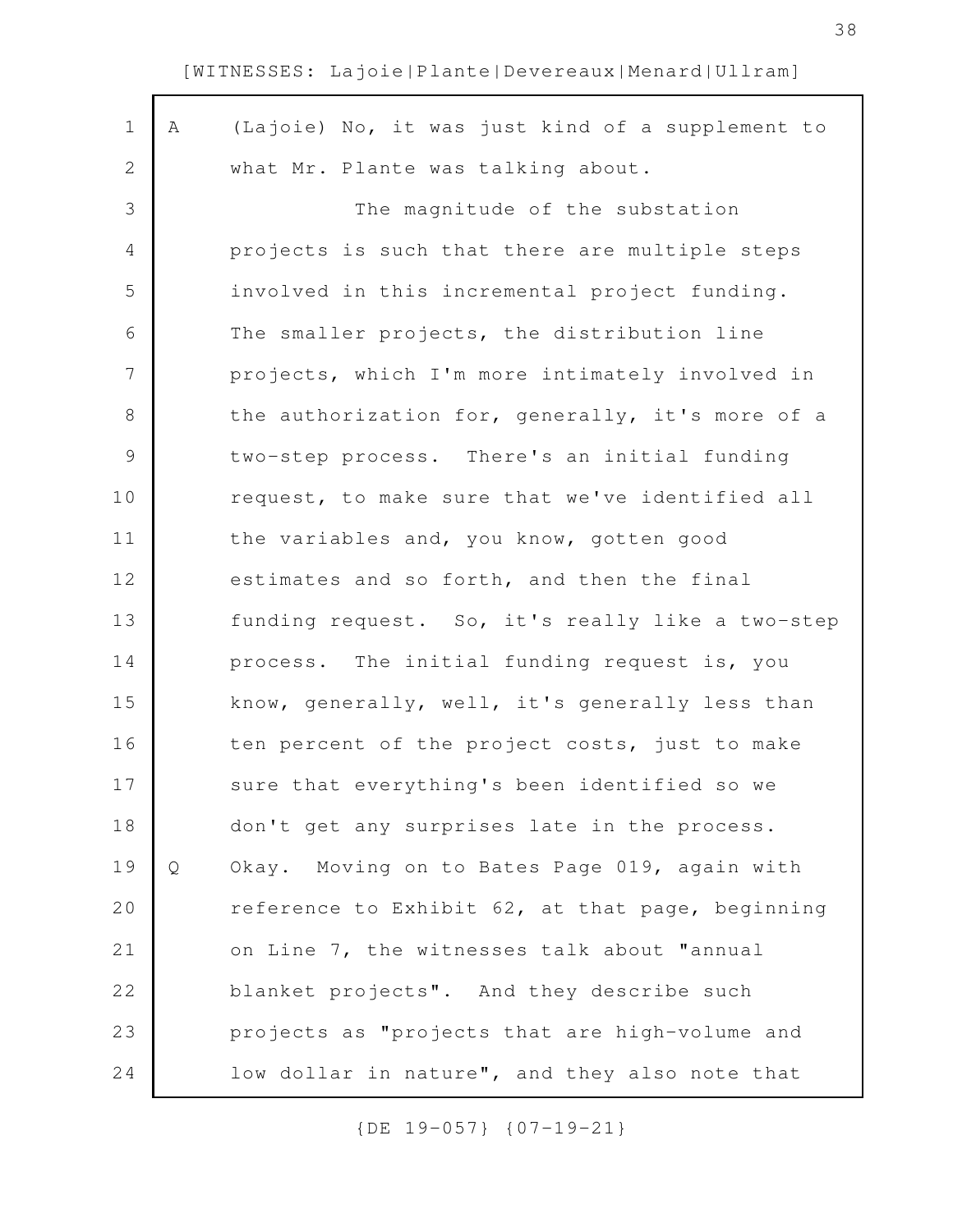| $\mathbf 1$  |   | "[annual blanket] projects are funded at a        |
|--------------|---|---------------------------------------------------|
| $\mathbf{2}$ |   | consistent level from year to year and utilize    |
| 3            |   | the same project names each year." That seems     |
| 4            |   | perfectly lucid to me. And there is, at Lines 12  |
| 5            |   | and 13, a sentence that gives some examples of    |
| 6            |   | annual blanket projects, and the list is "new     |
| 7            |   | services, capital tools, obsolescence and asset   |
| 8            |   | renewal, line relocations, and service work."     |
| 9            |   | And there's a few of those examples I             |
| 10           |   | don't understand. Again, it might just be my bad  |
| 11           |   | reading comprehension or lack of expertise.<br>In |
| 12           |   | that context, what do the witnesses mean by "new  |
| 13           |   | services"?                                        |
| 14           | Α | (Lajoie) These are new service connections,       |
| 15           |   | connections to new customers to provide electric  |
| 16           |   | service.                                          |
| 17           | Q | So, "new service connections". That's exactly     |
| 18           |   | the kind of reading comprehension that I'm sorry  |
| 19           |   | I don't have.                                     |
| 20           |   | And then, the next example you give are           |
| 21           |   | "capital tools". What are "capital tools"?        |
| 22           | Α | (Lajoie) Tools with an individual cost greater    |
| 23           |   | than \$500 each are capitalized. So, an example   |
| 24           |   | might be -- well, I guess I'm having a hard time  |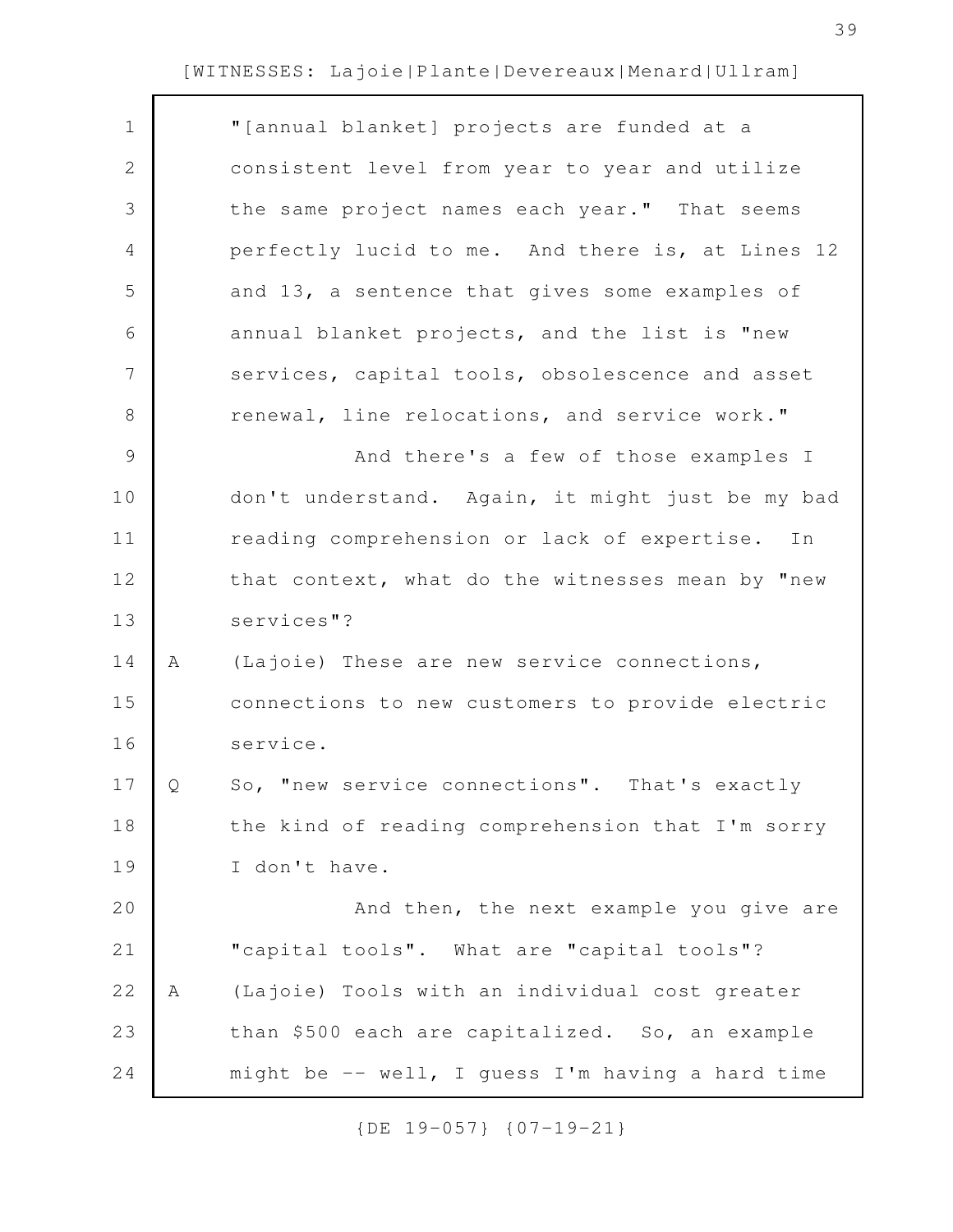| $\mathbf 1$    |   | coming up with an example, I apologize. Oh, I     |
|----------------|---|---------------------------------------------------|
| $\mathbf{2}$   |   | know one. A number of years ago -- a number of    |
| 3              |   | years ago we bought insulated chainsaws. So,      |
| 4              |   | it's like a hydraulic chainsaw on the end of an   |
| 5              |   | insulated stick, so our linemen could, you know,  |
| 6              |   | plug into the hydraulic system of the truck, and  |
| $\overline{7}$ |   | cut branches that are in contact with the line    |
| $8\,$          |   | without being in danger of becoming a path for    |
| $\mathsf 9$    |   | the electricity. And those units cost, I believe  |
| 10             |   | at the time, they were about \$1,500 a piece. So, |
| 11             |   | we purchased a number of those.                   |
| 12             |   | That would be considered a "capital               |
| 13             |   | tool", since each one of them is valued at over   |
| 14             |   | \$500.                                            |
| 15             | Q | Thank you. Hopefully, Chairwoman Martin isn't     |
| 16             |   | about to leap in and make a record request to ask |
| 17             |   | you to provide one of those, so that the          |
| 18             |   | Commissioners can look at them. But I totally     |
| 19             |   | misunderstood "capital tools". I thought, like    |
| 20             |   | when I saw that phrase, I thought "Oh, they're    |
| 21             |   | talking about like weird software they use to do  |
| 22             |   | capital planning." But you're talking about       |
| 23             |   | "tools that are capitalized."                     |
| 24             |   | And the very last example you give is             |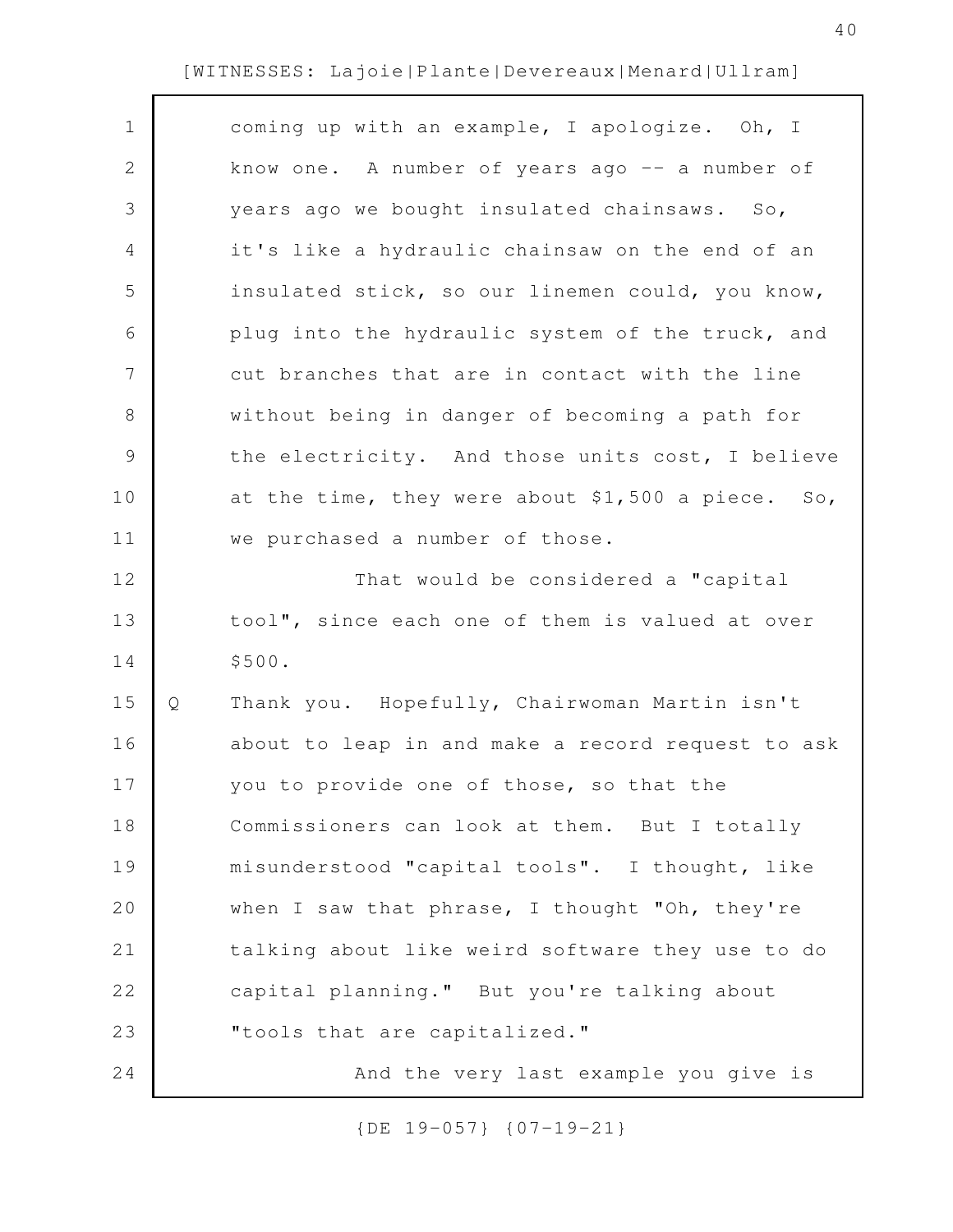|   | "service work". What do you mean by "service      |
|---|---------------------------------------------------|
|   | work" in the context of annual blanket projects?  |
| Α | (Lajoie) The "new services", "new service         |
|   | connections" that we talked about first, involves |
|   | both high voltage and low voltage. If we have to  |
|   | extend high-voltage lines to a transformer, and   |
|   | then, you know, a service from the transformer to |
|   | the house. The service work at the end is         |
|   | exclusively low-voltage installations, from the   |
|   | transformer to the house. So, if we need to go    |
|   | out, if there's an existing transformer, and all  |
|   | we have to do is run a service to the house, that |
|   | would go under the "service work - annual".       |
|   | If a service has deteriorated, because            |
|   | a tree has been rubbing on it, and therefore      |
|   | needs to be replaced, it would be replaced under  |
|   | this "service work - annual". This is just        |
|   | low-voltage type stuff. It tends to be            |
|   | smaller -- it definitely is smaller dollar value  |
|   | per job than the "new service connections", which |
|   | we talked about earlier.                          |
| Q | Okay. I think this is my last question. I'm       |
|   | looking now at Bates Page 047. And this is        |
|   | probably a question for one of the rates and rate |
|   |                                                   |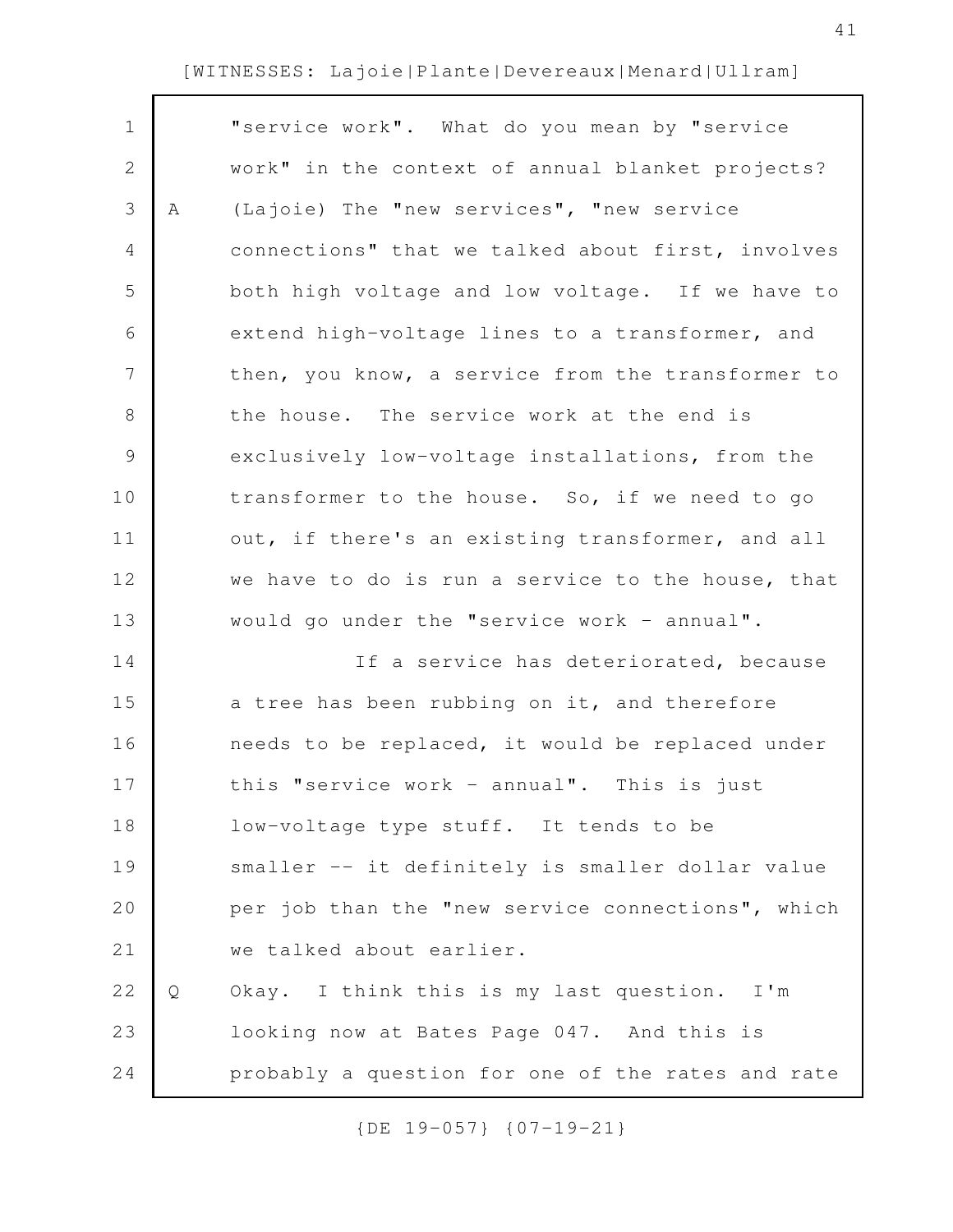| $\mathbf 1$    |   | design witnesses, either Ms. Ullram or Ms.       |
|----------------|---|--------------------------------------------------|
| $\mathbf{2}$   |   | Menard. And this now reflects my lack of acumen  |
| 3              |   | when it comes to looking at numbers.             |
| 4              |   | On that page, which is Page 1 of                 |
| 5              |   | Attachment ELM/JAU-2, the very last column is    |
| 6              |   | "Percent", the last two columns are labeled      |
| $\overline{7}$ |   | "Proposed Annual Change", and the percent varies |
| $8\,$          |   | by rate class. From a low of "0.1", for Rate GV  |
| $\mathcal{G}$  |   | and LG customers, all the way up to "0.4", for   |
| 10             |   | Outdoor Lighting customers. And, again, I'm sure |
| 11             |   | there are really good answers buried in some of  |
| 12             |   | the other spreadsheets that you provided.        |
| 13             |   | But, just in general, can you explain            |
| 14             |   | why those percentages differ, given that I       |
| 15             |   | thought the step increase basically applied to   |
| 16             |   | all the rate classes equally?                    |
| 17             | A | (Ullram) Sure. I'll take a shot at it. So,       |
| 18             |   | that -- we're combining all the rate classes in  |
| 19             |   | that, you know, Exhibit 62, Bates red Page 047   |
| 20             |   | that you referred to. So, you're going to get    |
| 21             |   | slightly a little bit different of percentages   |
| 22             |   | between the two of them.                         |
| 23             |   | The more appropriate place to probably           |
| 24             |   | go to show how the rate design is done in        |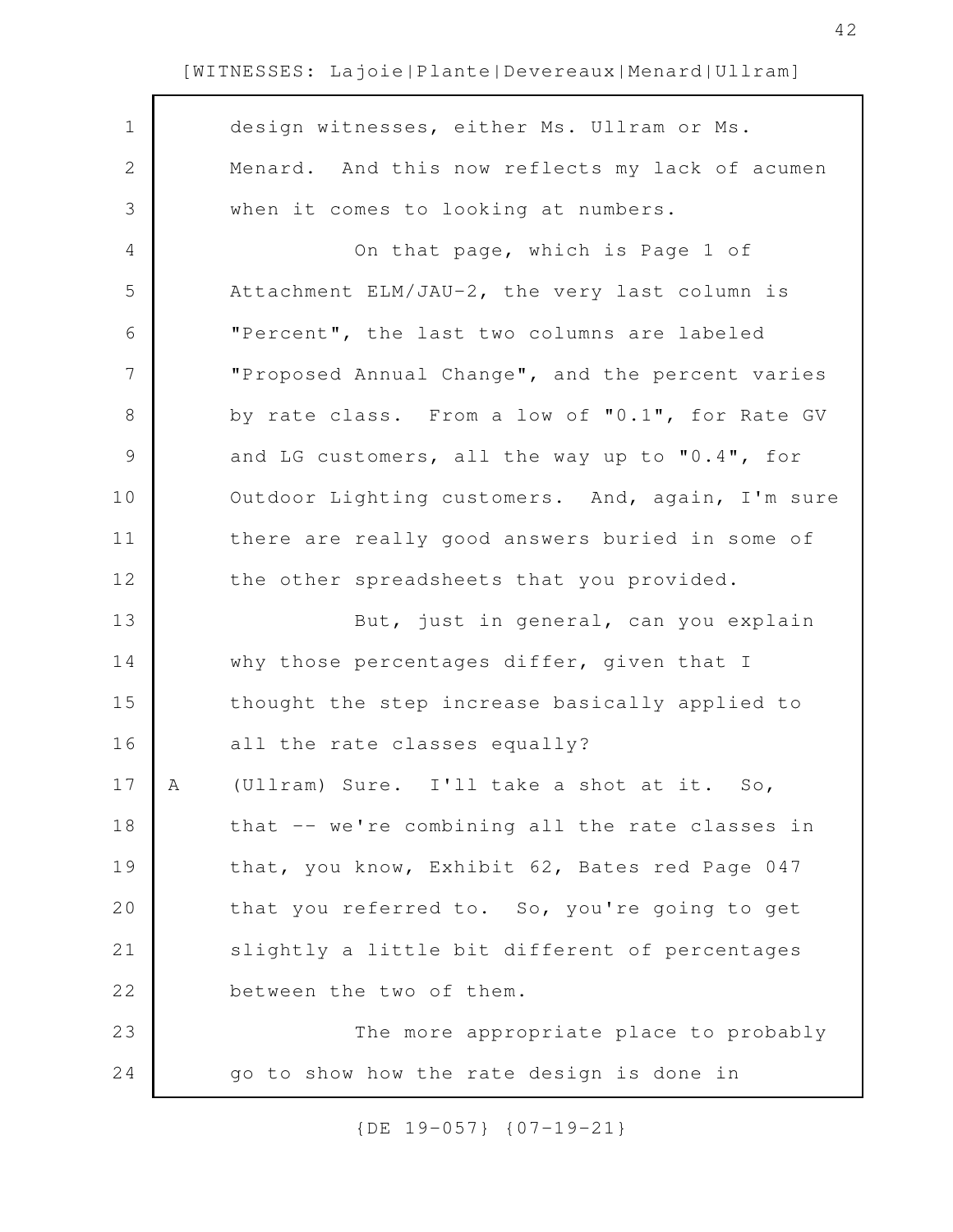| $\mathbf 1$    | accordance with the Settlement, meaning we have   |
|----------------|---------------------------------------------------|
| 2              | allocated to each of the rate classes an equal    |
| 3              | percentage, is Bates red Page 052. And, on that   |
| 4              | page, you'll see that Line 23 three shows the     |
| 5              | "Step 2 Average Percentage Change" is "0.86".     |
| 6              | And, so, in Column C to that spreadsheet, you'll  |
| $\overline{7}$ | see that, by multiplying Column B times Line 23,  |
| 8              | which is the 0.86 percent increase, you get a     |
| $\overline{9}$ | Step 2 distribution change based on the current   |
| 10             | distribution revenue. And, so, if you look at     |
| 11             | the last column, which is Column H, you'll see    |
| 12             | that everyone is right around that 0.86 percent.  |
| 13             | You're not going to ever get exact,               |
| 14             | because, when you do rate design, you know, we're |
| 15             | trying to hit a distribution target, total        |
| 16             | distribution target of \$416.6 million. And we're |
| 17             | never going to exactly get that, because we set   |
| 18             | the rates at five decimal places, and then, once  |
| 19             | you multiply everything out, so, you know, we're  |
| 20             | off about \$10,000. So that kind of makes up for  |
| 21             | some of the differences in the percentages. You   |
| 22             | know, some are like "0.86", "0.87". But,          |
| 23             | overall, you can see that that's how we allocated |
| 24             | equally among each of the rate classes.           |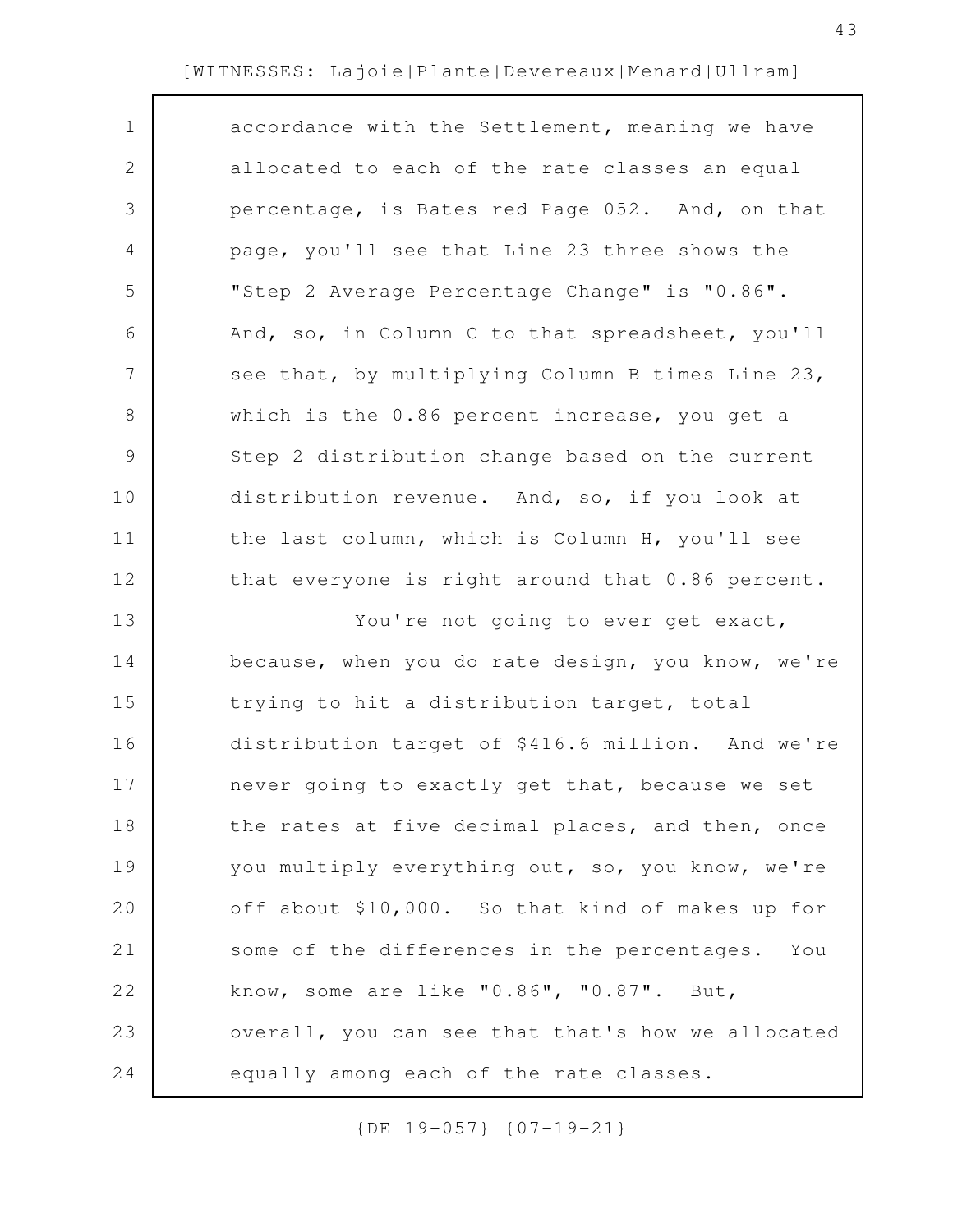MR. KREIS: Super. That's a really helpful answer. And I think those are all my questions. I just want to brag that this is the first time I've done cross-examination without printing out a copy of the exhibit that I'm relying on. And, other than needing to rotate my head 90 degrees for a minute or two during the discussion that we just had, I pulled it off. So, I would just like to congratulate myself. Thank you. Those are all the questions I have for this group of distinguished witnesses. CHAIRWOMAN MARTIN: Congratulations, Mr. Kreis. I had that exact experience about a year ago. I was forced to go away from paper as well. All right. Mr. Buckley, go ahead. MR. BUCKLEY: Thank you, Madam Chair. And good morning, panelists. I'm going to start my cross-examination today by introducing Exhibits 63 and 64. Staff submitted the two prefiled exhibits for this hearing are those two prefiled exhibits for this hearing. And I'm going to ask the panel to 1 2 3 4 5 6 7 8 9 10 11 12 13 14 15 16 17 18 19 20 21 22 23 24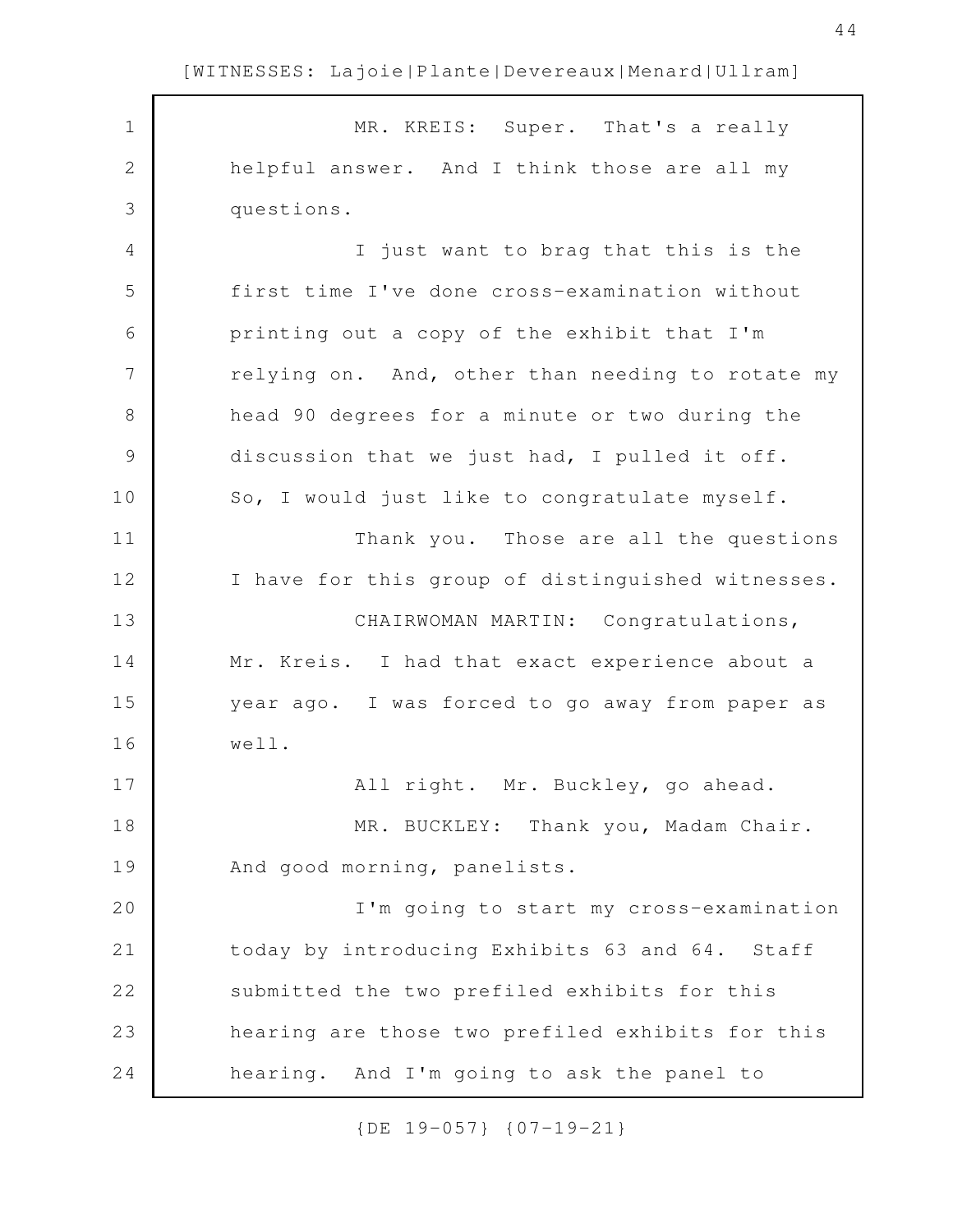| $\mathbf 1$   |   | provide some foundation for those, so that they   |
|---------------|---|---------------------------------------------------|
| 2             |   | may be accepted into the record as full exhibits. |
| 3             |   | BY MR. BUCKLEY:                                   |
| 4             | Q | And the first question, as with all my questions  |
| 5             |   | today, will go to whoever on the panel feels most |
| 6             |   | able to answer. But I believe the most likely     |
| 7             |   | recipient of this question is Ms. Menard.         |
| $\,8\,$       |   | So, do you recognize Exhibit 63,                  |
| $\mathcal{G}$ |   | containing Bates Page 001 through 036, which is   |
| 10            |   | an audit by the Commission Audit Staff, now the   |
| 11            |   | DOE Audit Staff, of the Company's 2020 step,      |
| 12            |   | which covered plant-in-service during 2019?       |
| 13            |   |                                                   |
|               | Α | (Menard) Yes.                                     |
| 14            | Q | And did you, or someone in your organization,     |
| 15            |   | participate in this audit, providing data         |
| 16            |   | responses to the Audit Staff, as well as          |
| 17            |   | reviewing the preliminary audit recommendations?  |
| 18            | Α | (Menard) Yes.                                     |
| 19            | Q | And is it correct that, at the hearing for the    |
| 20            |   | Company's last step adjustment, the Company had   |
| 21            |   | suggested that the results of the audit may be    |
| 22            |   | reconciled during the next step adjustment, the   |
| 23            |   | one that we are currently considering today?      |
| 24            | Α | (Menard) Yes. As you'll note, the date was        |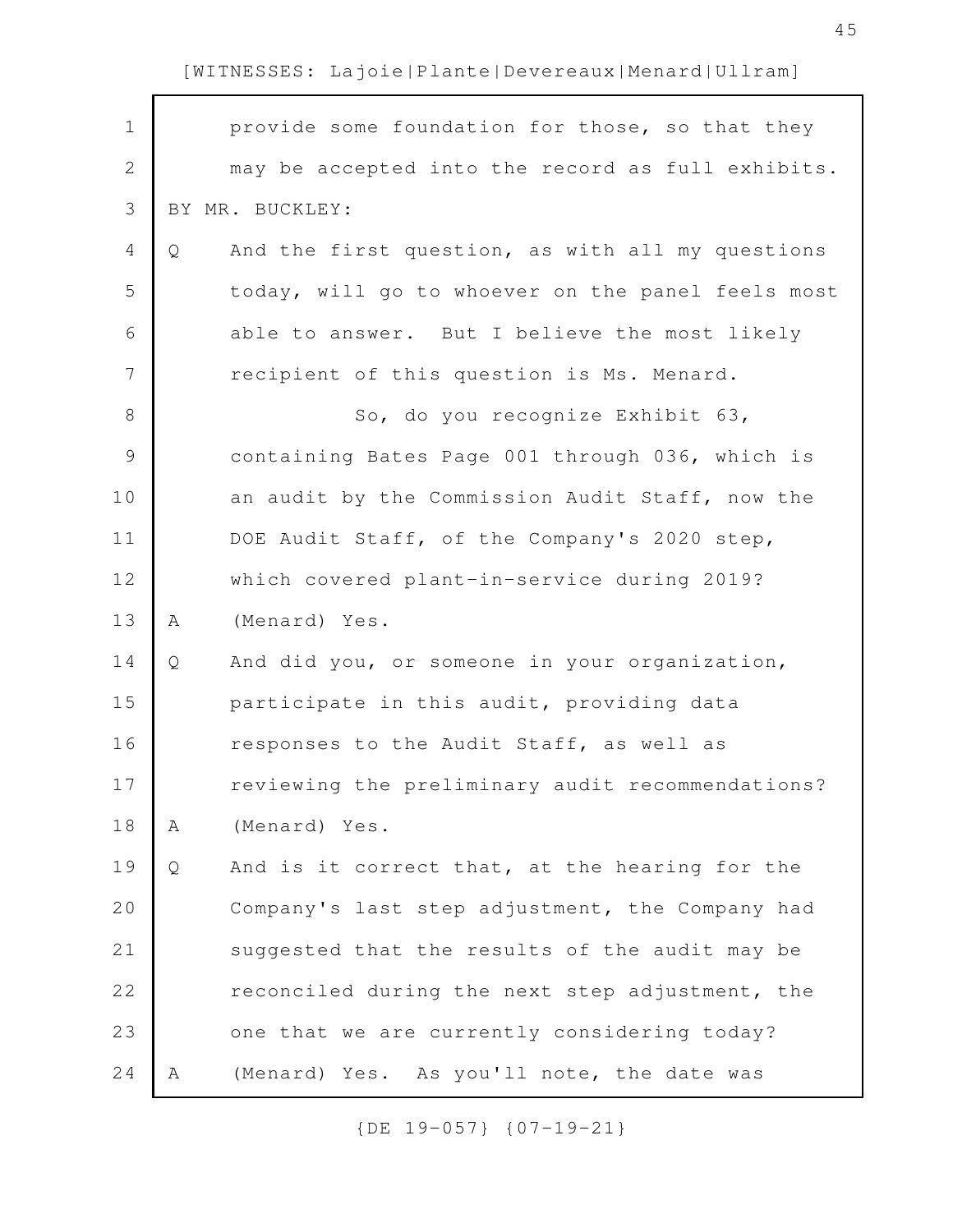$\Gamma$ 

| $\mathbf 1$    |              | February 1st that the Final Audit Report was      |
|----------------|--------------|---------------------------------------------------|
| $\mathbf{2}$   |              | issued. And, so, the intent was, between the      |
| 3              |              | time the Final Audit Report was issued and the    |
| $\overline{4}$ |              | time the next step was being filed, that we would |
| 5              |              | have some discussions, and any Staff              |
| 6              |              | recommendations or findings would then be         |
| 7              |              | incorporated into the next step, this second step |
| 8              |              | adjustment.                                       |
| $\mathcal{G}$  | Q            | Thank you. And do you recognize Exhibit 64,       |
| 10             |              | which contains Bates Page 001 through 064?        |
| 11             | A            | (Menard) Yes.                                     |
| 12             | $\mathsf{Q}$ | And these were data responses submitted by you or |
| 13             |              | others in your company in response to requests    |
| 14             |              | issued by the DOE's Regulatory Support Division,  |
| 15             |              | is that correct?                                  |
| 16             | Α            | (Menard) Yes, I believe so. They don't have data  |
| 17             |              | request numbers on them, but I believe they are   |
| 18             |              | part of data responses.                           |
| 19             | Q            | Right. I should probably rephrase. Those were     |
| 20             |              | largely documentation relating to various         |
| 21             |              | projects, which are derived from data responses.  |
| 22             | Α            | (Menard) Okay.                                    |
| 23             | Q            | So, they might not have the actual response       |
| 24             |              | themselves.                                       |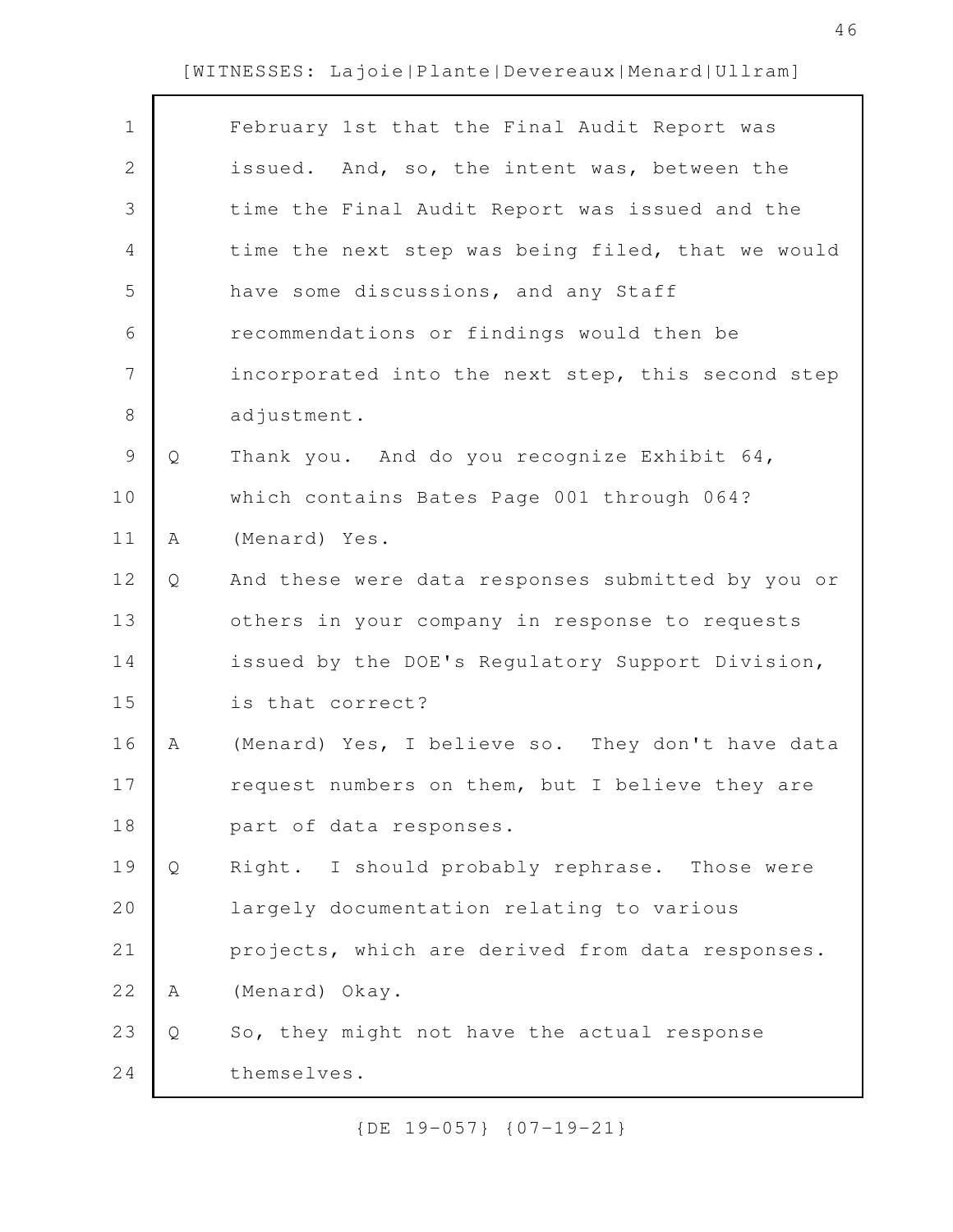| $1$ A | (Menard) Okay. |  |
|-------|----------------|--|
|       |                |  |

 $\Gamma$ 

| $\mathbf{2}$   | Q           | And, now I'm going to turn to the substance of    |
|----------------|-------------|---------------------------------------------------|
| 3              |             | Exhibit 64. The responses are largely grouped by  |
| $\overline{4}$ |             | four topical areas, and I'm just going to ask you |
| 5              |             | about your familiarity with those topical areas   |
| 6              |             | individually. Do you recognize Exhibit 64, Bates  |
| 7              |             | 001 through 007, which consists of a Supplemental |
| $8\,$          |             | Request for the Welch Island Submarine Cable      |
| $\mathcal{G}$  |             | Project?                                          |
| 10             | A           | (Lajoie) Yes, I do.                               |
| 11             | Q           | Thank you. And this form was completed by you or  |
| 12             |             | someone in your Company, and provided in response |
| 13             |             | to Staff Discovery Set 19, is that correct?       |
| 14             | $\mathbb A$ | (Lajoie) This form was definitely completed by    |
| 15             |             | someone within our Company. And I would have to   |
| 16             |             | allow that it most likely was submitted in        |
| 17             |             | response to a data request, yes.                  |
| 18             | Q           | Great. And do you recognize Exhibit 64, Bates     |
| 19             |             | Pages 008 through 053, which consists of Project  |
| 20             |             | Authorization Forms and Supplemental Request      |
| 21             |             | Forms for the Pemi Substation Equipment           |
| 22             |             | Replacement Project that we heard described       |
| 23             |             | earlier?                                          |
| 24             | Α           | (Plante) Yes.                                     |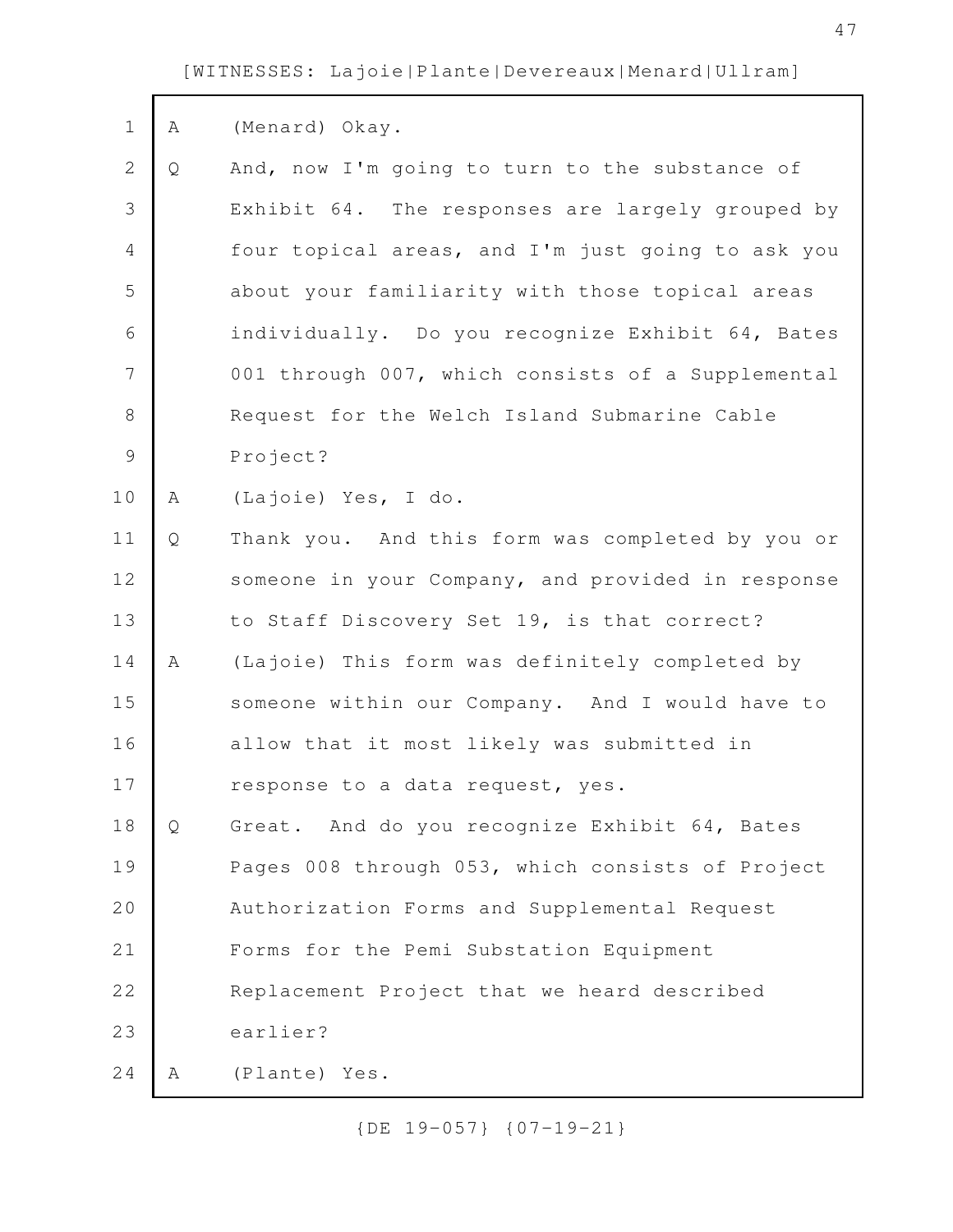$\Gamma$ 

| $\mathbf 1$    | Q | And these forms were completed by you or someone  |
|----------------|---|---------------------------------------------------|
| $\mathbf{2}$   |   | in your Company, and provided in response to      |
| 3              |   | Staff Discovery Request Set 19, is that correct?  |
| $\overline{4}$ | A | (Plante) I'm sorry. Could you --                  |
| 5              | A | (Devereaux) That is correct.                      |
| 6              |   | [Court reporter interruption due to               |
| 7              |   | audio issues.]                                    |
| $8\,$          |   | BY THE WITNESS:                                   |
| $\mathcal{G}$  | A | (Plante) Well, I was asking for a clarification   |
| 10             |   | of the question, because it didn't come through   |
| 11             |   | clearly for me.                                   |
| 12             |   | BY MR. BUCKLEY:                                   |
| 13             | Q | Certainly. Do you recognize Exhibit 64, Bates     |
| 14             |   | 008 through 053, which consists of Project        |
| 15             |   | Authorization Forms and Supplemental Request      |
| 16             |   | Forms for the Pemigewasset Substation Equipment   |
| 17             |   | Replacement Project?                              |
| 18             | Α | (Plante) Yes.                                     |
| 19             | Q | And these forms were completed by you, or someone |
| 20             |   | in your Company, and provided in response to      |
| 21             |   | Staff discovery requests in this proceeding, is   |
| 22             |   | that correct?                                     |
| 23             | Α | (Plante) Yes. That's correct.                     |
| 24             | Q | And do you recognize Exhibit 64, Bates Page 055   |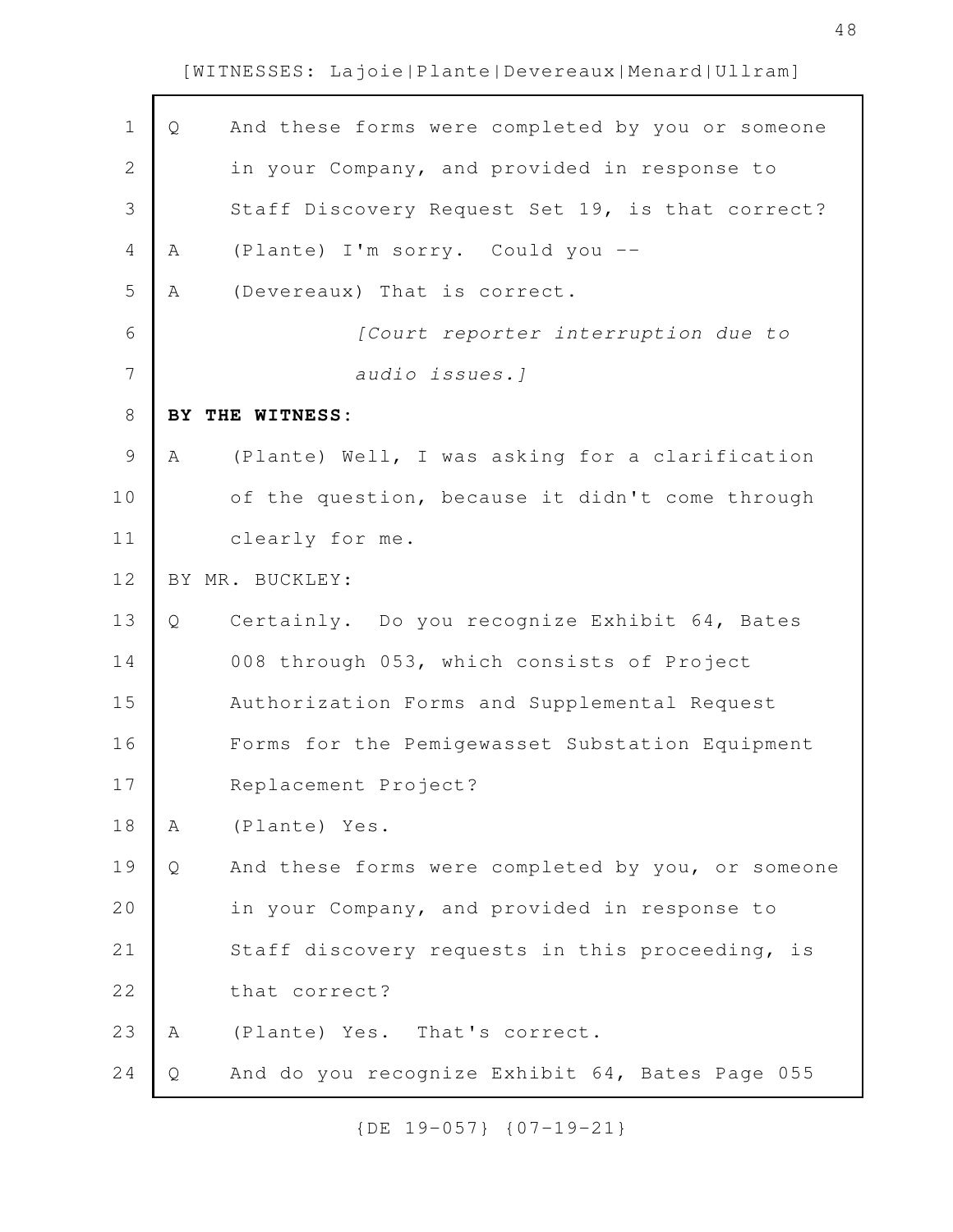|   | through 056, which describes an engineering issue |
|---|---------------------------------------------------|
|   | that occurred during the Pemigewasset Project and |
|   | how that issue was resolved?                      |
| Α | (Plante) Yes.                                     |
| Q | And this data response was completed by you, or   |
|   | someone at your Company, and provided in response |
|   | to I believe a technical session data request, is |
|   | that correct?                                     |
| Α | (Plante) Yes.                                     |
| Q | And do you recognize Exhibit 64, Bates Page 057   |
|   | through 064, which contains a Supplemental        |
|   | Request Form and a spreadsheet excerpt relating   |
|   | to the Company's Insurance Claims/Keep Costs      |
|   | Program?                                          |
| A | (Devereaux) Yes.                                  |
| Q | And these are responses --                        |
|   | CHAIRWOMAN MARTIN: Just a minute, Mr.             |
|   | Buckley. I just want to make sure that we got     |
|   | for the record, I believe Ms. Menard and          |
|   | Mr. Devereaux responded. Is that correct?         |
|   | Mr. Patnaude, did you get that?                   |
|   | MR. PATNAUDE: I only heard Mr.                    |
|   | Devereaux. I'm sorry. Thank you.                  |
|   | CHAIRWOMAN MARTIN: Ms. Menard, would              |
|   |                                                   |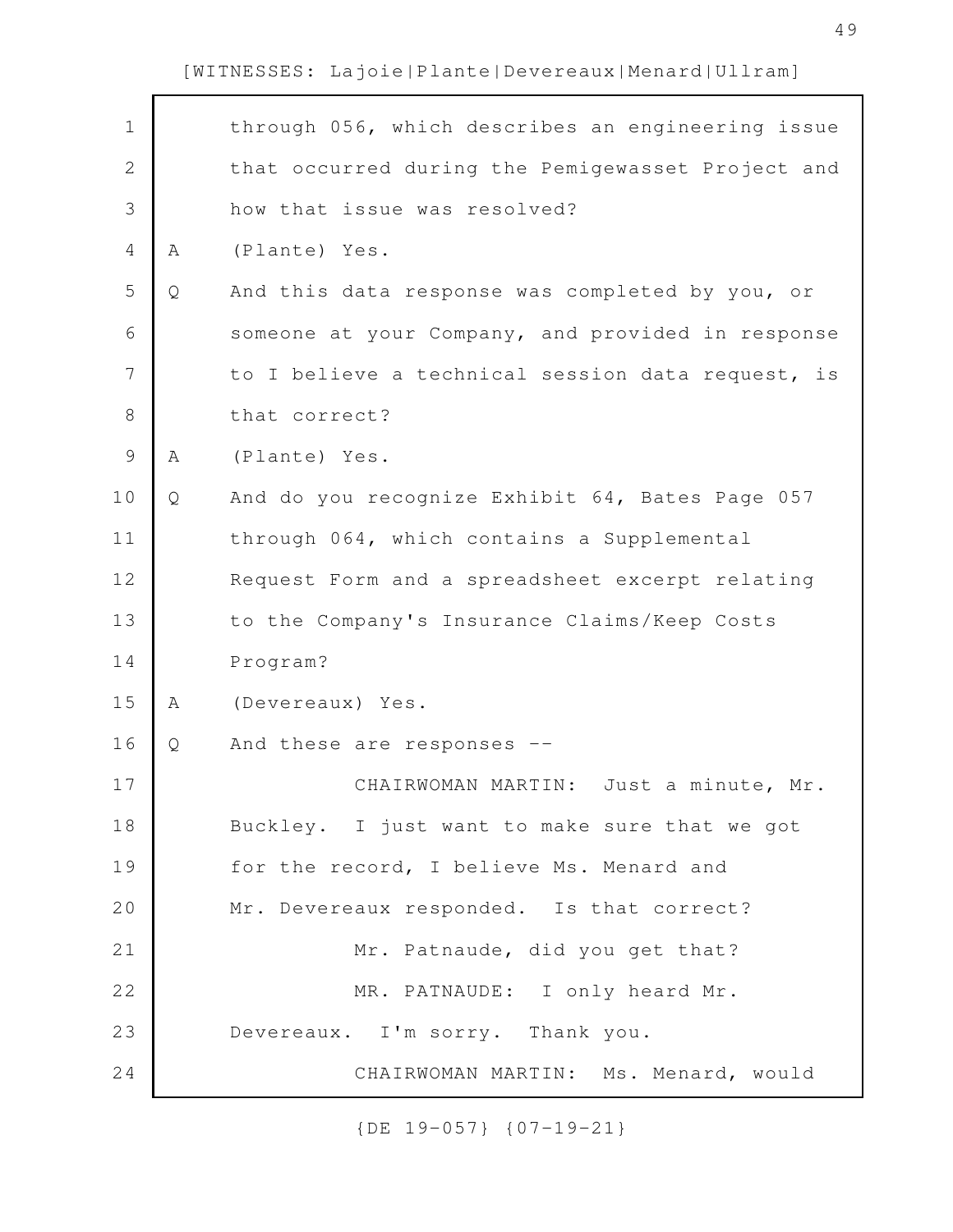you repeat your response? **BY THE WITNESS:** A (Menard) Yes. BY MR. BUCKLEY: Q Great. And these forms were completed by you or someone in your Company, and provided in response to data requests from the Regulatory Support Division of the DOE, is that correct? A (Devereaux) Yes. MR. BUCKLEY: Given the foundation the Company has just provided, Staff moves to admit Exhibit 63 and 64 as full exhibits to this proceeding. CHAIRWOMAN MARTIN: Any objection? MR. FOSSUM: No, I suppose not. No. CHAIRWOMAN MARTIN: Mr. Kreis? MR. KREIS: No problem. CHAIRWOMAN MARTIN: Okay. Then, we will strike ID on Exhibits 63 and 64 and admit those as full exhibits. Go ahead. MR. BUCKLEY: Thank you, Madam Chair. BY MR. BUCKLEY: Q Now, at a high level, would it be accurate to say 1 2 3 4 5 6 7 8 9 10 11 12 13 14 15 16 17 18 19 20 21 22 23 24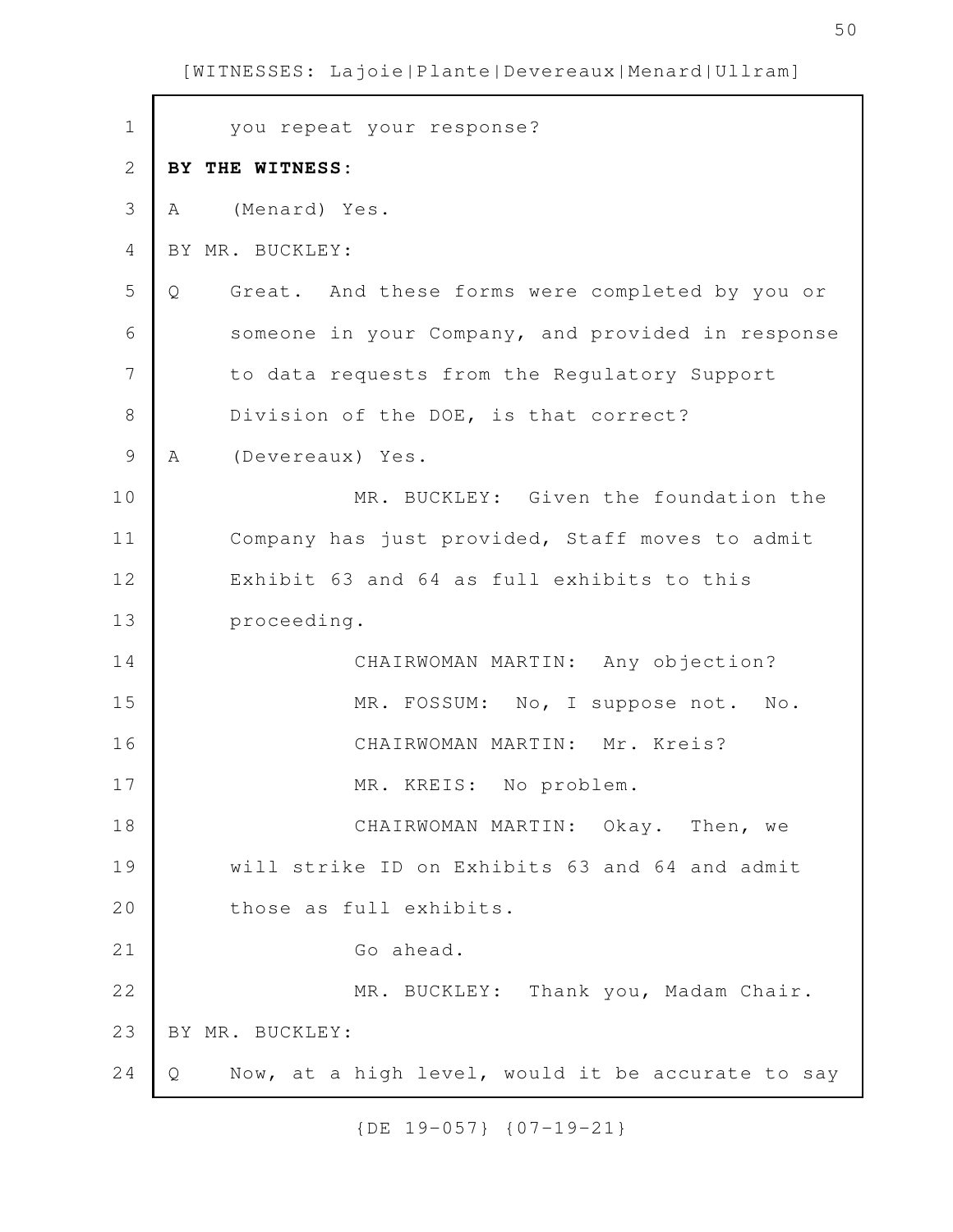| $\mathbf 1$   |   | that we are here today to discuss a step increase |
|---------------|---|---------------------------------------------------|
| $\mathbf{2}$  |   | associated with plant-in-service in 2020,         |
| 3             |   | consistent with the Settlement Agreement approved |
| 4             |   | by the Commission in the Company's rate case?     |
| 5             | Α | (Lajoie) Yes. That is correct.                    |
| 6             | Q | And that step represents an increase in the       |
| 7             |   | Company's revenue requirement of approximately    |
| 8             |   | \$11.1 million, a number that can be found at     |
| $\mathcal{G}$ |   | Exhibit 62, Bates 040, Line 15, is that correct?  |
| 10            | Α | (Menard) I believe that it's red Bates 041 on     |
| 11            |   | Exhibit 62. Yes, Line 15, \$11.1 million.         |
| 12            | Α | (Ullram) And I would just like to note that I     |
| 13            |   | brought this up earlier, but just to note again,  |
| 14            |   | that the actual incremental increase from last    |
| 15            |   | year, although the revenue requirements is        |
| 16            |   | approximately 11.1, the actual incremental        |
| 17            |   | increase over last year's revenue requirements is |
| 18            |   | only around 3.6 million, because we had the       |
| 19            |   | higher revenue requirements last year, due to the |
| 20            |   | fact that we were recovering the revenue          |
| 21            |   | requirements over seven months, as opposed to     |
| 22            |   | twelve months. So, incrementally, the increase    |
| 23            |   | is the 3.6 million that's identified on Bates red |
| 24            |   | Page 052.                                         |
|               |   |                                                   |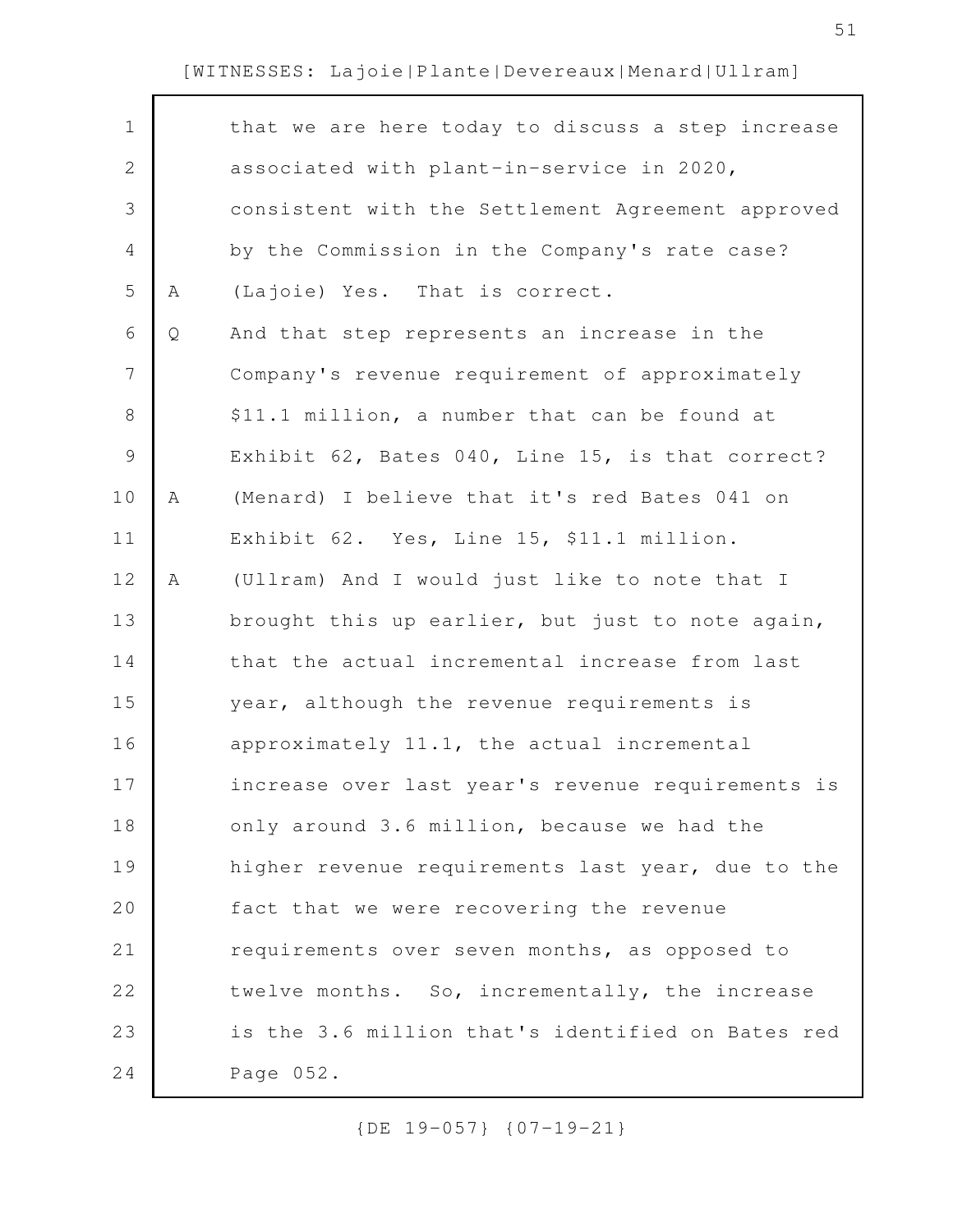| $\mathbf 1$    |   | CHAIRWOMAN MARTIN: Mr. Buckley, I'll              |
|----------------|---|---------------------------------------------------|
| $\mathbf{2}$   |   | just ask you, when you reference a Bates page, if |
| 3              |   | you can just give us the color as well for the    |
| 4              |   | record.                                           |
| 5              |   | MR. BUCKLEY: Certainly. Certainly.                |
| 6              |   | BY MR. BUCKLEY:                                   |
| $\overline{7}$ | Q | And, so, the increase we're looking at today is   |
| $8\,$          |   | quite a bit below the \$18 million cap described  |
| $\mathsf 9$    |   | in the Settlement in the Company's full rate      |
| 10             |   | case, which is actually Exhibit 58 in this        |
| 11             |   | proceeding, I believe, and described at Bates     |
| 12             |   | Page 020. Is that correct?                        |
| 13             | Α | (Menard) I'm sorry. What was the exhibit? I       |
| 14             |   | don't have that available. I need to look it up.  |
| 15             | Q | Okay. So, the exhibit itself is probably less     |
| 16             |   | helpful for our discussion, although I think it   |
| 17             |   | is Exhibit 58. But, if you have background        |
| 18             |   | knowledge of the previous Settlement Agreement,   |
| 19             |   | there was agreement to, I think, an \$18 million  |
| 20             |   | cap for this step adjustment revenue requirement  |
| 21             |   | increase, is that correct?                        |
| 22             | Α | (Menard) Yes. That is correct. And, on red        |
| 23             |   | Bates 041, Line 14, that's where we refer back to |
| 24             |   | the cap per the Settlement Agreement of 18        |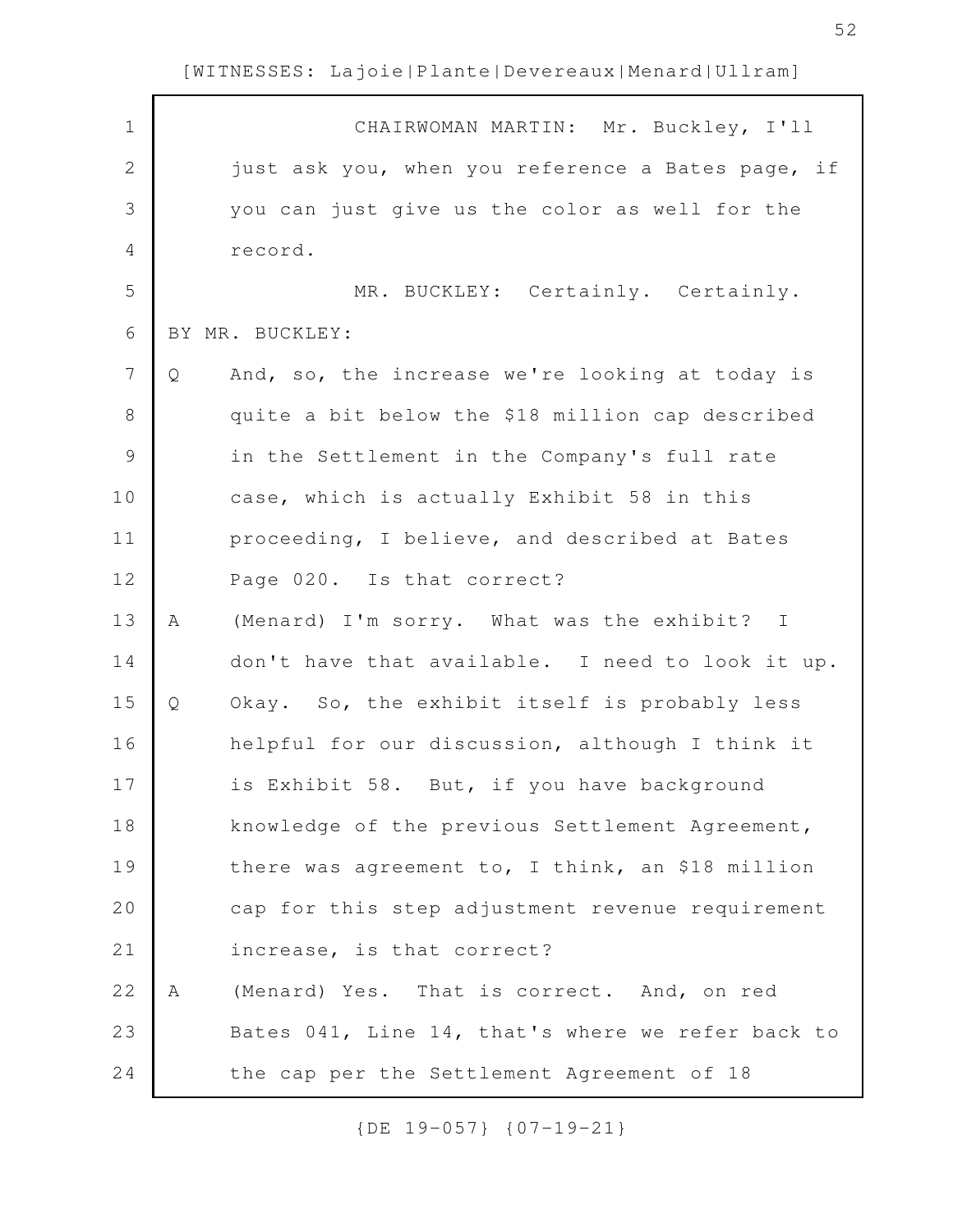| $\mathbf 1$    |   | million. Correct.                                 |
|----------------|---|---------------------------------------------------|
| $\mathbf{2}$   | Q | Great. And the revenue requirement requested      |
| 3              |   | here today is derived from approximately 124      |
| 4              |   | million in plant that went into service in 2020,  |
| 5              |   | a number which can be found at Bates 024, Line 4, |
| 6              |   | in Exhibit 62. Is that correct?                   |
| $\overline{7}$ | Α | (Menard) Correct.                                 |
| $8\,$          | Q | And, as an aside, I know that the testimony       |
| $\mathsf{S}$   |   | touches on this briefly, but can you provide a    |
| 10             |   | little more detail for the discrepancy between    |
| 11             |   | the \$18 million figure contained in the          |
| 12             |   | October 2020 Settlement and the actual year in    |
| 13             |   | plant-in-service in December 2020 being           |
| 14             |   | significantly less? Can you provide the           |
| 15             |   | reasoning for that, the basis?                    |
| 16             | Α | (Menard) Yes. The Settlement Agreement had used   |
| 17             |   | a forecast of the next three years at the time,   |
| 18             |   | based on our capital planning process, as to what |
| 19             |   | would go into service in 2019, 2020, and 2021.    |
| 20             |   | And, at that time, we make projections as to      |
| 21             |   | which substations are going to go into service,   |
| 22             |   | which projects, how much is going to go into      |
| 23             |   | service for each line project, for each annual,   |
| 24             |   | all that kind of project-level detail. And that   |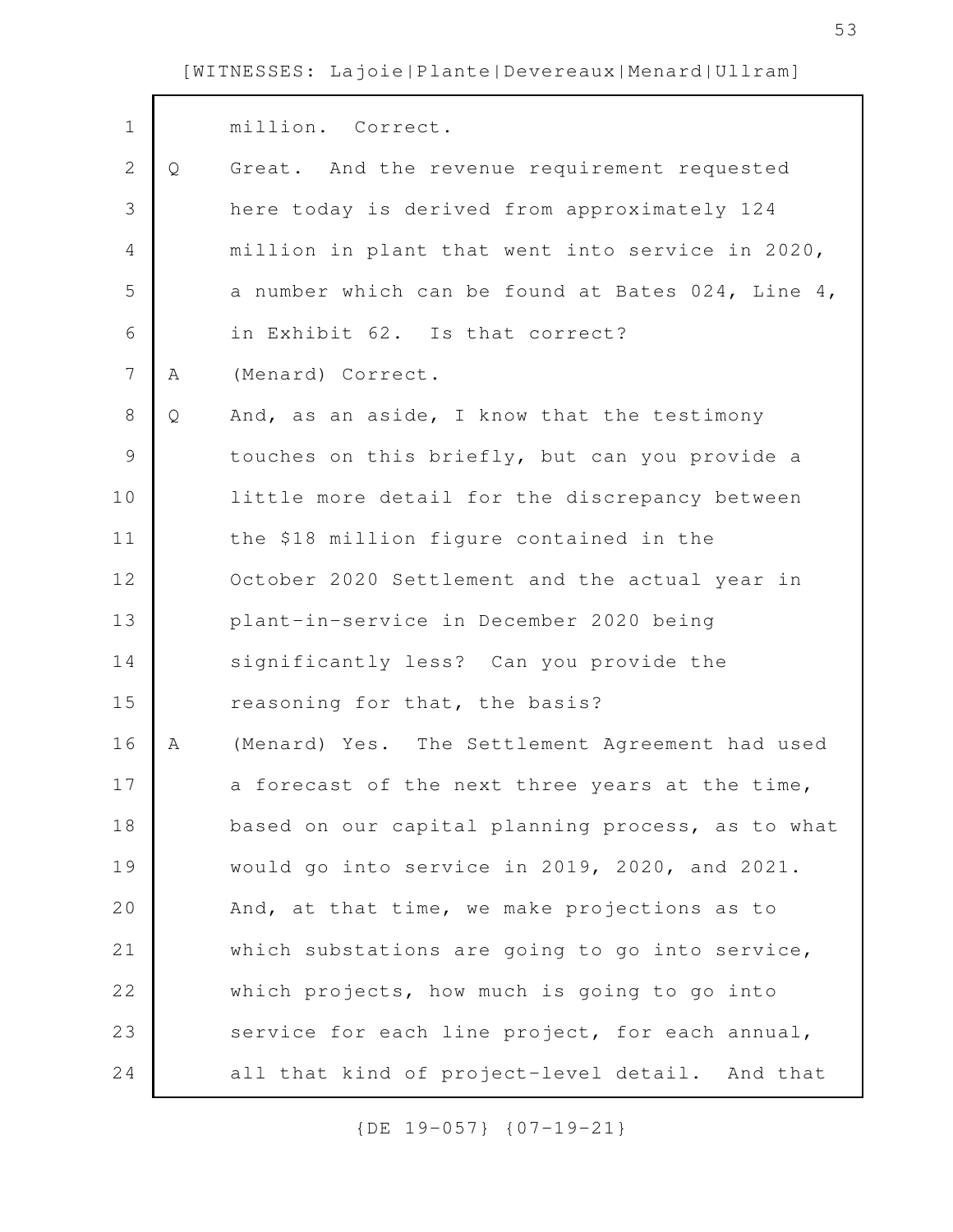is a forecast that we submitted. And, so, we based the second step and the revenue requirement on that assumption. In actuality, there were a handful of large substation projects that didn't go into service in 2020, which is causing the difference, the lower revenue requirement in 2020 than we had anticipated at the time of the Settlement. And just to identify some specifics, we had had the Emerald Street Substation, which is a large substation, that did not go into service in 2020 as planned. It went into service in 2021, or is anticipated in 2021. There was an Eddy Substation Control House, again, that didn't go into service in 2020, and went into 2021. And there's a few of these larger substation projects that their in-service dates got delayed. So, that's the major cause of the variance. Q And, so, would it be accurate to say that we will likely see a lot of those projects that had previously been projected to be requested for recovery during this step, actually being requested for recovery during the next step? A (Menard) Yes. That's the intent. 1 2 3 4 5 6 7 8 9 10 11 12 13 14 15 16 17 18 19 20 21 22 23 24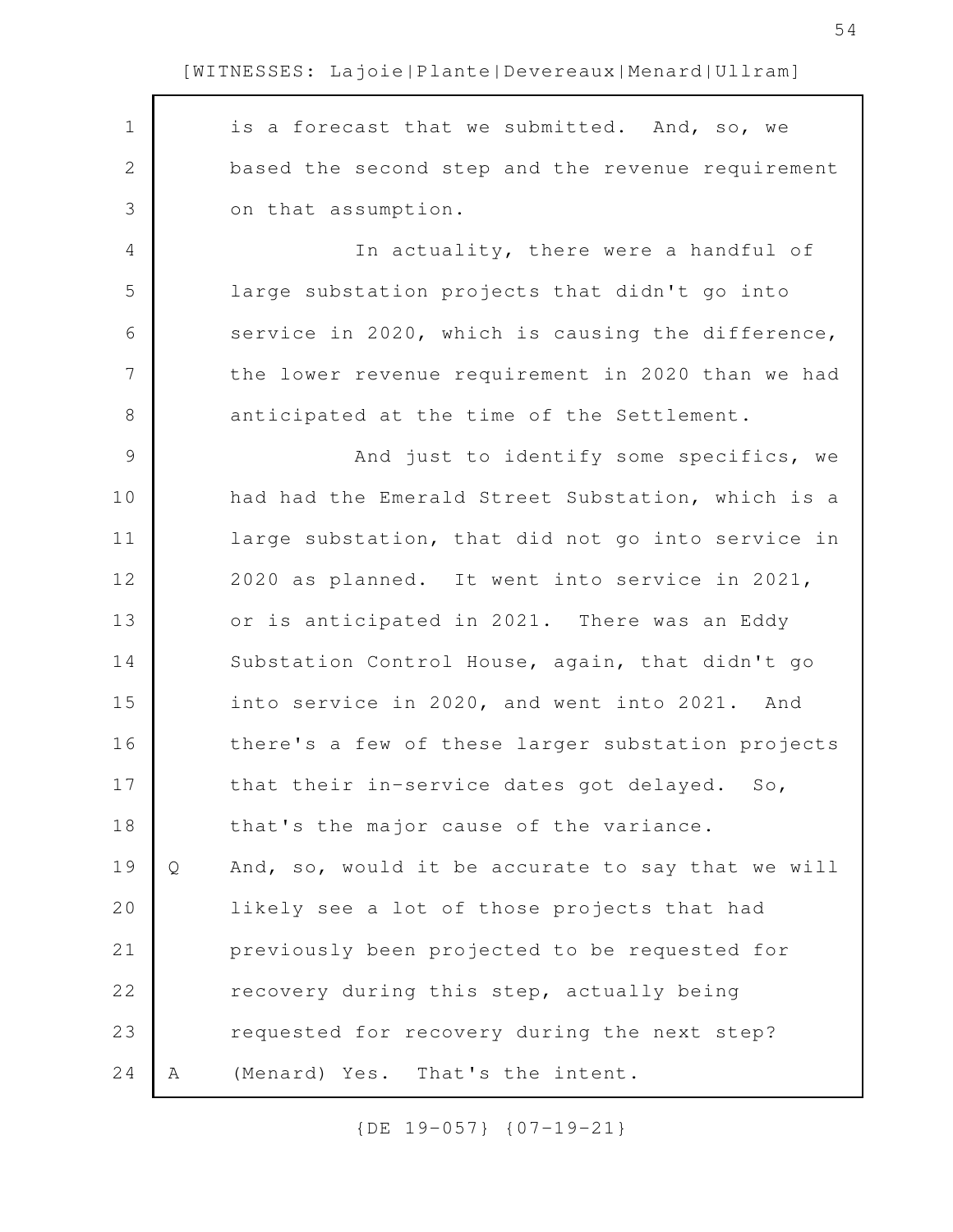| $\mathbf 1$    | Q | But, nonetheless, those projects, and any others  |
|----------------|---|---------------------------------------------------|
| $\mathbf{2}$   |   | requested for recovery, would still have to fall  |
| 3              |   | within the initial agreed-upon cap from the       |
| 4              |   | Settlement Agreement, is that correct?            |
| 5              | Α | (Menard) Correct. And there's -- there's ebbs     |
| 6              |   | and flows each year. So, there might be a few     |
| $\overline{7}$ |   | substations that didn't go into service this      |
| 8              |   | year, got shifted to 2021. And, you know, there   |
| 9              |   | might have been items in the 2021 Plan that got   |
| 10             |   | shifted out to 2022.                              |
| 11             |   | So, yes. Whatever goes into service in            |
| 12             |   | 2021 will appear in the next and final step       |
| 13             |   | adjustment. And it is capped at, I believe, an    |
| 14             |   | \$11 million revenue requirement.                 |
| 15             | Q | And, more broadly, would it be fair to say that,  |
| 16             |   | since the time of the Company's May 3rd filing of |
| 17             |   | this step increase request, the Company and Staff |
| 18             |   | have engaged in discovery, technical sessions,    |
| 19             |   | effectively conversations which attempt to break  |
| 20             |   | down any information asymmetries that might exist |
| 21             |   | between the Company and its regulators, and maybe |
| 22             |   | even at times within the Company, about the \$124 |
| 23             |   | million or so of plant in service and its         |
| 24             |   | associated revenue requirement?                   |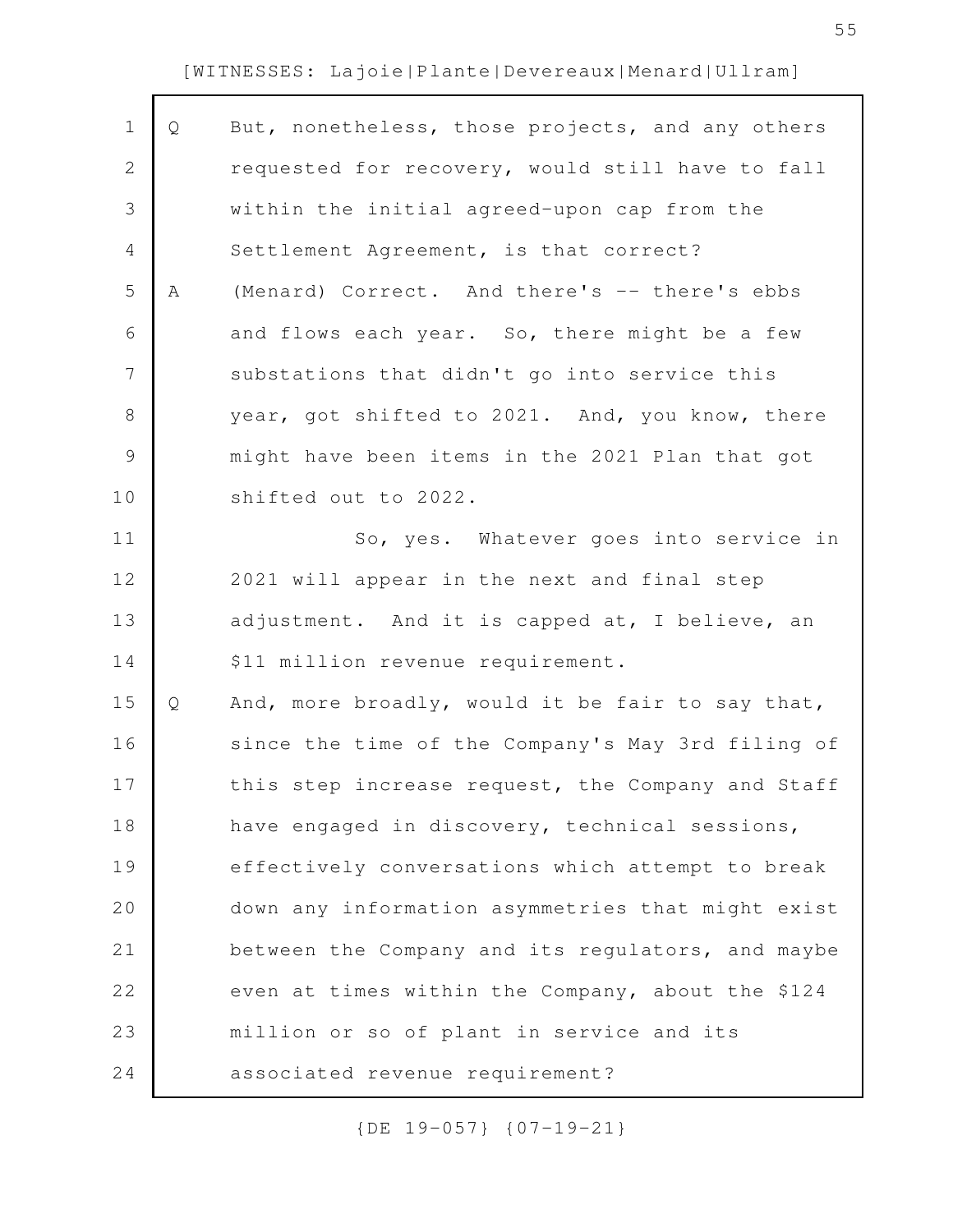$\Gamma$ 

| $\mathbf 1$   | Α | (Menard) Yes. We had a technical session earlier  |
|---------------|---|---------------------------------------------------|
| $\mathbf{2}$  |   | this month.                                       |
| 3             | Q | And, in your experience, this breaking down of    |
| 4             |   | information asymmetries and further due diligence |
| 5             |   | on the behalf of the parties to the proceeding,   |
| 6             |   | is this generally accomplished through Staff's,   |
| 7             |   | or rather now the DOE, and other intervenors',    |
| 8             |   | including the OCA's, review of a sampling of      |
| $\mathcal{G}$ |   | projects which have been requested for recovery?  |
| 10            | A | (Menard) Yes.                                     |
| 11            |   | CHAIRWOMAN MARTIN: Mr. Buckley?                   |
| 12            |   | MR. BUCKLEY: Yes.                                 |
| 13            |   | CHAIRWOMAN MARTIN: For clarification              |
| 14            |   | for the Commission, can you please explain, when  |
| 15            |   | you say "information asymmetries", specifically   |
| 16            |   | what you're talking about?                        |
| 17            |   | MR. BUCKLEY: Yes. So, I would suggest             |
| 18            |   | that, in regulated industries, there is often an  |
| 19            |   | information asymmetry observed between the        |
| 20            |   | regulated and the regulator, in that what is      |
| 21            |   | initially filed, or at least one example, is      |
| 22            |   | what's initially filed as the request for         |
| 23            |   | recovery is, yes, supported by rather extensive   |
| 24            |   | testimony and justifications for the request      |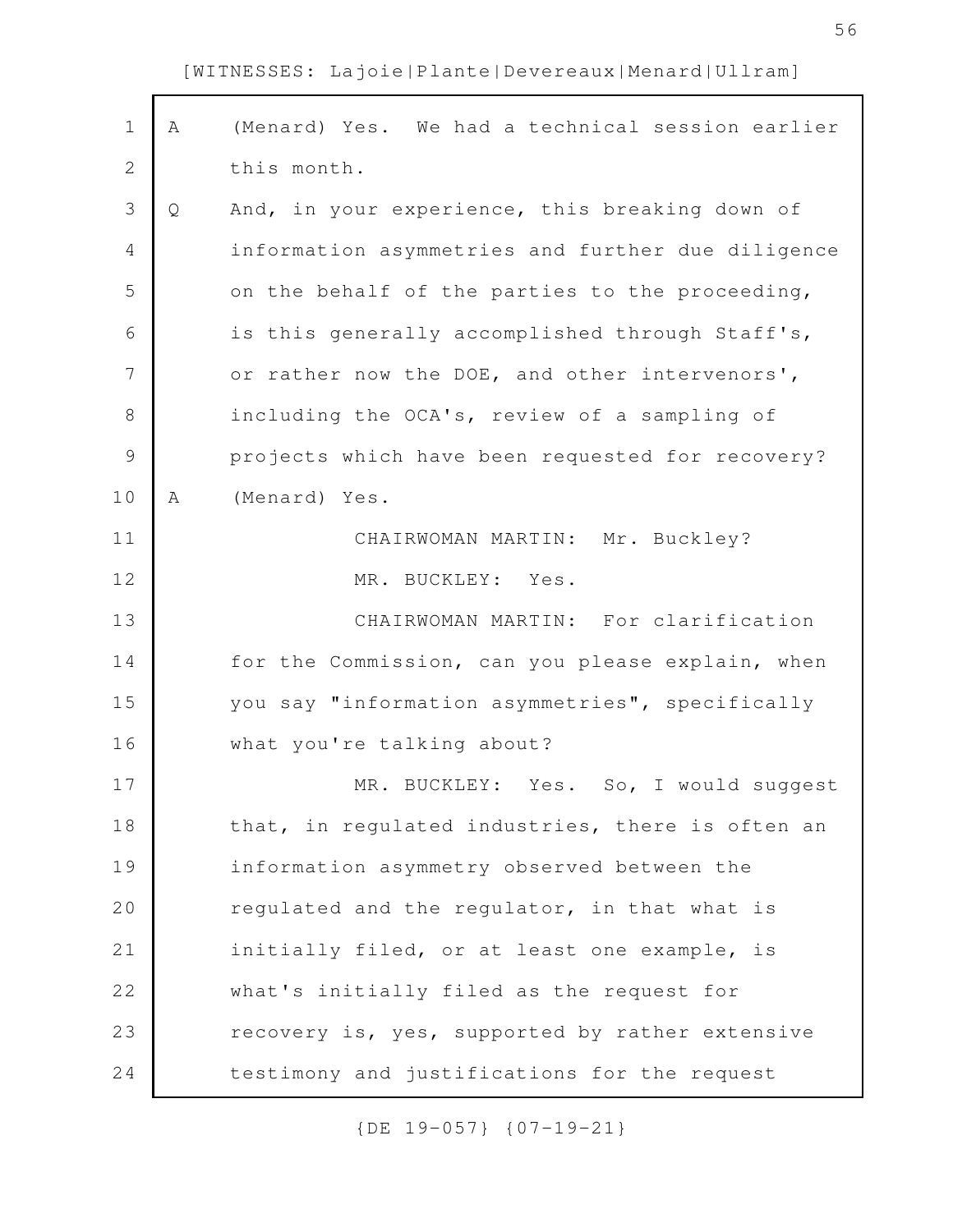| $\mathbf 1$ | itself. But, for example, there are further       |
|-------------|---------------------------------------------------|
| 2           | records of the company or supporting materials    |
| 3           | that help to inform whether each project and,     |
| 4           | more broadly, the Company's overall approach to   |
| 5           | investments, is actually an approach which        |
| 6           | results in prudent investments and just and       |
| 7           | reasonable rates.                                 |
| 8           | CHAIRWOMAN MARTIN: Okay. Thank you.               |
| 9           | So, you're essentially describing a global issue  |
| 10          | related to regulation, as opposed to a specific   |
| 11          | issue with this utility?                          |
| 12          | MR. BUCKLEY: Yes. Exactly.                        |
| 13          | CHAIRWOMAN MARTIN: Thank you.                     |
| 14          | MR. BUCKLEY: And, so, for some context            |
| 15          | here, Staff's approach to this step adjustment    |
| 16          | hearing, now that the foundation for exhibits has |
| 17          | been laid and general overview provided, is that  |
| 18          | we'll be walking through a small sample of        |
| 19          | projects reviewed by the Regulatory Support       |
| 20          | Division, and you'll have to excuse me if I       |
| 21          | occasionally misstep and use the phrasing of      |
| 22          | "Staff", and provide some further discussion of   |
| 23          | various data requests, as well as the results of  |
| 24          | the last step's audits. And then turn things      |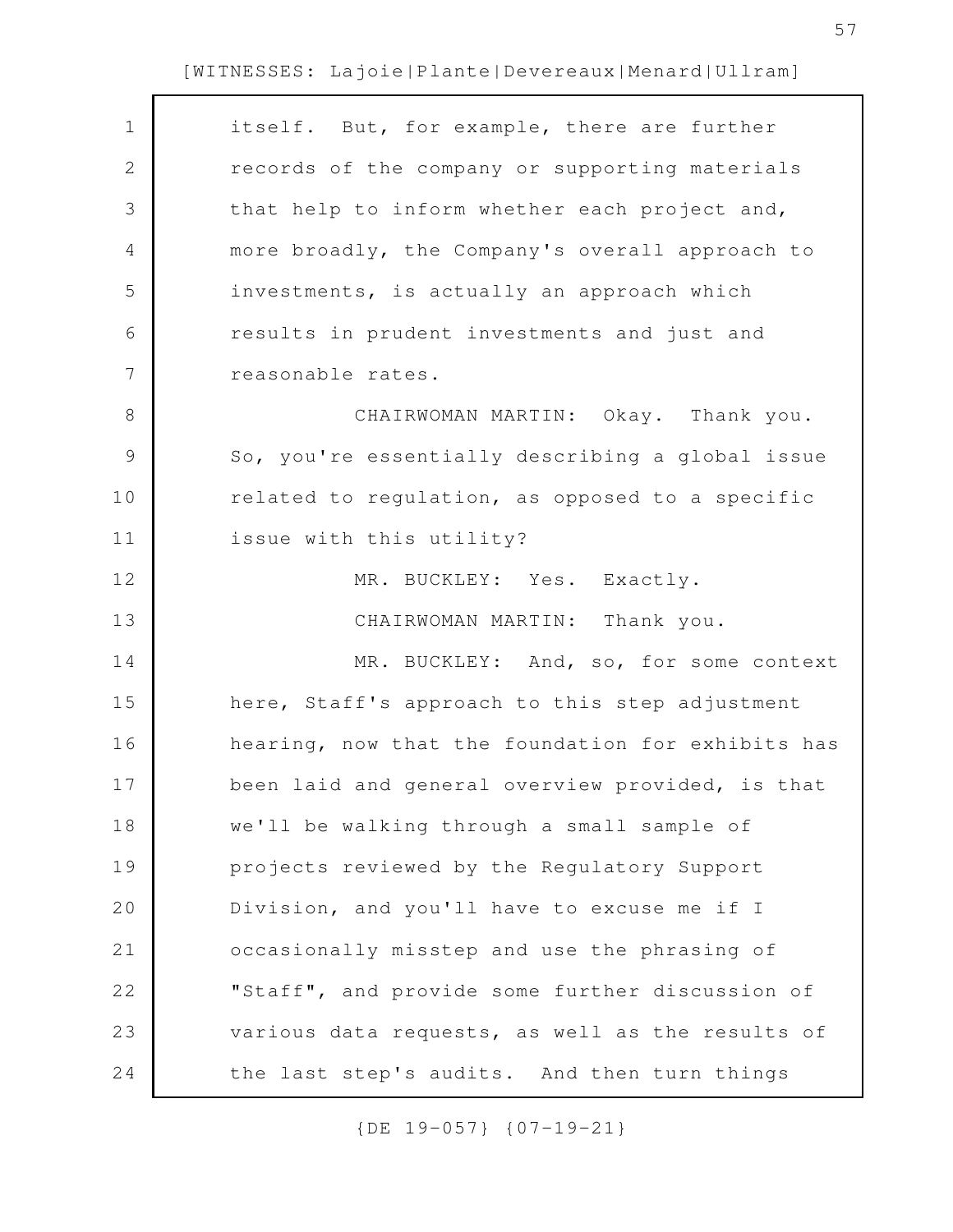| $\mathbf 1$  | over to the Commissioners, and then we'll provide       |
|--------------|---------------------------------------------------------|
| $\mathbf{2}$ | any recommendations at closing.                         |
| 3            | BY MR. BUCKLEY:                                         |
| 4            | And we will start with the Welch Island Submarine<br>Q  |
| 5            | Cable Project that we heard Mr. Lajoie, I believe       |
| 6            | it was, speak about earlier.                            |
| 7            | So, in the attachments, we saw this                     |
| 8            | initial \$360,000 project estimate. Mr. Lajoie,         |
| 9            | can you tell us what the basis was for that             |
| 10           | $$360,000$ estimate $-$                                 |
| 11           | CHAIRWOMAN MARTIN: Excuse me, Mr.                       |
| 12           | Buckley. Would you please provide the Bates Page        |
| 13           | number, so that we can return to it?                    |
| 14           | MR. BUCKLEY: Certainly. It was                          |
| 15           | Exhibit 62, Bates 026, red Bates 026, I believe         |
| 16           | it was, Line 7.                                         |
| 17           | CHAIRWOMAN MARTIN: Thank you.                           |
| 18           | MR. BUCKLEY: And the "360,000" can be                   |
| 19           | found at Column I.                                      |
| 20           | BY THE WITNESS:                                         |
| 21           | (Lajoie) The initial request for \$360,000, as you<br>A |
| 22           | pointed out, was submitted on a Project                 |
| 23           | Authorization Form completed in 2016. I believe         |
| 24           | your question is "What was the basis for that           |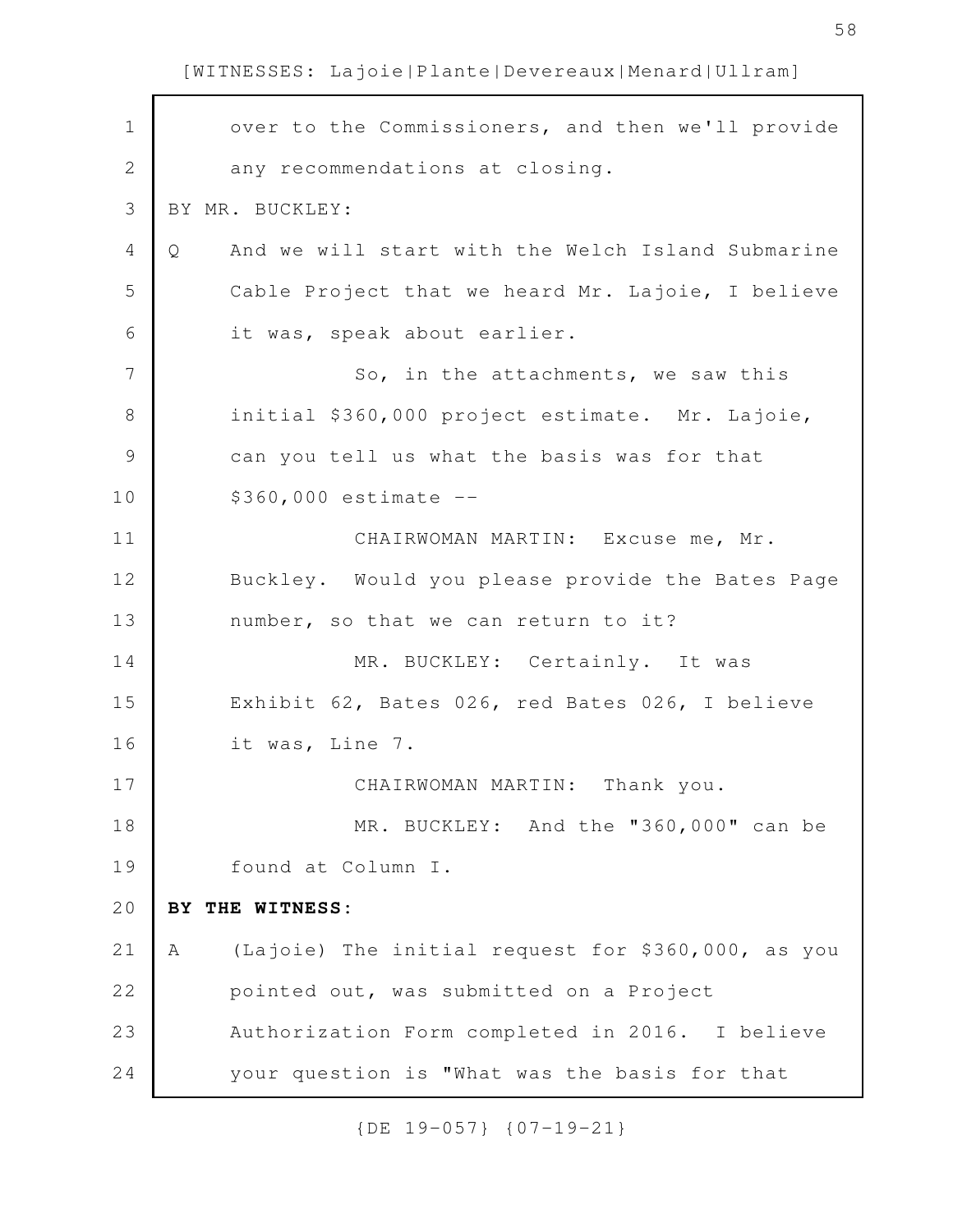| $\mathbf 1$    | \$360,000 figure?" And I cannot answer that          |
|----------------|------------------------------------------------------|
| $\mathbf{2}$   | question. The people involved in submitting that     |
| 3              | original request no longer, any of them, no          |
| 4              | longer work for the Company. So, I don't know        |
| 5              | what that was based upon. And, unfortunately, it     |
| 6              | was not itemized in the original Project             |
| $\overline{7}$ | Authorization Form what the cost basis was based     |
| $8\,$          | That is required as part of the Project<br>on.       |
| $\mathcal{G}$  | Authorization Forms at this time, but apparently     |
| 10             | was not back in 2016.                                |
| 11             | BY MR. BUCKLEY:                                      |
| 12             | Uh-huh. And, so, the 2020 plant-in-service,<br>Q     |
| 13             | which has been requested for recovery here, am I     |
| 14             | correct in observing, at Column H, that it is        |
| 15             | about \$1.6 million?                                 |
| 16             | (Lajoie) Yes. That's correct. 1.575 million,<br>A    |
| 17             | "Plant in Service", Column H. Yes.                   |
| 18             | And Column M, "Actual Project Life-to-Date<br>Q      |
| 19             | Costs", is something that's just a bit more than     |
| 20             | that, right, 1.883 million?                          |
| 21             | (Lajoie) That's correct.<br>Α                        |
| 22             | And this is a project which -- can you describe<br>Q |
| 23             | the project for me more broadly? For example,        |
| 24             | the number of customers that will be served from     |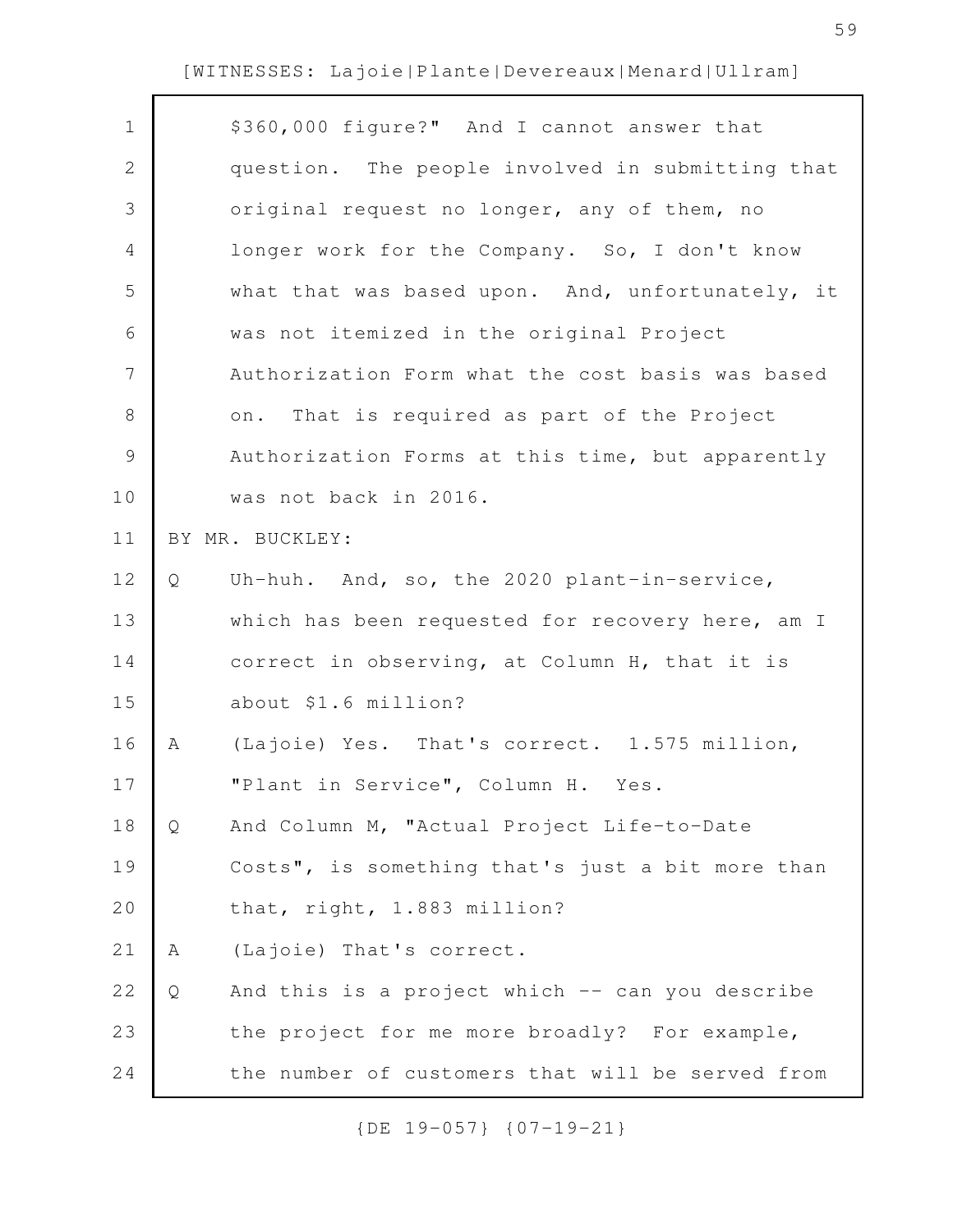| $\mathbf 1$    |   | it?                                               |
|----------------|---|---------------------------------------------------|
| 2              | Α | (Lajoie) Yes. This project was actually           |
| 3              |   | replacing two pieces of submarine cable in Lake   |
| 4              |   | Winnipesaukee, from the mainland to Welch Island, |
| 5              |   | from the mainland to Lockes Island. The cable to  |
| 6              |   | Lockes Island was about 1,100 feet, and the cable |
| $\overline{7}$ |   | to Welch Island was 5,400 feet, so just over a    |
| $\,8\,$        |   | mile.                                             |
| $\mathcal{G}$  |   | The original installation to Welch                |
| 10             |   | Island was completed in the 1940s. I was not      |
| 11             |   | working for the Company at the time. There were   |
| 12             |   | three cables installed originally. But, over      |
| 13             |   | time, at least one of those cables had failed.    |
| 14             |   | The remaining cables were deteriorated. Most      |
| 15             |   | specifically, the piece we could see at the edge  |
| 16             |   | of the water, both on the mainland side and on    |
| 17             |   | the island side, wave action, action on the ice   |
| 18             |   | moving, as ice-out happened, had scraped the      |
| 19             |   | cables across the rocks along the edge. So, I     |
| 20             |   | know that the neutral cable, the neutral for that |
| 21             |   | cable, which is spirally wound around the outside |
| 22             |   | of the cable, had deteriorated, and certainly was |
| 23             |   | a concern of having an open neutral to those      |
| 24             |   | customers on the island.                          |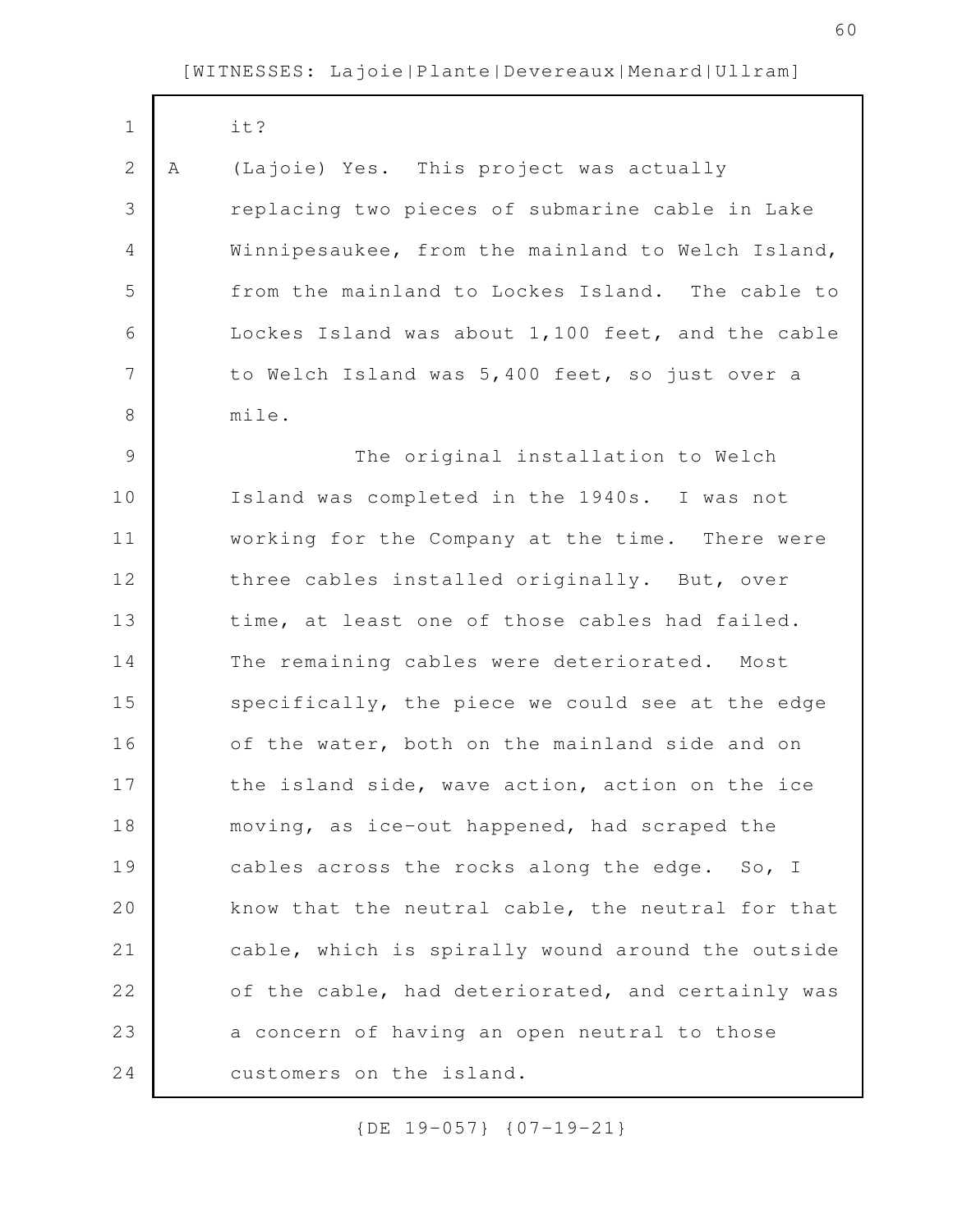| $\mathbf 1$  |   | I know the Lockes Island cable at times           |
|--------------|---|---------------------------------------------------|
| $\mathbf{2}$ |   | had failed and been spliced, so they had had      |
| 3            |   | to -- the riser pole is where the cable           |
| 4            |   | transitions from overhead to underground, and     |
| 5            |   | then, on the island, it transitions from          |
| 6            |   | underground back up to overhead. As you know,     |
| 7            |   | that, in order to splice that cable, because it   |
| 8            |   | was at a depth that could be reached, they had to |
| $\mathsf 9$  |   | actually pull cable back from the riser pole, so  |
| 10           |   | the riser pole was getting shorter as the cable   |
| 11           |   | went up, and that was considered to be an unsafe  |
| 12           |   | condition.                                        |
| 13           |   | So, the two cables really were in bad             |
| 14           |   | shape. So, the decision was made that we really   |
| 15           |   | needed to replace these cables.                   |
| 16           |   | I don't think I have information in               |
| 17           |   | front of me as far as the number of customers on  |
| 18           |   | the island. As I said, these are both existing    |
| 19           |   | cables that were being replaced. So, it wasn't    |
| 20           |   | that, you know, we were installing a brand-new    |
| 21           |   | cable to feed brand-new customers. This was       |
| 22           |   | replacing existing assets.                        |
| 23           | Q | And, so, maybe I can direct you to Bates Page --  |
| 24           |   | Exhibit 64, Bates Page 005.                       |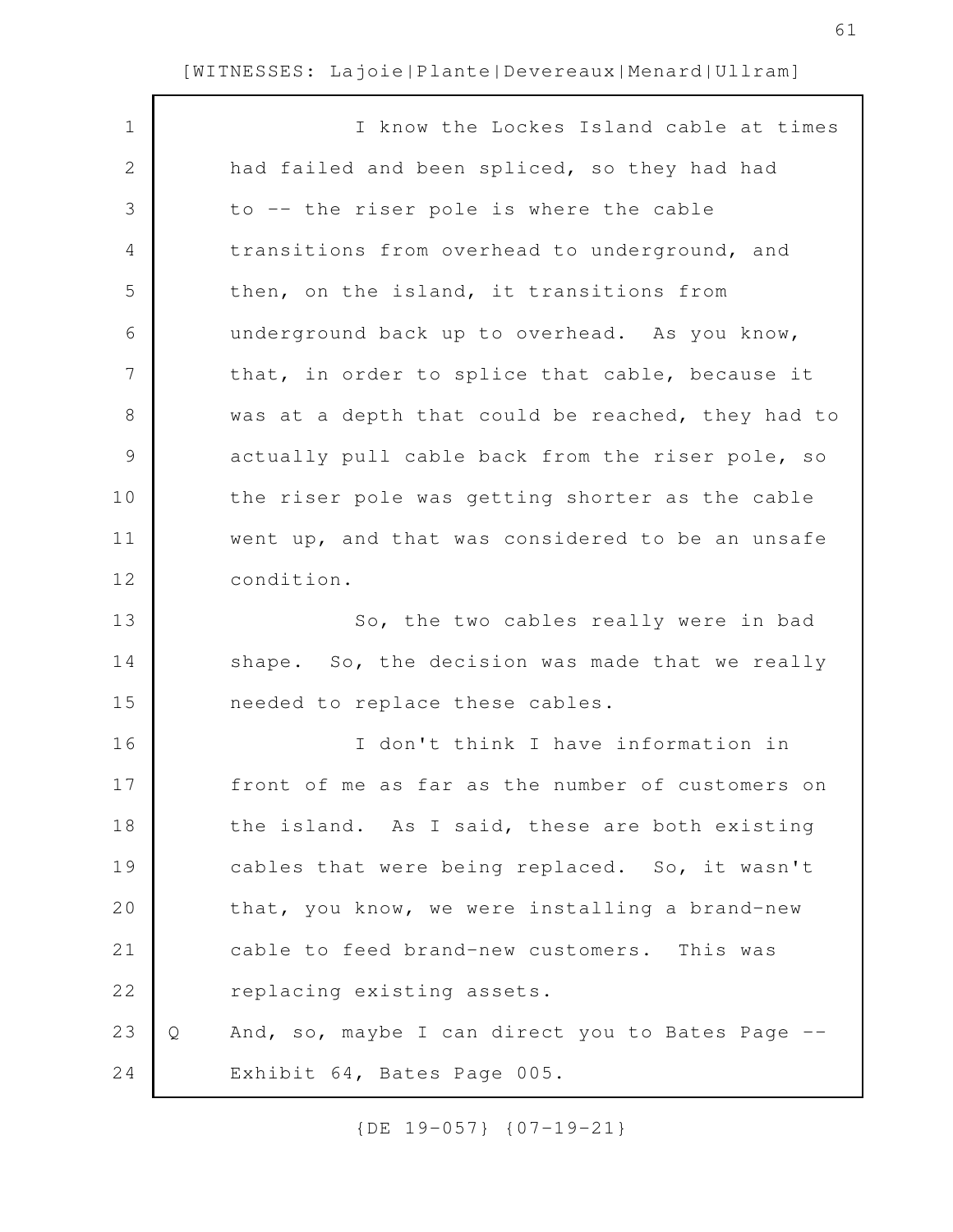| $\mathbf 1$    | Α | (Lajoie) Okay. I'm there. Yes. Ah, okay. Yes.     |
|----------------|---|---------------------------------------------------|
| $\mathbf{2}$   |   | There you go. There's 42 customers on Lockes      |
| $\mathfrak{Z}$ |   | Island. And Welch Island has 58 customers.        |
| $\overline{4}$ |   | That's in the "Overall Justification" section on  |
| 5              |   | Bates Page 005 of that attachment.                |
| 6              | Q | And, so, forgive my law school math here, so      |
| $\overline{7}$ |   | let's say approximately 100 customers is who this |
| $\,8\,$        |   | project is meant to serve, is that correct?       |
| $\mathsf 9$    | Α | (Lajoie) Yes. That is correct.                    |
| 10             | Q | Okay. Great. And do we know if these customers    |
| 11             |   | provided any sort of contribution to this         |
| 12             |   | project?                                          |
| 13             | Α | (Lajoie) No, they did not.                        |
| 14             | Q | And is it possible that some of these customers   |
| 15             |   | received compensation for easements the Company   |
| 16             |   | may have had to acquire during the course of this |
| 17             |   | project?                                          |
| 18             | А | (Lajoie) I was not able -- I did some research on |
| 19             |   | this, I was not able to find any information on   |
| 20             |   | the easement of $-$ on any easements which were   |
| 21             |   | purchased on the island side. I do believe an     |
| 22             |   | easement was purchased on the mainland side of    |
| 23             |   | the longer of the two cables.                     |
| 24             | Q | Okay. And do you think that, if the Company's     |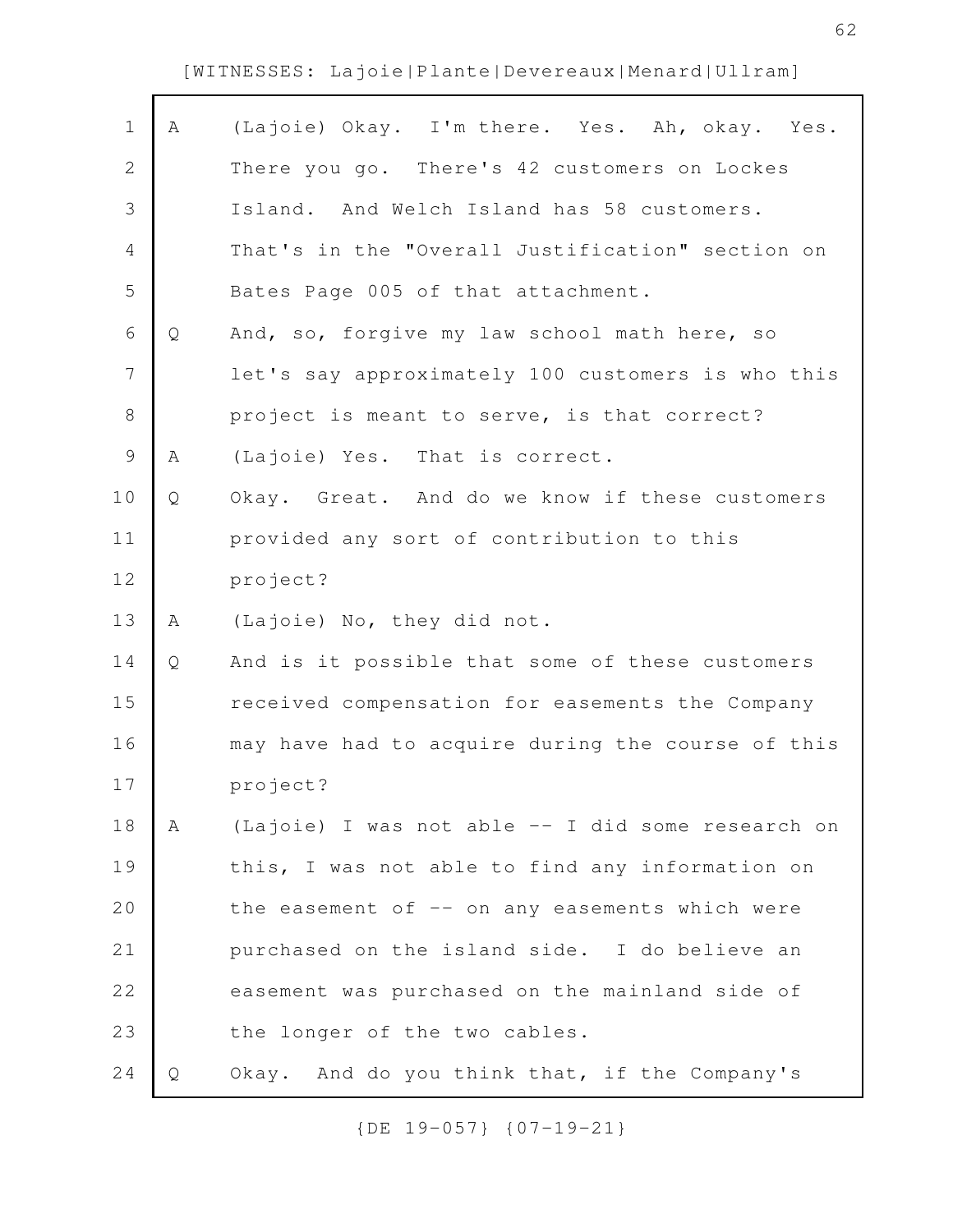| $\mathbf 1$    |   | projected costs were closer to the actual final   |
|----------------|---|---------------------------------------------------|
| $\mathbf{2}$   |   | costs, rather than the 360,000, would the Company |
| 3              |   | have, pursuant to its TD190, considered -- been   |
| 4              |   | able to consider other alternatives that are      |
| 5              |   | somewhere between that final cost estimate and    |
| 6              |   | the \$360,000 cost estimate?                      |
| $\overline{7}$ | Α | (Lajoie) There were alternatives considered, none |
| 8              |   | of which were deemed to be viable. Providing      |
| $\mathcal{G}$  |   | electric service to islands is always a difficult |
| 10             |   | situation. You know, again, this was existing     |
| 11             |   | customers. So, we couldn't just tell them "I'm    |
| 12             |   | sorry, you don't have any power anymore, because  |
| 13             |   | the cable feeding the island failed." I believe   |
| 14             |   | we're under an obligation to continue to serve.   |
| 15             |   | Alternatives, such as a large generator           |
| 16             |   | on the island, were dismissed -- or even a series |
| 17             |   | of small generators on the island, was dismissed  |
| 18             |   | due to the environmental concerns. Stationary,    |
| 19             |   | permanent generators do require air permits. Of   |
| 20             |   | course, transporting fuel to the island, to keep  |
| 21             |   | these generators running and so forth, would have |
| 22             |   | provided, you know, presented its own             |
| 23             |   | difficulties, and, again, environmental concerns. |
| 24             |   | I don't believe a large enough solar              |
|                |   |                                                   |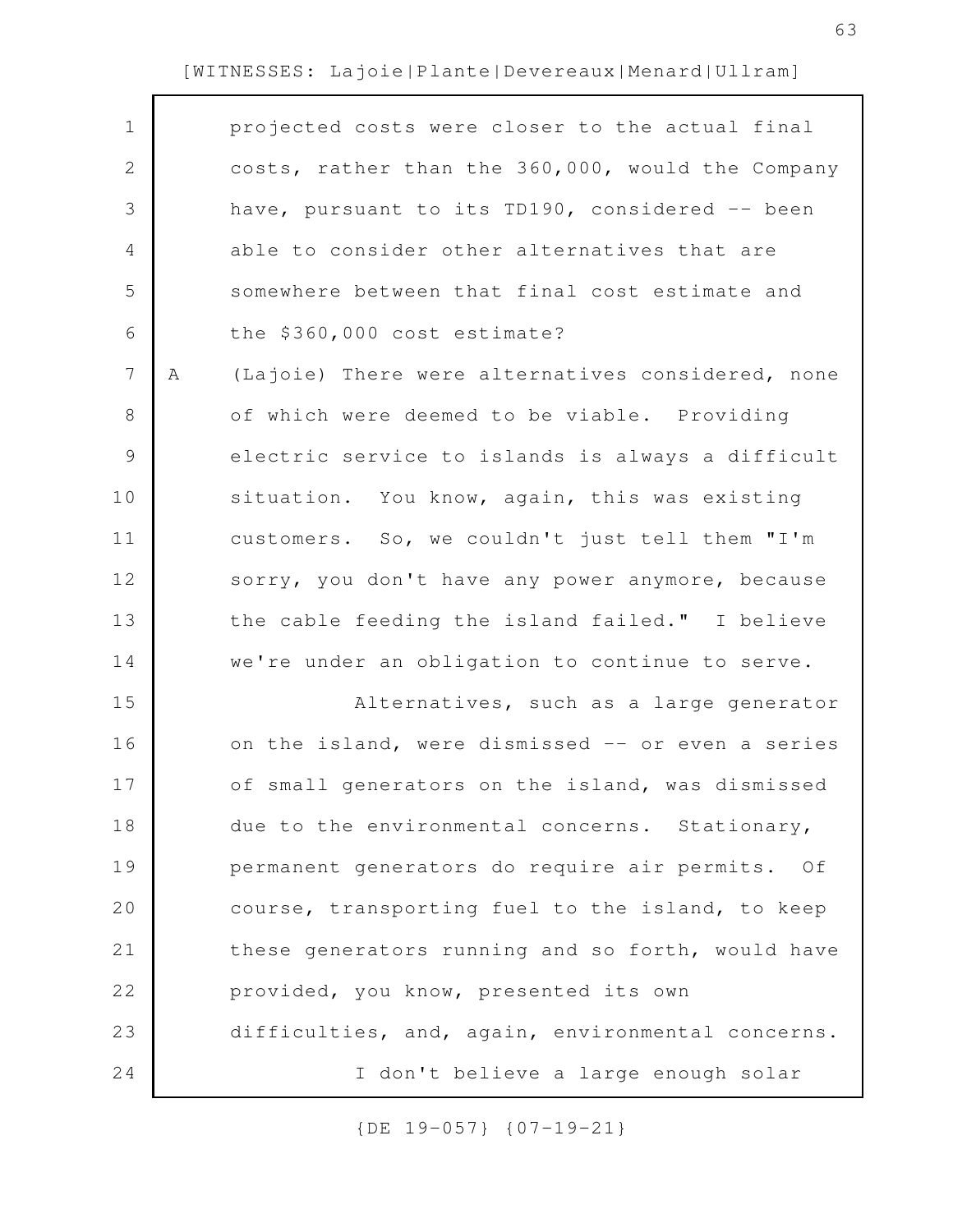installation could be installed on the island to provide permanent power. It clearly would need to be coupled with some sort of an energy storage system, which significantly increases the cost of such an alternative. So, you know, the possible solutions, possible alternatives, none of them were deemed to be viable alternatives to simply replacing the cable, to ensure that these customers had continued electric service. The installation was done in a manner that prevented some of the physical damage that we've seen to the existing cables. For example, conduit was run out to a distance where I believe it was 20 feet below the surface of the water, and the cable was run through the conduit. So, the icing action that I had mentioned earlier and wave action wouldn't deteriorate the new cable. It's protected in conduit buried in the ground. It also protects it, you know, in general, from boat anchors and things like that, fishing hooks and so forth. So, the installation is improved over what was there from the 1940s. And the replacement was deemed to be the best alternative 1 2 3 4 5 6 7 8 9 10 11 12 13 14 15 16 17 18 19 20 21 22 23 24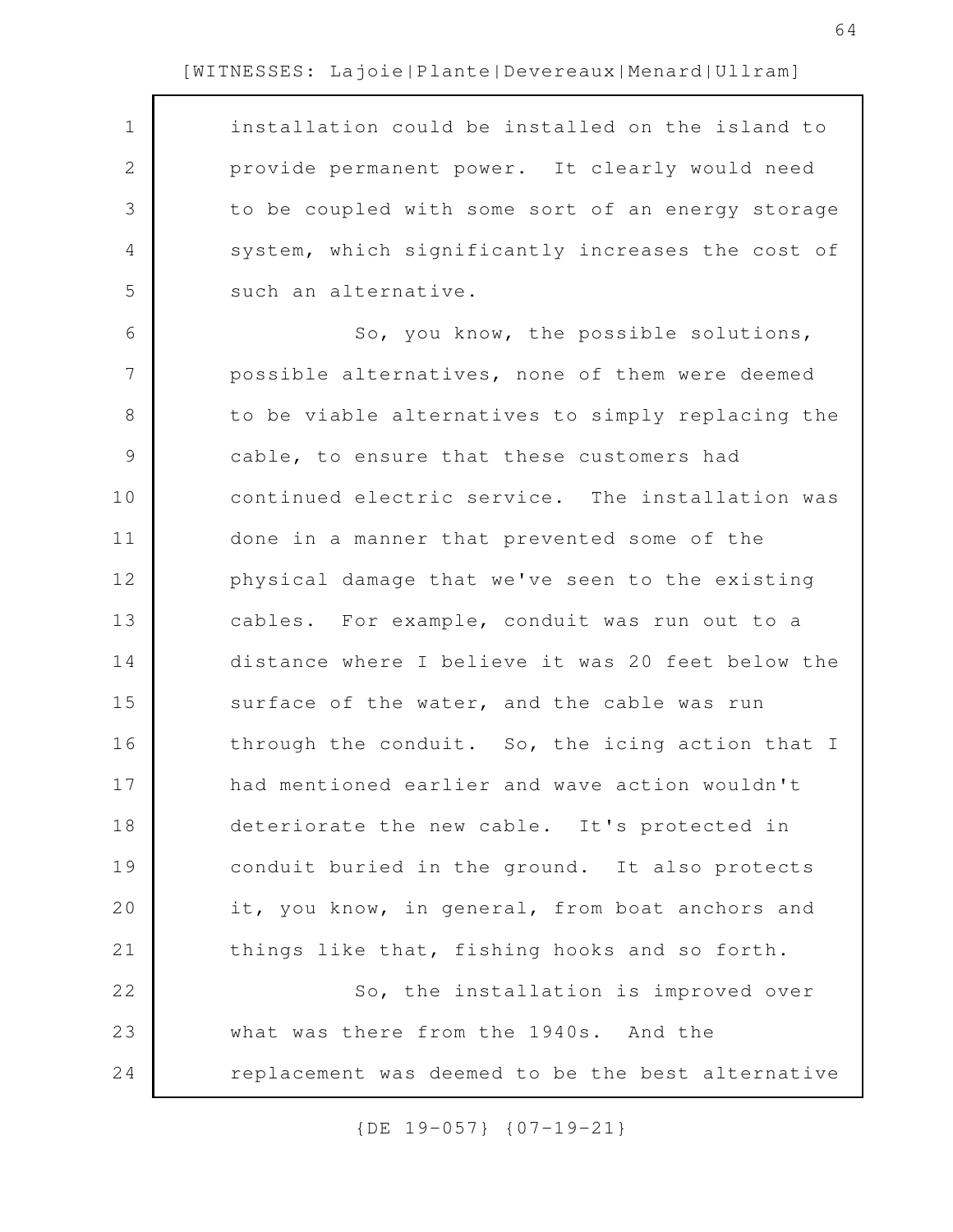| $\mathbf 1$    |   | to maintaining electric service to these         |
|----------------|---|--------------------------------------------------|
| $\mathbf{2}$   |   | customers.                                       |
| 3              | Q | And do you know if the alternatives considered   |
| 4              |   | were compared to the \$360,000 initial cost      |
| 5              |   | estimate or the -- I think it was the            |
| 6              |   | supplemental request of \$1.9 million?           |
| $\overline{7}$ | Α | (Lajoie) In either case, no matter which one     |
| $8\,$          |   | you're comparing it to, the environmental        |
| $\mathsf 9$    |   | considerations would continue to weigh heavily   |
| 10             |   | against the alternative. So, the original        |
| 11             |   | Project Authorization Form included the          |
| 12             |   | alternatives. And, yes, that was looking at the  |
| 13             |   | 360,000. But, when the supplemental was          |
| 14             |   | presented, the discussion continued on, saying   |
| 15             |   | "Isn't there another way that we can do this?"   |
| 16             |   | And no alternatives were considered to be        |
| 17             |   | justified, even at the significantly higher cost |
| 18             |   | of the \$1.9 million.                            |
| 19             | Q | And, so, I am looking at Bates Page 006 of       |
| 20             |   | Exhibit 64. And I see a single financial         |
| 21             |   | sentence talking about alternatives that were    |
| 22             |   | considered.                                      |
| 23             |   | Is that the extent to which                      |
| 24             |   | alternatives were considered for this project?   |
|                |   |                                                  |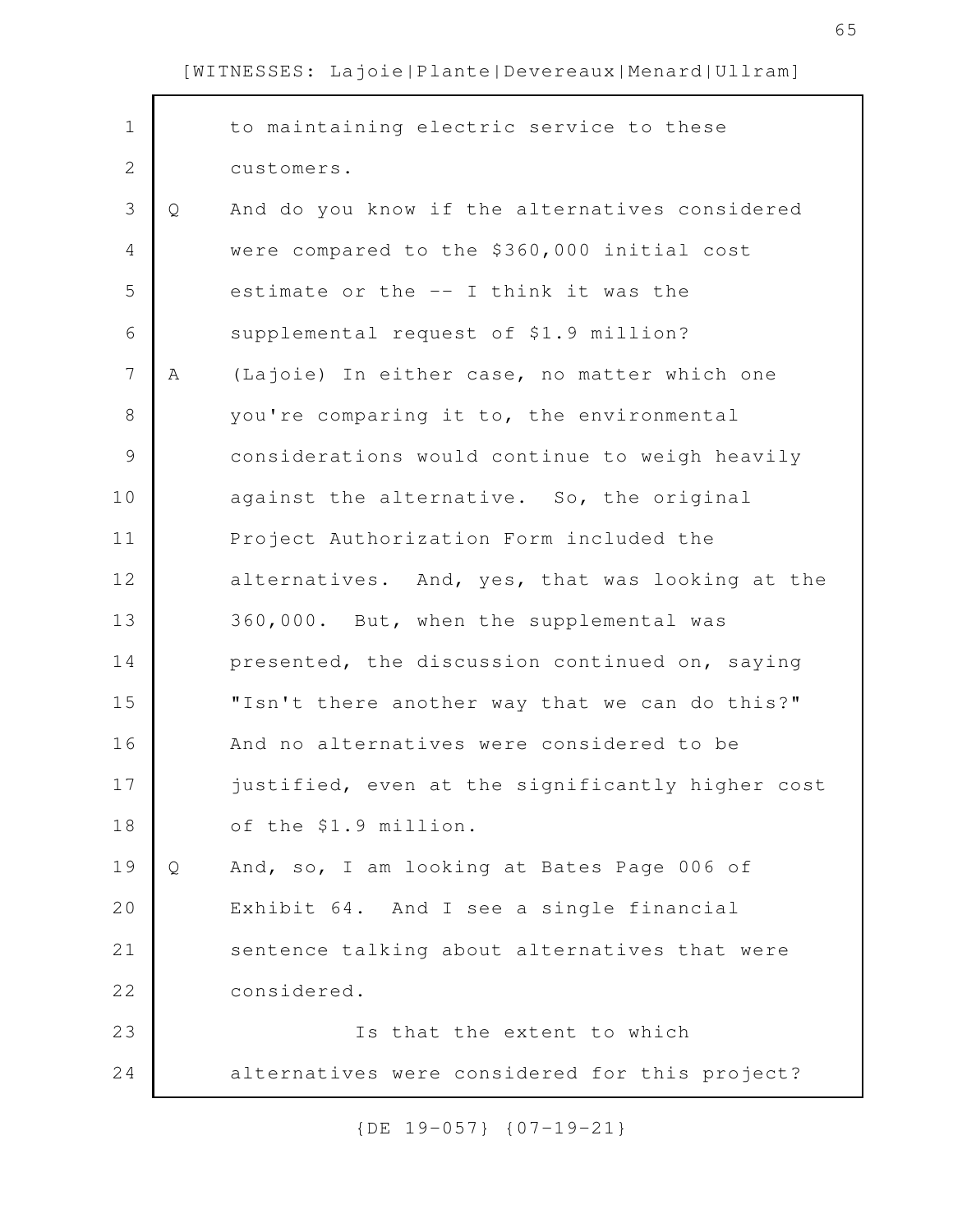| $\mathbf 1$    | Α | (Lajoie) "Distributed generation" can refer to a  |
|----------------|---|---------------------------------------------------|
| $\mathbf{2}$   |   | large number of things. It could be traditional   |
| 3              |   | gas- or diesel-fired generation. It could be      |
| $\overline{4}$ |   | solar. I am sure that a large wind turbine was    |
| 5              |   | not considered as part of the possible            |
| 6              |   | alternative. But, you know, that could also be    |
| $\overline{7}$ |   | distributed generation.                           |
| $\,8\,$        |   | So, the term here "Install distributed            |
| $\mathsf 9$    |   | generation", you know, again, would be very       |
| 10             |   | costly and not an appropriate avenue to provide   |
| 11             |   | backup, applies to both traditional fueled        |
| 12             |   | generation and solar, certainly.                  |
| 13             |   | And, again, the solar requires a                  |
| 14             |   | significant amount of real estate, which, as you  |
| 15             |   | might imagine, is at a premium on an island       |
| 16             |   | property, that's been divided up into a           |
| 17             |   | significant number of lots. But there's also the  |
| 18             |   | storage system that would have to go along with   |
| 19             |   | it, a large battery storage system in this        |
| 20             |   | particular case, since I'm assuming they couldn't |
| 21             |   | get a flywheel installed. That, you know, just,   |
| 22             |   | again, significantly adds to the cost, and at     |
| 23             |   | that point is not, as the sentence says, "not an  |
| 24             |   | appropriate avenue."                              |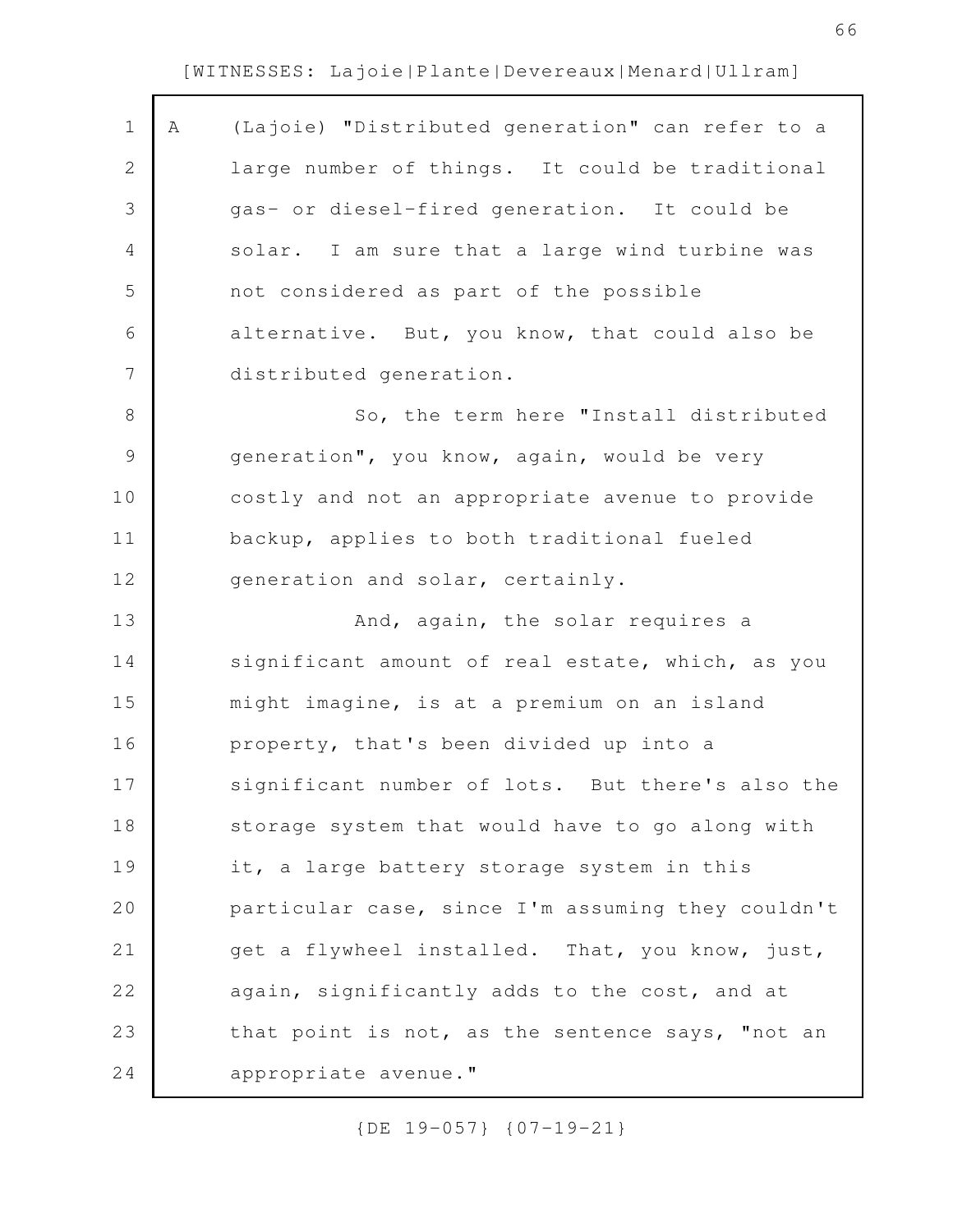| $\mathbf 1$    | Q | And do you know if the Company conducted an       |
|----------------|---|---------------------------------------------------|
| $\mathbf{2}$   |   | actual cost-benefit analysis of, for example, a   |
| 3              |   | solar plus storage option, or instead said, in    |
| 4              |   | its judgment, "it's such an order of magnitude    |
| 5              |   | off, an analysis wasn't warranted"?               |
| 6              | Α | (Lajoie) No, no specific cost-benefit analysis    |
| $\overline{7}$ |   | for those alternatives were documented. But I am  |
| 8              |   | confident that, yes, in the Company's judgment,   |
| $\mathcal{G}$  |   | it was considered to be cost-prohibitive and not  |
| 10             |   | an appropriate alternative.                       |
| 11             | Q | Okay. Now, I am going to move on to the           |
| 12             |   | Pemigewasset Substation Project that was          |
| 13             |   | discussed earlier as well. And just to give us    |
| 14             |   | another basis in the record, is this the project  |
| 15             |   | identified at Exhibit 62, Bates 060 -- Bates 026, |
| 16             |   | sorry, Line 19, is that correct?                  |
| 17             | A | (Plante) Yes.                                     |
| 18             | Q | And, so, we heard a little bit earlier about the  |
| 19             |   | somewhat significant difference between the       |
| 20             |   | pre-construction estimates and actual final cost. |
| 21             |   | But can you just very briefly tell me -- give me  |
| 22             |   | a quick summary of what that was again?           |
| 23             | Α | (Plante) In terms of dollars or history?          |
| 24             | Q | In terms of history, the basis for that variance. |
|                |   |                                                   |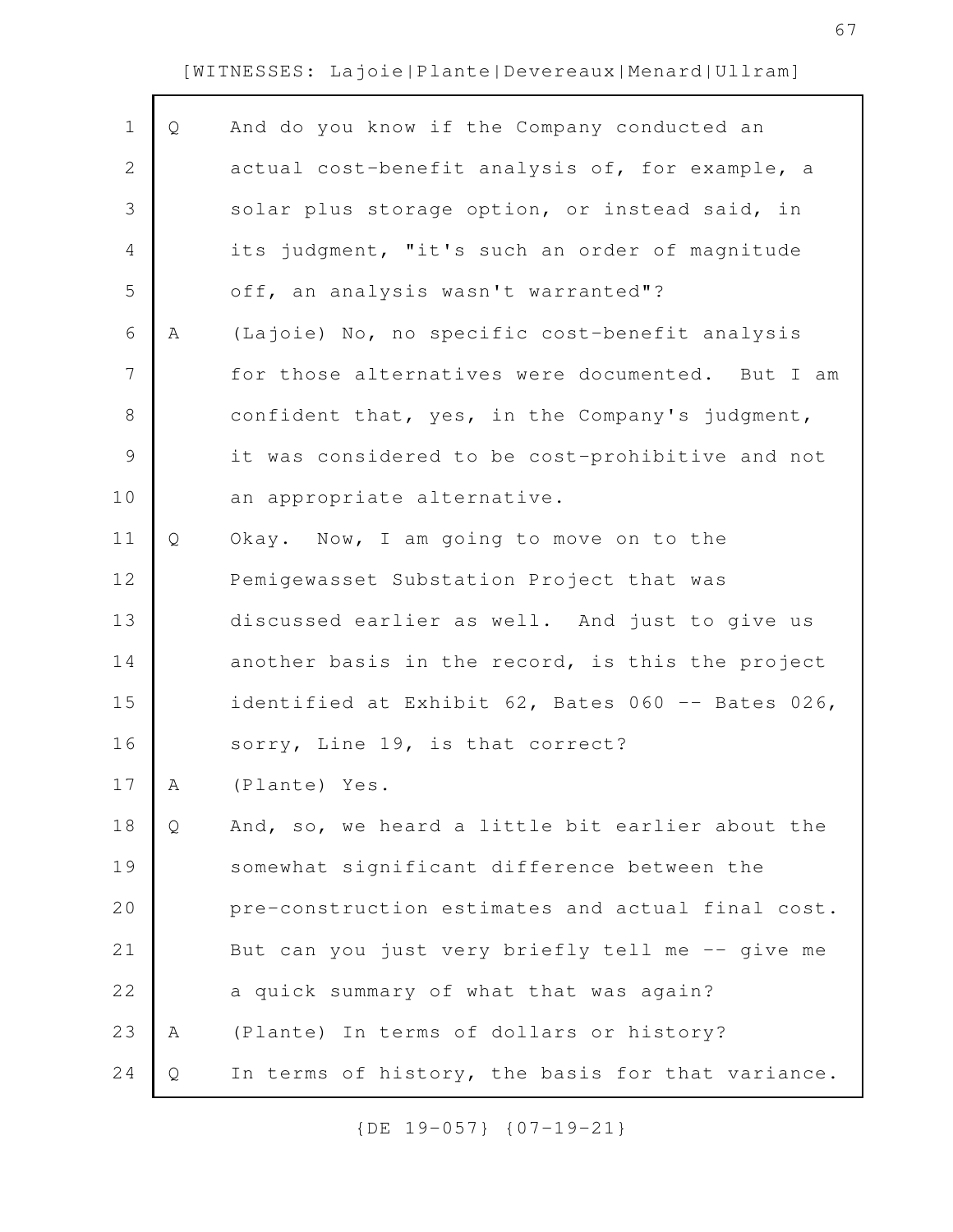| Α | (Plante) All right. So, as I mentioned earlier,   |
|---|---------------------------------------------------|
|   | this is one of those projects that was authorized |
|   | at our prior authorization process, where it      |
|   | received full funding prior to having any, you    |
|   | know, detailed engineering performed.             |
|   | So, in 2017, this project was initiated           |
|   | and evaluate -- the alternatives were evaluated,  |
|   | and ultimately a project to replace the existing  |
|   | transformer with a new 62 MVA transformer was     |
|   | raised up. So, in 2017, RLC, who is a consulting  |
|   | engineering firm that we had contracted with to   |
|   | assist with project estimating, prepared a        |
|   | project estimate for the replacement of the       |
|   | existing transformer with a new one as            |
|   | [indecipherable audio] --                         |
|   | [Court reporter interruption due to               |
|   | audio issues.]                                    |
|   | CONTINUED BY THE WITNESS:                         |
| A | (Plante) Okay. So, they developed a project       |
|   | estimate for the replacement of TB88, which is    |
|   | the existing transformer, with a new 62 MVA       |
|   | transformer unit, as well as the replacement of   |
|   | two oil circuit breakers with new vacuum circuit  |
|   | breakers, and all of the associated protection    |
|   |                                                   |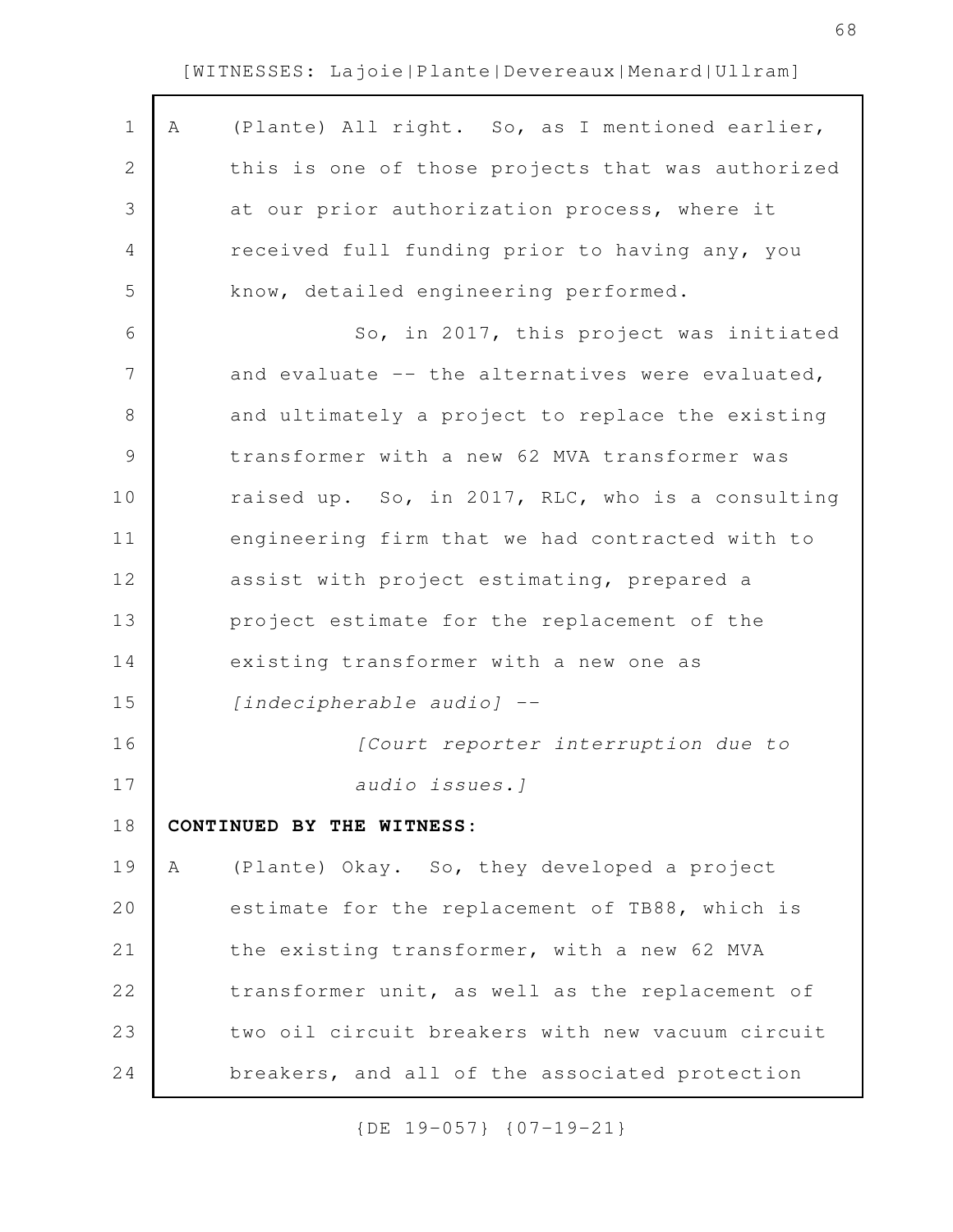and controls for that equipment. So, they used industry-standard software to prepare that estimate. So, it's more a menu-based or cafeteria-style estimating, but it is an industry software. So, in February of 2018, that estimate was used as the basis for a full funding project authorization that was presented to EPAC and approved for \$4.1 million, and at that time had a planned in-service date of June 2000 -- CHAIRWOMAN MARTIN: Just a moment. Mr. Plante? Mr. Plante, can you hear me? WITNESS PLANTE: I'm hearing you. CHAIRWOMAN MARTIN: Let's go off the record. *[Brief off-the-record discussion ensued.]* CHAIRWOMAN MARTIN: Okay. Why don't we take a break now, until about 10:50, and let Mr. Plante work out his issues with bandwidth. We'll be back at 10:50. *(Recess taken at 10:38 a.m. and the hearing resumed at 10:51 a.m.)*  CHAIRWOMAN MARTIN: So, let's go back 1 2 3 4 5 6 7 8 9 10 11 12 13 14 15 16 17 18 19 20 21 22 23 24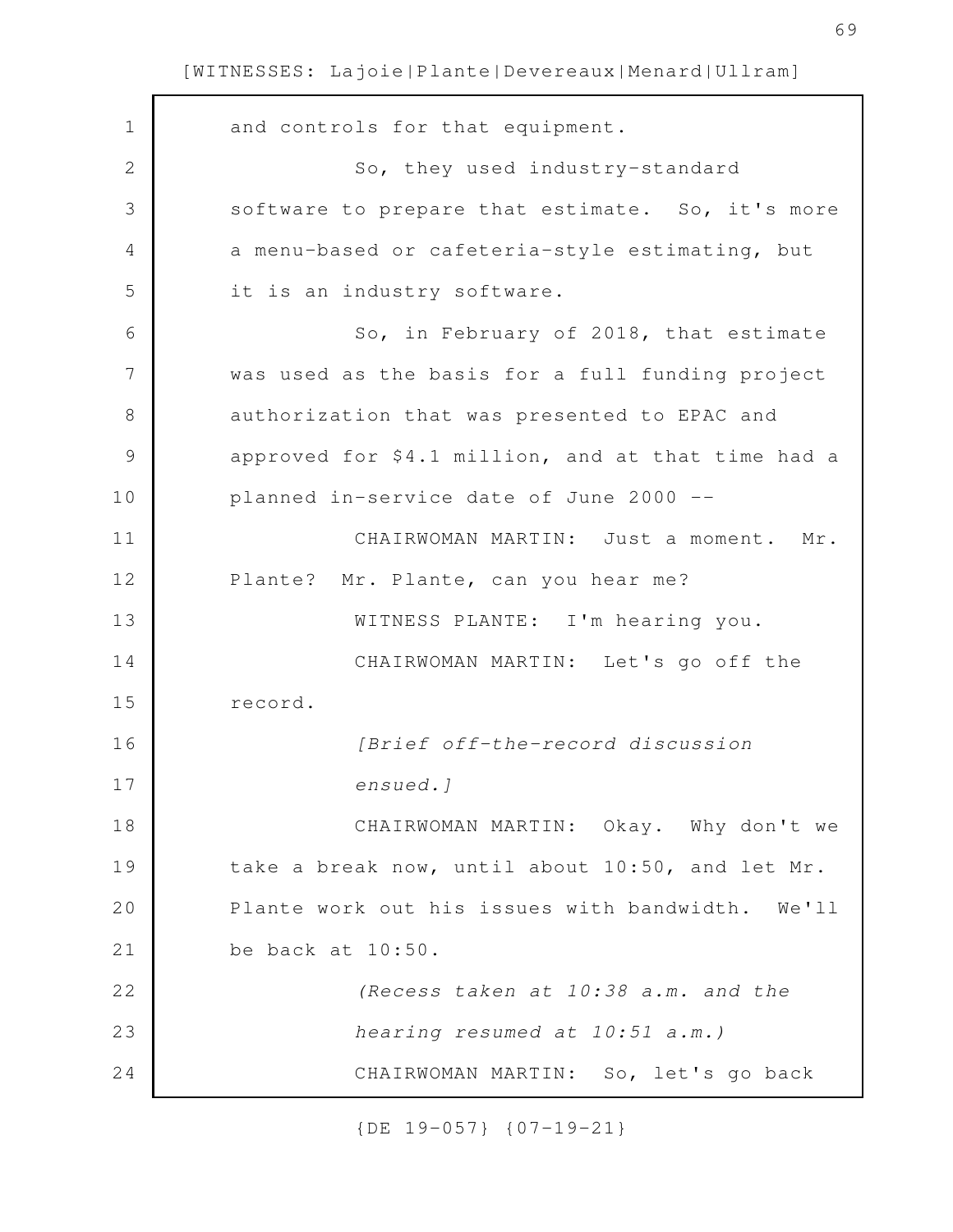| $\mathbf 1$   | on the record. Go ahead, Mr. Buckley.                  |
|---------------|--------------------------------------------------------|
| $\mathbf{2}$  | MR. BUCKLEY: Thank you, Madam Chair.                   |
| 3             | BY MR. BUCKLEY:                                        |
| 4             | So, I think we were just discussing the reason<br>Q    |
| 5             | for the cost increases associated with the             |
| 6             | Pemigewasset Substation Project. Is that               |
| 7             | correct, Mr. Plante?                                   |
| $8\,$         | (Plante) That is correct.<br>A                         |
| $\mathcal{G}$ | WITNESS PLANTE: And I don't know if,                   |
| 10            | Mr. Patnaude, you want to bring the group back up      |
| 11            | to where we were when I faded away. And, again,        |
| 12            | my apologies for the bandwidth problem.                |
| 13            | (Whereupon the Court Reporter read back                |
| 14            | the last sentence of the answer before                 |
| 15            | the audio bandwidth issues occurred.)                  |
| 16            | WITNESS PLANTE: Thank you,                             |
| 17            | Mr. Patnaude.                                          |
| 18            | CONTINUED BY THE WITNESS:                              |
| 19            | (Plante) And, at that time, there was, along with<br>A |
| 20            | that funding authorization, there was a plant          |
| 21            | in-service date of June of 2019. As I mentioned        |
| 22            | earlier, at that time minimal engineering on the       |
| 23            | project had been done.                                 |
| 24            | And the thought at that time, regarding                |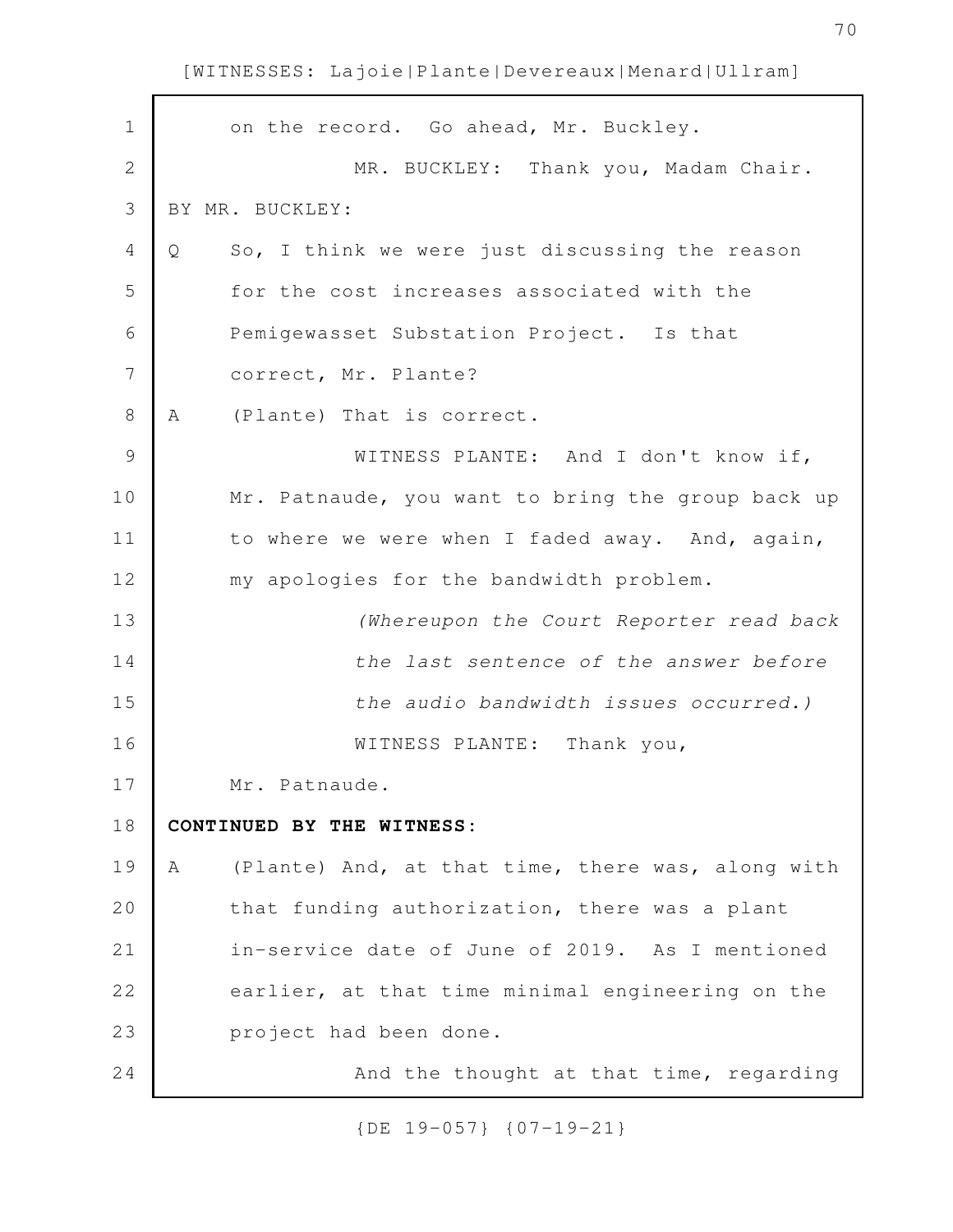| $\mathbf 1$ | the scope of the work, was that there would be    |
|-------------|---------------------------------------------------|
| 2           | sufficient space in the existing control building |
| 3           | that would be vacated by some of the removed      |
| 4           | cabinets to place the new cabinets in the         |
| 5           | existing control building. So, at that point, we  |
| 6           | hired a -- excuse me -- a design engineering      |
| 7           | firm, that was RLC Engineering in this case as    |
| 8           | the design engineer as well, and embarked on the  |
| $\mathsf 9$ | effort to fully define the project scope. And,    |
| 10          | in July of 2018, that detailed project scoping    |
| 11          | document was completed -- well, actually, I'm     |
| 12          | sorry. We did the scope document internally, and  |
| 13          | then in September of 2018 is when we issued the   |
| 14          | purchase order to RLC Engineering for the         |
| 15          | detailed design.                                  |
| 16          | And then, in October 2018, we actually            |
| 17          | went pencils down on the design for this project, |
| 18          | due to some constraints in the distribution       |
| 19          | budget. As you know, we try to, you know,         |
| 20          | execute our distribution budget as close to the   |
| 21          | approved trustee budget as we can. So, we make,   |
| 22          | you know, decisions near the end of the year on   |
| 23          | what things should be proceeding and what things  |
| 24          | should be slowing down based on that.             |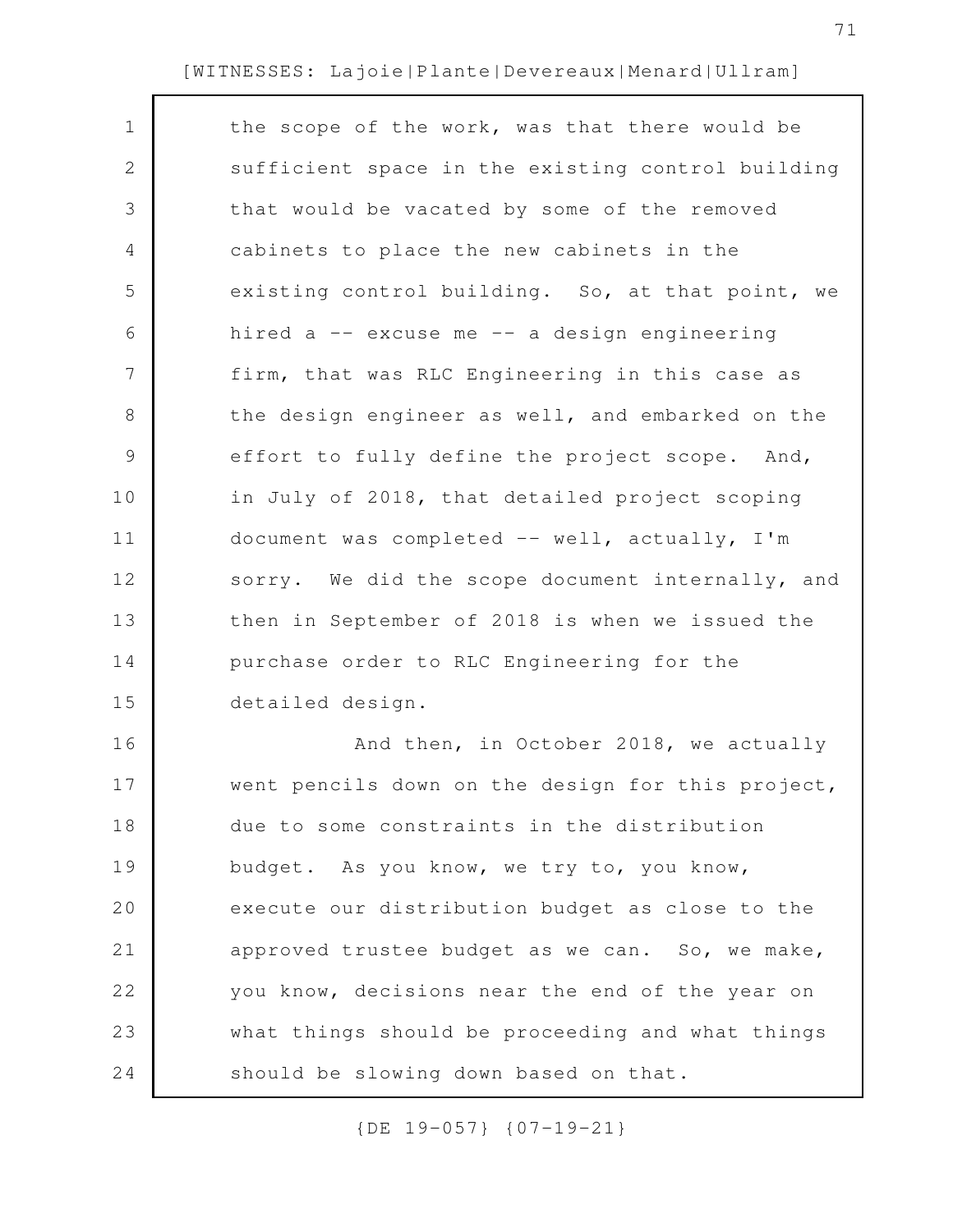So, we picked back up with the engineering in the beginning of 2019, and completed a conceptual design for this project. And then went to the site with the design team and some key construction resources, to review those design documents, based on the existing field conditions and get some feedback. And this is where we determined that there was a need to expand the existing control building to safely house all of the necessary equipment for the protection and controls of the new transformer and circuit breakers. So, we announced this in April of 2019, along with a plan to wait until the construction pricing was available before submitting a request for additional funding, because at that time we really didn't understand what that full impact was going to be, because we needed to go and complete the design for the control building expansion and determine what that cost was going to be. And, in August of 2019, we completed the Site Plan Application with the Town of New Hampton Planning Board. So, we needed to, 1 2 3 4 5 6 7 8 9 10 11 12 13 14 15 16 17 18 19 20 21 22 23 24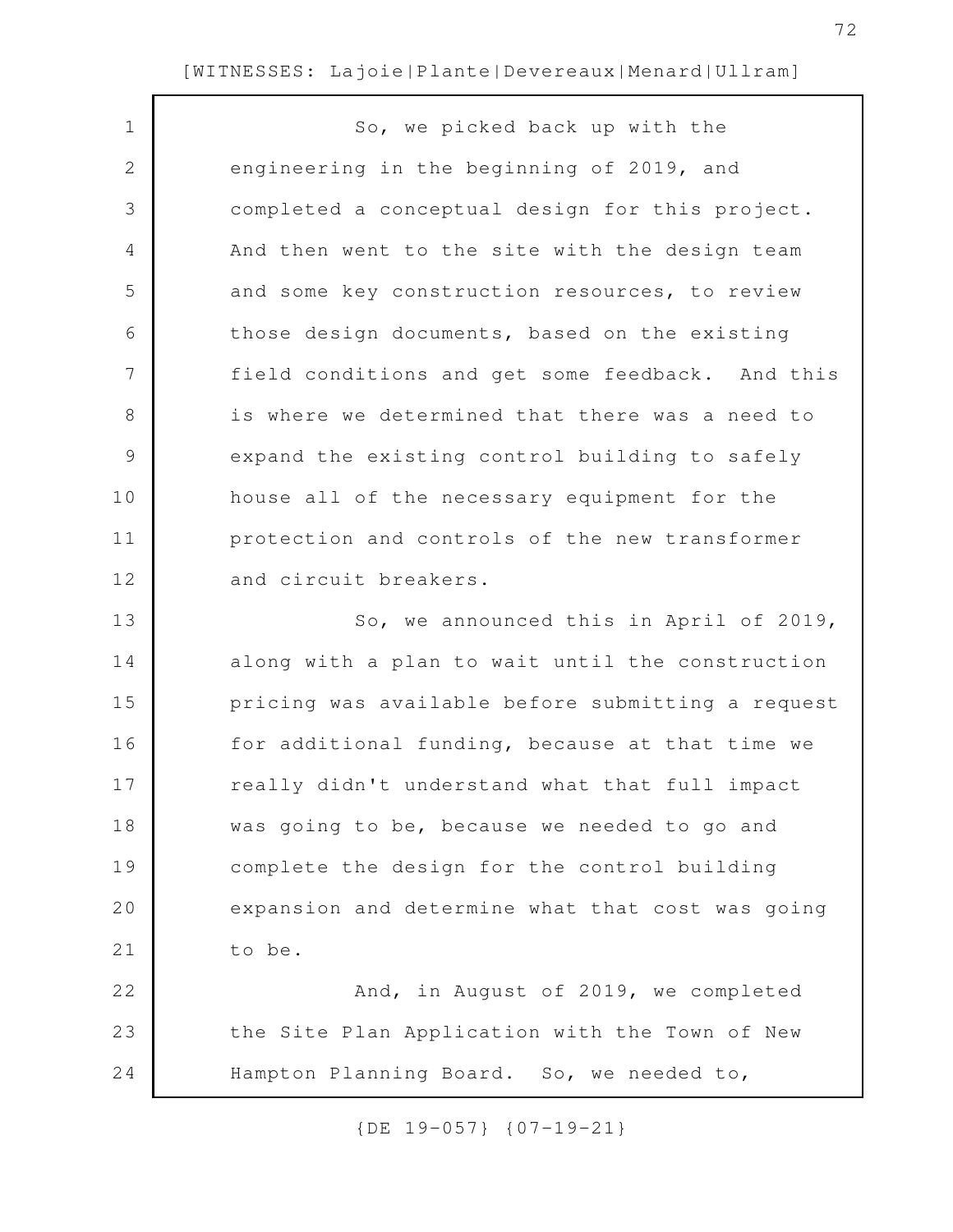| $\mathbf 1$   | because we were doing that expansion of the       |
|---------------|---------------------------------------------------|
| $\sqrt{2}$    | control building, that required us to modify our  |
| 3             | existing site plan, which was on record with the  |
| 4             | Town of New Hampton. So, that was approved in I   |
| 5             | want to say October. And then, we commenced the   |
| 6             | civil construction in December of 2019, which     |
| 7             | included the control building foundation.         |
| 8             | It wasn't until April of 2020 until we            |
| $\mathcal{G}$ | received the competitive bids for the electrical  |
| 10            | construction for the project, along with the      |
| 11            | testing and commissioning proposal. So, at that   |
| 12            | time, we updated the estimate for the project,    |
| 13            | based on these knowns, which previously had not   |
| 14            | been knowns, they were merely assumptions, and    |
| 15            | drafted the Supplemental Funding Request, which   |
| 16            | we submitted in June of 2020.                     |
| 17            | So, you'll notice in the $-$ in the               |
| 18            | exhibit, on row -- I guess red Bates 026, Row 19, |
| 19            | there are actually two Supplemental Funding       |
| 20            | Requests identified there, when, in reality, we   |
| 21            | only approved one Supplemental Funding Request,   |
| 22            | this one that was presented in June of 2020       |
| 23            | requesting an additional \$2.7 million. It was    |
| 24            | approved by the EPAC. It did have a condition     |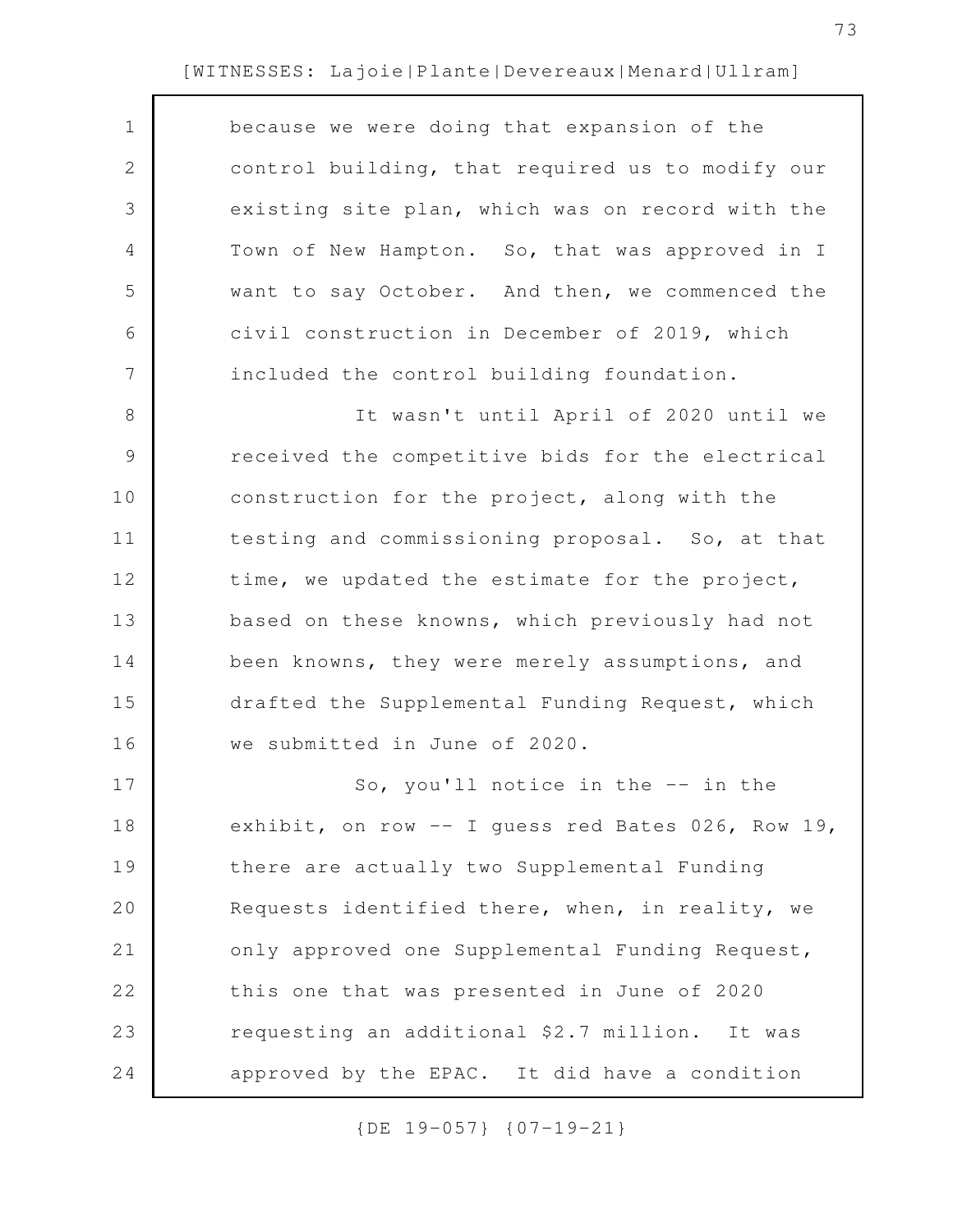| $\mathbf 1$     | associated with it, that we present the               |
|-----------------|-------------------------------------------------------|
| $\mathbf{2}$    | supplement to an Executive Review Board.              |
| 3               | CHAIRWOMAN MARTIN: Mr. Plante?                        |
| 4               | WITNESS PLANTE: Yes.                                  |
| 5               | CHAIRWOMAN MARTIN: Oh, you're back.                   |
| 6               | We lost your video for a moment. Go ahead.            |
| $7\phantom{.0}$ | WITNESS PLANTE: Oh. Sorry.                            |
| 8               | CONTINUED BY THE WITNESS:                             |
| $\mathcal{G}$   | Α<br>(Plante) So, we did have a condition that we had |
| 10              | to present the Supplemental Funding Request to an     |
| 11              | Executive Review Board, which consisted at the        |
| 12              | time of Bill Quinlan, Joe Purington, Aftab Kahn,      |
| 13              | and a couple others. And this is typical for any      |
| 14              | project that has a value greater than \$5 million.    |
| 15              | So, it's not specific to this. It's just because      |
| 16              | the value was greater than 5 million.                 |
| 17              | So, that meeting didn't get scheduled                 |
| 18              | until October 15th, due to everybody's schedules,     |
| 19              | summer vacations, all of that kind of stuff.<br>In    |
| 20              | the meantime, we continued with our construction.     |
| 21              | And, on September 19th, we were in the                |
| 22              | process of energizing the new transformer TB88.       |
| 23              | And, during that energization process, there's a      |
| 24              | lot of testing that gets involved with that.<br>And   |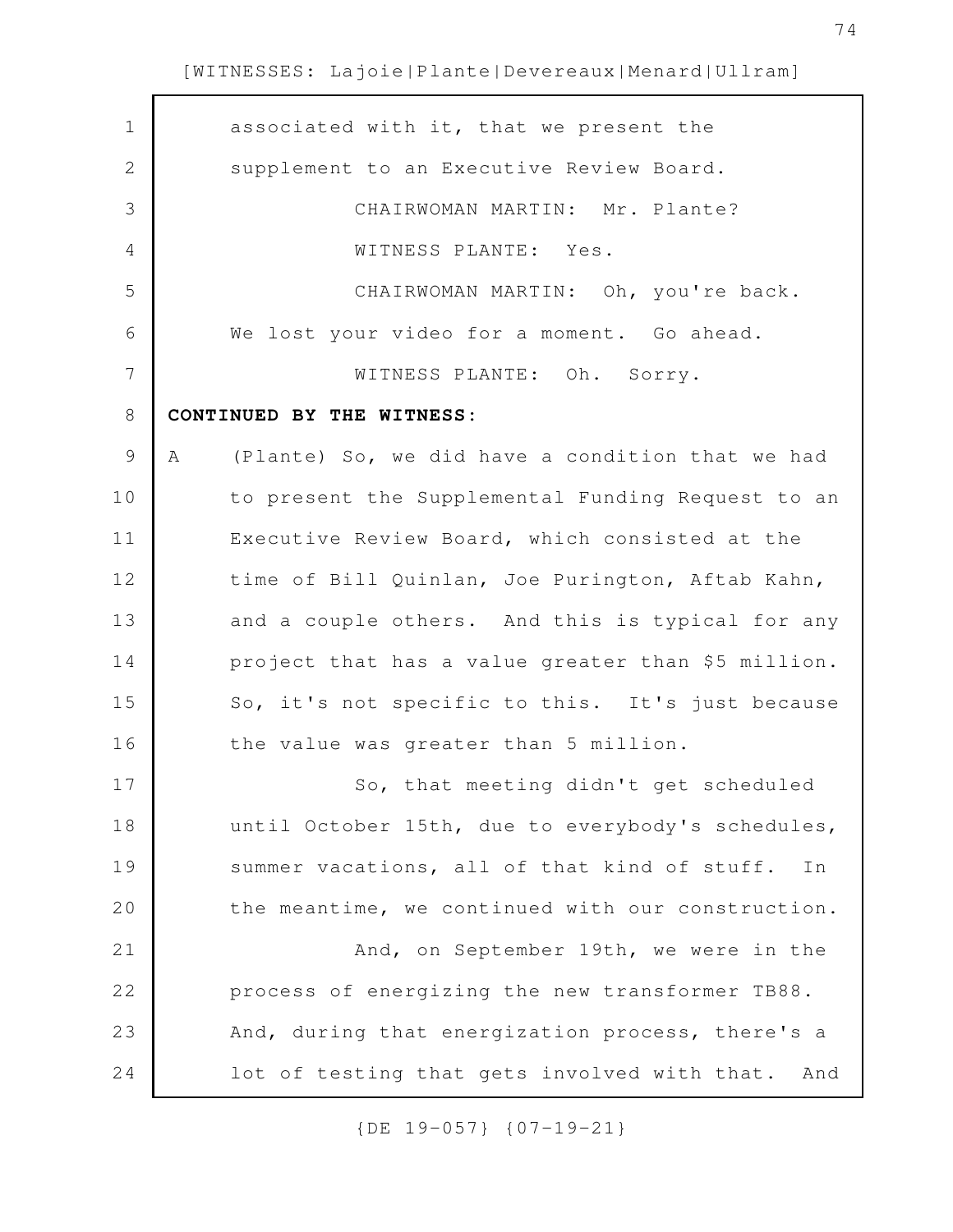| $\mathbf 1$   | that testing detected a phasing error in the      |
|---------------|---------------------------------------------------|
| 2             | Synch Scope, which would limit our ability to     |
| 3             | use -- to effectively use the transformer. So,    |
| 4             | we decided at that time to abort that             |
| 5             | energization process and figure out what was      |
| 6             | going on with that.                               |
| 7             | So, you know, that launched us into a             |
| 8             | process with a lot of internal engineering        |
| $\mathcal{G}$ | resources to evaluate what the situation was,     |
| 10            | determine a path forward, and then we had to get  |
| 11            | RLC Engineering involved again to perform some    |
| 12            | additional engineering to correct that issue,     |
| 13            | which ultimately we did. And, on November 1st,    |
| 14            | we were able to get that transformer successfully |
| 15            | energized.                                        |
| 16            | It equated to an approximately six-week           |
| 17            | delay in that transformer energization. So,       |
| 18            | while all this is going on, we had completed our  |
| 19            | executive review, and this particular supplement  |
| 20            | began its route for final approval in the         |
| 21            | PowerPlan system. And, due to this issue, and at  |
| 22            | the time we still weren't fully aware of what the |
| 23            | cost impact that was, we decided to halt the      |
| 24            | approval of that supplemental request, in favor   |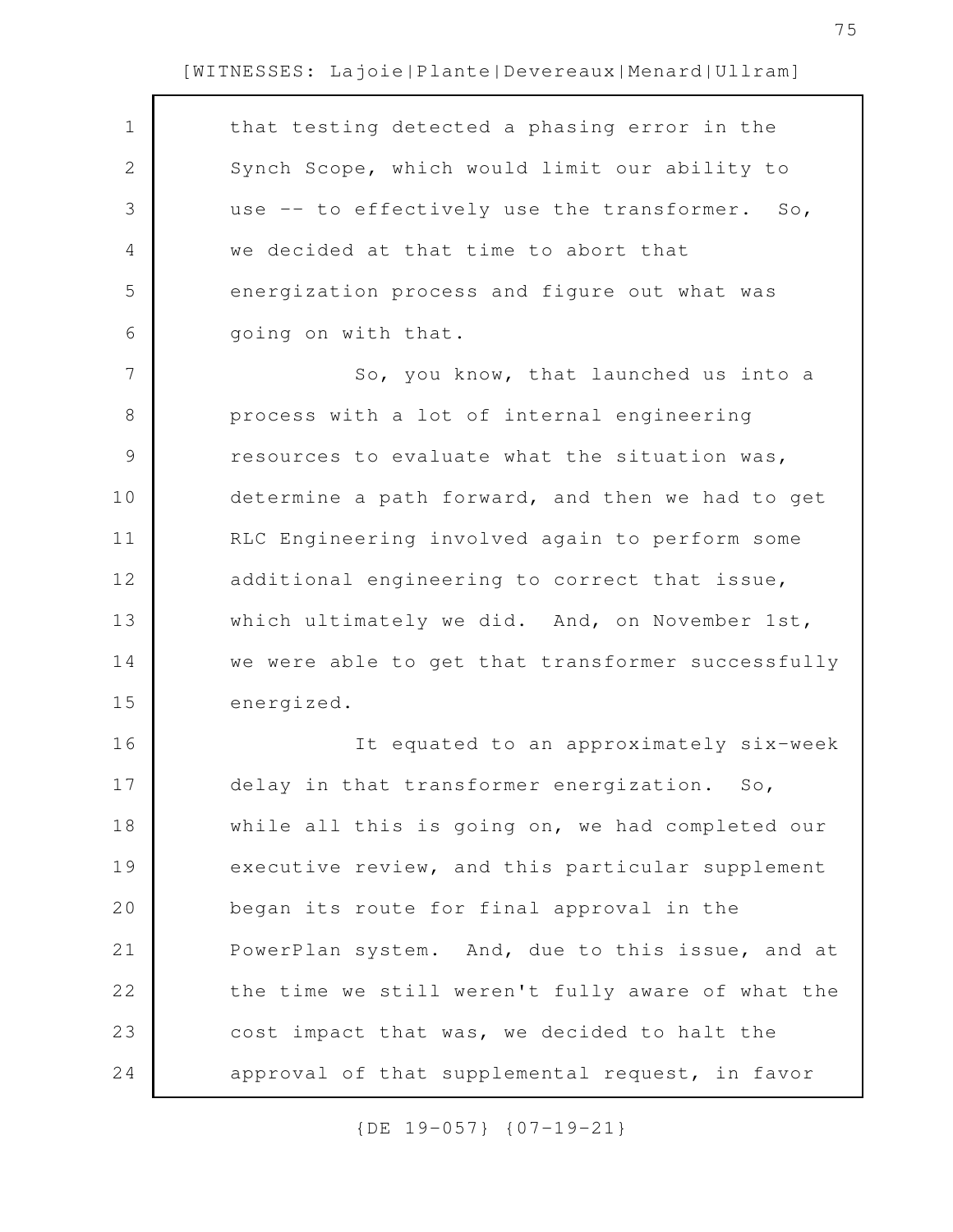of resubmitting a new revised version that incorporated any of the cost changes associated with this revised engineering for the transformer. So, and in any event, that all then kind of got itself figured out in the latter parts of 2020. And then, in early 2021, we submitted the revised Supplemental Funding Request for about \$3.7 million, which was approved by EPAC on April 14th. And this one - this version does cover all of the increases from the previous version of the supplement, as well as additional costs that were incurred during the correction of that Synch Scope phasing issue. And that's kind of how we got to where we are today with this project. BY MR. BUCKLEY: Q That's very helpful. Thank you, Mr. Plante. And, so, that Supplemental Request Form you mentioned, that I think it's the final one, if I could ask you to turn to Exhibit 64, Bates Page 037. A (Plante) I'm almost there. Okay. I am there. Q And, so, am I correct in understanding the "Prior 1 2 3 4 5 6 7 8 9 10 11 12 13 14 15 16 17 18 19 20 21 22 23 24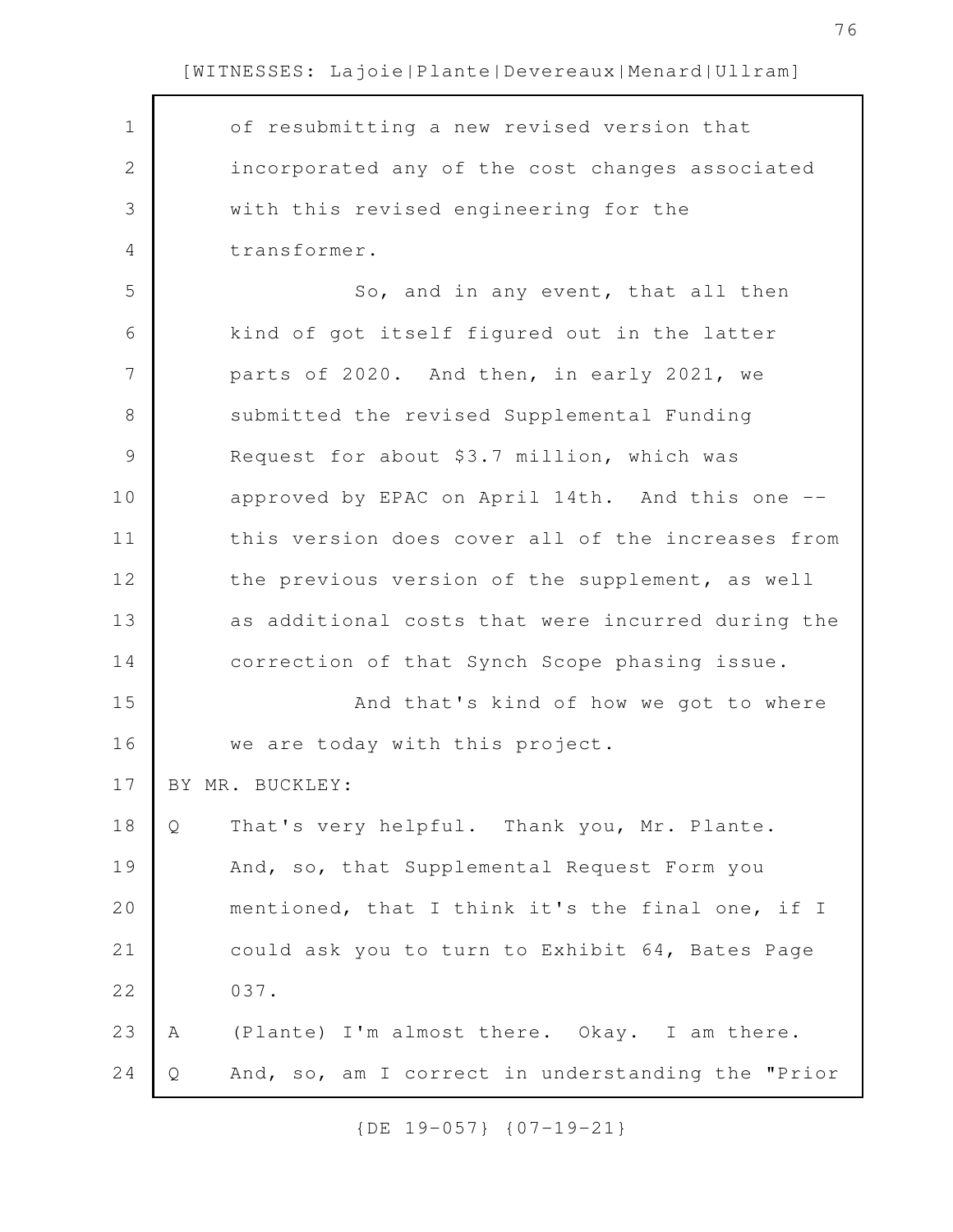| $\mathbf 1$     |   | Authorized", is that first column we see, at the  |
|-----------------|---|---------------------------------------------------|
| $\mathbf{2}$    |   | bottom it's totaling about 4 million, and the     |
| 3               |   | "Supplemental Request" is the 3.6 or 3.7 million  |
| 4               |   | that you mentioned before?                        |
| 5               | Α | (Plante) Yes.                                     |
| 6               | Q | Great. Can you tell me why the indirects have     |
| $7\phantom{.0}$ |   | gone up almost tenfold, but the directs have only |
| 8               |   | gone up by, ballpark, about 60 percent or so?     |
| 9               | Α | (Plante) Yes. Sure. So, in the initial -- well,   |
| 10              |   | it's called "prior authorized" here, you'll       |
| 11              |   | notice that the "Capital Additions - Indirect"    |
| 12              |   | value is just over \$200,000. This is a value     |
| 13              |   | that came from the RLC estimate that was done in  |
| 14              |   | 2017. And, at the time, RLC wasn't very well      |
| 15              |   | schooled, I quess for a lack of a better term, on |
| 16              |   | how to apply our overheads to the actual direct   |
| 17              |   | costs for the project. So, the actual indirects   |
| 18              |   | that were part of the prior authorized were       |
| 19              |   | inadequate at that time. They weren't properly    |
| 20              |   | applied to that estimate. And the first -- the    |
| 21              |   | version of the first Supplemental Funding Request |
| 22              |   | was addressing a lot of that issue.               |
| 23              | Q | Okay. And, so, it sounds like there was           |
| 24              |   | something of an accounting error or accounting    |
|                 |   |                                                   |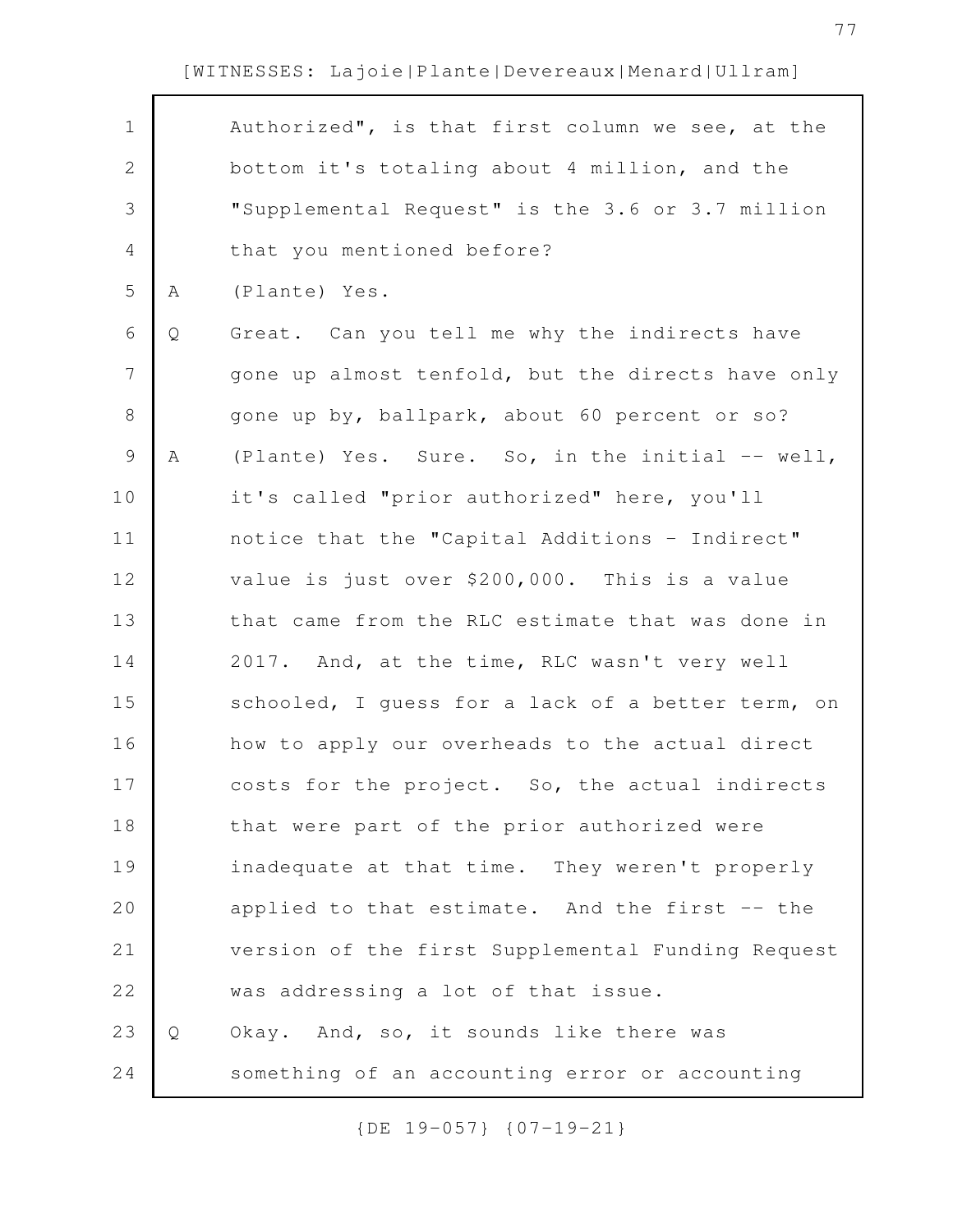| $\mathbf 1$    |   | projection error on behalf of RLC. You also       |
|----------------|---|---------------------------------------------------|
| $\mathbf{2}$   |   | mentioned the error during "phasing", I think was |
| 3              |   | the term you used?                                |
| $\overline{4}$ | Α | (Plante) Energization, when we were energizing    |
| 5              |   | the transformer.                                  |
| $\sqrt{6}$     | Q | And, so, at least the energization error, did     |
| $\overline{7}$ |   | that result in incremental project costs?         |
| $8\,$          | Α | (Plante) Yes, it did.                             |
| $\mathcal{G}$  | Q | And, so, RLC is an independent contractor of      |
| 10             |   | Eversource's, right? External to Eversource?      |
| 11             | A | (Plante) That's correct.                          |
| 12             | Q | And did Eversource take any action to try to      |
| 13             |   | recover some of those incremental costs from RLC  |
| 14             |   | or maybe an insurer or something along those      |
| 15             |   | lines?                                            |
| 16             | Α | (Plante) We did -- We did not seek any insurance  |
| 17             |   | claim, per se, through RLC. We do have contracts  |
| 18             |   | that have been negotiated with all of our         |
| 19             |   | engineering vendors, we have a lot of them, that  |
| 20             |   | limit the amount of liability that they are       |
| 21             |   | liable for. So, in this case, they did complete   |
| 22             |   | all of the additional engineering at their own    |
| 23             |   | cost, but their contract doesn't make them liable |
| 24             |   | for the -- I don't know if the word is correct,   |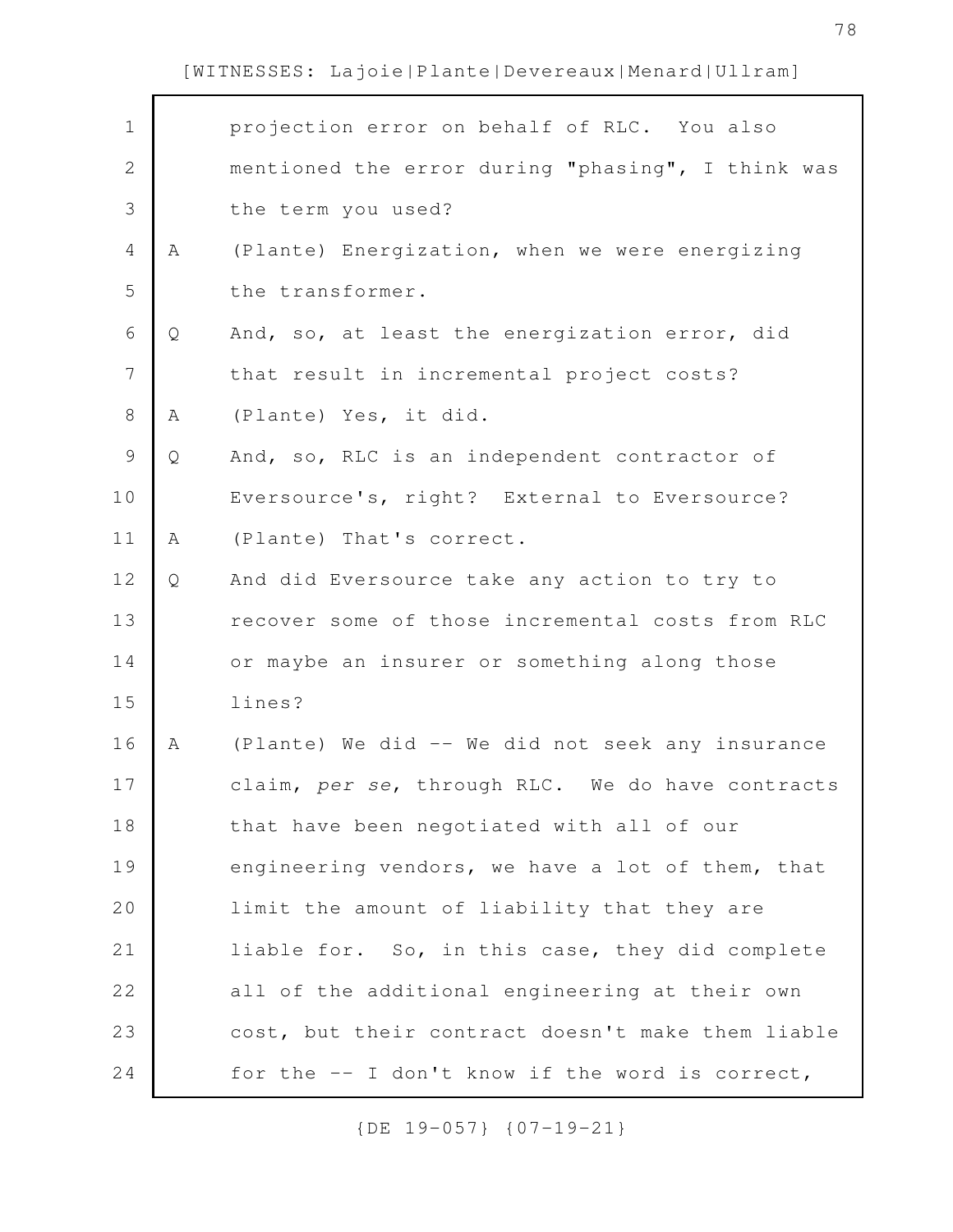but I would say -- I'd call them "consequential" damages. And we do have our own engineering folks who have a role in reviewing and whatnot the engineering deliverables. So, you know, there's -- it's very difficult to pinpoint, you know, exactly which person made which mistake, and whether they should have caught it at that point in time. But we do have a process where, you know, the design engineer is supposed to create the design and perform an internal review, they provide it to us. We perform our review before it goes to construction. We are all human. Sometimes we don't catch all of those things until later on in the process, which is exactly why we do testing. Had we not done this testing, we probably would have energized the transformer and created a -- and maybe failed the transformer. You know, we test everything before we energize it. And, in this case, that testing process did exactly as it was designed to do, it detected a wiring error, and helped us figure out how to 1 2 3 4 5 6 7 8 9 10 11 12 13 14 15 16 17 18 19 20 21 22 23 24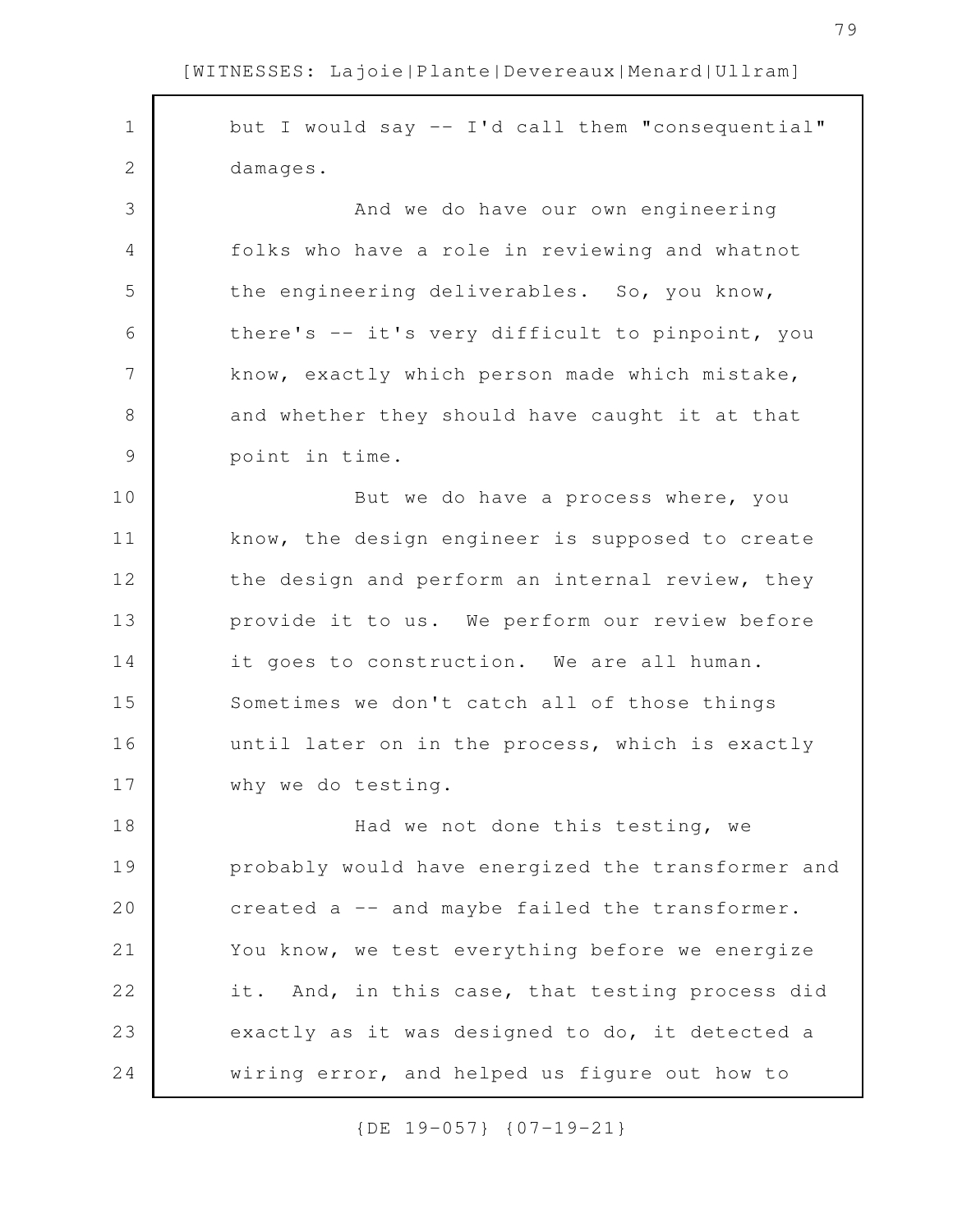| $\mathbf 1$  |   | correct it.                                       |
|--------------|---|---------------------------------------------------|
| $\mathbf{2}$ | Q | And, so, it sounds like that testing process      |
| 3            |   | limited what I think you just referred to as any  |
| 4            |   | "consequential damages" that occurred to          |
| 5            |   | something that's much smaller?                    |
| 6            | A | (Plante) Yes.                                     |
| 7            | Q | But, if I were looking to better understand those |
| $8\,$        |   | consequential damages, I assume it would          |
| 9            |   | probably be something less than the difference    |
| 10           |   | between that -- that number at Bates -- what was  |
| 11           |   | it? -- 037, which was \$3.6 million, between the  |
| 12           |   | initial and the final supplement, right?          |
| 13           | A | (Plante) Well, if we're talking -- are we talking |
| 14           |   | just about the impact of the aborted              |
| 15           |   | transmission -- transformer energization or are   |
| 16           |   | we talking about the whole change?                |
| 17           | Q | Let's talk --                                     |
| 18           | A | (Plante) Because the 3.6 includes a lot of other  |
| 19           |   | stuff that transpired prior to the transformer    |
| 20           |   | energization issue, and would normally have been  |
| 21           |   | covered in our current project funding            |
| 22           |   | authorization process, where we don't seek full   |
| 23           |   | funding until we have, you know, the lion's share |
| 24           |   | of our variables and assumptions nailed down.     |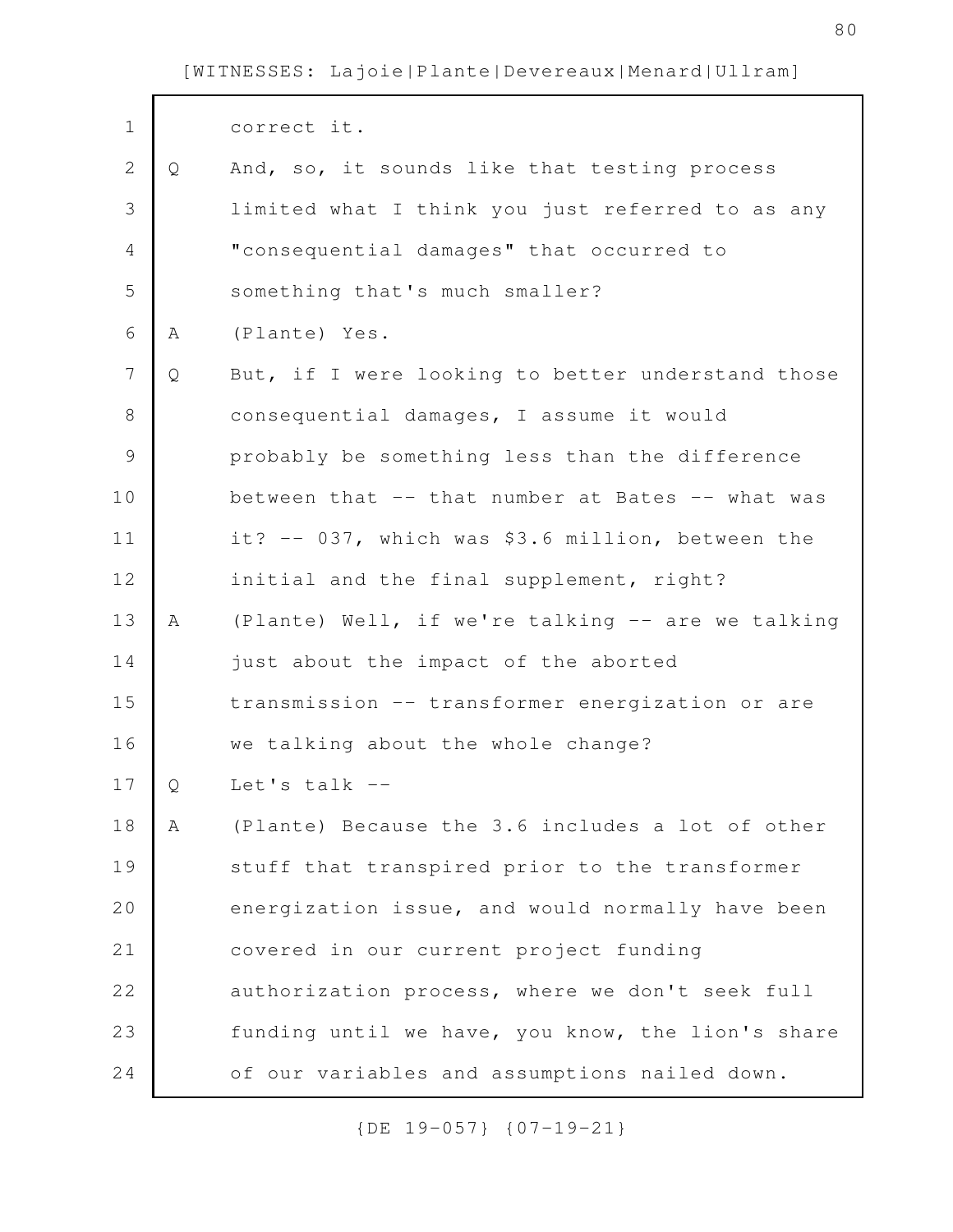| $\mathbf 1$    | Q | Let's talk exclusively about the transformer       |
|----------------|---|----------------------------------------------------|
| $\mathbf{2}$   |   | energization issue. Where would I look to better   |
| 3              |   | understand what the dollar figure is associated    |
| 4              |   | with that?                                         |
| 5              | Α | (Plante) Well, what we did is provided an          |
| 6              |   | explanation of the difference between that first   |
| $\overline{7}$ |   | supplement that we did not fully approve, and the  |
| 8              |   | subsequent -- the subsequent supplement that was   |
| $\mathsf 9$    |   | approved. And part of that response that we        |
| 10             |   | provided included a comparison between those two.  |
| 11             |   | It adds up to about \$900,000, including overheads |
| 12             |   | and whatnot. So, that kind of breaks it down,      |
| 13             |   | based on kind of a high-level line item process.   |
| 14             |   | So, there's a little bit of engineering, a little  |
| 15             |   | bit of materials, significant amount of            |
| 16             |   | construction, and testing and commissioning.       |
| 17             |   | And that, you know, that all gets                  |
| 18             |   | compounded by the cost of time and delays, people  |
| 19             |   | on-site for a longer time than planned, and those  |
| 20             |   | types of things.                                   |
| 21             | Q | And how about the cost associated with the         |
| 22             |   | initial engineering design work? I think I heard   |
| 23             |   | you say that that was -- that the contractor had,  |
| 24             |   | in fact, eaten those costs in some way, shape, or  |
|                |   |                                                    |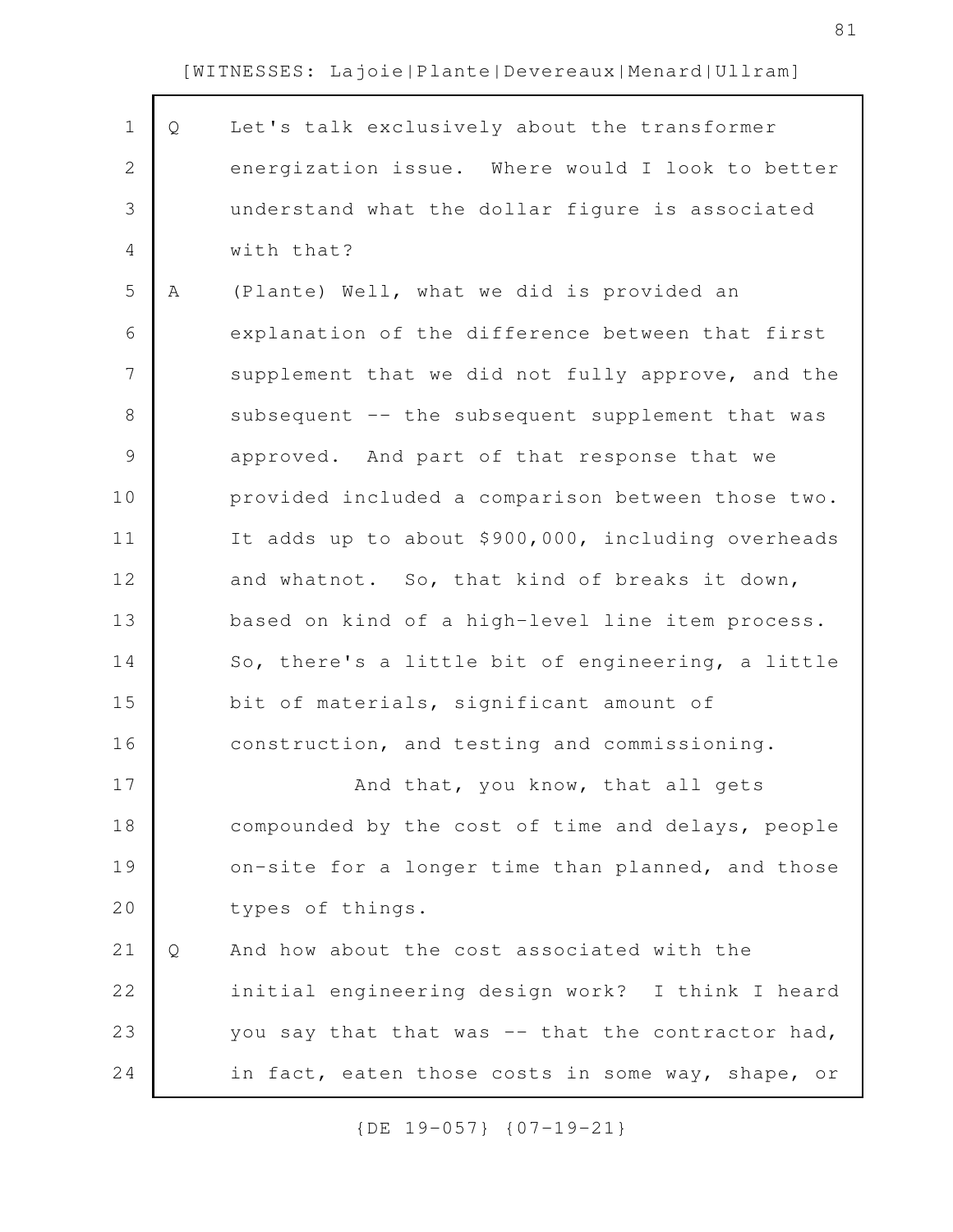| $\mathbf 1$    |   | form, because that design work was --              |
|----------------|---|----------------------------------------------------|
| 2              | Α | (Plante) That is correct.                          |
| 3              | Q | And, so, hearing that, I would have thought that   |
| 4              |   | maybe there would be some sort of, at Bates Page   |
| 5              |   | 056, where it says, I guess you could say Line     |
| 6              |   | 16, where it says "Reimbursable", there might      |
| $\overline{7}$ |   | be $--$                                            |
| $8\,$          | Α | (Plante) Hold on. Page 56?                         |
| 9              | Q | Yes. This is the variance sheet that you were      |
| 10             |   | talking about before. It has, at the bottom        |
| 11             |   | right, the "911,000".                              |
| 12             | Α | (Plante) Okay. I'm there now. You can actually     |
| 13             |   | back up with your question.                        |
| 14             | Q | Yes. Certainly. So, I think I just heard you       |
| 15             |   | say that the third party contractor had to --      |
| 16             |   | wasn't able to charge for or had to eat, in some   |
| 17             |   | other way, shape, or form, their -- the costs of   |
| 18             |   | their initial work, because it turned out to       |
| 19             |   | present some problems in the actual project.<br>Is |
| 20             |   | that accurate?                                     |
| 21             | A | (Plante) Yes, kind of. Well, what I was saying,    |
| 22             |   | they didn't reimburse us for the work that they    |
| 23             |   | had done previously. They just didn't charge us    |
| 24             |   | for their ongoing effort to make any corrections   |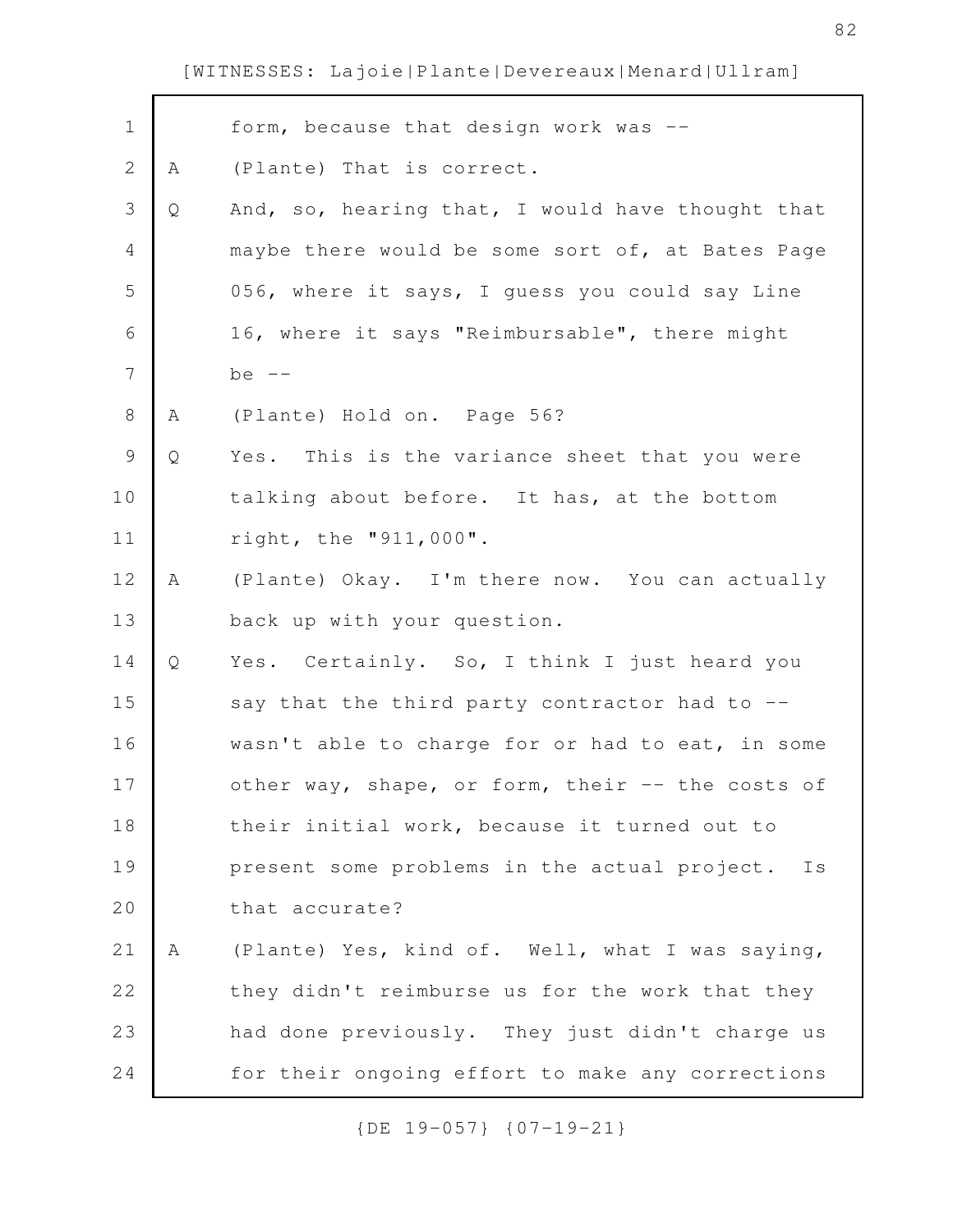$\Gamma$ 

| $\mathbf 1$   |   | or revisions to that, to those design documents.  |
|---------------|---|---------------------------------------------------|
| 2             |   | So, it wouldn't show up as a reimbursable.        |
| 3             |   | Typically, reimbursables are, at least            |
| 4             |   | as far as I'm involved, dealing with like third   |
| 5             |   | party generators, when we're maybe doing some     |
| 6             |   | work for -- on one of our stations to accommodate |
| 7             |   | an interconnection, that the costs that we incur  |
| 8             |   | for them would be recovered under the Line 16 as  |
| $\mathcal{G}$ |   | a reimbursable. That's kind of where that would   |
| 10            |   | show up.                                          |
| 11            |   | And, even if we were to get a $-$ like            |
| 12            |   | an invoice credit, which we often do, it would    |
| 13            |   | show up -- it wouldn't show up as a reimbursable, |
| 14            |   | it should show up on the actual line item where   |
| 15            |   | the charges originated from. So, you know, if it  |
| 16            |   | was an engineering credit, it would be on Line 4. |
| 17            |   | So, it would just show what the total value is,   |
| 18            |   | not a specific value for a credit.                |
| 19            | Q | And Line 4 appears to actually go up between the  |
| 20            |   | 2020 Supplemental Request Form and the 2021?      |
| 21            | Α | (Plante) Yeah. That's internal labor. We had a    |
| 22            |   | lot of involvement of our internal engineering    |
| 23            |   | folks when this happened. So, that's Company      |
| 24            |   | labor.                                            |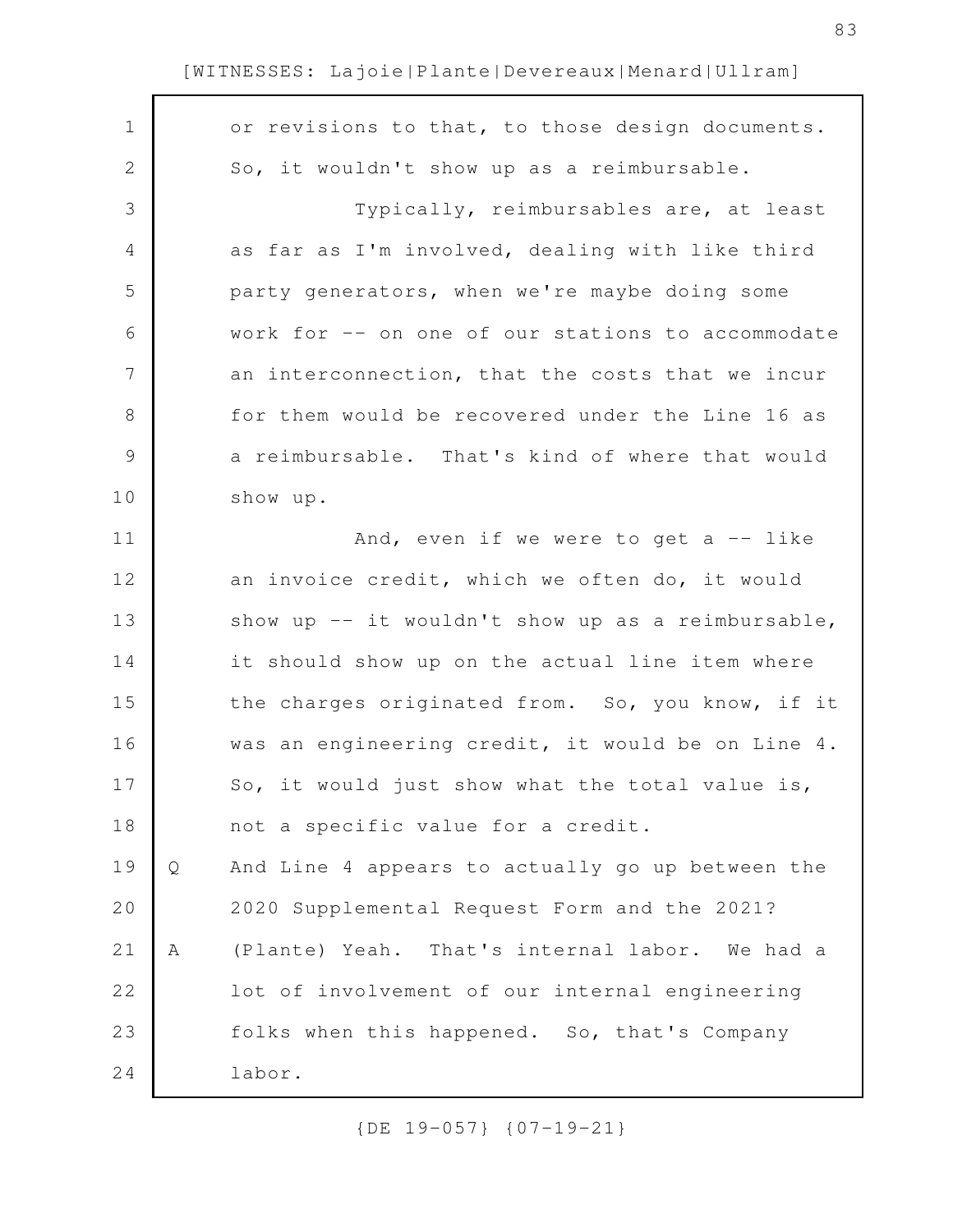$\Gamma$ 

| $\mathbf 1$  | Q | And, so, you also described the other cost                    |
|--------------|---|---------------------------------------------------------------|
| $\mathbf{2}$ |   | increases, those which are not directly                       |
| 3            |   | attributable to this error from your third party              |
| 4            |   | engineer. Can you just go through very, very                  |
| 5            |   | briefly some of those, the basis for those cost               |
| 6            |   | increases, and why they're different from this                |
| 7            |   | incremental cost? I think some of the Project                 |
| 8            |   | Authorization Forms -- go ahead.                              |
| $\mathsf 9$  | Α | (Plante) So, if I understand your question                    |
| 10           |   | correctly, you're looking to understand what the              |
| 11           |   | costs were from the June 2020, which was the one              |
| 12           |   | that was halted? Is that --                                   |
| 13           | Q | Yes. So, in the Project Authorization Forms, I                |
| 14           |   | recall discussion of Smart Grid enhancements and              |
| 15           |   | animal protection devices and whatnot --                      |
| 16           | Α | (Plante) Okay.                                                |
| 17           | Q | -- that were not included in the initial Project              |
| 18           |   | Authorization Form, and are part of the basis for             |
| 19           |   | the cost increase.                                            |
| 20           | Α | (Plante) Yes. I'm with you now. Thank you. So,                |
| 21           |   | in the initial supplement included additional                 |
| 22           |   | scope that was either not initially intended or               |
| 23           |   | not specifically included in the estimate.<br>SO <sub>2</sub> |
| 24           |   | in addition to the expansion of the control                   |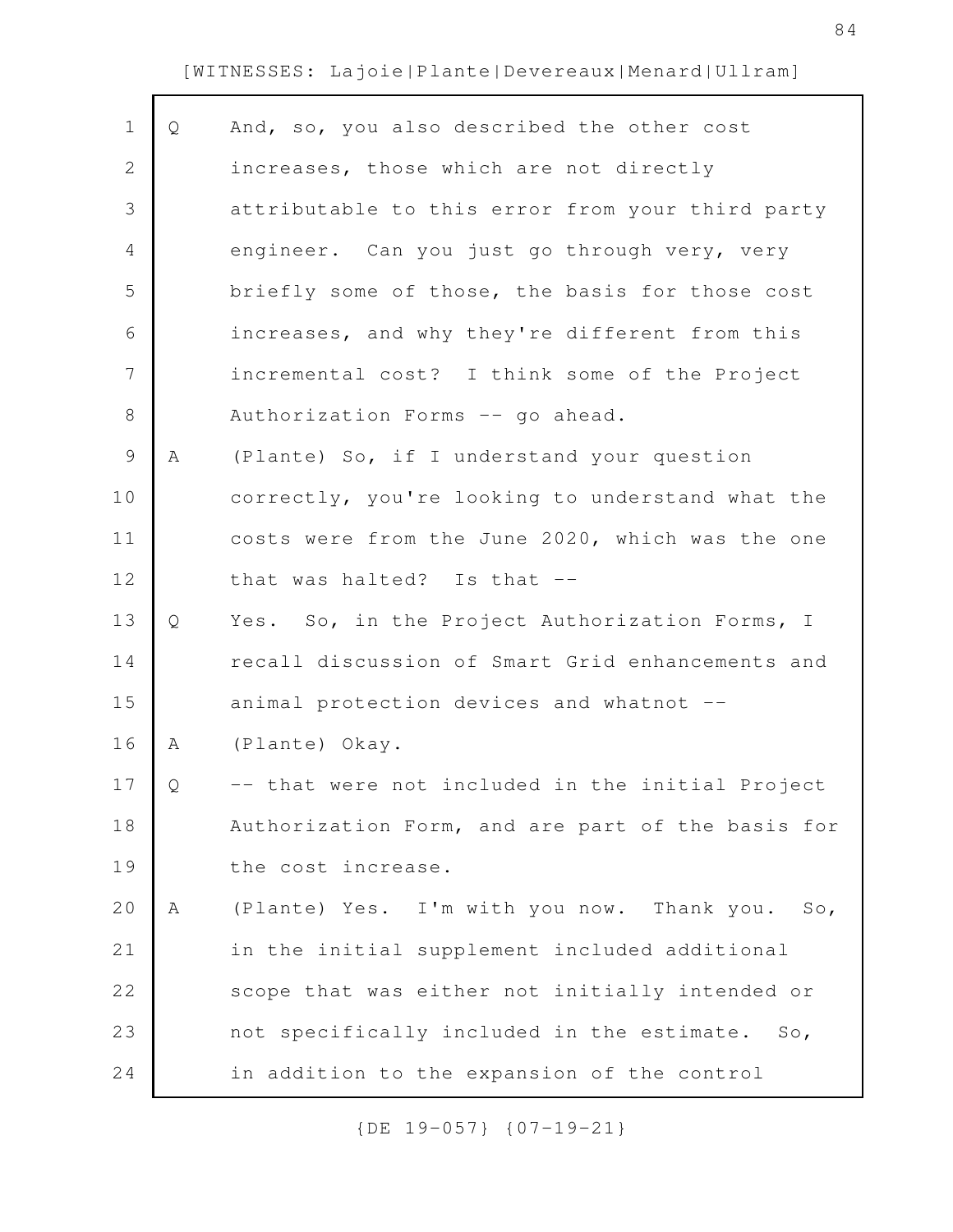| $\mathbf 1$    | house, which was kind of the big ticket item from |
|----------------|---------------------------------------------------|
| $\overline{2}$ | a direct cost perspective, there were additions   |
| 3              | to the scope for animal protection at the         |
| 4              | substation, which is installation of kind of      |
| 5              | dielectric devices on bushings and insulators and |
| 6              | whatnot, that would prevent, you know, squirrels  |
| 7              | and birds from creating outages at the            |
| 8              | substation.                                       |
| 9              | You know, during the execution of this            |
| 10             | project, after it was fully funded, our company   |
| 11             | initiated a program to install animal protection  |
| 12             | at many of our substations, Pemi included. And    |
| 13             | what we did in this case is we included that      |
| 14             | scope in this project and covered it through the  |
| 15             | Supplemental Funding Request. Well, in            |
| 16             | retrospect, probably would have been wiser and    |
| 17             | cleaner just to open up a new project at Pemi     |
| 18             | referencing the program to cover that cost. Then  |
| 19             | it would not be, you know, looking like the       |

original project just missed something, when, in fact, that wasn't something that we were doing widespread at the time this project was initiated. 20 21 22 23

Q And, so, Mr. Plante -- sorry to interrupt. 24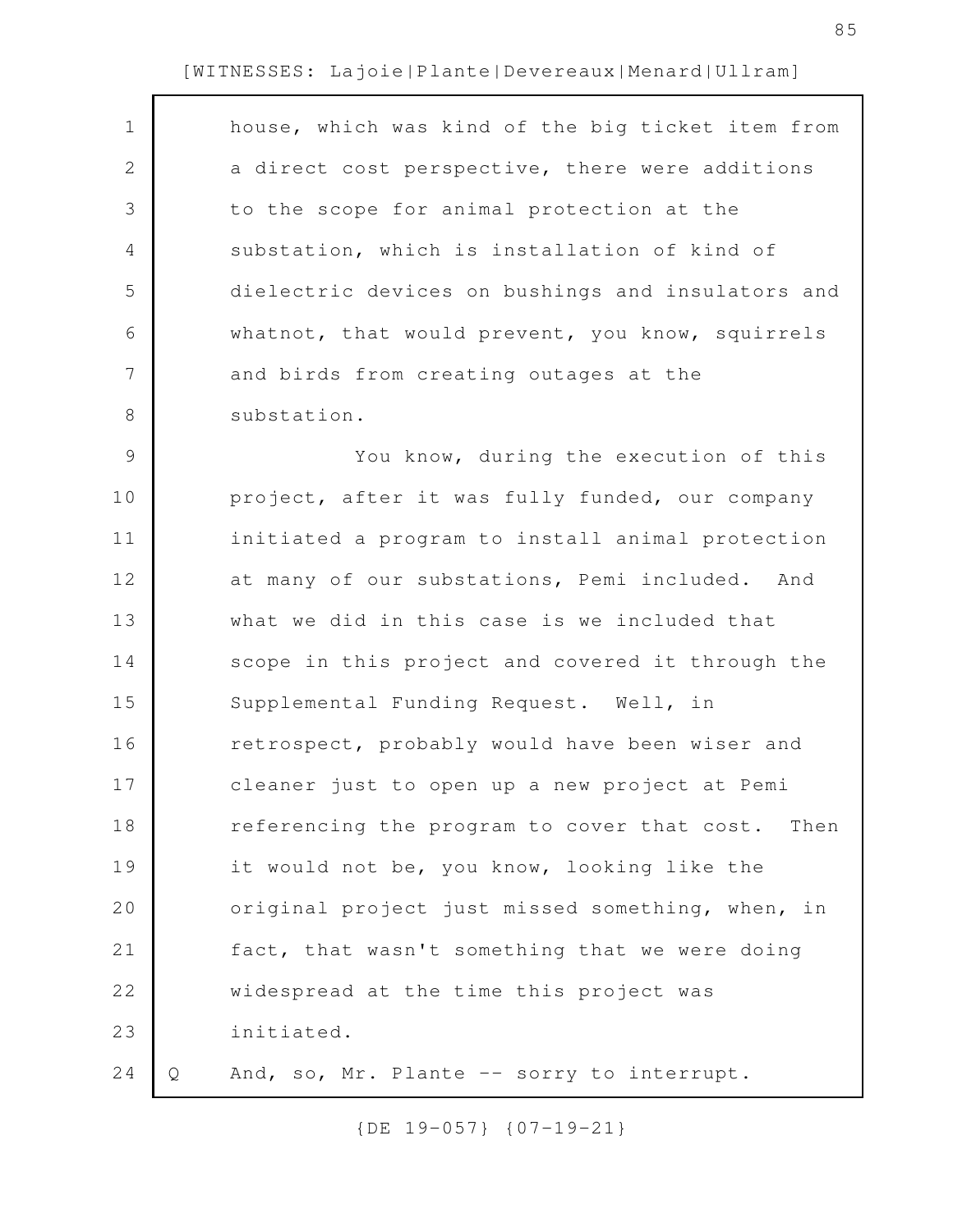| $\mathbf 1$    | Α | (Plante) Yes. Go ahead.                           |
|----------------|---|---------------------------------------------------|
| $\overline{2}$ | Q | But you mentioned the "control room".             |
| 3              | Α | (Plante) Yes.                                     |
| 4              | Q | Can you tell me why the control room limitations  |
| 5              |   | weren't something that the Company would --       |
| 6              |   | either the Company or its third party contractor, |
| 7              |   | if this difference is attributable to the third   |
| 8              |   | party contractor, would have been aware of from   |
| $\mathsf 9$    |   | the outset of the project?                        |
| 10             | Α | (Plante) So, they're aware of the existing        |
| 11             |   | footprint of the control building, as well as the |
| 12             |   | cabinet layout in the control building.<br>The    |
| 13             |   | consultant wasn't involved at this time. This     |
| 14             |   | was internal engineering, and they're, you know,  |
| 15             |   | they're assembling their assumptions for the      |
| 16             |   | project. And they, at the time, were thinking     |
| 17             |   | "Oh, we have X number of new cabinets that we're  |
| 18             |   | proposing, and it looks like we can squeeze them  |
| 19             |   | in in these places. So, we will initially not     |
| 20             |   | plan on expanding the control building." So,      |
| 21             |   | that was -- that was how that was considered when |
| 22             |   | the initial estimate in funding was prepared.     |
| 23             |   | Again, engineering hadn't been done.              |
| 24             |   | We didn't have all of the application diagrams    |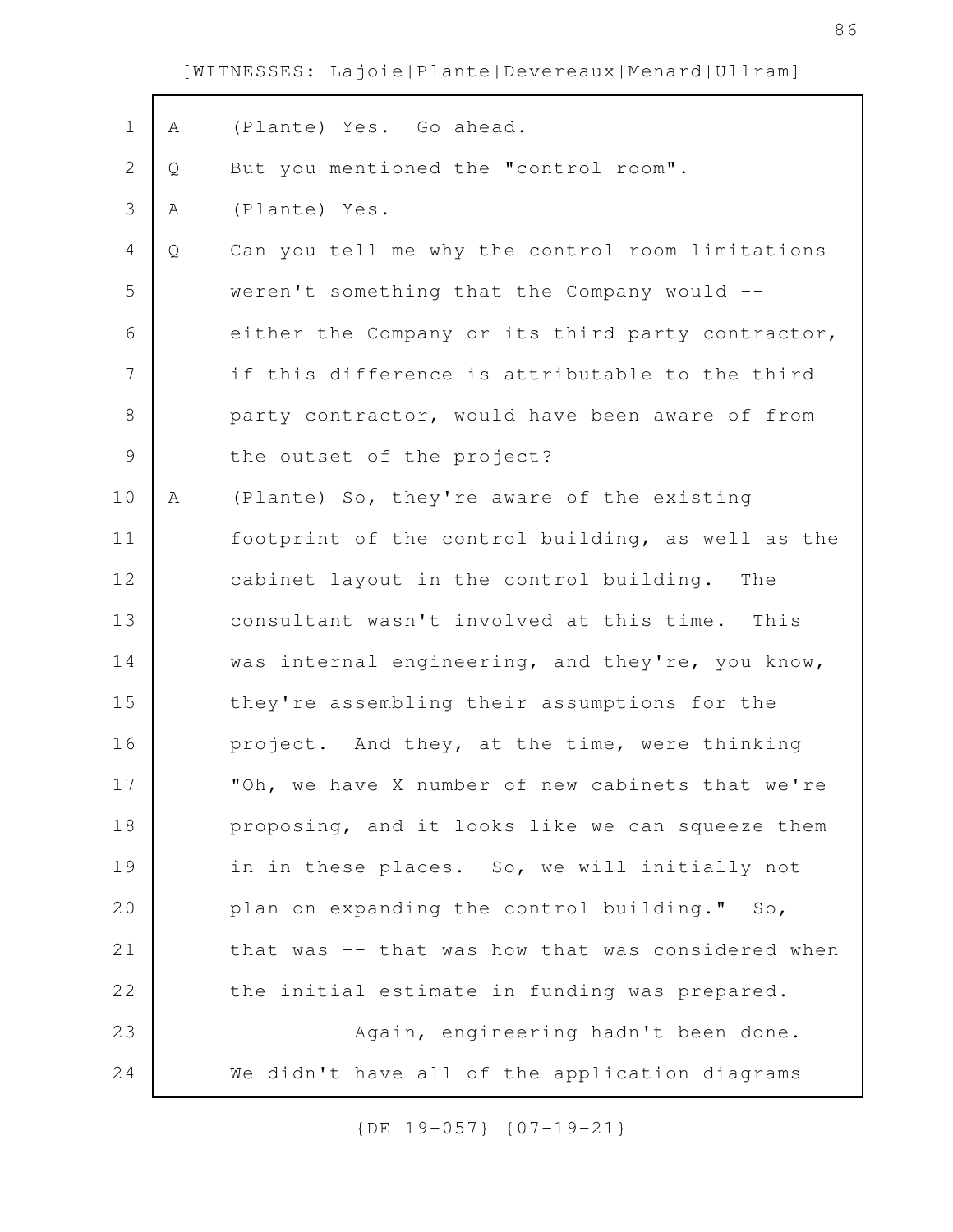| $\mathbf 1$   |   | and elementary diagrams, protection and control   |
|---------------|---|---------------------------------------------------|
| $\mathbf{2}$  |   | systems prepared. So, we didn't have the full     |
| 3             |   | knowledge of exactly how many control cabinets    |
| 4             |   | would be required, and how well they would fit in |
| 5             |   | that existing space.                              |
| 6             |   | So, once that knowledge became                    |
| 7             |   | available, we took it to the site and tried to,   |
| $8\,$         |   | you know, evaluate the constructability of that,  |
| $\mathcal{G}$ |   | and whether it was, in fact, going to be          |
| 10            |   | constructable in a safe fashion. And, at that     |
| 11            |   | time, it was determined that we would be way      |
| 12            |   | better off to expand the control building.        |
| 13            |   | That was a decision that was made by              |
| 14            |   | engineering and construction, you know, all of    |
| 15            |   | the, you know, the experts in the field, based on |
| 16            |   | knowledge, not based on assumptions. Does that    |
| 17            |   | make sense?                                       |
| 18            | Q | That's very helpful, Mr. Plante. So, I<br>Yes.    |
| 19            |   | think maybe we can move now to just very briefly  |
| 20            |   | the Rochester 4 kilovolt conversion, which I      |
| 21            |   | think you will find at Exhibit 62, Bates -- red   |
| 22            |   | Bates 026, Line 13. Is that correct?              |
| 23            | Α | (Plante) Yes.                                     |
| 24            | Q | And can you tell me why this project appears,     |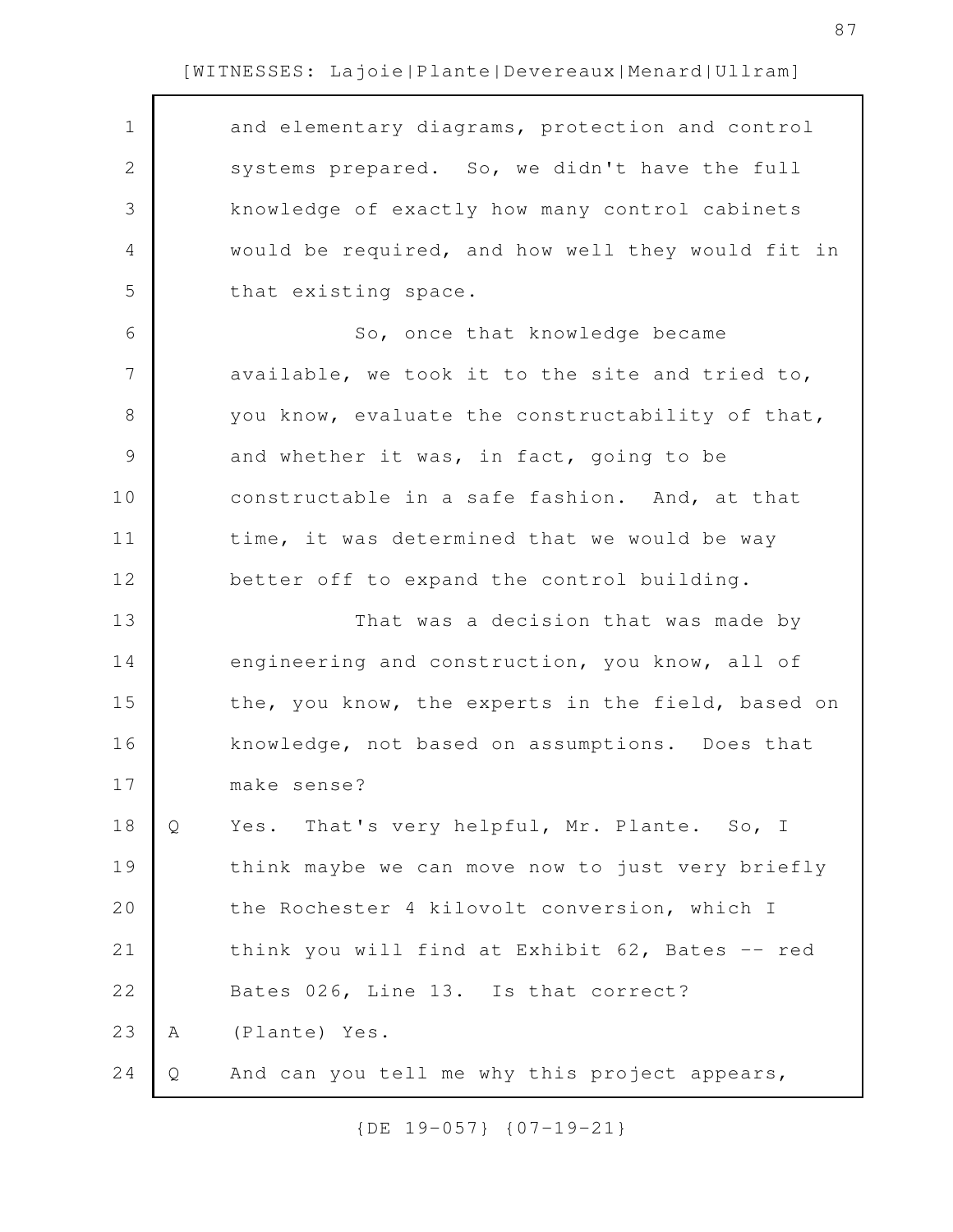| $\mathbf 1$    |   | according to Column F, to have a first in-service |
|----------------|---|---------------------------------------------------|
| $\mathbf{2}$   |   | date of "2018". But, then, if you move over all   |
| 3              |   | the way to the right, at Column U, it appears to  |
| 4              |   | have a full in-service date that will not occur   |
| 5              |   | until "2021"?                                     |
| 6              | Α | (Plante) Yes. Certainly. So, this particular      |
| $\overline{7}$ |   | project, and it's entitled "Rochester 4 kV        |
| $8\,$          |   | Conversion", I'm not a distribution expert in the |
| $\mathsf 9$    |   | Rochester area, but a large portion of the        |
| 10             |   | Rochester distribution system, well, has been at  |
| 11             |   | 4 kV for a long, long time. And this project      |
| 12             |   | aims to upgrade that distribution service voltage |
| 13             |   | to I want to say "12 kV", and hopefully correct   |
| 14             |   | me if I'm wrong, Lee. And that's a stepwise       |
| 15             |   | process. In order to do this, it takes, you       |
| 16             |   | know, a lot of time and effort on the behalf of   |
| 17             |   | roadside distribution line crews, as well as      |
| 18             |   | substation construction projects, for instance,   |
| 19             |   | the Twombley Street Substation. There's an        |
| 20             |   | existing 4 kV substation there that needs to be   |
| 21             |   | rebuilt to 12 kV, before it could serve the       |
| 22             |   | distribution lines that were directly connected   |
| 23             |   | to it at 12 kV.                                   |
| 24             |   | So, the way the project has unfolded is           |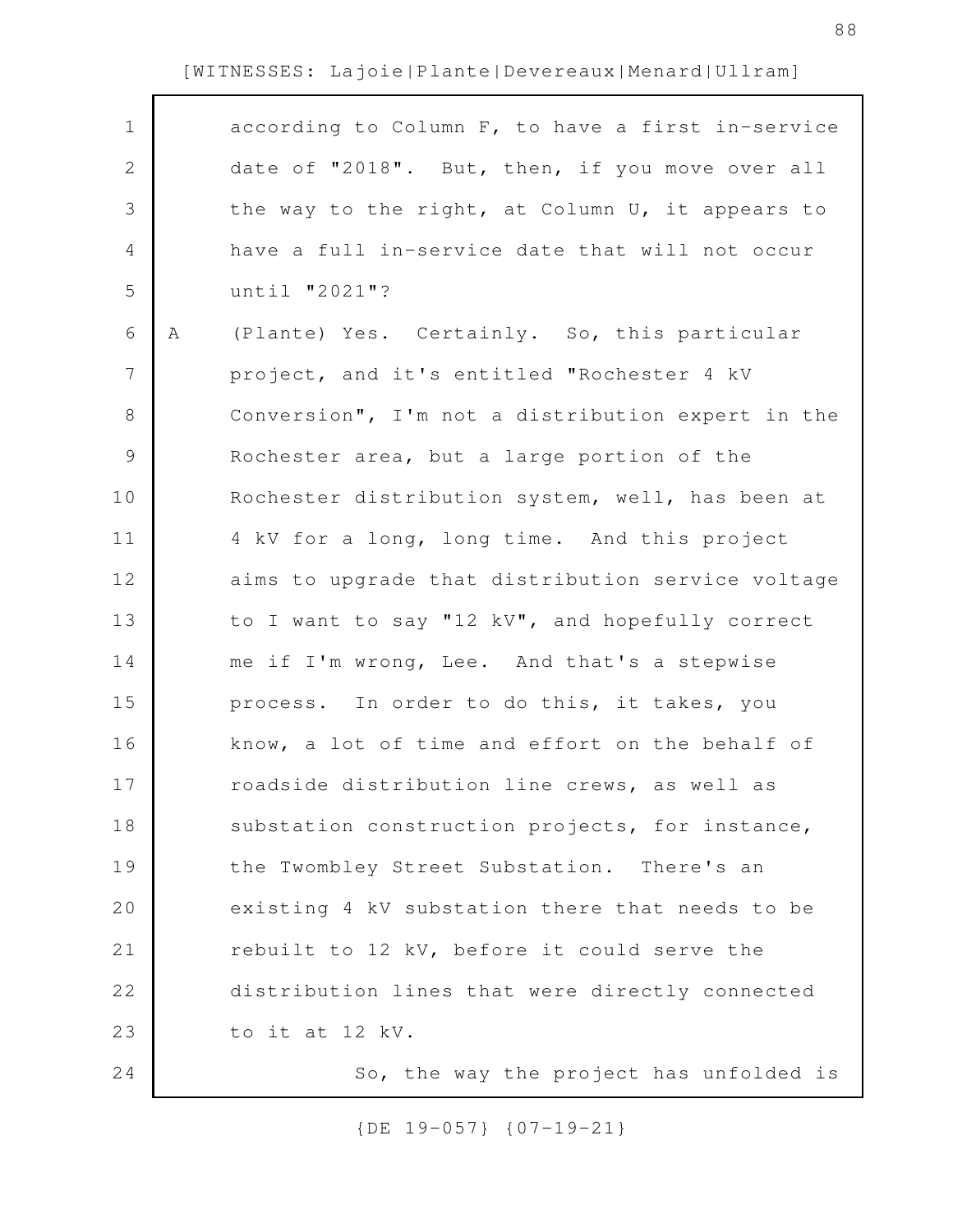|   | you started working on these distribution         |
|---|---------------------------------------------------|
|   | circuits in a piecemeal fashion, opening up work  |
|   | orders for one circuit at a time or a portion of  |
|   | a circuit, and creating -- going out there,       |
|   | developing work packages, and assigning crews to  |
|   | them to complete the work. So, as each of these   |
|   | work orders is completed, and the customers are   |
|   | now being served at that new voltage, those work  |
|   | orders can go in service, because they are        |
|   | performing their intended function.               |
|   | Currently, I think we have 21 work                |
|   | orders that have been opened, they're not all     |
|   | still opened. Many of them are in service and     |
|   | closed out by now. But we do still have a number  |
|   | of them that are still in, you know, either in    |
|   | design or construction. And the intent is that    |
|   | we would have the remainder of this Rochester 4   |
|   | kV conversion completed by the end of this year.  |
|   | And that's why you see in-service in various      |
|   | years for this project.                           |
| Q | And, to be clear, that which is requested for     |
|   | recovery within this step is now already used and |
|   | useful and energized and providing service.       |
|   | That's correct?                                   |
|   |                                                   |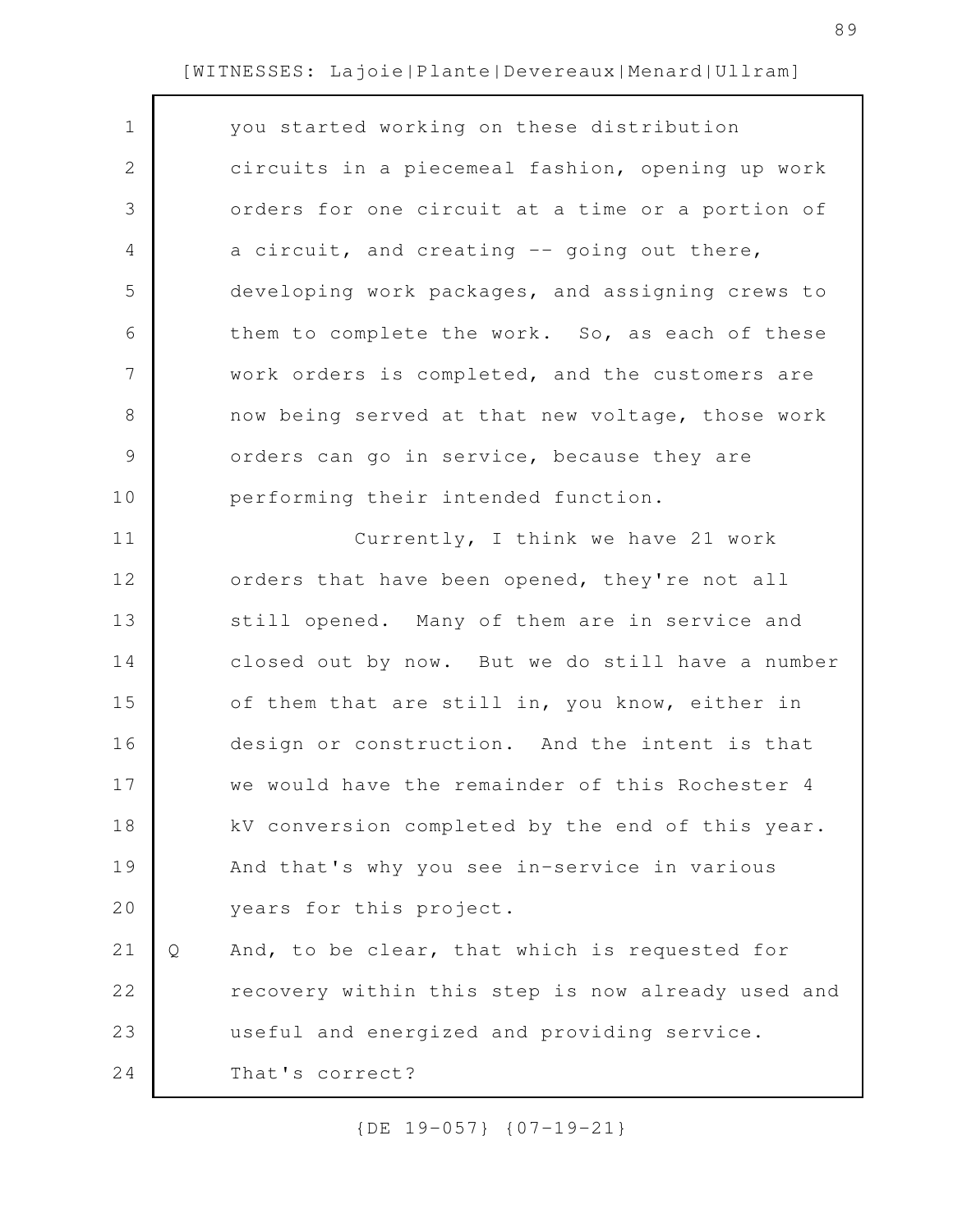| $\mathbf 1$    | Α | (Plante) Yes. That's correct. So, the work        |
|----------------|---|---------------------------------------------------|
| $\mathbf{2}$   |   | order would be placed in service upon completion  |
| 3              |   | of the last customer being converted on whichever |
| 4              |   | work package they're referenced. So, once that's  |
| 5              |   | done, the work order gets placed in service,      |
| 6              |   | AFUDC stops, and we begin the close-out process.  |
| $\overline{7}$ | Q | Great. So, now, I want to turn to the Audit       |
| 8              |   | Division's February 2021 audit of the Company's   |
| 9              |   | 2020 step filing from last year. Focusing on two  |
| 10             |   | specific issues that were raised by Audit, which  |
| 11             |   | from the Regulatory Support Division's            |
| 12             |   | perspective, appear yet unresolved, and, in fact, |
| 13             |   | do reoccur within this step request. And those    |
| 14             |   | would be the characterization of load tap         |
| 15             |   | changers for accounting purposes, and the         |
| 16             |   | Company's accounting treatment of damaged         |
| 17             |   | property that may be reimbursed via a third       |
| 18             |   | party's insurance company.                        |
| 19             |   | So, starting with the load tap changer,           |
| 20             |   | can you please briefly describe what a "load tap  |
| 21             |   | changer" and/or "controller", I think I saw it    |
| 22             |   | referenced as both items within the audit and     |
| 23             |   | filing, can you say what the function of that     |
| 24             |   | device is?                                        |
|                |   |                                                   |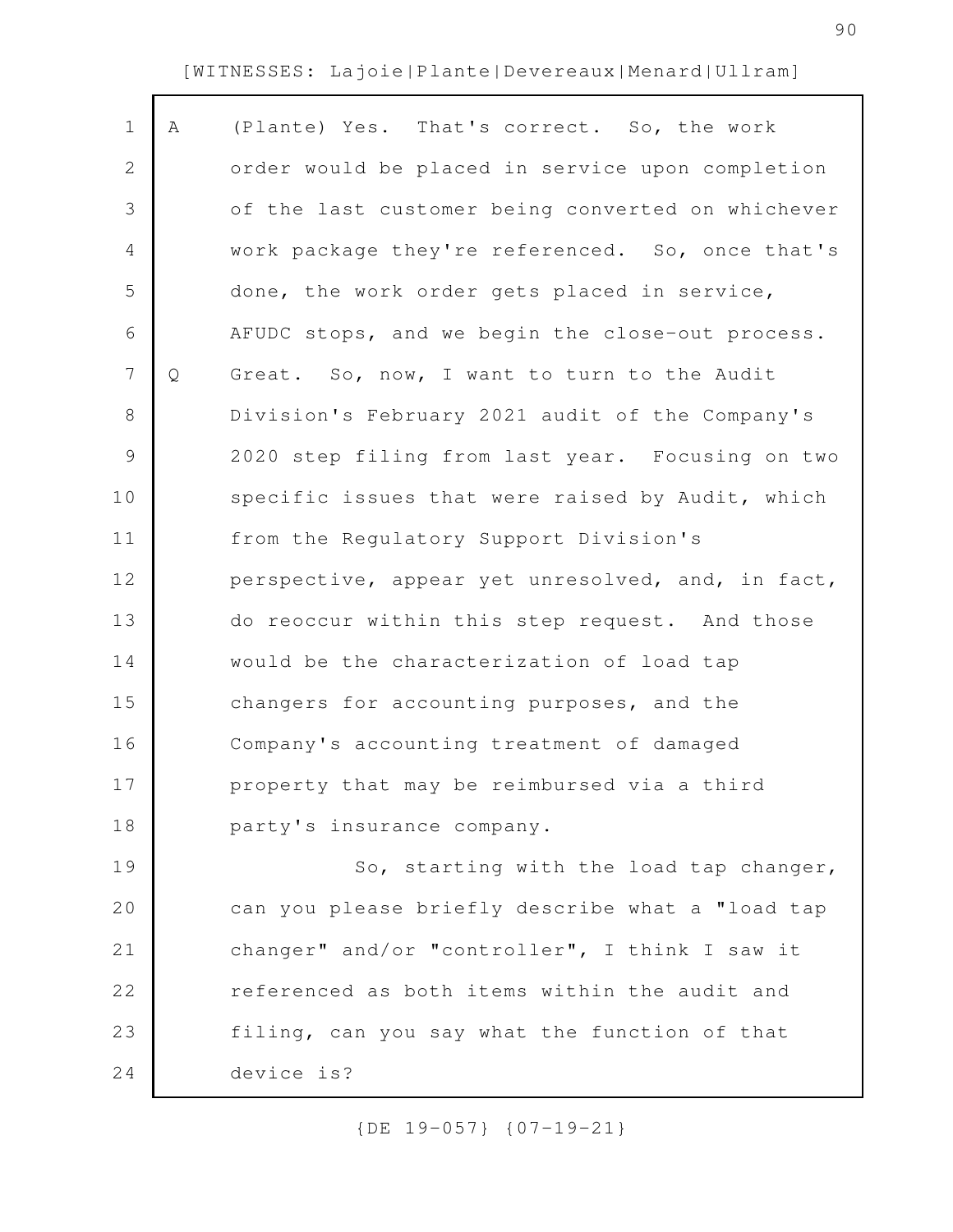A (Plante) You want that, Lee? A (Lajoie) Yes. I'll take that. A substation transformer, especially newer ones, have, in addition to the transformer, there is a separate mechanical piece of equipment that allows you to regulate the voltage coming out of that transformer within a certain range, generally plus or minus 10 percent. That device is called a "load tap changer". It changes what are called "taps" within the transformer, changes them under load, hence the name "load tap changer". Associated with that load tap changer is a control, which monitors the voltage, it has program settings. And, as long as -- if the voltage goes outside those limits that are programmed into the control, it adjusts the taps such that it will change the voltage coming out of that transformer. That's a "load tap changer". The "control" is actually the device that you're referring to, that was discussed in the audit, and in some of our tech sessions. Q And can you tell me what the average useful life of a load tap changer control is? A (Lajoie) I'm not sure. Does somebody else want 1 2 3 4 5 6 7 8 9 10 11 12 13 14 15 16 17 18 19 20 21 22 23 24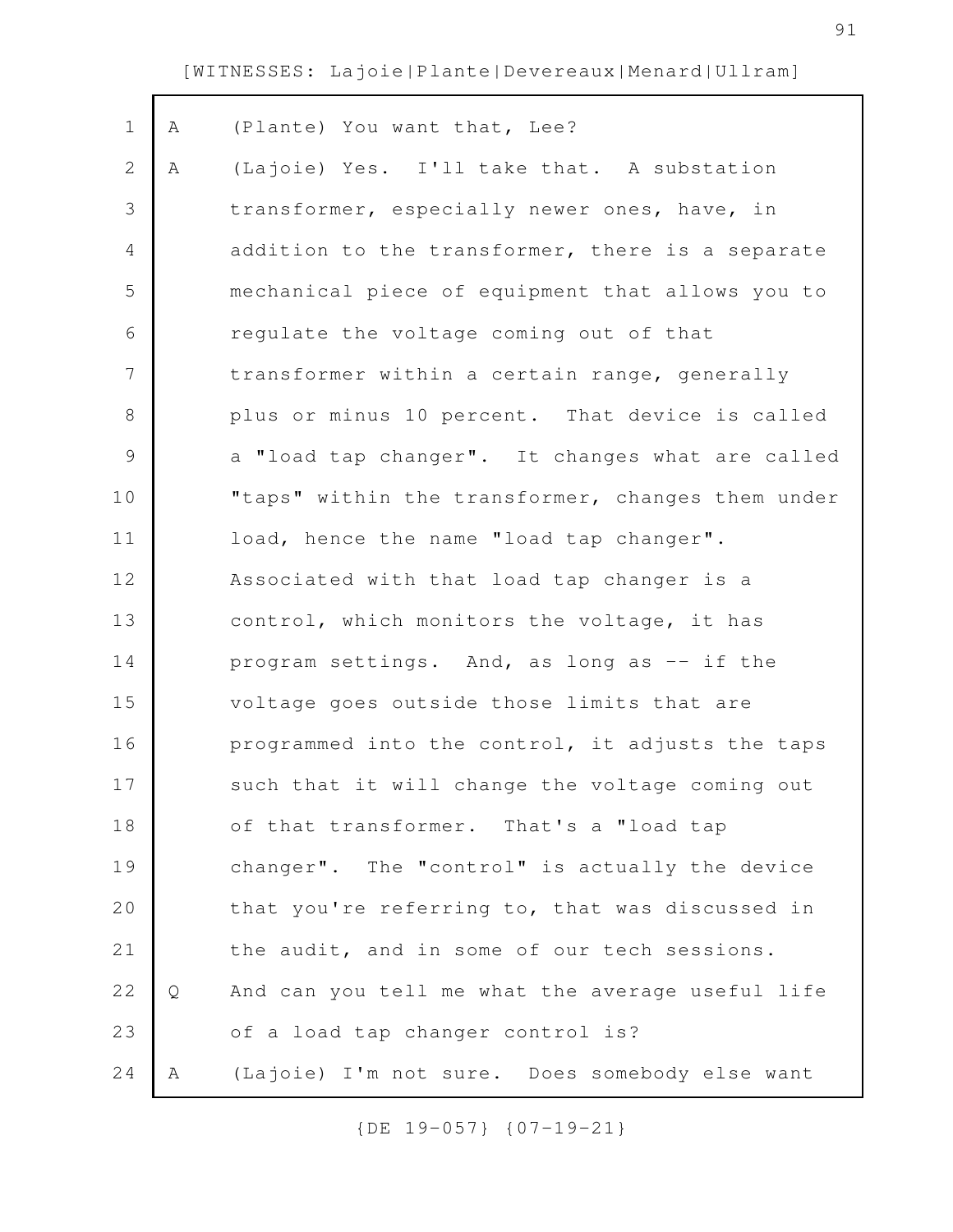| $\mathbf 1$    |   | to take that one?                                 |
|----------------|---|---------------------------------------------------|
| $\mathbf{2}$   | Q | I can rephrase, if that's helpful. Is it common   |
| 3              |   | for a load tap changer controller to be replaced  |
| 4              |   | ahead of the retirement of the transformer it's   |
| 5              |   | attached to?                                      |
| 6              | Α | (Lajoie) Yes. That is not an uncommon situation.  |
| $\overline{7}$ |   | Load tap changer controls historically have been  |
| $8\,$          |   | mechanical devices with electromechanical relays. |
| $\mathcal{G}$  |   | Modern load tap changer controls are solid-state  |
| 10             |   | devices with solid-state relays, provide much     |
| 11             |   | more robust options, as far as the settings that  |
| 12             |   | are programmed into that control, and provide     |
| 13             |   | additional capabilities, such as the ability to   |
| 14             |   | remotely monitor what that tap changer is doing,  |
| 15             |   | and remotely adjust the settings and the response |
| 16             |   | of the tap changer.                               |
| 17             | O | And, if you turn to Exhibit 63, Bates Page 021,   |
| 18             |   | it describes a disagreement between the Company   |
| 19             |   | and the Audit Division about whether these load   |
| 20             |   | tap changers represent individual units of        |
| 21             |   | property, in which case the Company might         |
| 22             |   | properly capitalize them and recover them within  |
| 23             |   | the step, or whether they are simply              |
| 24             |   | replacements, maintenance of property that was    |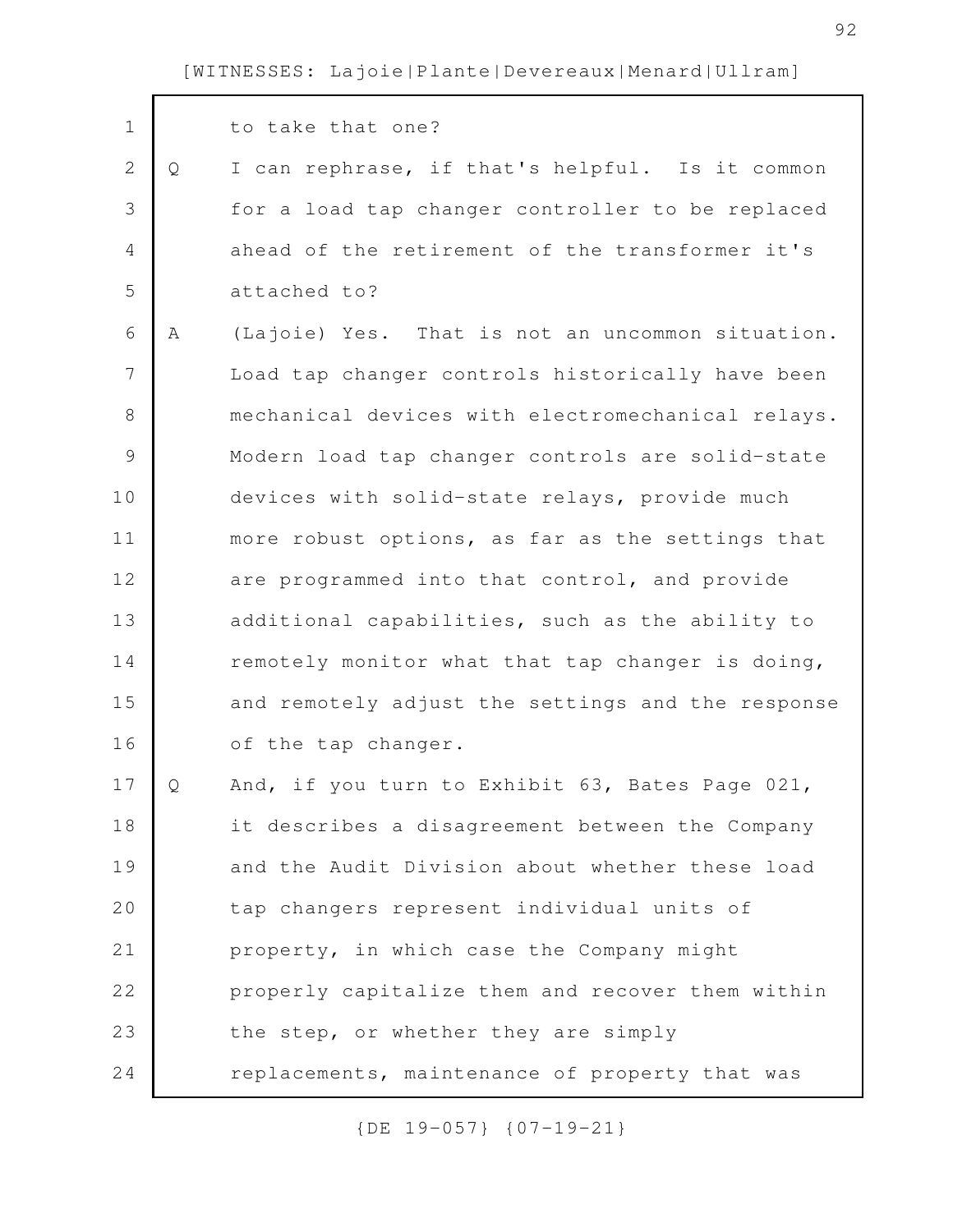|   | already initially capitalized, in which case the  |
|---|---------------------------------------------------|
|   | audit recommends they should instead be expensed, |
|   | rather than capitalized. Is that correct?         |
| A | (Lajoie) I am familiar with those discussions,    |
|   | but was not party to it.                          |
| Q | And cited within the audit is an Eversource       |
|   | policy memo developed in March 2012, is that      |
|   | correct?                                          |
| Α | (Lajoie) Yes. I believe that's correct.           |
| Q | And, so, prior to 2012, it sounds like the        |
|   | Company had treated those devices in the manner   |
|   | that Audit recommends, and in a manner which      |
|   | Audit argues or observes is consistent with FERC  |
|   | accounting?                                       |
| Α | (Menard) I believe it's an interpretation issue.  |
|   | And there is a disagreement in interpretation.    |
|   | So, I'm not sure it's a FERC issue. It's an       |
|   | interpretation of FERC quidance.                  |
| Q | And, to follow up there, prior to that March 2012 |
|   | memo, the Company had interpreted that FERC       |
|   | accounting or that device differently, is that    |
|   | correct?                                          |
| Α | (Menard) I believe that's the case. I don't have  |
|   |                                                   |
|   |                                                   |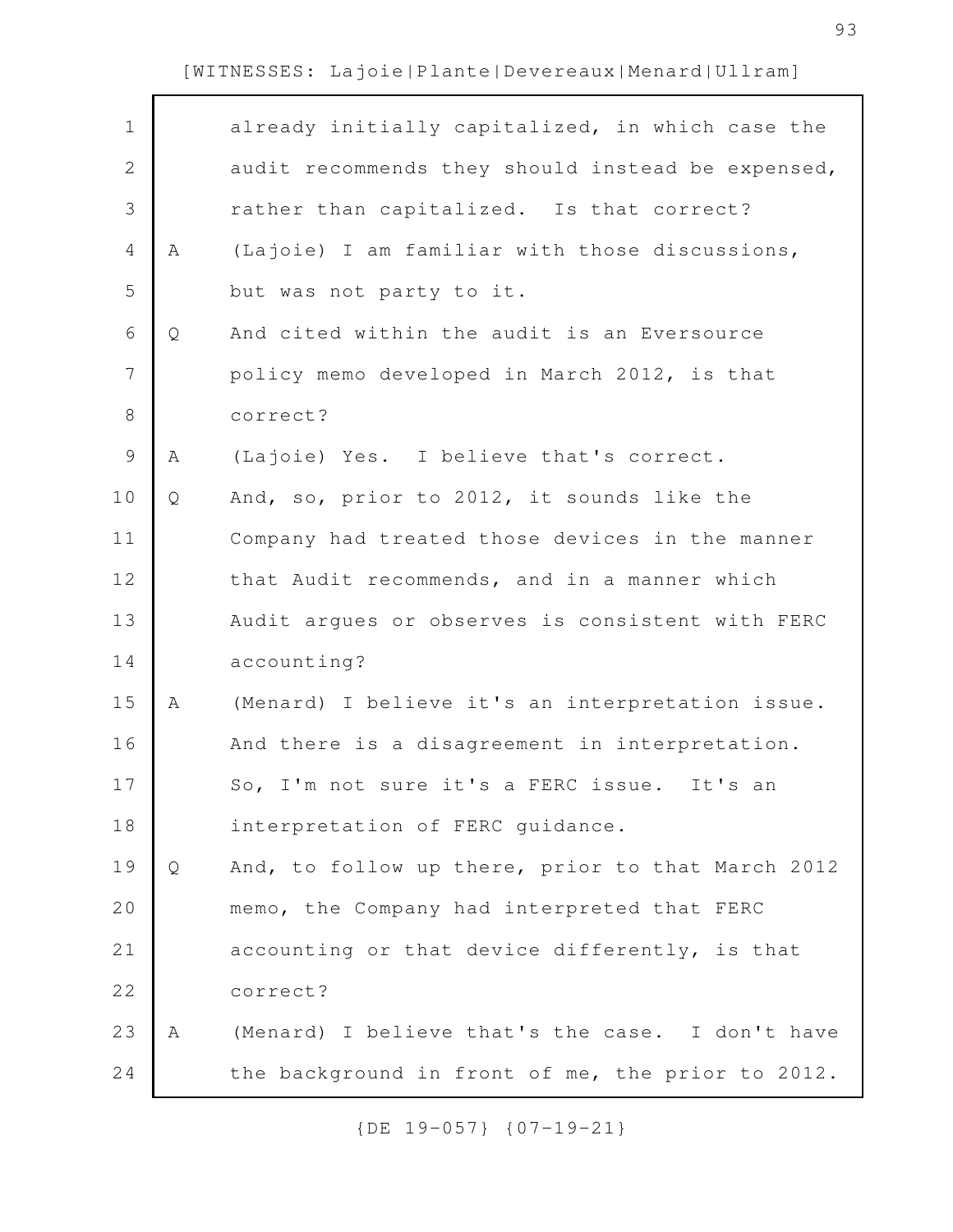| $\mathbf 1$    |   | But, in 2012, there was a change in policy, an    |
|----------------|---|---------------------------------------------------|
| $\mathbf{2}$   |   | accounting policy. And the accounting memo that   |
| 3              |   | was provided as part of Audit states that "LTC    |
| 4              |   | controls and relays are recognized as retirements |
| 5              |   | or units of property, and therefore they can be   |
| 6              |   | capitalized separately, and they're not a         |
| $\overline{7}$ |   | maintenance item."                                |
| 8              | Q | And would it be accurate to say that the Audit    |
| 9              |   | Staff cites the FERC rule at Exhibit 63, Bates    |
| 10             |   | 020, which states "When a minor item of           |
| 11             |   | depreciable property is replaced independently of |
| 12             |   | the retirement unit of which it is a part, the    |
| 13             |   | cost of replacement shall be charged to the       |
| 14             |   | maintenance account appropriate for the item."    |
| 15             |   | Is that correct?                                  |
| 16             | Α | (Menard) Yes.                                     |
| 17             | Q | And is it correct that, in this step, which       |
| 18             |   | examines 2020 plant-in-service, there were, in    |
| 19             |   | fact, load tap changers that were capitalized,    |
| 20             |   | rather than expensed?                             |
| 21             | Α | (Menard) Yes.                                     |
| 22             | Q | And, if you could turn to Exhibit 60 -- the       |
| 23             |   | initial filing, which was Exhibit 62, I believe,  |
| 24             |   | Bates Page 026, red Bates Page 026, Line 27,      |
|                |   |                                                   |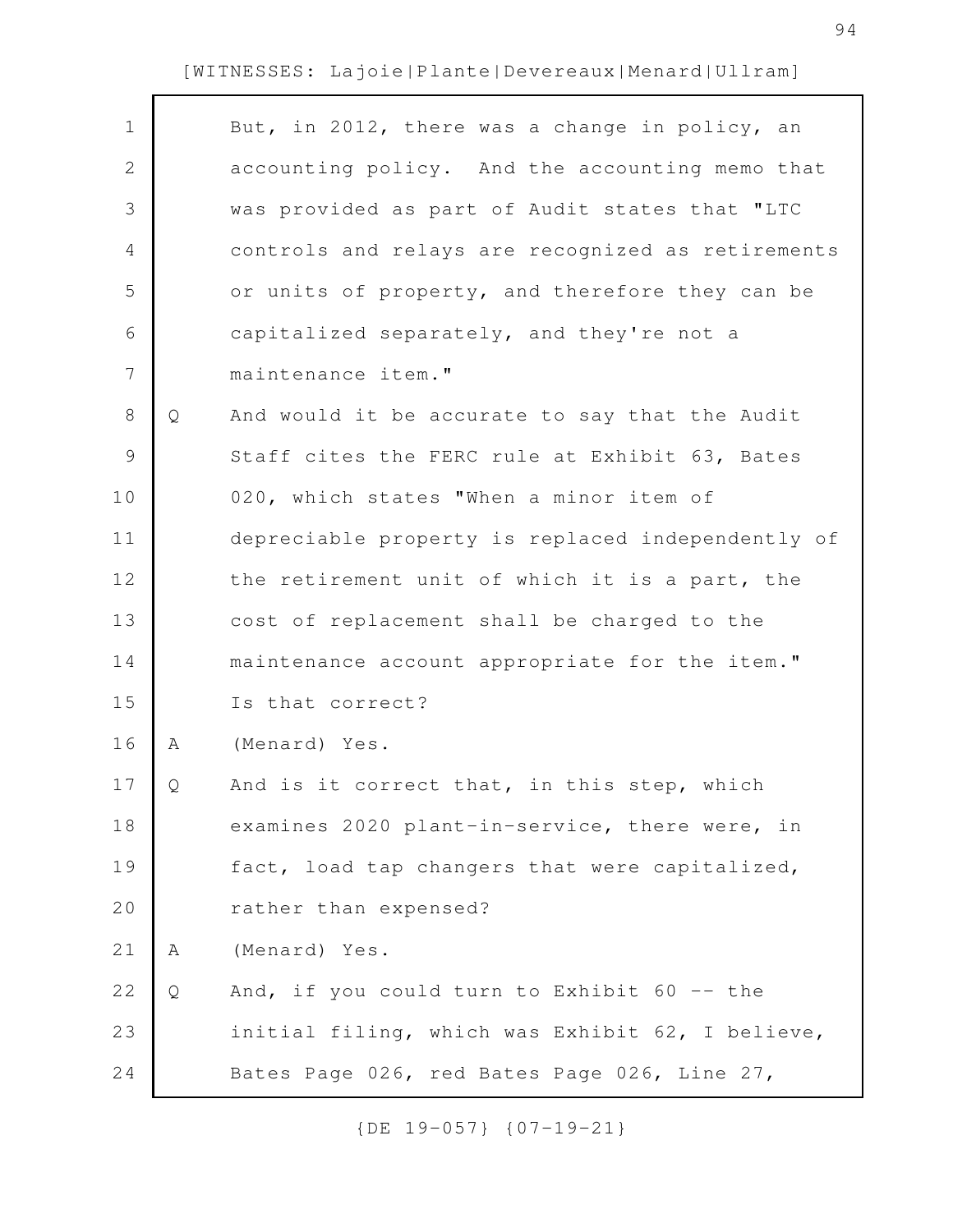| $\mathbf 1$   |   | please?                                            |
|---------------|---|----------------------------------------------------|
| $\mathbf{2}$  | A | (Menard) Yes.                                      |
| 3             | Q | Is it correct that there appears to be a project   |
| 4             |   | related to load tap changer controllers that's     |
| 5             |   | approximately requested for recovery of \$463,324? |
| 6             | Α | (Menard) Yes. That's correct.                      |
| 7             | Q | And, if you could also turn to Bates 028, Line     |
| 8             |   | 15, and that's -- I think it's red Bates Page      |
| $\mathcal{G}$ |   | 028, but I will double check.                      |
| 10            | Α | (Menard) Yes. That's correct.                      |
| 11            | Q | There is another project which involved load tap   |
| 12            |   | changer controllers. I think that the load tap     |
| 13            |   | changers were less than the entire project in      |
| 14            |   | this instance, is that correct?                    |
| 15            | Α | (Menard) I believe you're referring to Bates --    |
| 16            |   | oh, sorry, yes. On Bates red 028, Line 15?         |
| 17            | Q | Yes.                                               |
| 18            | Α | (Menard) Says "Annual Substation Projects". So,    |
| 19            |   | there's many, many individual smaller projects     |
| 20            |   | within this one. And there is a work order that    |
| 21            |   | has a load tap changer within that project.        |
| 22            | Q | And is it accurate to say that, of the load tap    |
| 23            |   | changers, they represent approximately \$40,000 of |
| 24            |   | the overall costs?                                 |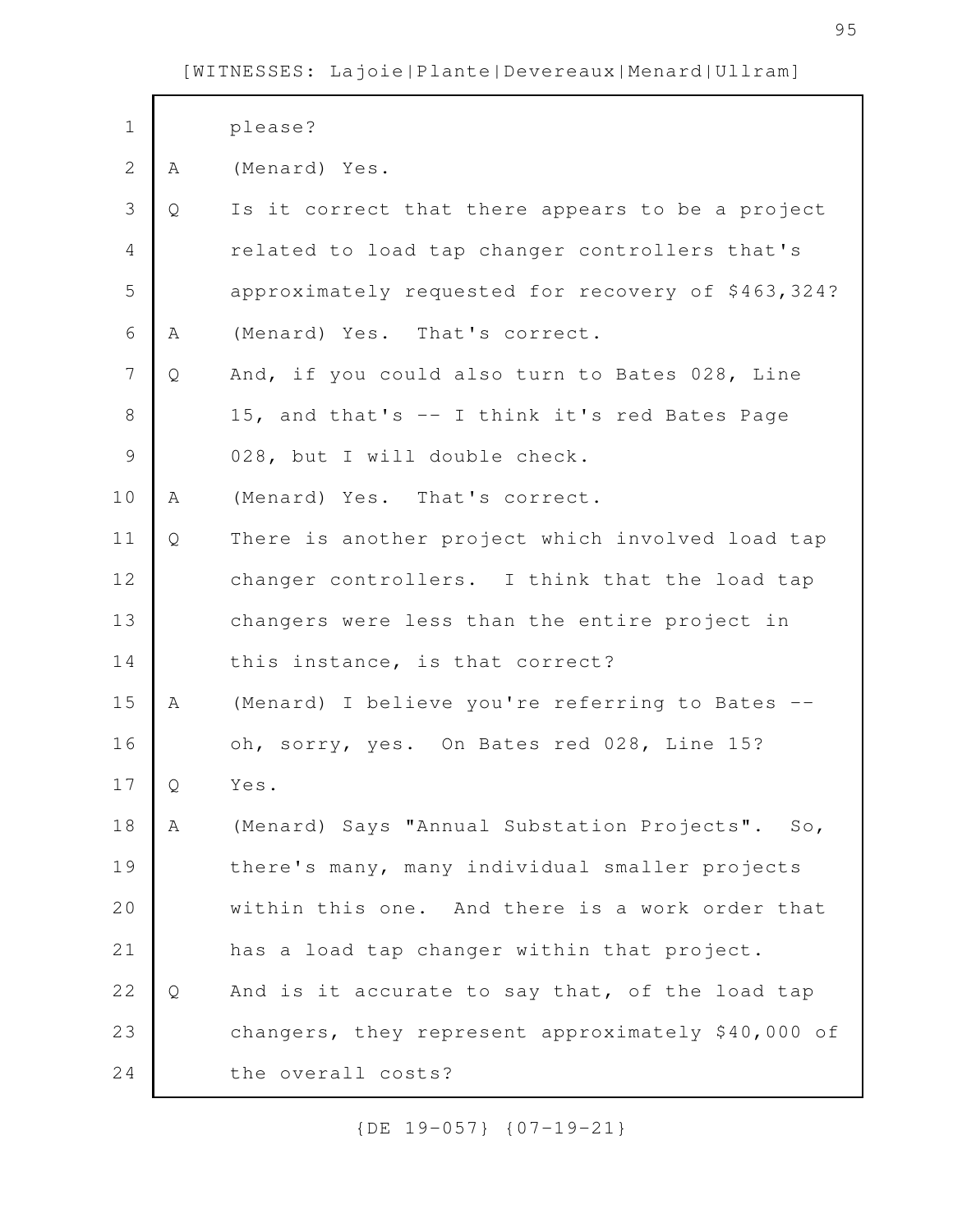| $\mathbf 1$    | Α | (Menard) Yes. That's correct. And, while it's     |
|----------------|---|---------------------------------------------------|
| $\mathbf{2}$   |   | not shown here in this exhibit, we did explore    |
| 3              |   | that within our technical session.                |
| $\overline{4}$ | Q | Great. Thank you. And, if the Commission were     |
| 5              |   | to agree with the Audit Division that these       |
| 6              |   | equipment replacements should be characterized as |
| $\overline{7}$ |   | an expense, would they be -- would they still be  |
| $\,8\,$        |   | eligible for recovery in the step?                |
| $\mathcal{G}$  | Α | (Menard) No. Expense is not included in the       |
| 10             |   | step.                                             |
| 11             | Q | And are there any other major differences between |
| 12             |   | characterizing these equipment replacements as an |
| 13             |   | expense, rather than a capital investment? For    |
| 14             |   | example, if they were characterized as an         |
| 15             |   | expense, rather than capitalized, would the       |
| 16             |   | Company still be eligible to earn a return on     |
| 17             |   | those assets?                                     |
| 18             | Α | (Menard) No. You know, presumably, if these were  |
| 19             |   | included as an expense item, presumably they      |
| 20             |   | would have been in our cost of service, which is, |
| 21             |   | you know, the basis for our distribution rate.    |
| 22             |   | But the policy that we had in place, or we have   |
| 23             |   | in place currently, that would have been the      |
| 24             |   | basis for our cost of service, and our revenue    |
|                |   |                                                   |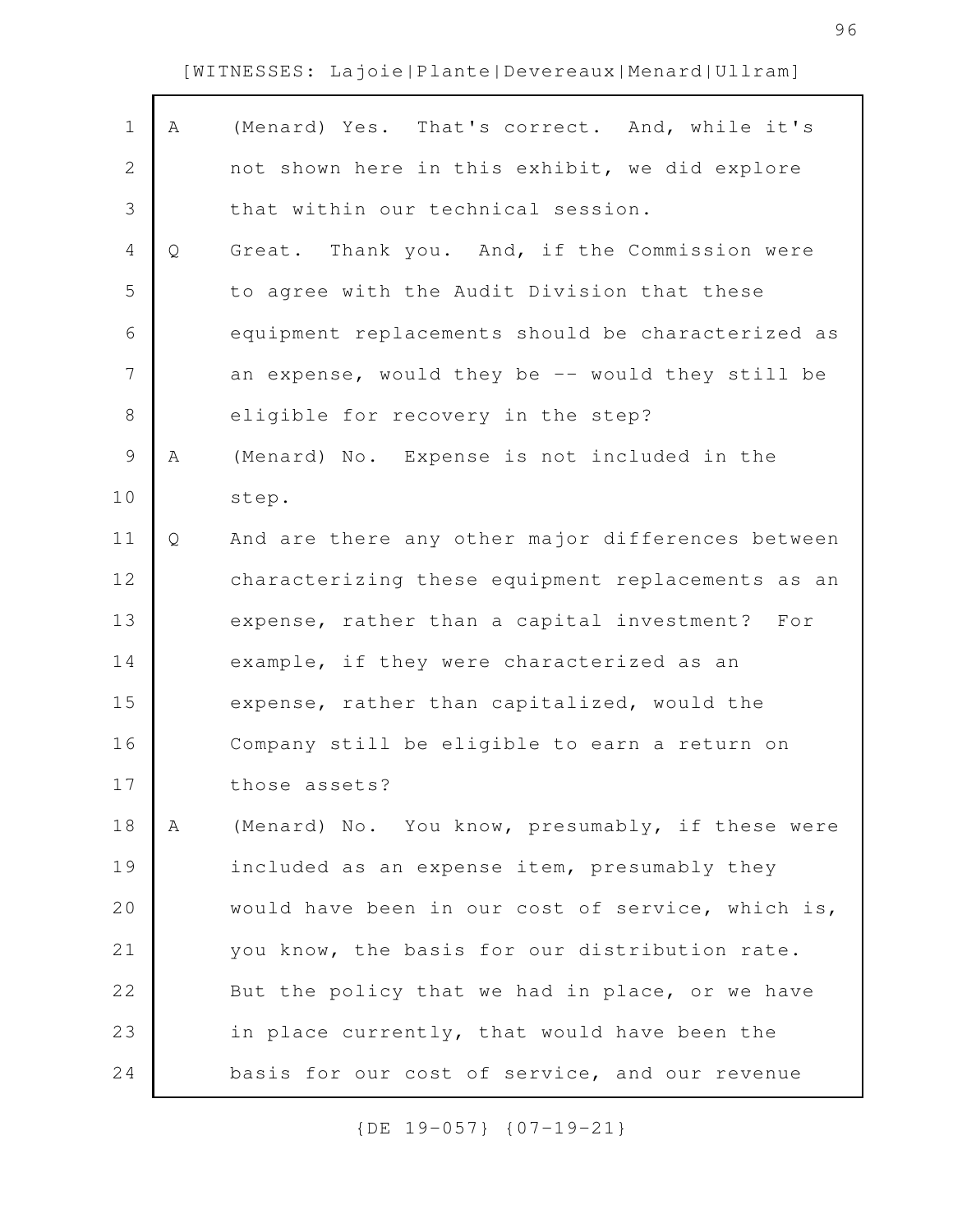| $\mathbf 1$    |   | requirement had these as capital units, and      |
|----------------|---|--------------------------------------------------|
| 2              |   | therefore not expense. So, they're not in our    |
| 3              |   | revenue requirement and cost of service.         |
| 4              | Q | Thank you. Now, I want to turn to the last       |
| 5              |   | subject I want to touch on today on              |
| 6              |   | cross-examination, which is the subject of       |
| $\overline{7}$ |   | damaged property/reimbursables, I might call it. |
| 8              |   | Now, if I can ask you to turn to Exhibit 63, at  |
| 9              |   | Bates Page 003, there appears to be some degree  |
| 10             |   | of disagreement between the Company and Audit    |
| 11             |   | Staff about whether the Company, in several      |
| 12             |   | related accounts that should be able -- let me   |
| 13             |   | restart here. There seems to be a bit of         |
| 14             |   | disagreement between the Company and Audit Staff |
| 15             |   | about whether, for several related accounts that |
| 16             |   | cover insurance, whether the Company should be   |
| 17             |   | able to recover total capital additions related  |
| 18             |   | to damaged property prior to the receipt of any  |
| 19             |   | insurance reimbursable, or rather the Company    |
| 20             |   | should only be able to, at least in the initial  |
| 21             |   | year, only recover net plant additions.          |
| 22             |   | Am I getting that correct? I might not           |
| 23             |   | be.                                              |
| 24             |   | CHAIRWOMAN MARTIN: Mr. Buckley, can              |
|                |   |                                                  |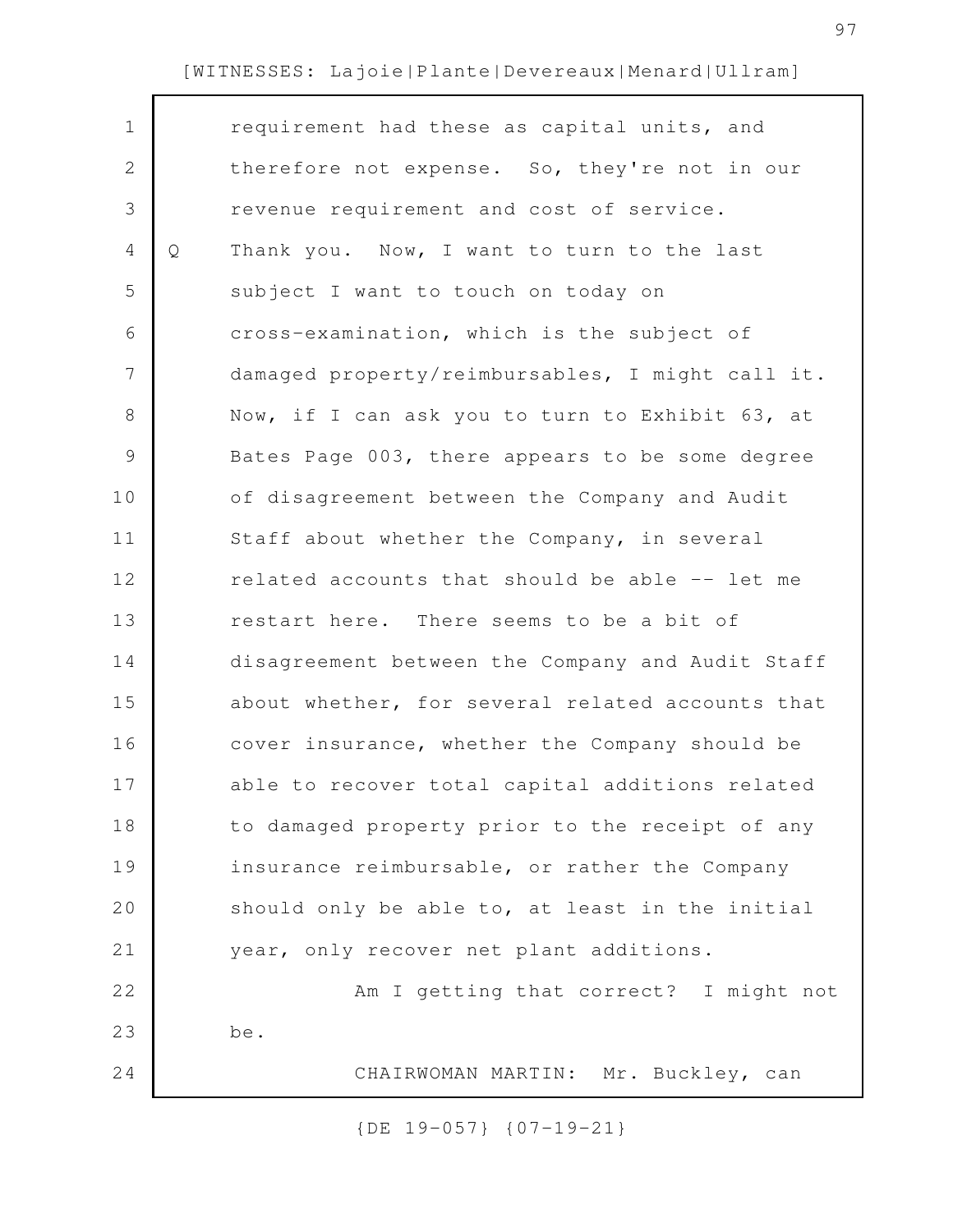| $\mathbf 1$  | you point me to the Bates page again? I             |
|--------------|-----------------------------------------------------|
| $\mathbf{2}$ | apologize. I didn't hear you when you said it.      |
| 3            | MR. BUCKLEY: Oh, yes. It is Exhibit                 |
| 4            | 63, Bates Page 003.                                 |
| 5            | CHAIRWOMAN MARTIN: Thank you.                       |
| 6            | BY THE WITNESS:                                     |
| 7            | (Menard) I'm not sure you're characterizing it<br>Α |
| 8            | correctly. During the audit, there was a            |
| $\mathsf 9$  | question about how reimbursements are applied,      |
| 10           | and the specific accounting associated with that.   |
| 11           | And, in Audit Issue -- give me just a second to     |
| 12           | find it -- in Audit Issue 1, that begins on Bates   |
| 13           | 015, there was -- there was a few different         |
| 14           | issues going on. One was asking questions about     |
| 15           | the actual Project Authorization Form itself, and   |
| 16           | understanding how the reimbursements are applied    |
| 17           | to what is authorized. Then, there was some         |
| 18           | questions about how reimbursements are applied.     |
| 19           | And then, also questions about how reimbursements   |
| 20           | are recovered, and following the accounting for     |
| 21           | all of that.                                        |
| 22           | And Bates Pages 015 through 018, and                |
| 23           | then again on Bates Pages 029 through 035, were     |
| 24           | responses to try to explain the accounting          |
|              |                                                     |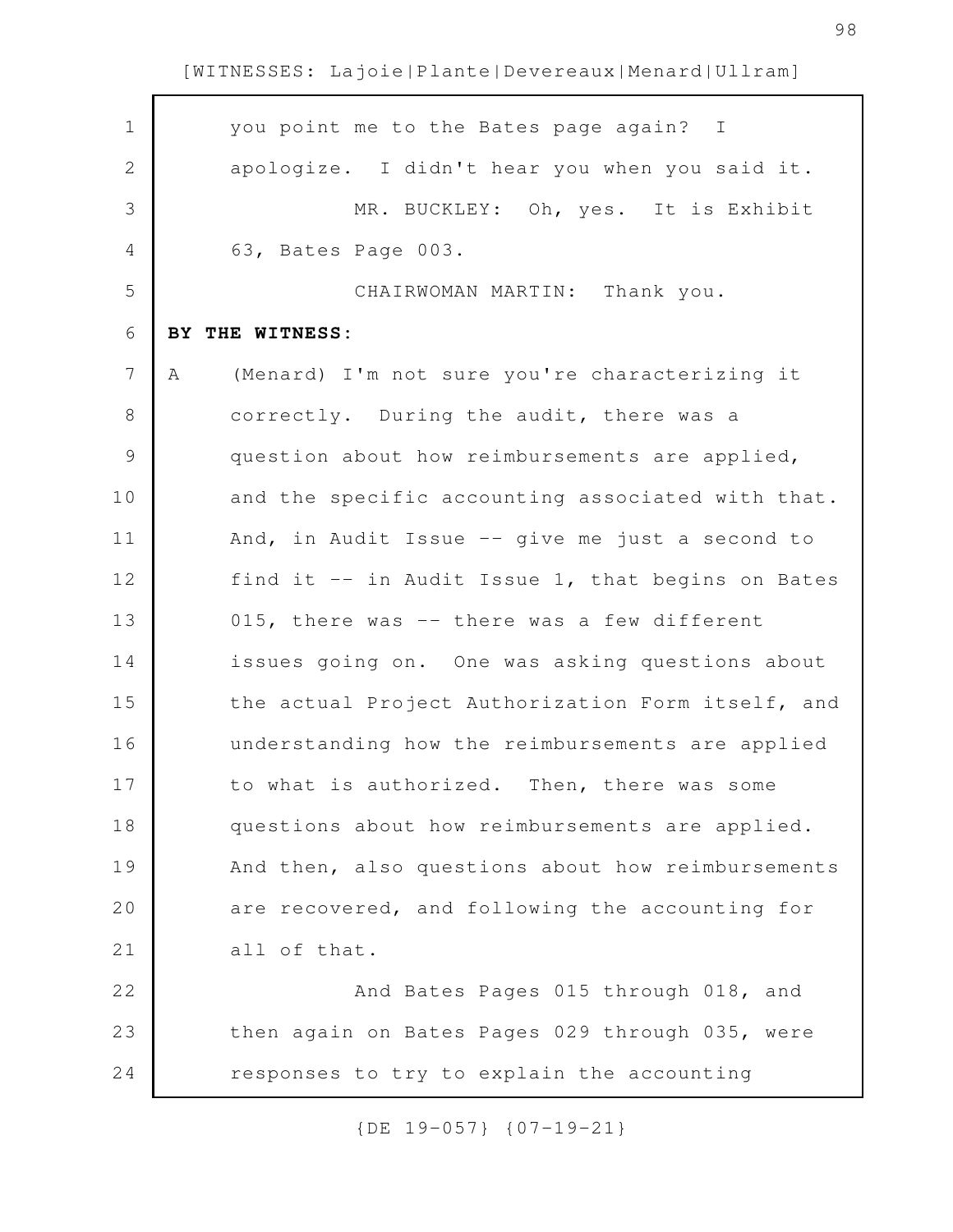| $\mathbf 1$   | associated with reimbursements. So, essentially,  |
|---------------|---------------------------------------------------|
| $\mathbf{2}$  | and we did go through this in a bit of detail in  |
| 3             | the last step hearing. And, you know, we          |
| 4             | explained the process that, when damage occurs,   |
| 5             | crews go to repair that damage. So, let's take    |
| 6             | an example where a car hits a pole. If the -- if  |
| 7             | a police report is created, and therefore the     |
| 8             | damager of the property is known, you know, our   |
| $\mathcal{G}$ | crews make the repairs, whether or not we know    |
| 10            | the damager or not, our crews make the repairs.   |
| 11            | If the police report is filed, and there is a     |
| 12            | name associated with who damages the property,    |
| 13            | our administrative staff will go and request that |
| 14            | police report, and then we know who to bill the   |
| 15            | damage to.                                        |
| 16            | So, at the time, when we find out all             |
| 17            | the information, we create a bill, essentially,   |
| 18            | and send that to the damager of the property. At  |
| 19            | the time that bill is sent, a credit is applied   |
| 20            | to the work order immediately, for the full       |
| 21            | amount. That work order is then closed, the       |
| 22            | process is then -- eventually closed, the process |
| 23            | is completed. And there is a separate process     |
| 24            | that occurs to actually obtain that, that billed  |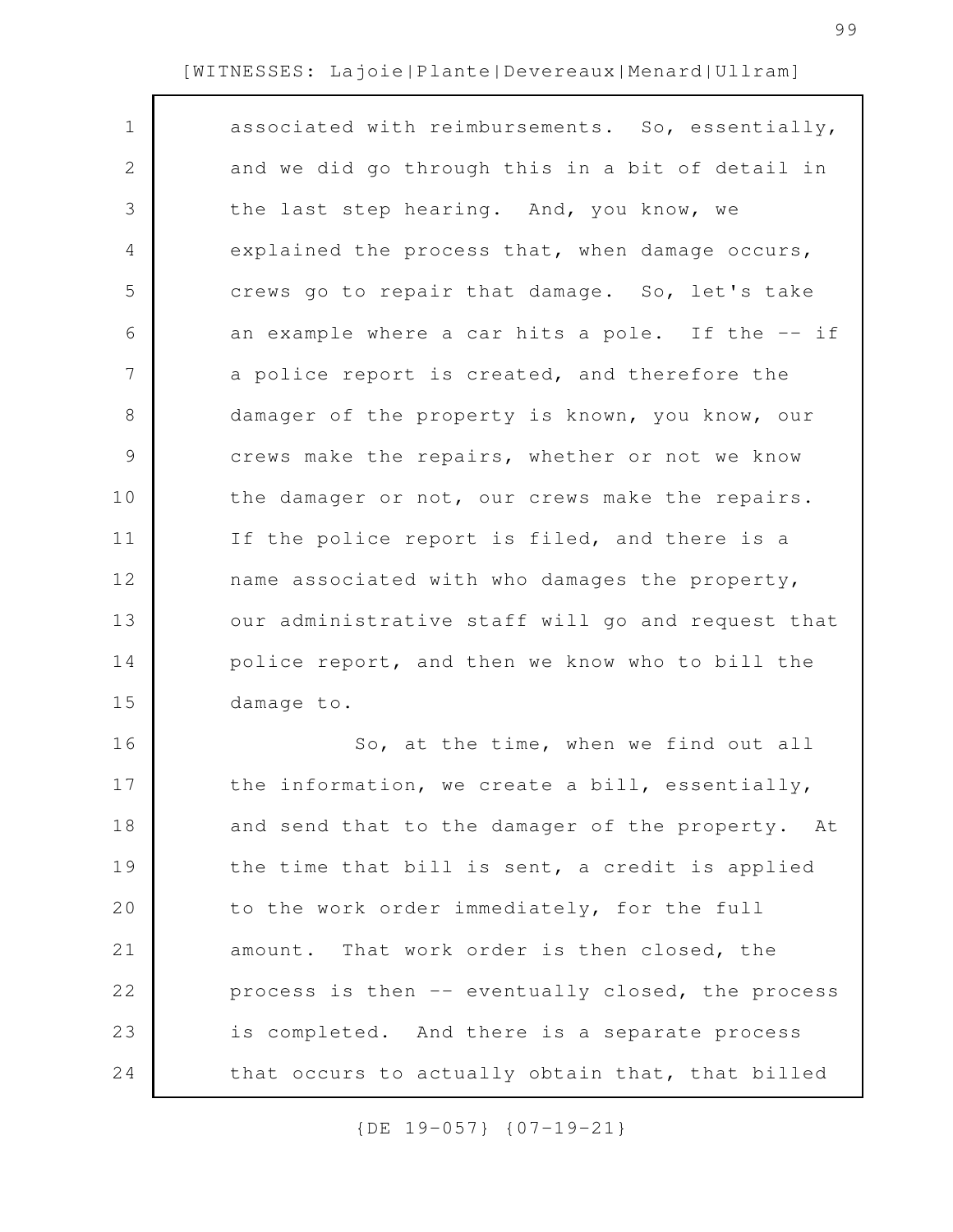| $\mathbf 1$    | amount, from the damager, either from the damager |
|----------------|---------------------------------------------------|
| $\mathbf{2}$   | itself or from the insurance company.             |
| 3              | We may or may not receive 100 percent             |
| $\overline{4}$ | of that reimbursement. We may not receive it in   |
| 5              | a timely manner. There are times where there's    |
| 6              | payment plans that are offered to the damagers.   |
| 7              | So, the recovery of those reimbursement claims    |
| $8\,$          | occur over time. But the work order itself, and   |
| $\mathcal{G}$  | the amount that's included in this revenue        |
| 10             | requirement, is credited fully for that amount    |
| 11             | billed.                                           |
| 12             | So, in the Audit Report, there were               |
| 13             | questions around the process, on trying to        |
| 14             | understand where the reimbursement credit or that |
| 15             | offset shows up, whether it shows up in plant     |
| 16             | additions as an offset, or accumulated            |
| 17             | depreciation. And, so, the response tries to      |
| 18             | explain that that credit is not an offset to      |
| 19             | plant additions. It's actually a credit to cost   |
| 20             | of removal. And, so, therefore, the addition      |
| 21             | amount is not reduced. It does flow through       |
| 22             | accumulated depreciation, which therefore reduces |
| 23             | the revenue requirement.                          |
| 24             | So, you know, the Company responded to            |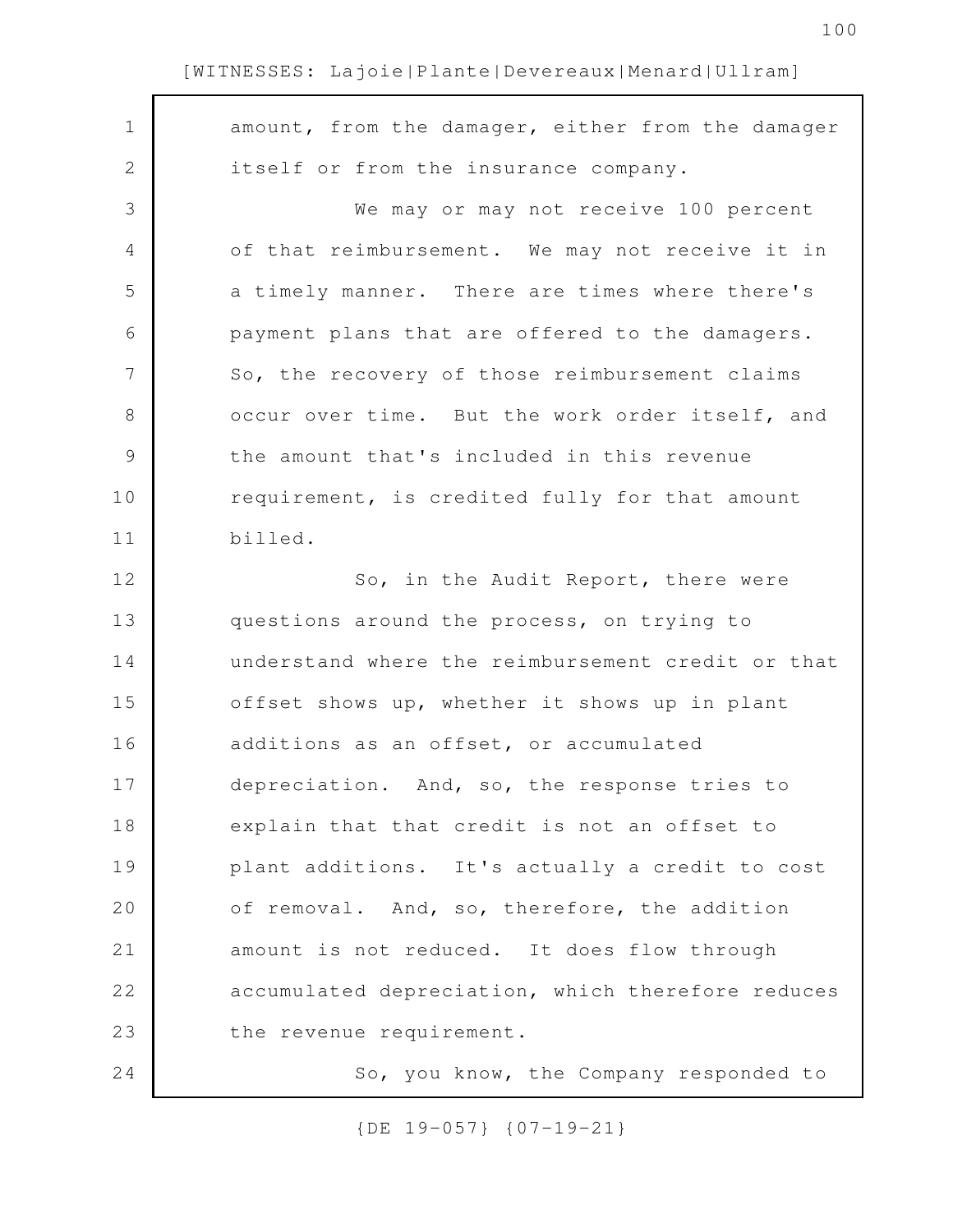| $\mathbf 1$    |   | the audit request. There was no further action    |
|----------------|---|---------------------------------------------------|
| 2              |   | on the Audit Report. There was no further         |
| 3              |   | discussion. There was, in our last step           |
| 4              |   | adjustment, there was an acknowledgment that this |
| 5              |   | was still an open issue to be worked through, and |
| 6              |   | that this could be resolved through or further    |
| $\overline{7}$ |   | understood through the business process audit,    |
| 8              |   | which I believe should be starting within the     |
| 9              |   | next month or so. And, so, we could further       |
| 10             |   | investigate that at that time as well.            |
| 11             | Q | And, so, if I were looking to see, within the     |
| 12             |   | instant Petition, for where this issue is, would  |
| 13             |   | I be accurate to say it is at Bates 028, red      |
| 14             |   | Bates 028, Line 38, and the value we're looking   |
| 15             |   | at requested for recovery is Column G, which is   |
| 16             |   | $2.$ -- about \$2.6 million?                      |
| 17             | A | (Menard) In Exhibit 62?                           |
| 18             | Q | Yes. Sorry. Exhibit 62.                           |
| 19             | Α | (Menard) Yes. Yes, that is correct.               |
| 20             | Q | And, so, that amount is the gross of the plant    |
| 21             |   | that the Company put in the ground, rather than   |
| 22             |   | the net value that the Company expects will       |
| 23             |   | result once it's reimbursed from those insurers   |
| 24             |   | associated with, for example, the damage that has |
|                |   |                                                   |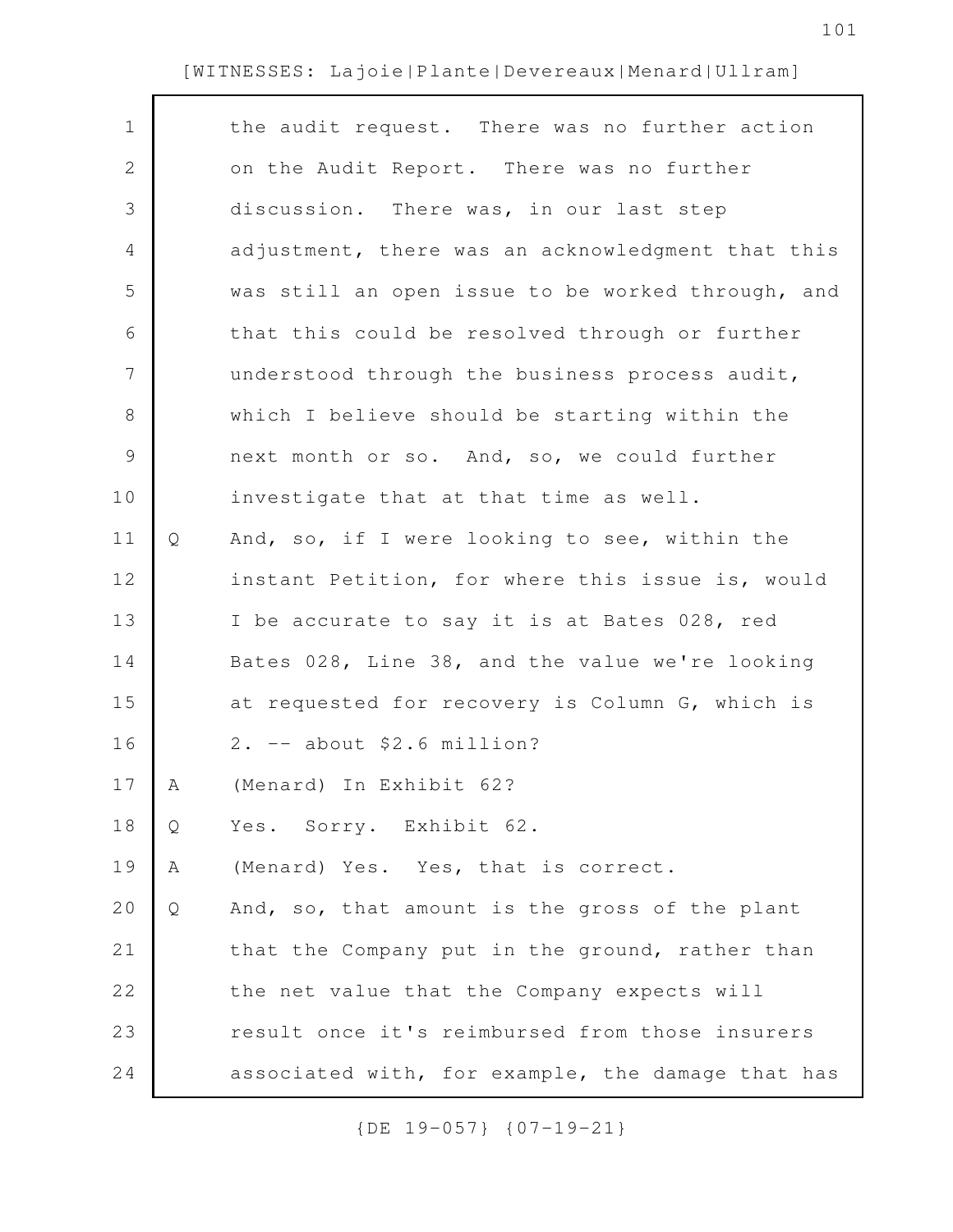| $\mathbf 1$    |   | a police report tied to it. Is that accurate?     |
|----------------|---|---------------------------------------------------|
| $\mathbf{2}$   | Α | (Menard) Yes. So, in Exhibit 62, on Line 38, in   |
| 3              |   | Column G, that \$2.6 million is plant additions.  |
| 4              |   | And, so, as I just explained, the reimbursement   |
| 5              |   | does not go to offset the plant addition itself.  |
| 6              |   | But, if you were to look further down in Exhibit  |
| $\overline{7}$ |   | 62, on Bates -- red Bates Page 041, Line 2, there |
| 8              |   | is a line called "Accumulated Provision for       |
| 9              |   | Depreciation". And, so, that is an amount that    |
| 10             |   | offsets plant in service, and the credit for the  |
| 11             |   | reimbursement shows up in that number.            |
| 12             | Q | And that credit for -- go ahead. I'm sorry.       |
| 13             | Α | (Menard) It's not itemized on a                   |
| 14             |   | project-by-project basis. But, in aggregate,      |
| 15             |   | that's where it is.                               |
| 16             | Q | And that credit for reimbursements, does that     |
| 17             |   | typically occur six months within the amount of   |
| 18             |   | time that the project has been booked to plant,   |
| 19             |   | within that same step year, or is there sometimes |
| 20             |   | a lag, where maybe the reimbursable is not        |
| 21             |   | collected for a period of 16 months or two years, |
| 22             |   | or something along those lines?                   |
| 23             | Α | (Menard) So, the reimbursement collection, is     |
| 24             |   | that what you're asking about?                    |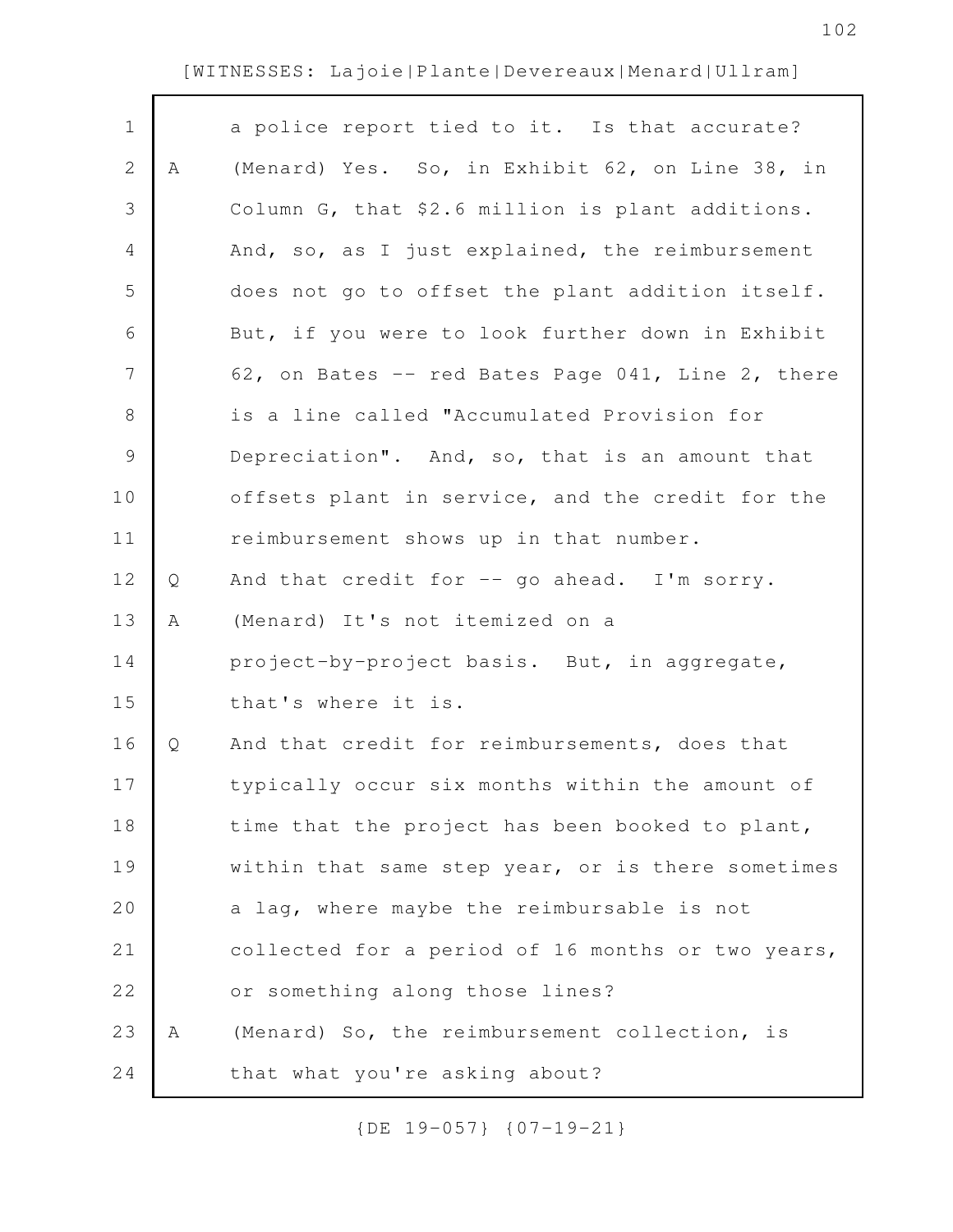| $\mathbf 1$    | Q | Yes.                                              |
|----------------|---|---------------------------------------------------|
| $\mathbf{2}$   | Α | (Menard) Okay. So, the reimbursement collection   |
| 3              |   | can occur over a period of time. I can't say, on  |
| 4              |   | average, what the amount of time. But, yes,       |
| 5              |   | there could be lags. Like I said, we could set    |
| 6              |   | up payment plans with the damagers. There could   |
| $\overline{7}$ |   | be disputes with the damagers. So, there are --   |
| $8\,$          |   | there is definitely a lag period. But, you know,  |
| $\mathcal{G}$  |   | that is not a part of this step adjustment,       |
| 10             |   | because that's handled through a collections      |
| 11             |   | process, and would eventually impact the          |
| 12             |   | uncollectible expense.                            |
| 13             |   | What we're talking about in this step             |
| 14             |   | adjustment and the revenue requirement is the     |
| 15             |   | credit that is offset to the work orders when the |
| 16             |   | damage happens. And, for that, there could be a   |
| 17             |   | time lag. You know, there was -- there's a time   |
| 18             |   | lag between when the police report is filed to    |
| 19             |   | when we receive that information. So, it could    |
| 20             |   | be -- there could be definitely a time lag.       |
| 21             |   | And, so, these projects, as we talked             |
| 22             |   | about, they're annual projects in there, the same |
| 23             |   | projects from year to year. And, so, charges      |
| 24             |   | will flow in from year to year. And, when we're   |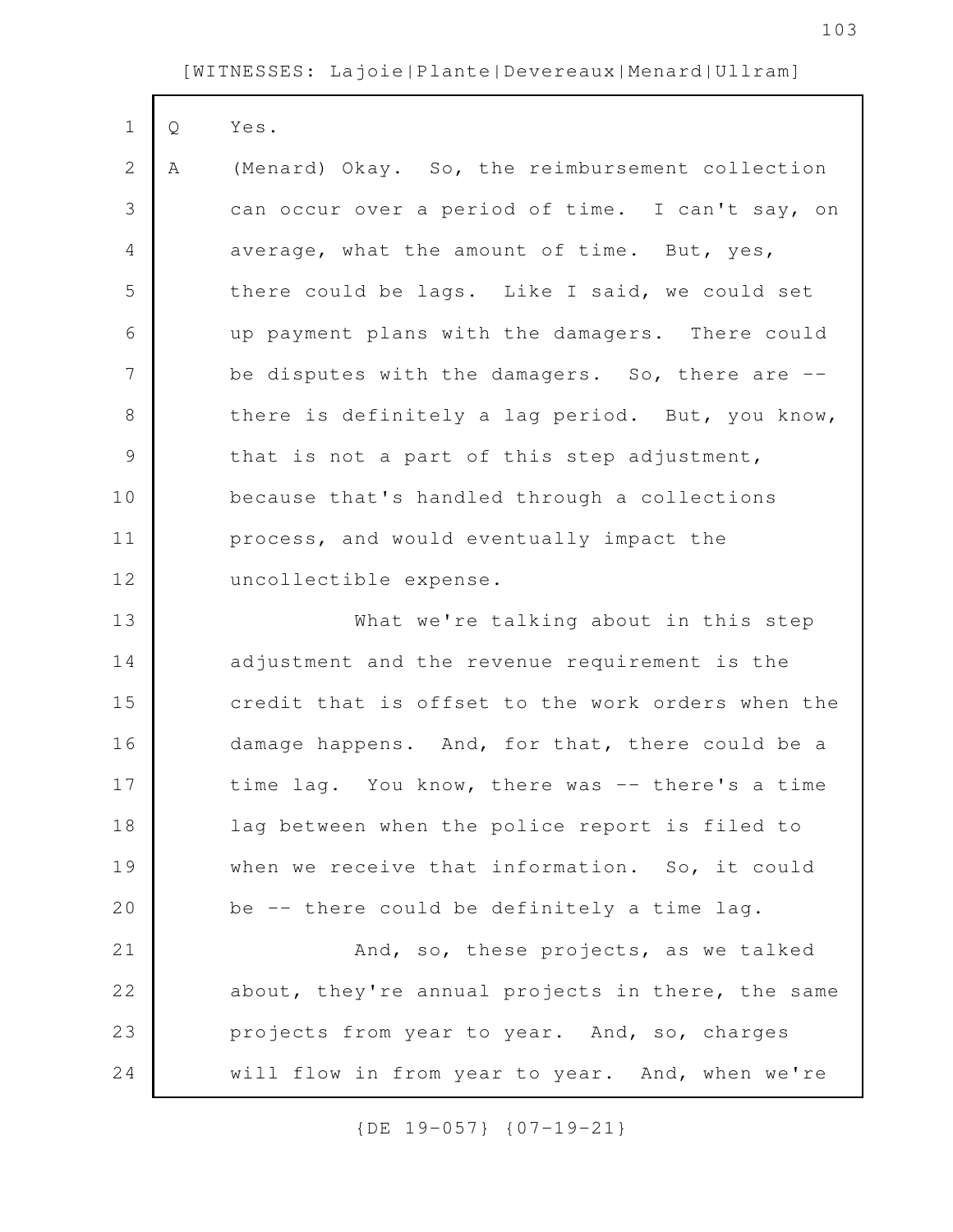| $\mathbf 1$  |   | talking about the step adjustment and the revenue  |
|--------------|---|----------------------------------------------------|
| $\mathbf{2}$ |   | requirement, it's just the chalk line is snapped   |
| 3            |   | within that calendar year. So, there could be      |
| 4            |   | damage claim reimbursements from, you know, last   |
| 5            |   | year that show up to offset the revenue            |
| 6            |   | requirement in this year. And, you know, that      |
| 7            |   | could happen in each year.                         |
| 8            |   | So, there's $-$ I just want to be clear            |
| $\mathsf 9$  |   | that there's a distinction as to the amount        |
| 10           |   | that's credited to the work order, and would show  |
| 11           |   | up in accumulated depreciation, versus the amount  |
| 12           |   | collected from the damager through the             |
| 13           |   | collections process.                               |
| 14           |   | So, if you think about it, you know,               |
| 15           |   | just to have a concrete example, if there was      |
| 16           |   | damage for \$1,000 for a work order, that work     |
| 17           |   | order is credited for \$1,000. We may only         |
| 18           |   | collect \$500, \$800, you know, whatever it is.    |
| 19           |   | But the work order itself, and what appears in     |
| 20           |   | this step adjustment, is the full \$1,000 credit,  |
| 21           |   | and it would flow through that accumulated         |
| 22           |   | depreciation.                                      |
| 23           | Q | Okay. That's helpful. And I notice that the        |
| 24           |   | \$2.6 million figure appears larger than initially |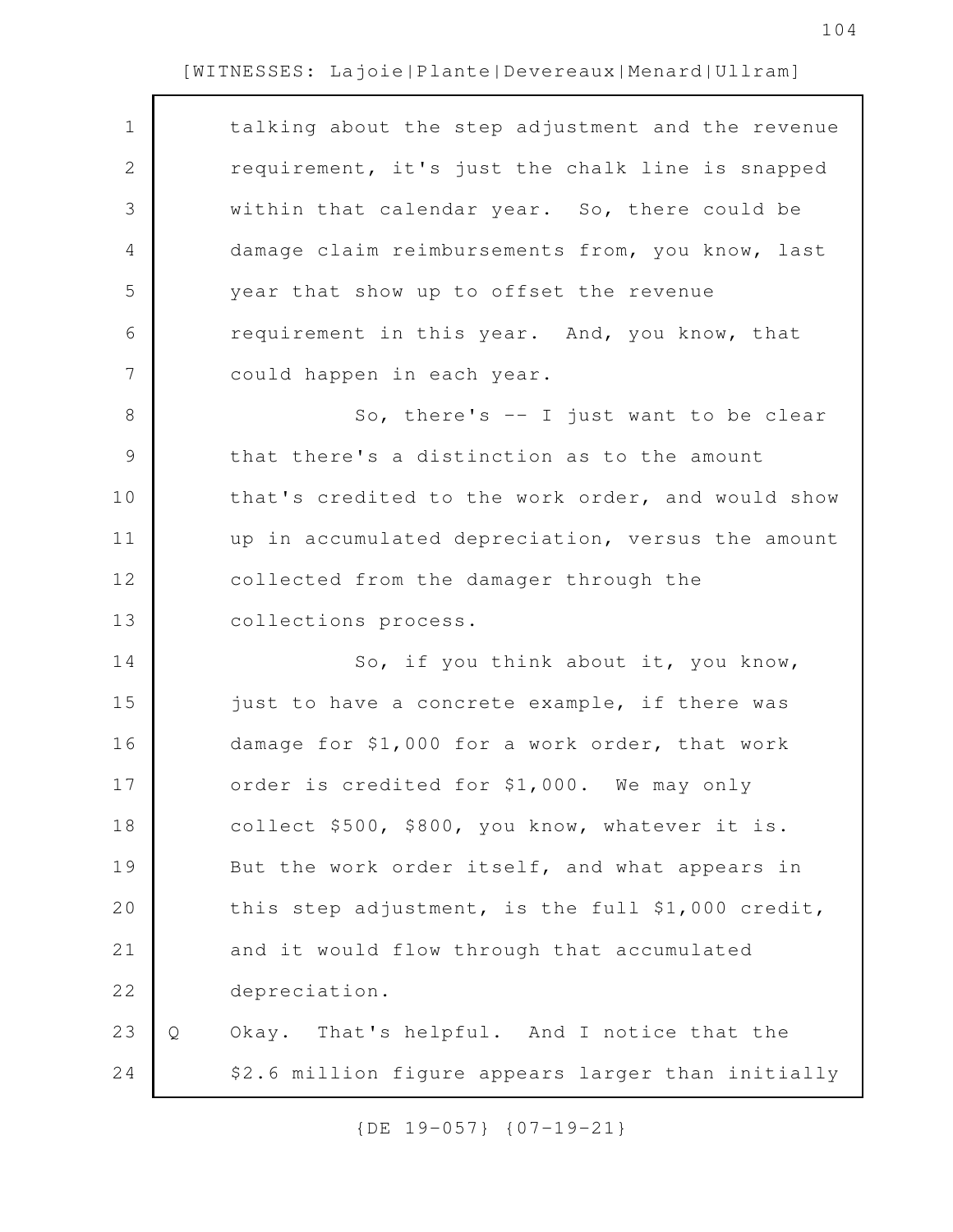| $\mathbf 1$    |   | planned. And, in the Exhibit 64, Bates 057, I     |
|----------------|---|---------------------------------------------------|
| 2              |   | think it says, that's the Supplemental Request    |
| 3              |   | Form for that line item, it says that those costs |
| 4              |   | are -- or, that variance is a result of the       |
| 5              |   | "COVID pandemic" and "internal processes that     |
| 6              |   | were slowed and coupled with police department    |
| $\overline{7}$ |   | delays".                                          |
| 8              |   | Can you just expand upon that for me a            |
| 9              |   | little bit, why there would be police department  |
| 10             |   | delays in returning reports related to damaged    |
| 11             |   | property that are attributable to COVID?          |
| 12             | Α | (Menard) I would imagine it's related to staffing |
| 13             |   | issues. And we've seen this not just in a         |
| 14             |   | pandemic year, but in prior years. Like I said,   |
| 15             |   | we rely on the police departments to provide the  |
| 16             |   | written police report, and that takes -- that can |
| 17             |   | take time. There was a couple of years back       |
| 18             |   | where there was some $-$ some question as to      |
| 19             |   | whether police reports could be provided to       |
| 20             |   | external parties. And, so, there was several      |
| 21             |   | months where we weren't even able to get any      |
| 22             |   | police reports. And, so, we're sort of at the     |
| 23             |   | mercy of being able to obtain this information to |
| 24             |   | be able to bill the damager or the insurance      |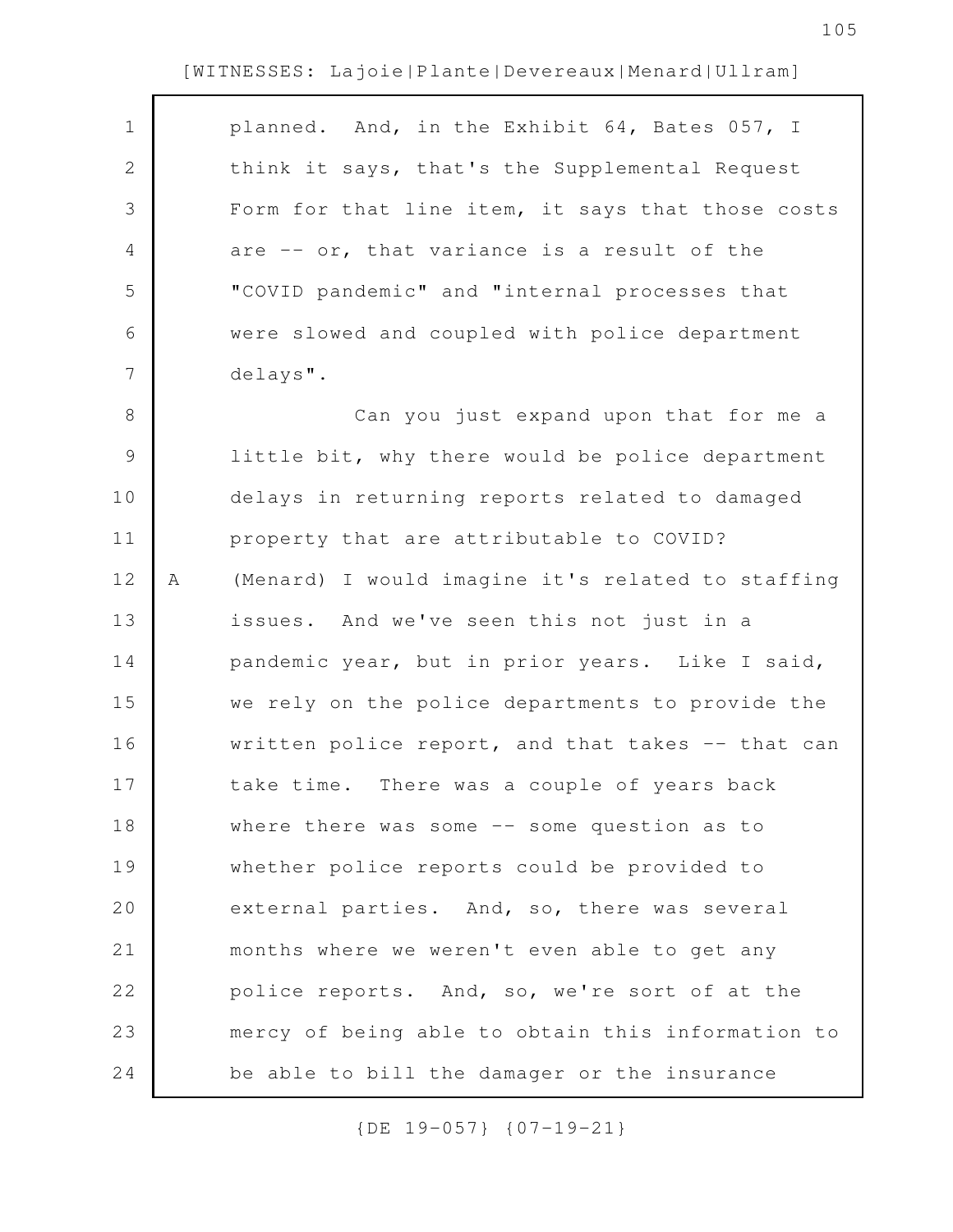| $\mathbf 1$    |   | companies. So, if the police departments are      |
|----------------|---|---------------------------------------------------|
| $\mathbf{2}$   |   | delayed, you know, from an administrative         |
| 3              |   | perspective, then we don't get those police       |
| 4              |   | reports.                                          |
| 5              | Q | But, even if you don't get the police reports, a  |
| 6              |   | credit still appears, based on the amount in the  |
| $7\phantom{.}$ |   | work order, for the reimbursable, within the      |
| $8\,$          |   | accumulated depreciation account in the same year |
| $\mathsf 9$    |   | that the capital cost appears on the step capital |
| 10             |   | side of the ledger. Is that -- that's correct?    |
| 11             | Α | (Menard) No. That's not correct. We can only      |
| 12             |   | apply a credit when we issue a bill to somebody.  |
| 13             |   | So, if we don't have a bill to issue, then we     |
| 14             |   | cannot credit the work order. So, if --           |
| 15             | Α | (Lajoie) Or if we can't issue a bill.             |
| 16             | Α | (Menard) Yes. And, therefore, there is no credit  |
| 17             |   | applied to the work order. So, if somebody hits   |
| 18             |   | a pole, and there is no police report, we do not  |
| 19             |   | know who to bill that damage to, therefore, the   |
| 20             |   | work order does not receive that credit.          |
| 21             | Q | And, just to clarify, I guess I should have been  |
| 22             |   | a little more clear, my question was, if there is |
| 23             |   | a police -- somebody did hit a pole, but there's  |
| 24             |   | just sort of a lag in either the -- if somebody   |
|                |   |                                                   |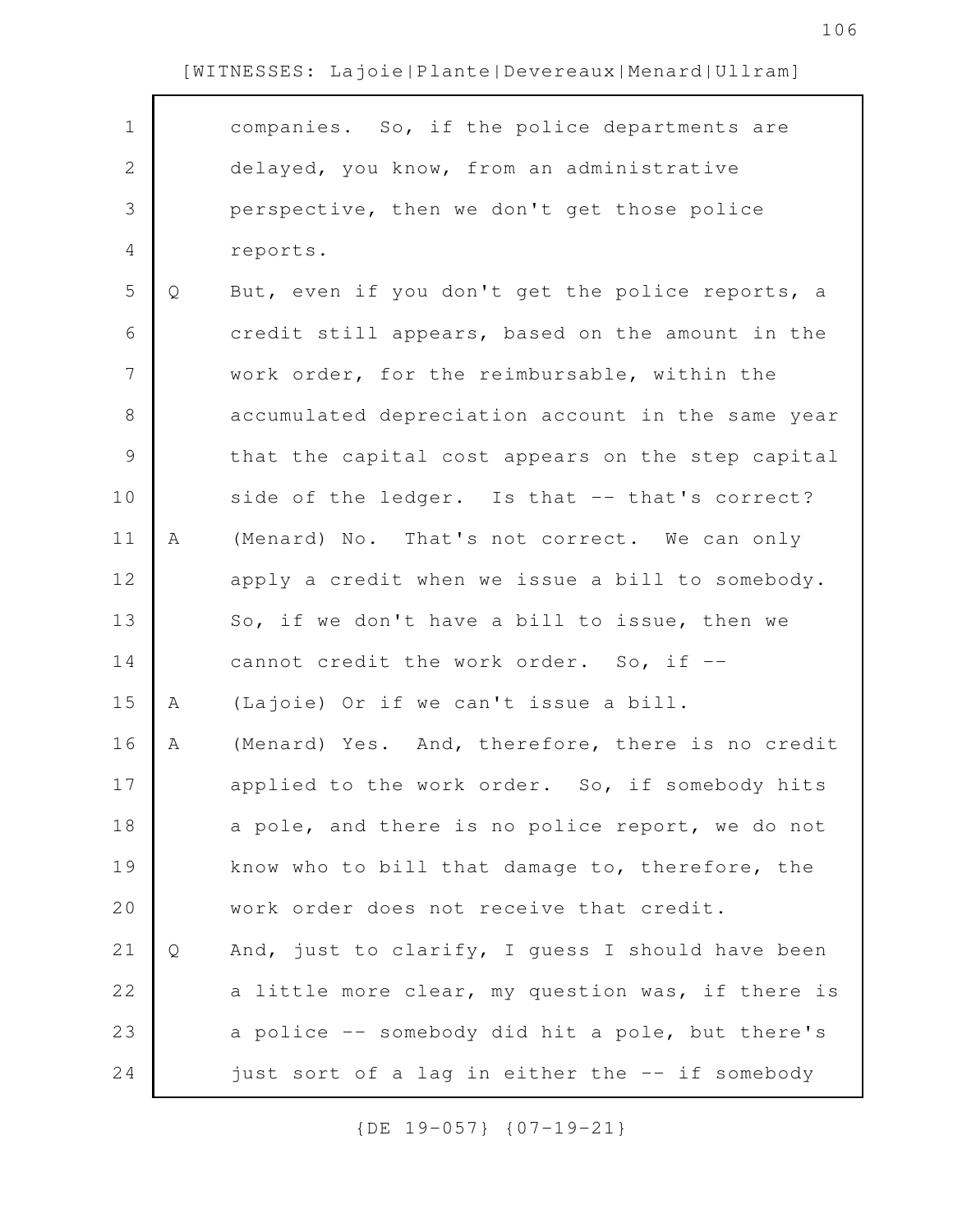| $\mathbf 1$   |   | hits a pole, and there's a police report, but you |
|---------------|---|---------------------------------------------------|
| $\mathbf{2}$  |   | haven't gotten ahold of the police report yet,    |
| 3             |   | does that still get credited to accumulated       |
| 4             |   | depreciation in the same year that the items are  |
| 5             |   | credited or appear as a capital cost on the other |
| 6             |   | side of the ledger?                               |
| 7             | Α | (Menard) No. The credit only appears when we      |
| $8\,$         |   | issue a bill. So, if we are delayed in getting a  |
| $\mathcal{G}$ |   | police report, if we're delayed in issuing a      |
| 10            |   | bill, the work order does not receive that credit |
| 11            |   | until we issue the bill.                          |
| 12            |   | MR. BUCKLEY: Okay. That's helpful.                |
| 13            |   | All right. No further questions from the DOE's    |
| 14            |   | Regulatory Support Division for                   |
| 15            |   | cross-examination.                                |
| 16            |   | CHAIRWOMAN MARTIN:<br>Thank you, Mr.              |
| 17            |   | Buckley. Commissioner Goldner.                    |
| 18            |   | COMMISSIONER GOLDNER: Shall we take a             |
| 19            |   | break for lunch and return in 30 or 45 minutes?   |
| 20            |   | CHAIRWOMAN MARTIN: Let's go off the               |
| 21            |   | record for a minute please.                       |
| 22            |   | [Brief off-the-record discussion                  |
| 23            |   | ensued.]                                          |
| 24            |   | CHAIRWOMAN MARTIN: Okay. I think                  |
|               |   |                                                   |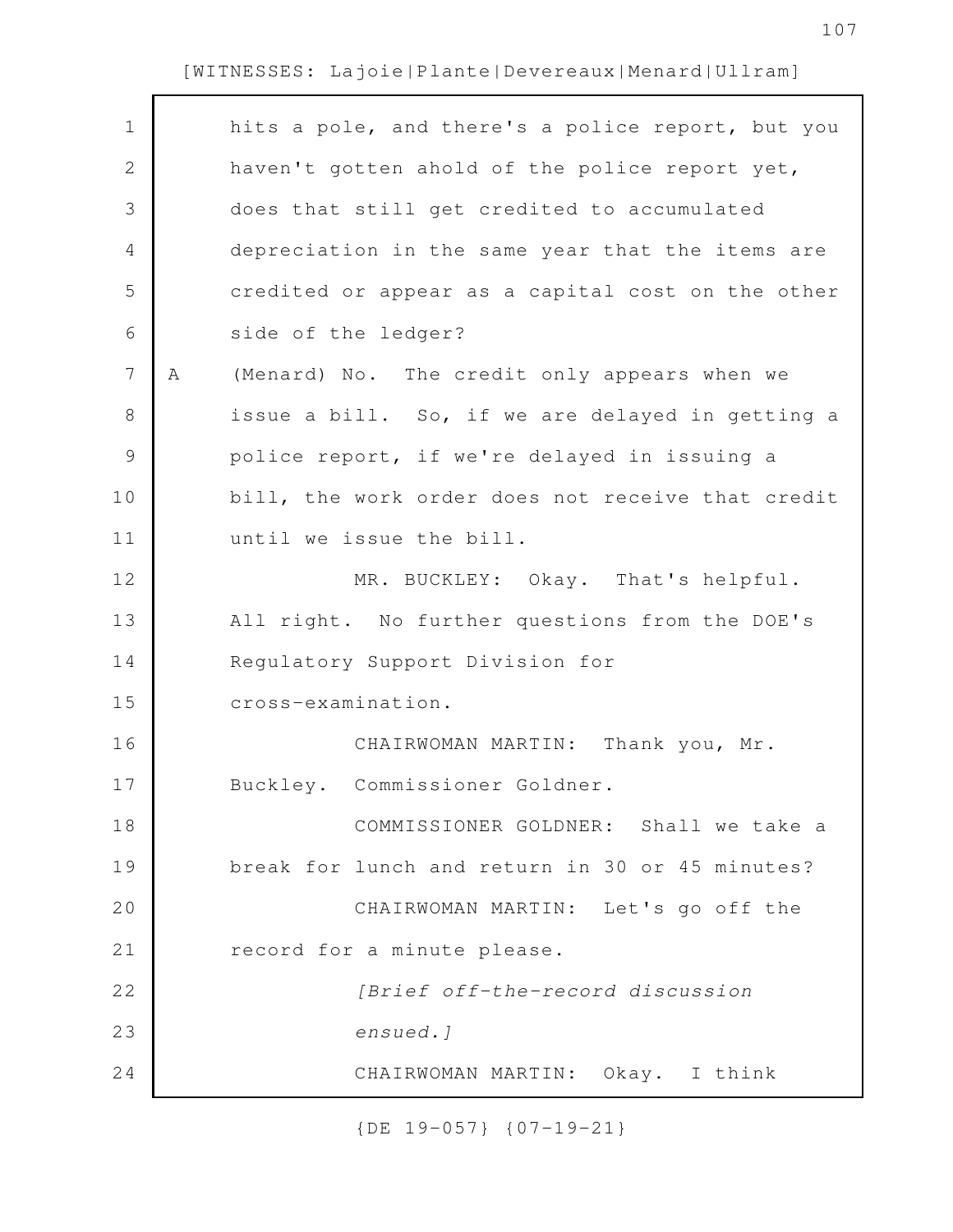| $\mathbf 1$ | we're going to hold off on taking a lunch break,       |
|-------------|--------------------------------------------------------|
| 2           | in the hopes -- and in recognition of how this         |
| 3           | was scheduled. But we will take a five-minute          |
| 4           | break right now until about 12:05. Off the             |
| 5           | record and a brief recess.                             |
| 6           | (Recess taken at 11:58 a.m. and the                    |
| 7           | hearing resumed at 12:11 p.m.)                         |
| 8           | CHAIRWOMAN MARTIN: Okay. Let's go                      |
| 9           | back on the record. Commissioner Goldner, go           |
| 10          | ahead.                                                 |
| 11          | COMMISSIONER GOLDNER: Yes. Thank you.                  |
| 12          | BY COMMISSIONER GOLDNER:                               |
| 13          | I'd like to go back to the Welch Island case, and<br>Q |
| 14          | ask a few questions on that. So, a question for        |
| 15          | the panel.                                             |
| 16          | In the documents we have today, in the                 |
| 17          | exhibits we have before us, is there any place         |
| 18          | that I can reference on a study done on what the       |
| 19          | alternatives were to the cables that were laid?        |
| 20          | (Lajoie) No. There's no reference to that in the<br>Α  |
| 21          | documentation.                                         |
| 22          | Okay. Was there a study done on the alternatives<br>Q  |
| 23          | that we could follow up on? Or, would that be --       |
| 24          | or, would that be something that Eversource would      |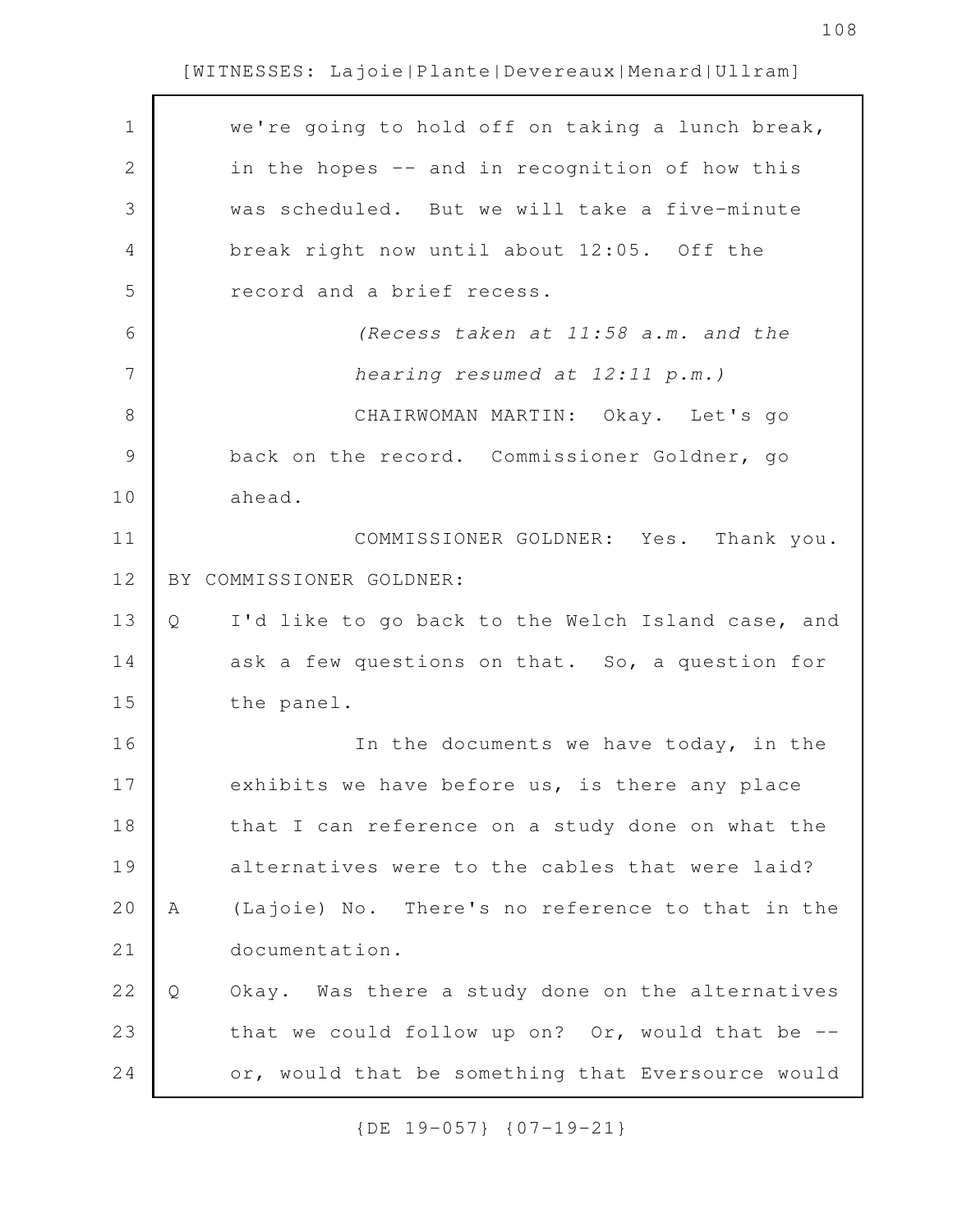| $\mathbf 1$  |   | have to do fresh?                                 |
|--------------|---|---------------------------------------------------|
| $\mathbf{2}$ | Α | (Lajoie) That would be something that would have  |
| 3            |   | to be done. The decision that the alternatives    |
| 4            |   | were not viable is just based on experience from  |
| 5            |   | past projects that the Company has had or         |
| 6            |   | proposed. We had proposed a large battery         |
| 7            |   | storage project, that we've since withdrawn the   |
| 8            |   | proposal for. And it was quite a while ago, I     |
| 9            |   | don't remember the exact year, we installed a     |
| 10           |   | large diesel-fired generator in the Weare area,   |
| 11           |   | to relieve a summer peak load condition. So, we   |
| 12           |   | have experience with large stationary generating  |
| 13           |   | units. And, of course, we do have a number of     |
| 14           |   | small portable generators that the Company owns   |
| 15           |   | and deploys in the event of some outages, so      |
| 16           |   | familiar with that as well.                       |
| 17           |   | So, based on the cumulative experience            |
| 18           |   | of these events was where the decision was made   |
| 19           |   | that the alternatives were not viable.            |
| 20           | Q | Okay. And it's -- the reason it's a little        |
| 21           |   | baffling is that I think the total expense was    |
| 22           |   | somewhere between 1.6 and 1.9 million, depending  |
| 23           |   | on which number you were using, about 100 people. |
| 24           |   | So, we're talking about, you know, let's call it  |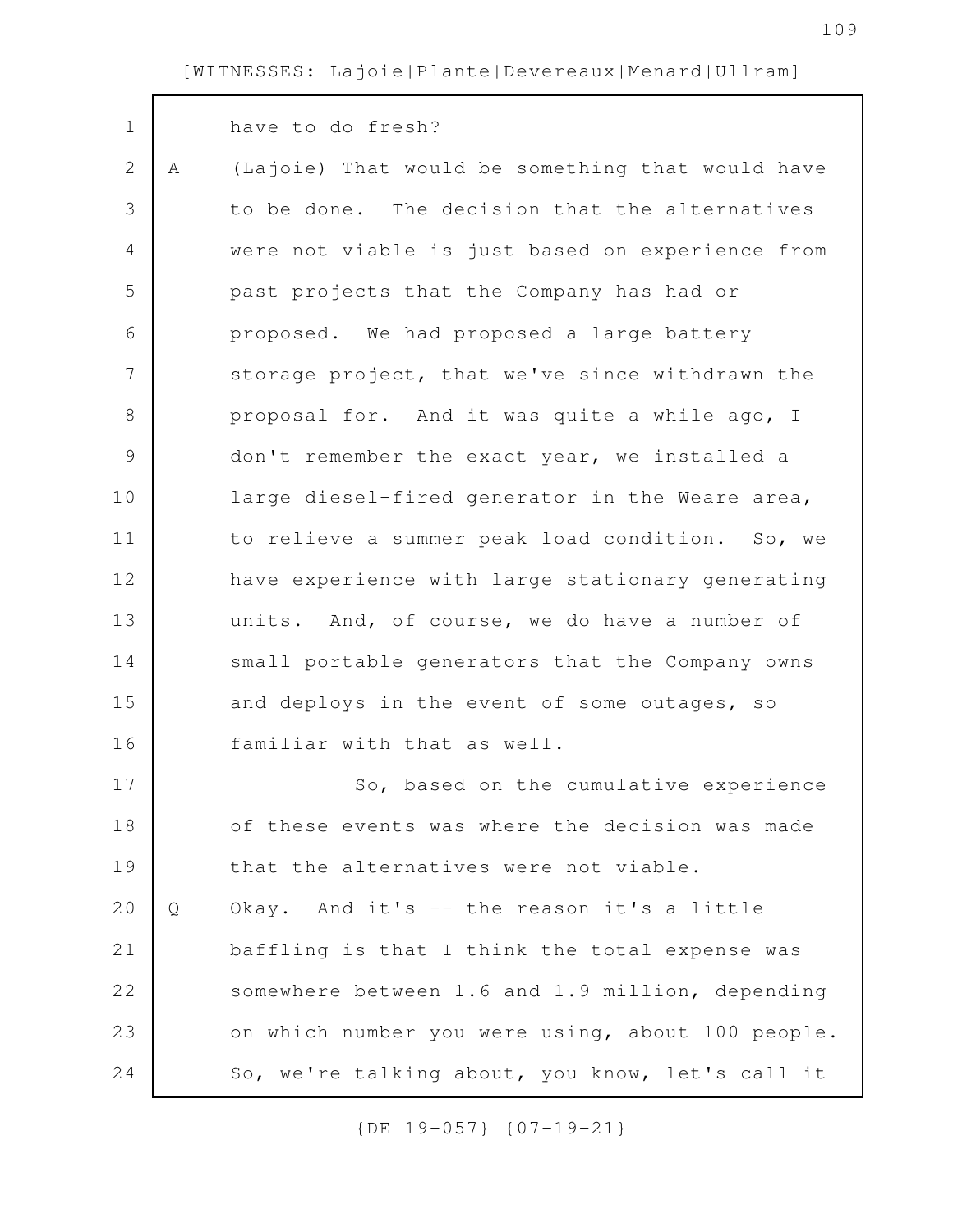18K or 19K per customer. And the Commission is familiar with some solar pilots, for example, with large batteries, with large arrays, and those are running, I think, 20K each. So, it would have been a similar cost, I think, to this. But, you know, even with a large solar installation, with battery storage. So, we're just trying to understand -- understand those alternatives and what those look like. Can you maybe touch on your experience with, you know, a solar installation of this size, and then a diesel installation? And I understand that diesel engines are noisy and so forth. But maybe just touch on what an expected cost would be for those two possibilities? A (Lajoie) I'd have to go back and look at the information we have from the diesel installation that we did. Like I said, it was a number of years ago. The Company, in New Hampshire, has not installed large solar arrays, company-owned. My understanding is that we're prohibited from owning generation at this point, although I may 1 2 3 4 5 6 7 8 9 10 11 12 13 14 15 16 17 18 19 20 21 22 23 24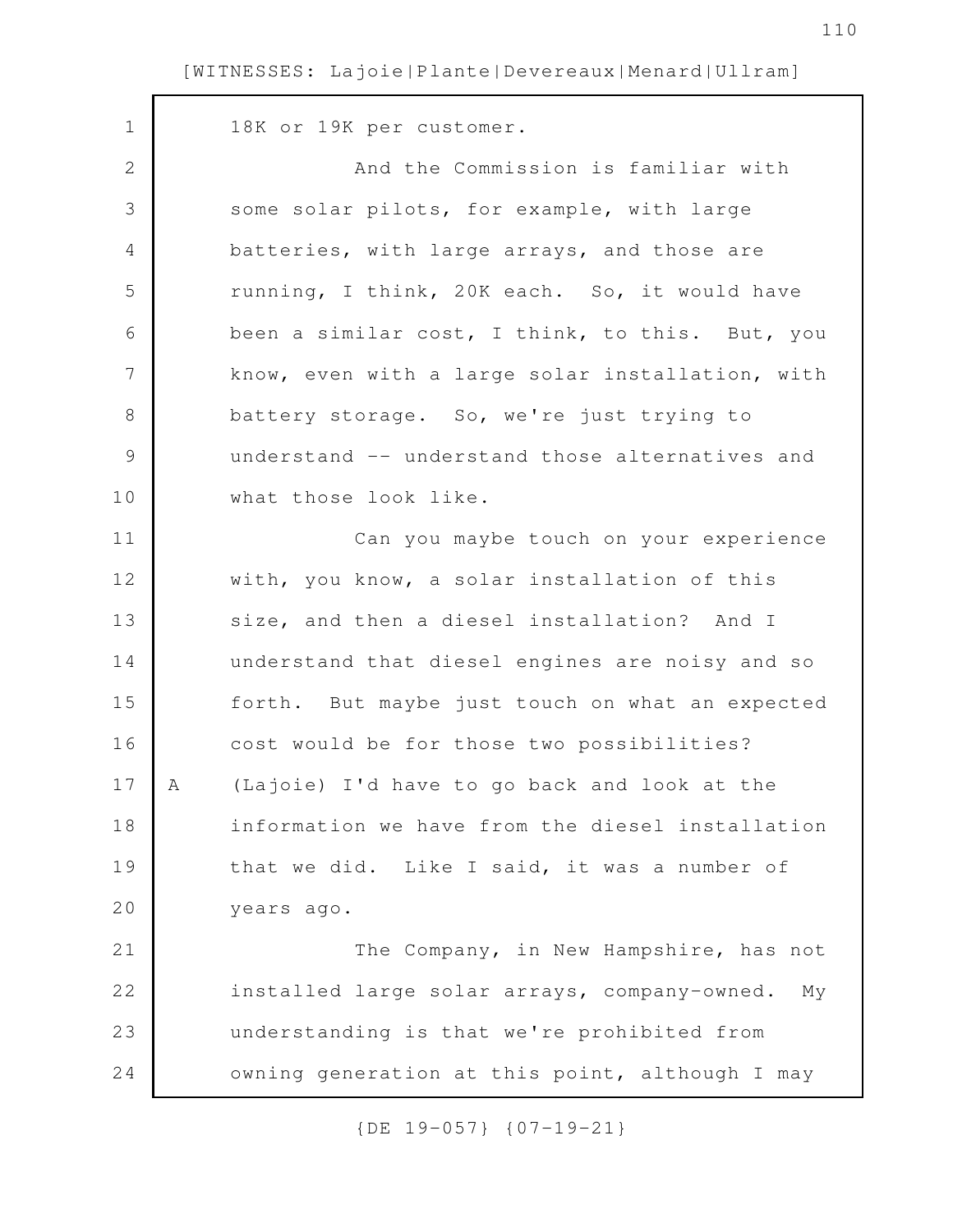| $\mathbf 1$ |   | be mistaken on that point. The divestiture of     |
|-------------|---|---------------------------------------------------|
| 2           |   | generation did limit our ability to own           |
| 3           |   | generation in the state. So, we'd have to go      |
| 4           |   | back and look at, you know, what we've done in    |
| 5           |   | other states, and what private companies have     |
| 6           |   | done, and so forth.                               |
| 7           |   | Recall, however, that this is an island           |
| 8           |   | with limited real estate. We have a right-of-way  |
| 9           |   | for a line to run on the back lots of the         |
| 10          |   | properties. Obviously, the residents of the       |
| 11          |   | island own all the land with shorefront exposure, |
| 12          |   | and those lots go back toward the center of the   |
| 13          |   | island. So, real estate, to locate such a         |
| 14          |   | device, would, of course, be at a premium, and    |
| 15          |   | island property is not cheap.                     |
| 16          | Q | Do you have -- you mentioned, I think earlier,    |
| 17          |   | the panel mentioned earlier, environmental        |
| 18          |   | concerns. Was there a study done on the           |
| 19          |   | environmental concerns or is there any            |
| 20          |   | documentation on those concerns?                  |
| 21          | Α | (Lajoie) There was no study done, or nor is there |
| 22          |   | any documentation on those concerns. Again, the   |
| 23          |   | discussion was based on our experience with the   |
| 24          |   | diesel generator, and just the general issue of   |
|             |   |                                                   |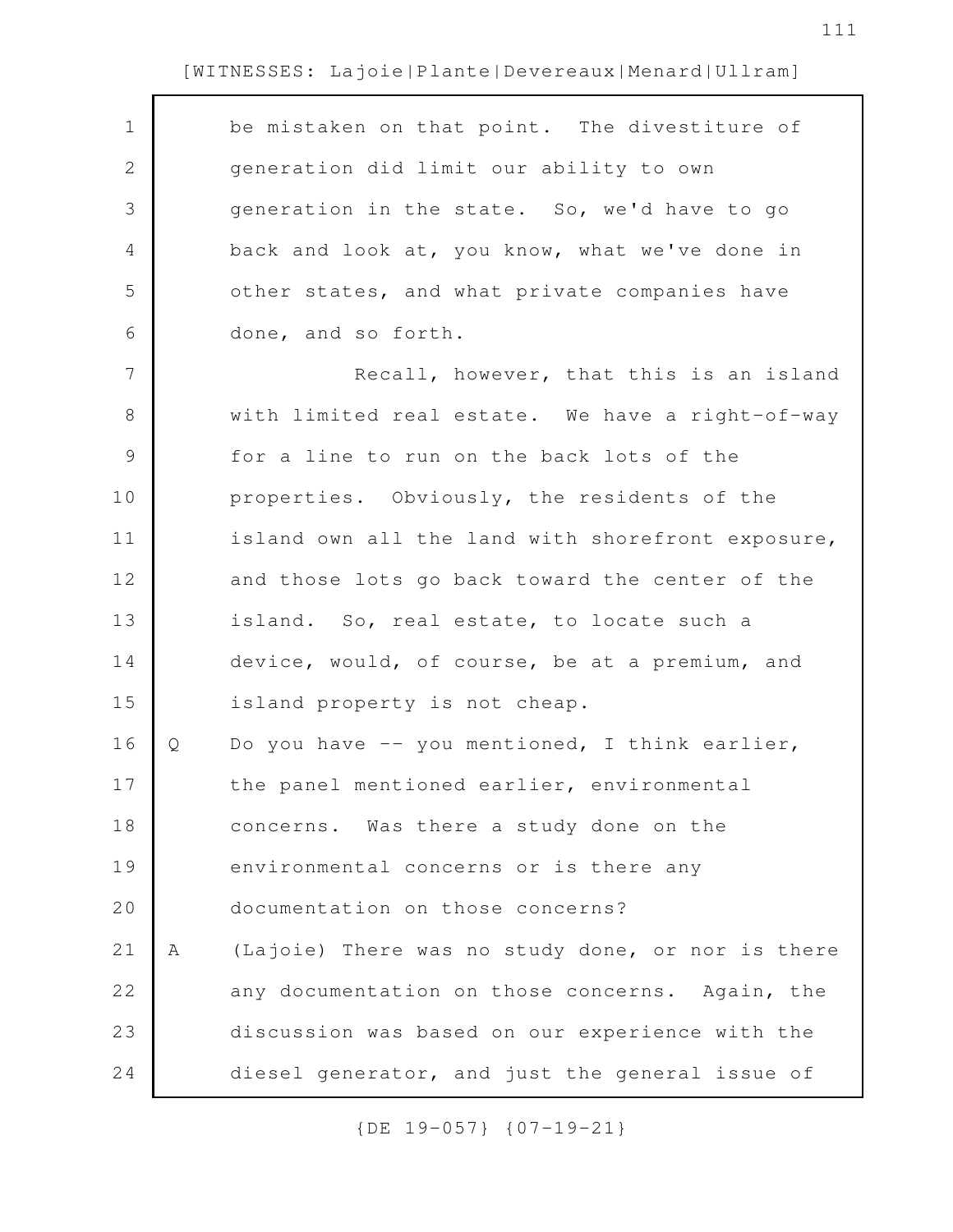| $\mathbf 1$    |   | transporting fuel by boat. We have installed               |
|----------------|---|------------------------------------------------------------|
| $\mathbf{2}$   |   | generators on islands on a temporary basis. But,           |
| 3              |   | for something as large as what we're talking               |
| $\overline{4}$ |   | about here, we've never done anything on that              |
| 5              |   | scale, and just had general concerns with that             |
| 6              |   | possibility.                                               |
| $\overline{7}$ |   | As I mentioned, the diesel generator                       |
| 8              |   | that we did install, there were air quality                |
| $\mathcal{G}$  |   | permits required that had to be renewed. I                 |
| 10             |   | wasn't directly involved in that project. But a            |
| 11             |   | good friend of mine at the Company was, and was            |
| 12             |   | able to relay his experience on that. He was               |
| 13             |   | actually part of the committee reviewing these             |
| 14             |   | projects. So, he was able to relay his                     |
| 15             |   | experience verbally to the group, when we were             |
| 16             |   | talking about whether or not to approve this               |
| 17             |   | project.                                                   |
| 18             | Q | Okay. And you mentioned, I think, before, the              |
| 19             |   | panel did, that there was some open question on            |
| 20             |   | whether customers on the island could have                 |
| 21             |   | benefited in the transaction via easements.<br>$\mathbf I$ |
| 22             |   | think you mentioned before that there was no               |
| 23             |   | information on that available?                             |
| 24             | Α | (Lajoie) I did research that. I can go back and            |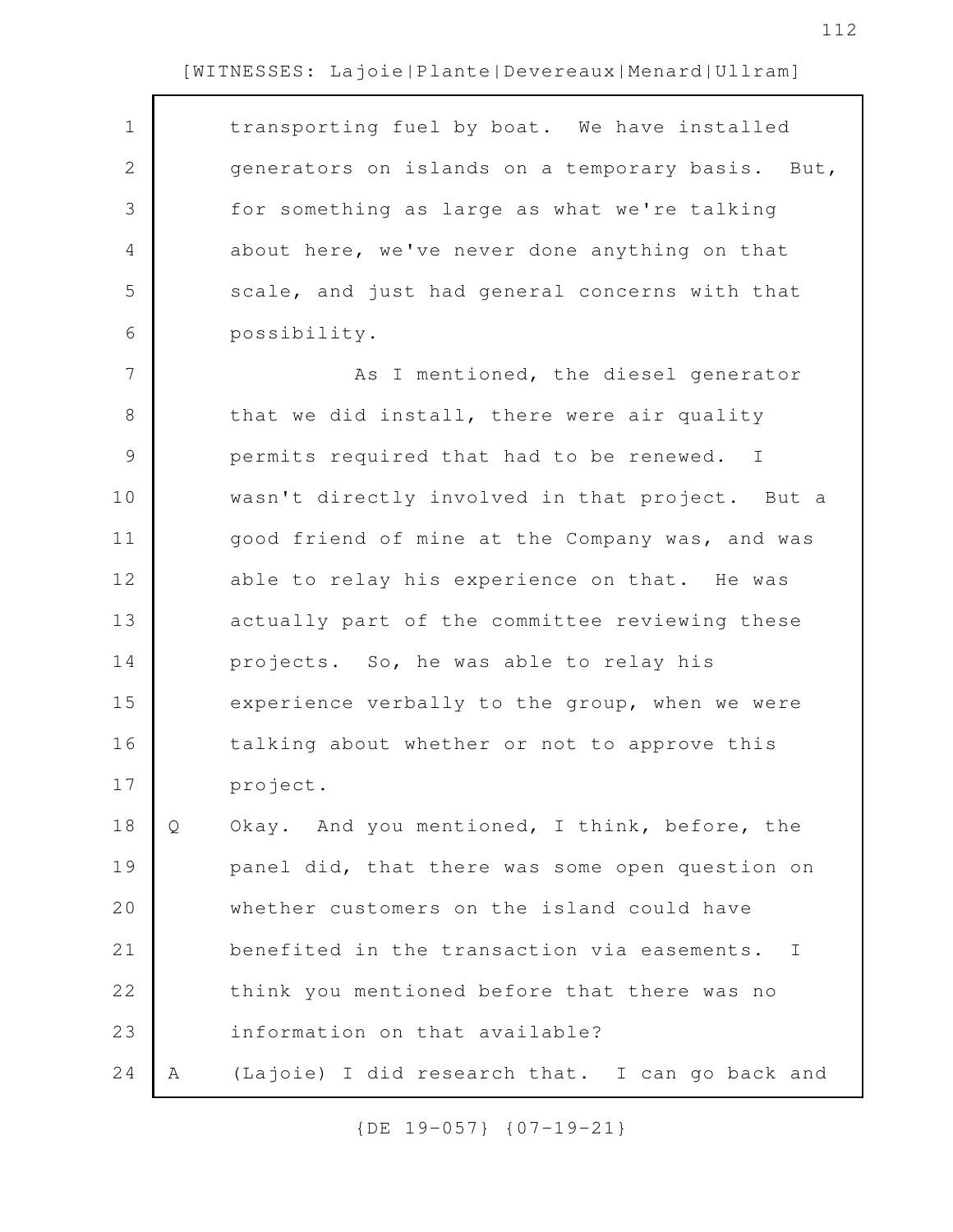| 1             |   | verify with our Real Estate group, because they   |
|---------------|---|---------------------------------------------------|
| 2             |   | do file all easements that are -- that are        |
| 3             |   | obtained. And, you know, obviously, they're       |
| 4             |   | filed with the local Deed -- Registry of Deeds.   |
| 5             |   | So, I can go back and look at all that            |
| 6             |   | information.                                      |
| 7             |   | I was looking through the project                 |
| 8             |   | documentation, and couldn't find anything that    |
| $\mathcal{G}$ |   | indicated easements had been purchased from the   |
| 10            |   | island people. And my recollection of discussing  |
| 11            |   | the project with the person who was managing the  |
| 12            |   | project, were that -- or, my recollection is that |
| 13            |   | we were able to get agreement from the landowner  |
| 14            |   | on the island for the cable termination, as long  |
| 15            |   | as it ended in the same spot, and was actually    |
| 16            |   | placed a little bit further from shore, without   |
| 17            |   | having to purchase an easement.                   |
| 18            |   | But, if you would like, we certainly              |
| 19            |   | can go back and check into all easements that we  |
| 20            |   | have on the island?                               |
| 21            | Q | Yes. Thank you. I mean, I think the challenge     |
| 22            |   | is that, you know, we have a project that was     |
| 23            |   | originally estimated at 360K, ended up being, you |
| 24            |   | know, something closer to 2 million. And, from,   |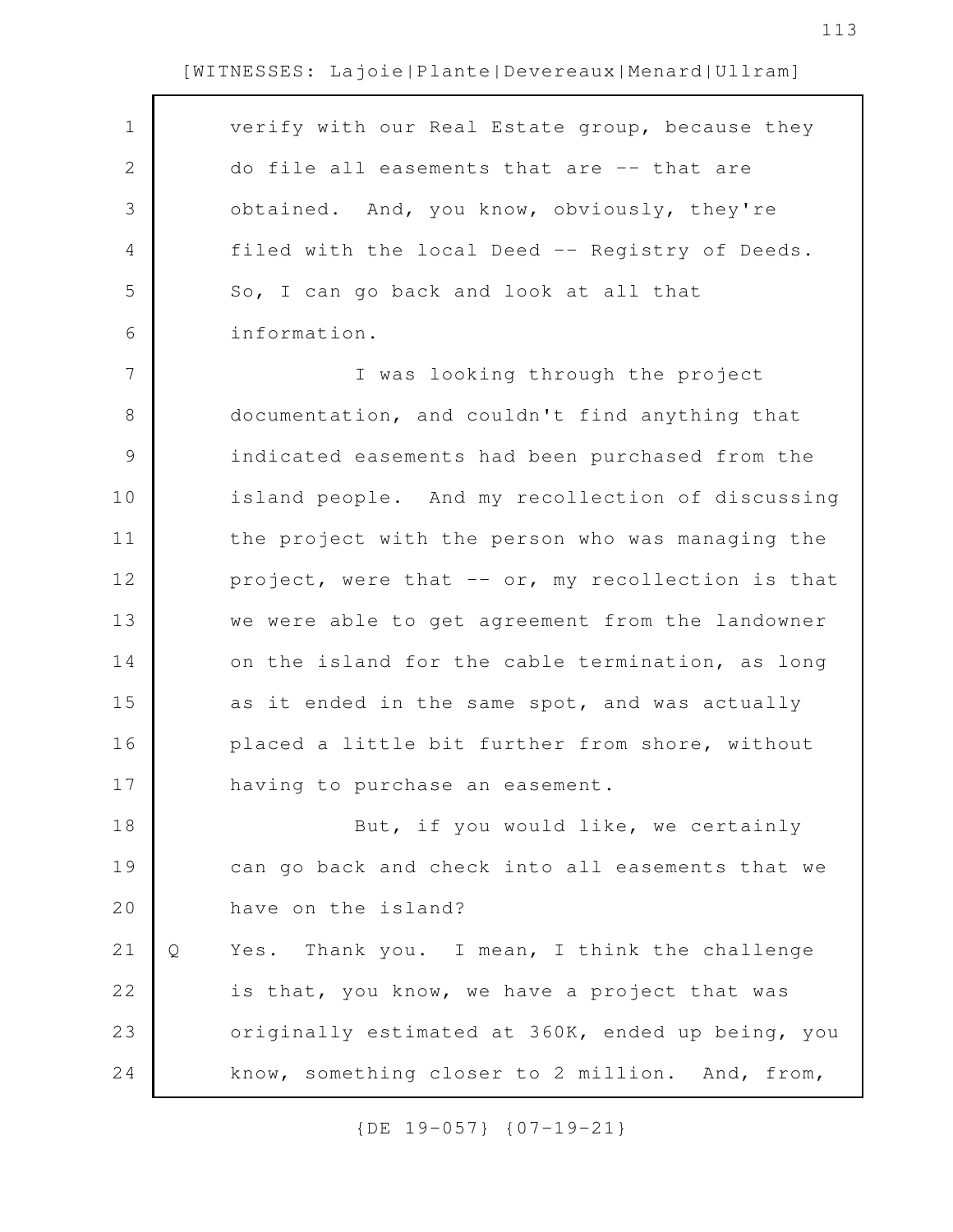| $\mathbf 1$   | you know, a prudency perspective, we're just      |
|---------------|---------------------------------------------------|
| $\mathbf{2}$  | trying to gather the information.                 |
| 3             | And, so, maybe what we can do, as I               |
| 4             | look at the various pieces of information, is     |
| 5             | to -- is to make a record request to understand   |
| 6             | what the diesel cost would have been, because I   |
| 7             | think that looks viable.                          |
| $8\,$         | Solar, I was thinking actually of                 |
| $\mathcal{G}$ | rooftop solar. I mean, you could basically have   |
| 10            | had rooftop solar on every house, with a battery, |
| 11            | for roughly the same cost, though that doesn't    |
| 12            | improve the picture. It makes it sort of a        |
| 13            | parallel. But give the Company an opportunity to  |
| 14            | talk about what the alternatives would have been, |
| 15            | any comments that you'd like to make on           |
| 16            | environmental concerns.                           |
| 17            | And then, to your point, too, I think,            |
| 18            | balance that out with, you know, did any          |
| 19            | customers benefit via easements, and to sort of   |
| 20            | bundle that all into a record request, to give    |
| 21            | the Company an opportunity to put their case      |
| 22            | forward.                                          |
| 23            | Does that make sense? Anything, any               |
| 24            | comments on that request? Or questions?           |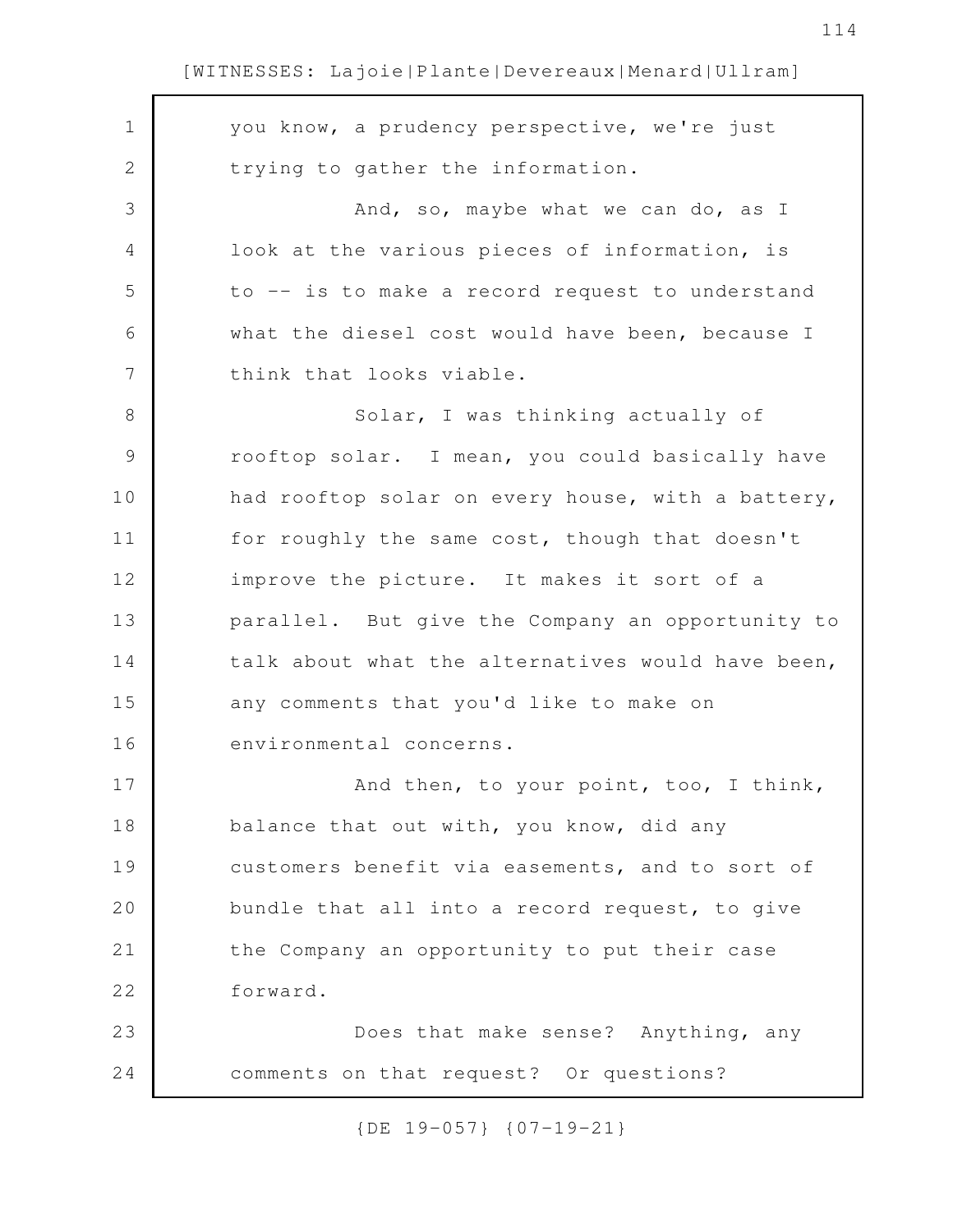$\Gamma$ 

| $\mathbf 1$  | Α | (Lajoie) The request for the cost of a diesel    |
|--------------|---|--------------------------------------------------|
| $\mathbf{2}$ |   | installation, I mean, 24/7/365, maintaining a    |
| 3            |   | diesel plant on an island, it would most likely  |
| 4            |   | be a pretty significant estimate as to what that |
| 5            |   | would cost. And, you know, these are homes that  |
| 6            |   | are inhabited year-round. So, --                 |
| 7            | Q | Yes. That might work -- that might work in your  |
| 8            |   | favor. But, yes, just, you know, from a          |
| 9            |   | Commission standpoint, we're looking at, you     |
| 10           |   | know, a project that was estimated at 360, it    |
| 11           |   | cost a lot more. So, from a prudency             |
| 12           |   | perspective, I'm just trying to give the Company |
| 13           |   | an opportunity to put forward the facts, to      |
| 14           |   | understand why, you know, the nearly \$2 million |
| 15           |   | is reasonable. That's all. So, --                |
| 16           | Α | (Lajoie) We will certainly comply and provide    |
| 17           |   | that record request, yes.                        |
| 18           | Q | Thank you. All right. So, that's all the         |
| 19           |   | questions that I have on Welch Island.           |
| 20           |   | If I move to I'm going to call it the            |
| 21           |   | "Pemi" case, if the design -- where I want to go |
| 22           |   | on this is that, you know, when we look at how   |
| 23           |   | utilities are paid, in terms of cost of capital, |
| 24           |   | return on equity, return on debt, return on debt |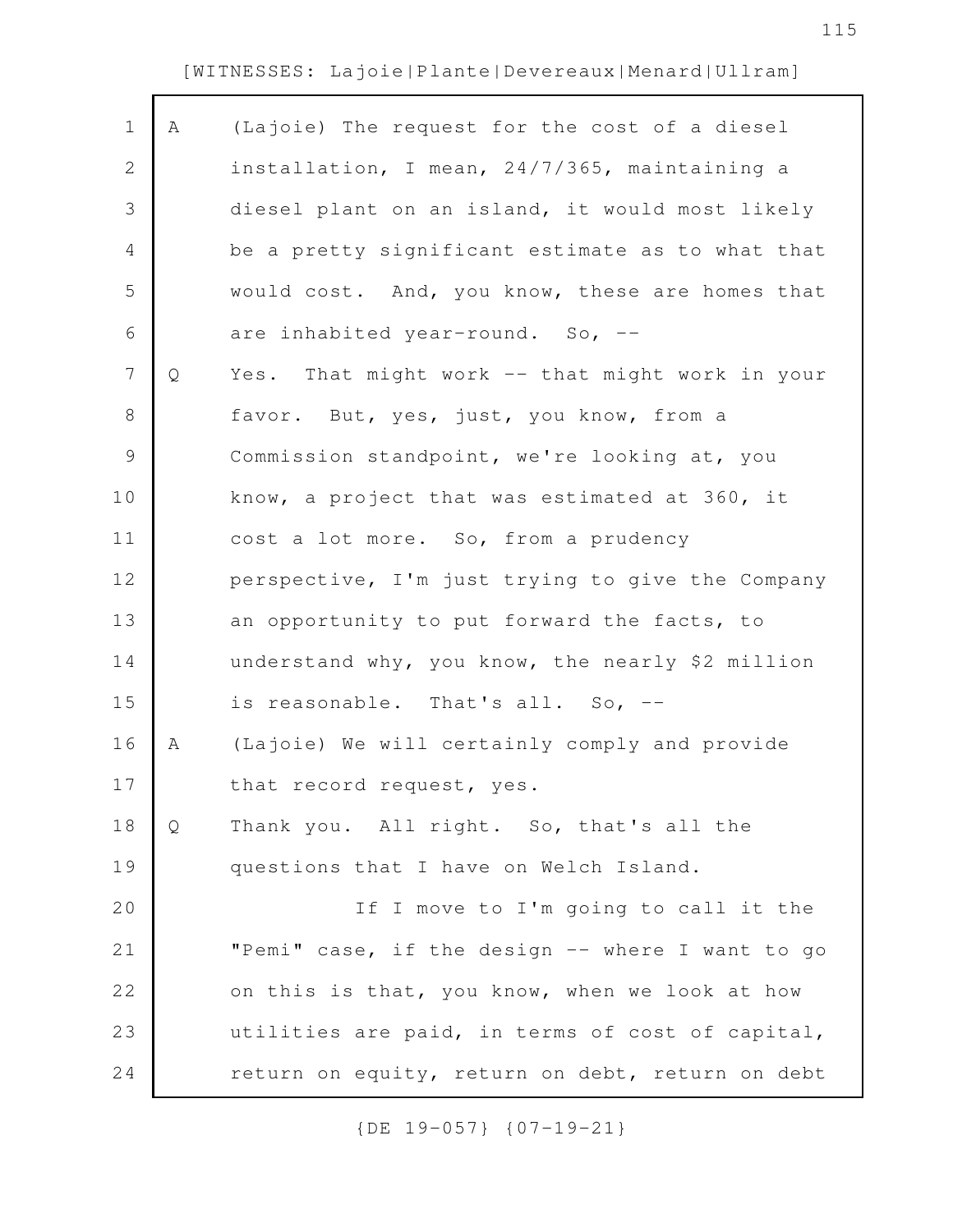| $\mathbf 1$  |   | is grounded in, you know, risk-free returns, and  |
|--------------|---|---------------------------------------------------|
| $\mathbf{2}$ |   | return on equity means that those projects have   |
| 3            |   | some risk associated with them, and things        |
| 4            |   | sometimes don't turn out the way that you         |
| 5            |   | planned.                                          |
| 6            |   | And I, myself, am a former design                 |
| 7            |   | engineer, so I can appreciate that things         |
| 8            |   | sometimes and often do go wrong. So, I fully      |
| 9            |   | appreciate, I think, the situation in things      |
| 10           |   | don't go always as smoothly as you want.          |
| 11           |   | And what I want to go to on this is, if           |
| 12           |   | the design was done correctly, if it was done     |
| 13           |   | right the first time, if everything would have    |
| 14           |   | fallen into place, is that the \$4 million number |
| 15           |   | that we were looking at before? Is that           |
| 16           |   | approximately correct? I noted that there was an  |
| 17           |   | error in the indirect costs. So, I think that     |
| 18           |   | would probably need to be adjusted. But, outside  |
| 19           |   | of the indirect adjustment, is that correct?      |
| 20           | Α | (Plante) No, not exactly. The correct number for  |
| 21           |   | if all things went well, without any errors,      |
| 22           |   | would have been the -- on Bates 026, Row 19,      |
| 23           |   | that's the -- oh, my God, my eyes are killing me  |
| 24           |   | here, the 6.8 number.                             |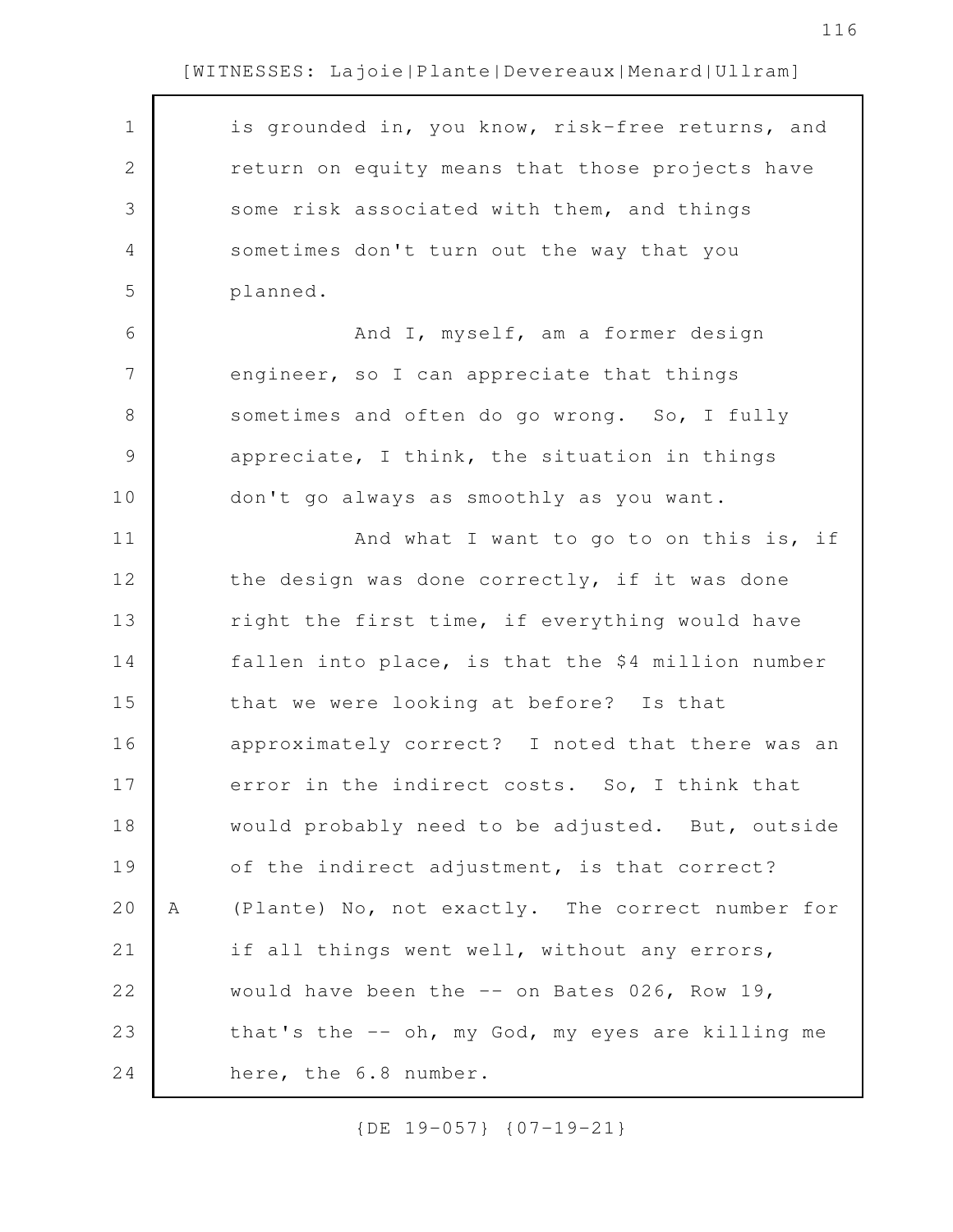| $\mathbf 1$  | Q | I'm sorry, the which number?                      |
|--------------|---|---------------------------------------------------|
| $\mathbf{2}$ | Α | (Plante) The 6.8, which was in the First          |
| 3            |   | Supplemental Funding Request that we did not      |
| 4            |   | fully approve, because that --                    |
| 5            | Q | Okay. Can you -- I'm sorry. If you wouldn't       |
| 6            |   | mind orienting me on the exhibit and the page     |
| 7            |   | number please?                                    |
| 8            | А | (Plante) Oh, boy. Let me try.                     |
| $\mathsf 9$  | Q | No, take your time. It's just important to get    |
| 10           |   | the documentation right here.                     |
| 11           | Α | (Plante) So, on Exhibit 62, Bates 026, I'm not    |
| 12           |   | quite there yet either. Bates 26, Row 19, or      |
| 13           |   | Line 19, in Column A-u -- oh, my God. I'm         |
| 14           |   | looking at it sideways, but the line is in        |
| 15           |   | landscape view here -- Column J, there's a number |
| 16           |   | there of 6.8 something or other. And that is the  |
| 17           |   | value of the initial, I hate using a word like    |
| 18           |   | "initial", the First Supplemental Request Form    |
| 19           |   | that was submitted and approved in June of 2020   |
| 20           |   | through EPAC, but not fully approved in           |
| 21           |   | PowerPlan. So that one proposed to take the       |
| 22           |   | authorized amount from 4.1 million to 6.8         |
| 23           |   | million. And, so, that was an increment of 2.7.   |
| 24           |   | And, of that, the lion's share was overheads.     |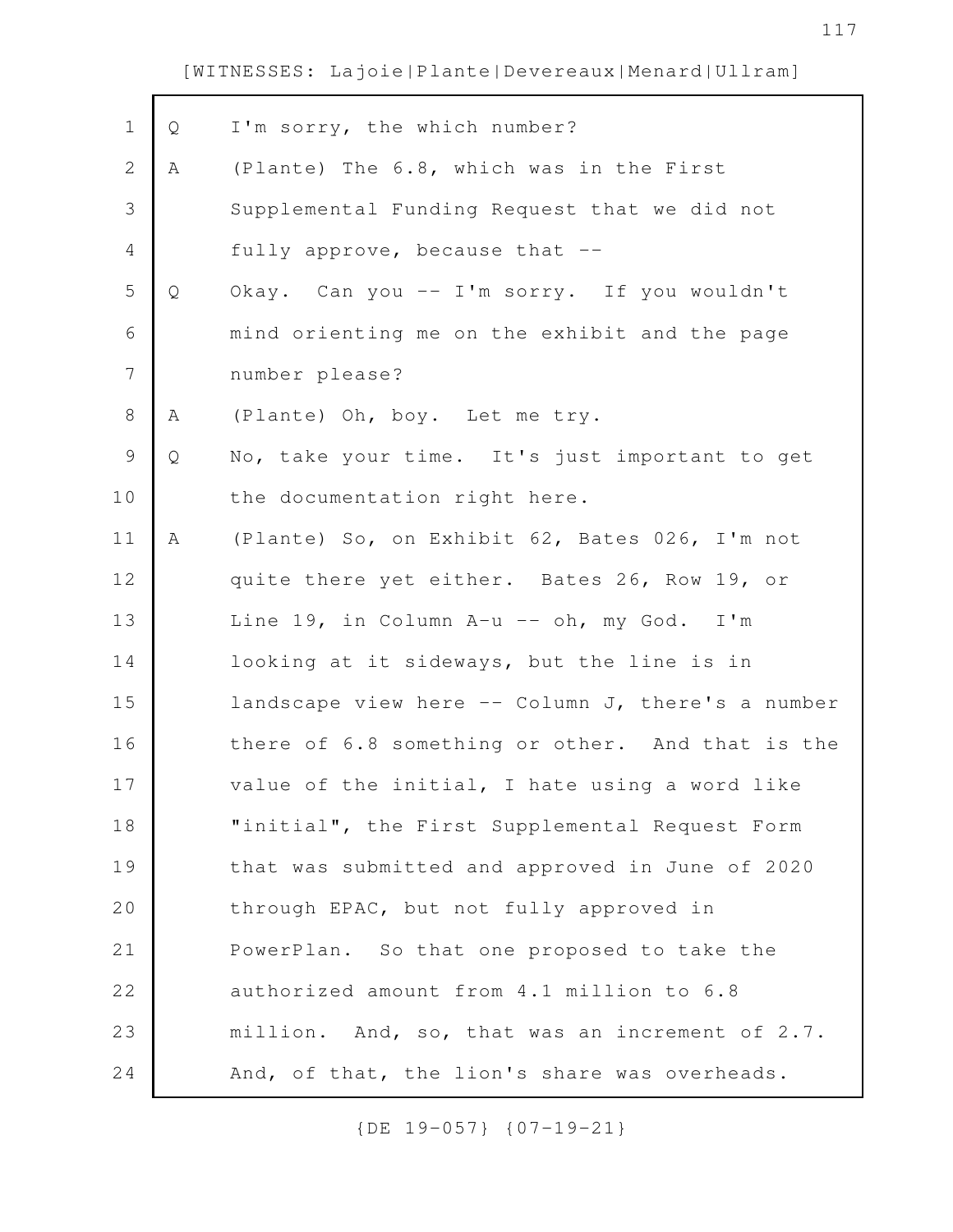| $\mathbf 1$    |   | So, there was 800,000 of direct costs increase,   |
|----------------|---|---------------------------------------------------|
| 2              |   | and, you know, 1.9 of indirect costs, so          |
| 3              |   | overheads and AFUDC. So, that 800,000 increase    |
| 4              |   | in direct costs was by and large the control      |
| 5              |   | house expansion that we talked about earlier      |
| 6              |   | today, and along with a little bit of costs for   |
| $\overline{7}$ |   | the animal protection equipment that was          |
| 8              |   | installed and, you know, little things, but it    |
| 9              |   | was mostly the control house expansion.           |
| 10             |   | So, that would have brought the total             |
| 11             |   | request to 6.8. And, as I mentioned earlier, had  |
| 12             |   | we been following our current authorization       |
| 13             |   | process, we would have incorporated that 6.8      |
| 14             |   | number in our full funding request, because we    |
| 15             |   | would have already known about the control        |
| 16             |   | building expansion needs, we already would have   |
| 17             |   | known about the animal protection, we already     |
| 18             |   | would have known about the total overheads, and   |
| 19             |   | the fact that we also delayed the in-service date |
| 20             |   | by a little over a year, which compounds the      |
| 21             |   | AFUDC.                                            |
| 22             | Q | Okay. Thank you. And how does that 6.8 million    |
| 23             |   | compare to the final -- the final bill? Was it    |
| 24             |   | 7.9 or something? I'm not sure I have that handy  |
|                |   |                                                   |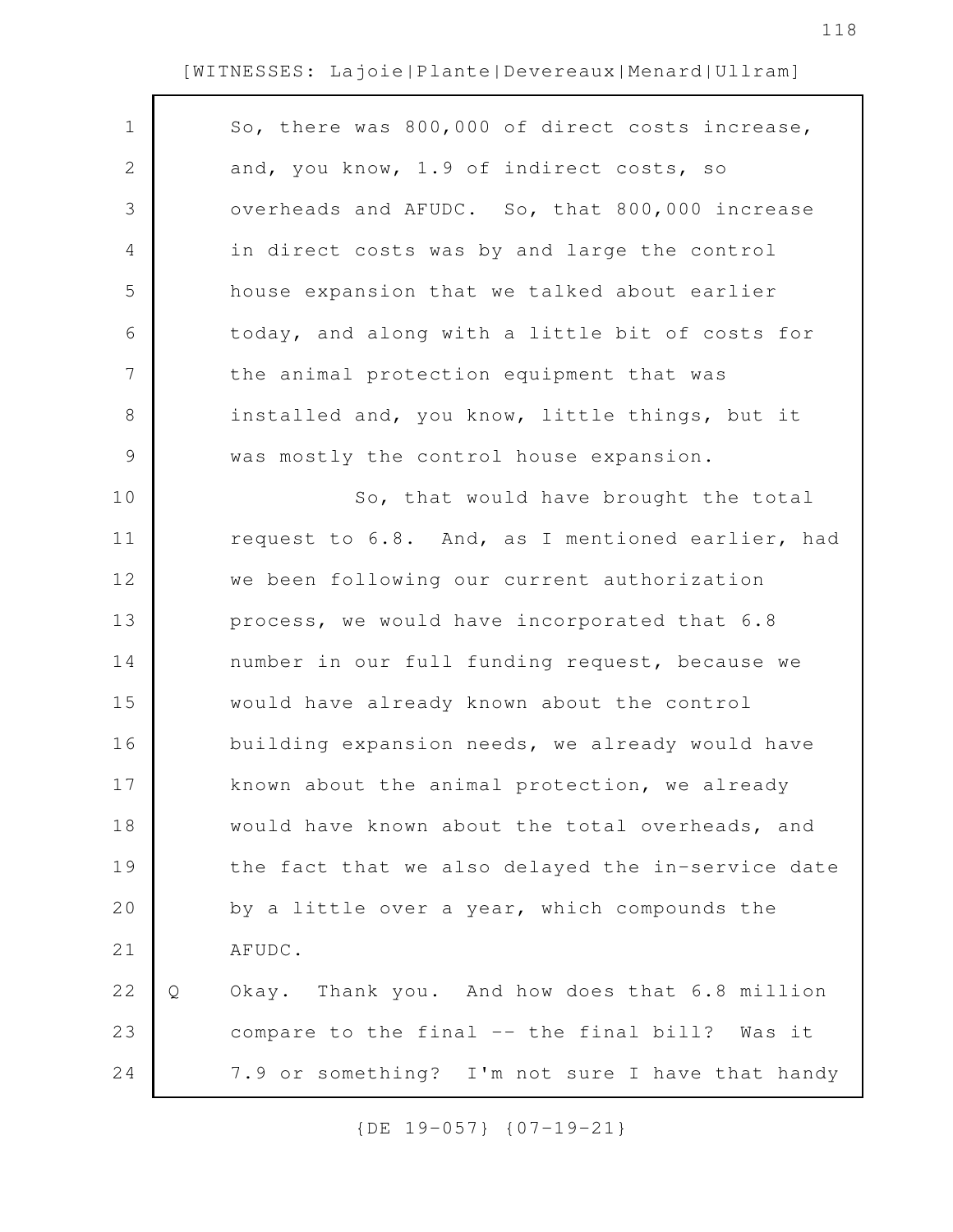| $\mathbf 1$    |   | here.                                             |
|----------------|---|---------------------------------------------------|
| $\mathbf{2}$   | A | (Plante) 7.7.                                     |
| 3              | Q | 7.7?                                              |
| $\overline{4}$ | Α | (Plante) Yes.                                     |
| 5              | Q | Okay. That's the 900,000. Okay.                   |
| 6              | Α | (Plante) Yeah.                                    |
| $\overline{7}$ | Q | Okay. Thank you. All right. And the only other    |
| $8\,$          |   | question I have on this one was, could someone    |
| $\mathcal{G}$  |   | maybe just give a high-level overview of what     |
| 10             |   | exactly caused the phasing error?                 |
| 11             | Α | (Plante) I can try. I don't -- I wasn't on-site.  |
| 12             |   | I'm not a testing and commissioning expert by any |
| 13             |   | means.                                            |
| 14             |   | But, during the test energization                 |
| 15             |   | process to energize the transformer, there were   |
| 16             |   | probably sixty-ish or so switching steps that are |
| 17             |   | involved with doing that. Each step would have    |
| 18             |   | some involvement of the testing team, to validate |
| 19             |   | that the thing that they're expecting to see for, |
| 20             |   | you know, voltages in various areas are as        |
| 21             |   | expected.                                         |
| 22             |   | And, at some point, when we were                  |
| 23             |   | validating voltages at the Synch Scope, they      |
| 24             |   | detected that they were not getting what they     |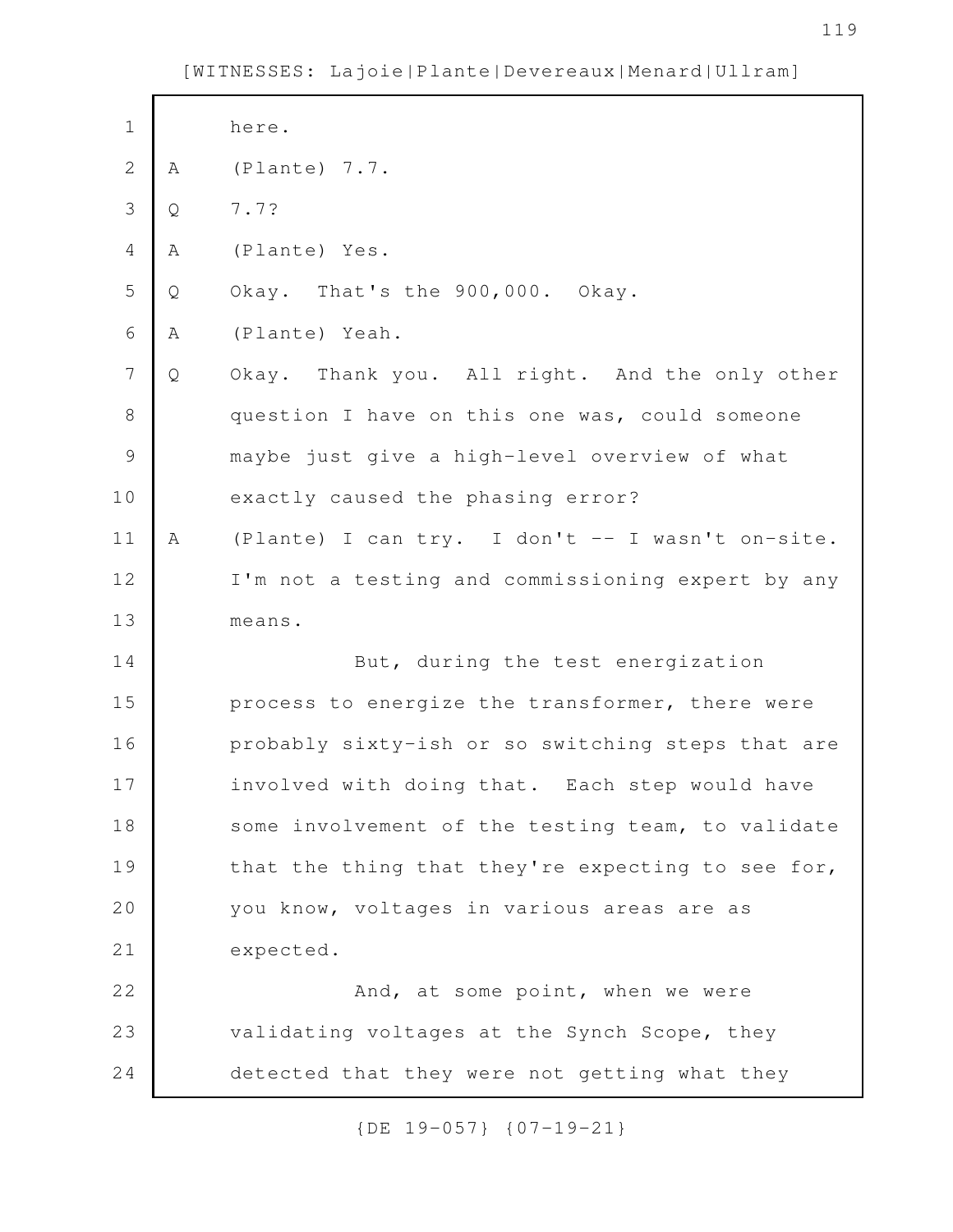| $\mathbf 1$   | should have been getting. And that gave them     |
|---------------|--------------------------------------------------|
| $\mathbf{2}$  | enough information to say "We can't go forward,  |
| 3             | because we have an error somewhere."             |
| 4             | And I lost Commissioner Goldner.                 |
| 5             | CHAIRWOMAN MARTIN: We actually lost              |
| 6             | you by video again, Mr. Plante.                  |
| 7             | WITNESS PLANTE: Eh. I'm sorry.                   |
| 8             | CHAIRWOMAN MARTIN: Hold off for a                |
| $\mathcal{G}$ | minute, maybe you will reappear.                 |
| 10            | WITNESS PLANTE: I hope, but can't                |
| 11            | guarantee.                                       |
| 12            | CHAIRWOMAN MARTIN: Let's go off the              |
| 13            | record for a moment until we see if it does.     |
| 14            | (Off the record discussion ensued.)              |
| 15            | CHAIRWOMAN MARTIN: Let's take a                  |
| 16            | five-minute recess while he does that and come   |
| 17            | back. I don't expect that it will take more than |
| 18            | an hour on questioning.                          |
| 19            | Okay? Come back about 12:40 to                   |
| 20            | restart. Thank you.                              |
| 21            | (Recess taken at 12:33 p.m. and the              |
| 22            | hearing resumed at 12:43 p.m.)                   |
| 23            | CHAIRWOMAN MARTIN: Okay. Let's go                |
| 24            | back on the record. Commissioner Goldner.        |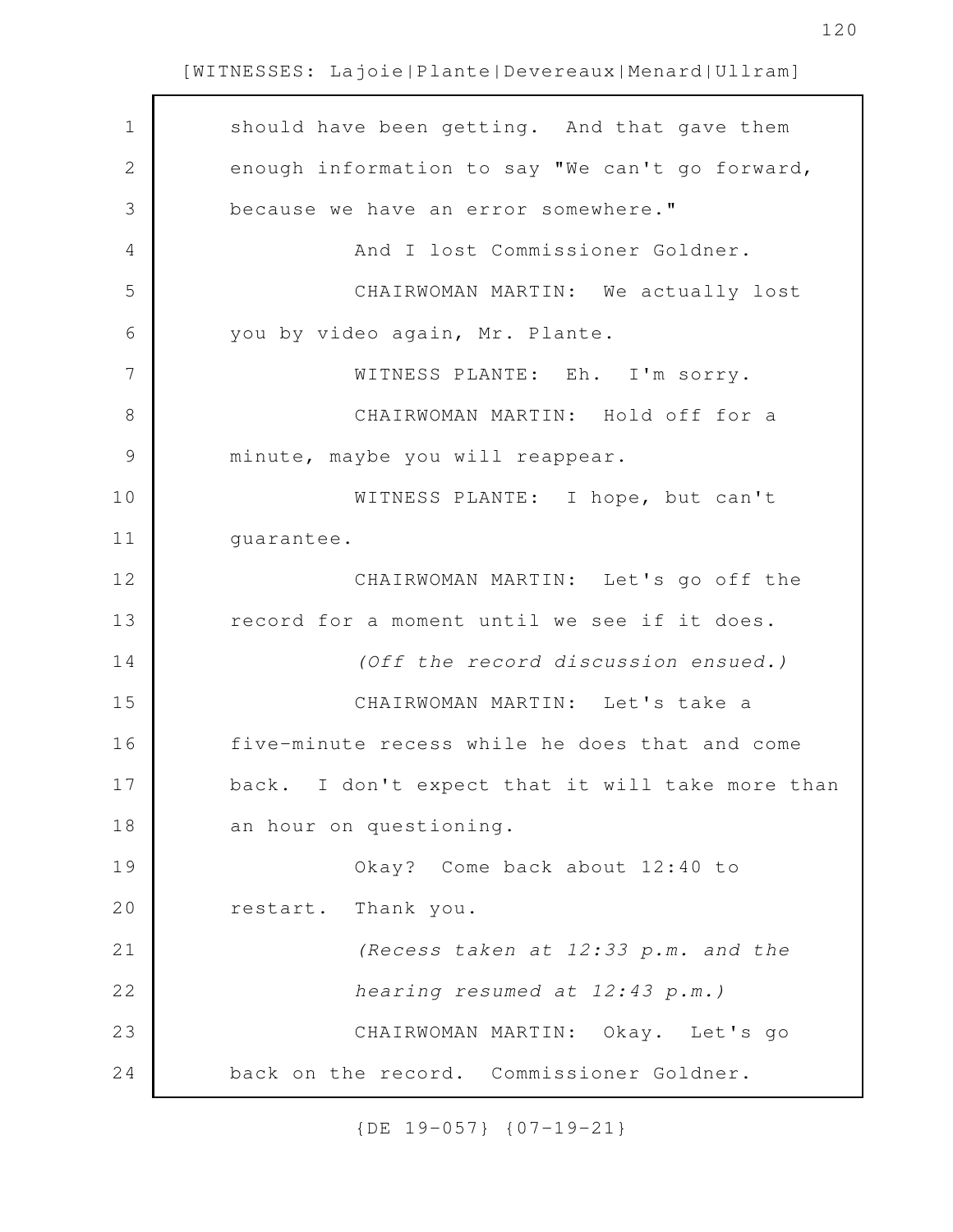| $\mathbf 1$  | BY COMMISSIONER GOLDNER:                             |
|--------------|------------------------------------------------------|
| $\mathbf{2}$ | Yes. We were just -- Mr. Plante and I were just<br>Q |
| 3            | trying to sort out this phasing error. And           |
| 4            | maybe, Mr. Plante, I could maybe put it a little     |
| 5            | bit differently. And, if you don't know the          |
| 6            | answer to that, that's okay. We can make it a        |
| 7            | record request.                                      |
| 8            | But what I was really trying to get at               |
| $\mathsf 9$  | was, the root cause of the phasing error, was        |
| 10           | there, you know, usually companies go through a      |
| 11           | root cause analysis and sort out what happened,      |
| 12           | and, you know, have kind of a written report,        |
| 13           | "Hey, we spent the next million or two or three      |
| 14           | million dollars, because this happened or that       |
| 15           | happened."                                           |
| 16           | Was there a root cause analysis done on              |
| 17           | this? And I'm specifically interested in, you        |
| 18           | know, was it a hardware issue? Was it a software     |
| 19           | issue? That's kind of where I'm going.               |
| 20           | (Plante) So, we did not perform a specific root<br>Α |
| 21           | cause type of analysis here. We certainly did        |
| 22           | evaluate where the error was in the engineering.     |
| 23           | So that, I mean, if you were to look for a root      |
| 24           | cause, I think everybody can pretty much agree       |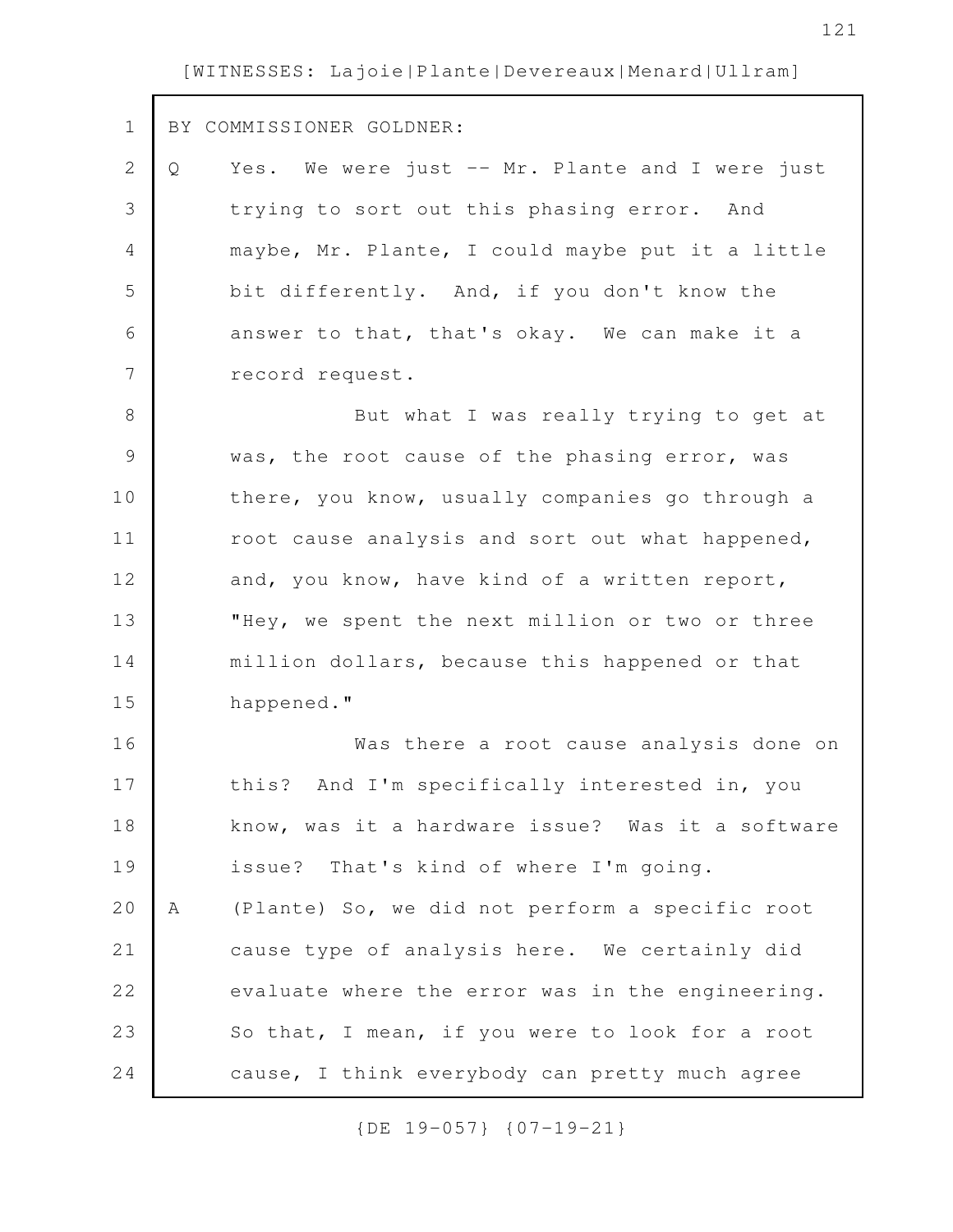| $\mathbf 1$    |   | that there is an engineering shortcoming here     |
|----------------|---|---------------------------------------------------|
| $\mathbf 2$    |   | that we discovered during the testing process.    |
| 3              |   | But, no, we did not perform a detailed            |
| $\overline{4}$ |   | root cause analysis. We don't feel that there     |
| 5              |   | was a hardware or software issue that caused or   |
| 6              |   | contributed to this issue.                        |
| $\overline{7}$ | Q | Okay. So, I'm just trying to make sure I          |
| $\,8\,$        |   | interpret it right. It's really -- you would      |
| $\mathcal{G}$  |   | characterize this as a "design" issue?            |
| 10             | Α | (Plante) Yes.                                     |
| 11             |   | COMMISSIONER GOLDNER: Okay. Okay.                 |
| 12             |   | That's all I was trying to get at. Okay. Very     |
| 13             |   | good. Thank you, Mr. Plante.                      |
| 14             |   | And my last, maybe, you know, question            |
| 15             |   | or comment is really directed at Mr. Buckley, who |
| 16             |   | I know is not a witness. But, Mr. Buckley, will   |
| 17             |   | you be addressing in your closing the sort of     |
| 18             |   | eight or nine year gap on this taps issue,        |
| 19             |   | between when Eversource stopped doing it one way, |
| 20             |   | and the Audit Report that highlights that that's  |
| 21             |   | a concern or an issue? Is that something you      |
| 22             |   | will be able to address in your closing?          |
| 23             |   | MR. BUCKLEY: Yes, absolutely,                     |
| 24             |   | Commissioner Goldner. I will address that in my   |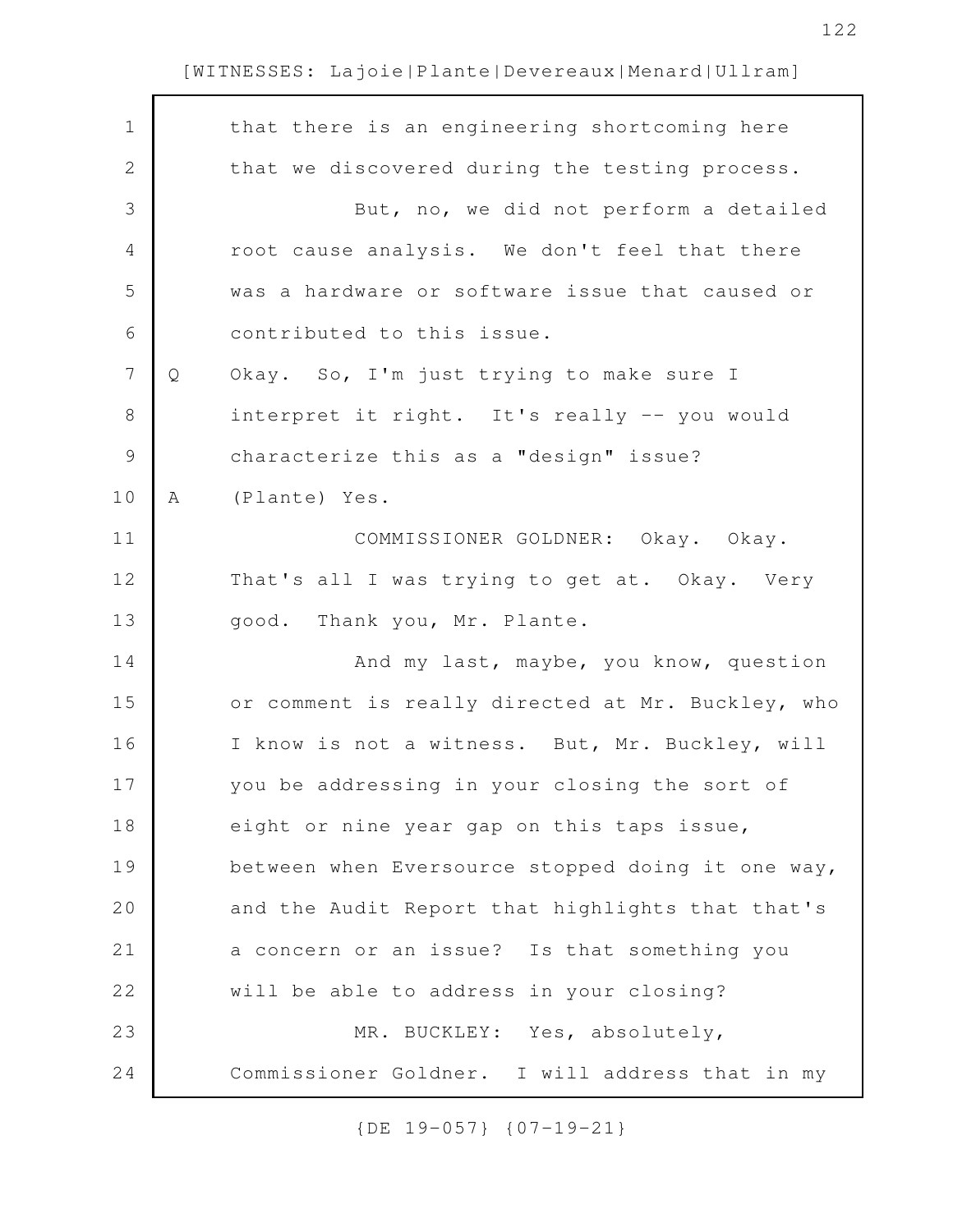| $\mathbf 1$   |   | closing.                                          |
|---------------|---|---------------------------------------------------|
| $\mathbf{2}$  |   | COMMISSIONER GOLDNER: Thank you.                  |
| 3             |   | Thank you, sir. Okay. That's all I have,          |
| 4             |   | Chairwoman.                                       |
| 5             |   | CHAIRWOMAN MARTIN: Okay. Thank you.               |
| 6             |   | BY CHAIRWOMAN MARTIN:                             |
| 7             | Q | A quick question on one of the specific projects, |
| $8\,$         |   | on, I believe, red Bates 027, Line 55, of Exhibit |
| $\mathcal{G}$ |   | 62. There's one project called "Emerging Capital  |
| 10            |   | Security". If someone could just describe that    |
| 11            |   | project and what it entails for me please?        |
| 12            | A | (Menard) Would you be able to repeat the Bates    |
| 13            |   | Page number?                                      |
| 14            | Q | I believe it was Bates 027. Let me go back and    |
| 15            |   | double check. It's the second page. And it is     |
| 16            |   | Exhibit 62.                                       |
| 17            | Α | (Menard) Yes. I see that. Line 55?                |
| 18            | Q | Line 55.                                          |
| 19            | Α | (Menard) Unfortunately, I don't have the detail   |
| 20            |   | behind this. It is a project related to           |
| 21            |   | information technology. I don't have the detail   |
| 22            |   | handy, but we could certainly follow up.          |
| 23            | Q | Okay. If no other witness does, then I think      |
| 24            |   | that would be a record request for the Company.   |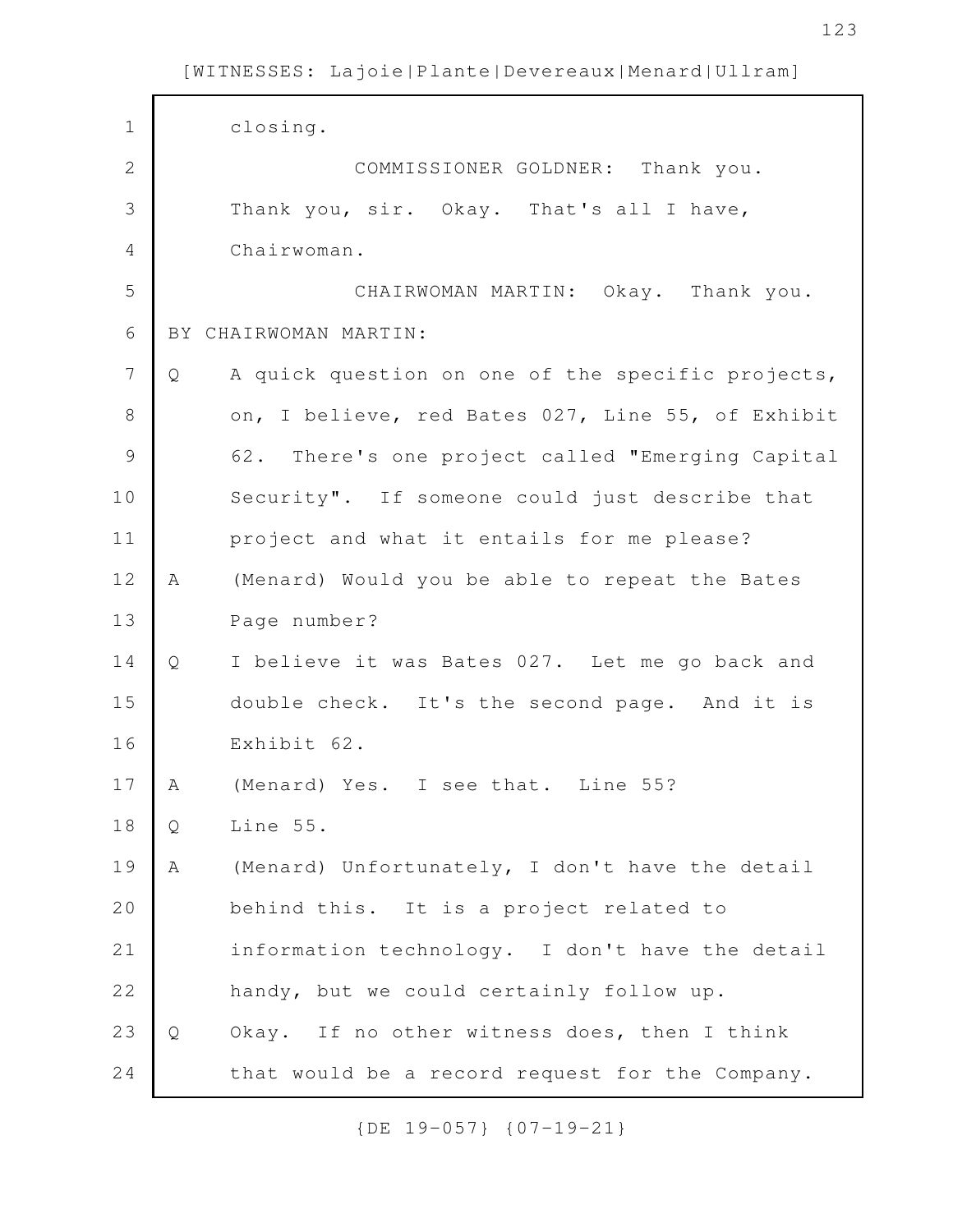| Α | (Menard) And are you looking for a general       |
|---|--------------------------------------------------|
|   | description of what the project is?              |
| Q | Yes. It's not -- it's not very clear from this   |
|   | what it involves.                                |
|   | (Short pause.)                                   |
|   | BY CHAIRWOMAN MARTIN:                            |
| Q | Okay. Thank you. We heard some testimony         |
|   | earlier today from Mr. Lajoie about the process  |
|   | for approval, and Mr. Kreis raised the issue     |
|   | related to some testimony about projects being   |
|   | authorized "any time of the year". And Mr.       |
|   | Lajoie had explained that a lot of times there   |
|   | are later projects involving emergency           |
|   | replacement or unforeseen circumstances. I'm     |
|   | wondering, Mr. Lajoie, if there are any of those |
|   | in this step increase request? And, if so, can   |
|   | you point us to the justification form for those |
|   | that is in the exhibit? And, if not, can you     |
|   | provide that to us as a record request?          |
| Α | (Lajoie) Yes. We can certainly provide that.     |
|   | I'm just quickly scanning through, and I don't   |
|   | see anything that's an emergency replacement     |
|   | here. But, rather than depending on my ability   |
|   | to read quickly, we will do that through an      |
|   |                                                  |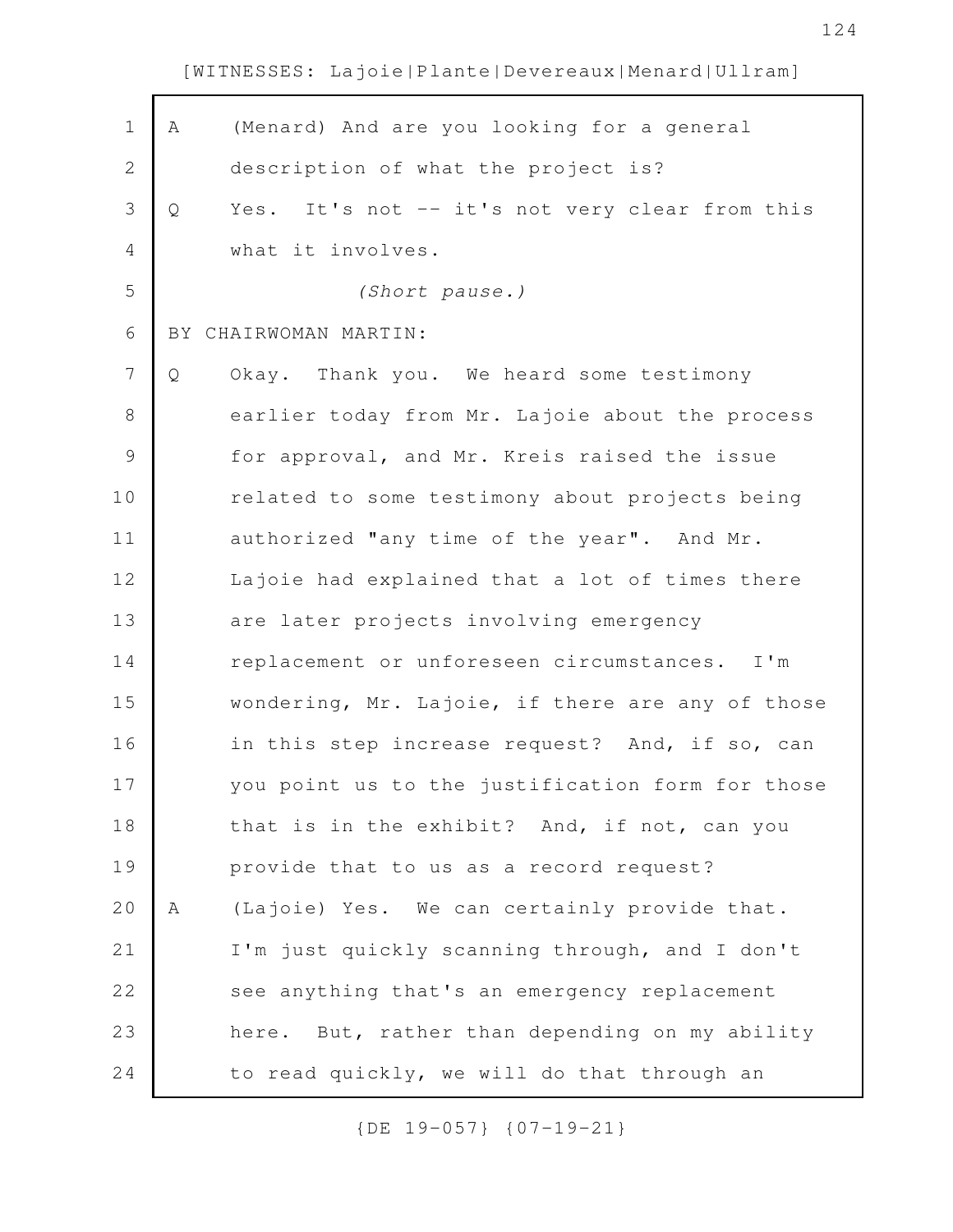$\Gamma$ 

| $\mathbf 1$  | information request.                                  |
|--------------|-------------------------------------------------------|
| $\mathbf{2}$ | CHAIRWOMAN MARTIN: Okay. And I                        |
| 3            | apologize for the delay, I just keep track of         |
| 4            | what we have for record requests. So, that would      |
| 5            | be identifying those and providing any related        |
| 6            | justification form, as you described?                 |
| 7            | WITNESS LAJOIE: Yes.                                  |
| 8            | BY CHAIRWOMAN MARTIN:                                 |
| $\mathsf 9$  | Okay. Going back to the submarine cable project,<br>Q |
| 10           | with the \$360,000 initial estimate. Given the        |
| 11           | significant disparity, I am wondering what            |
| 12           | vetting is done, and maybe this has changed, we       |
| 13           | heard Mr. Plante reference a change in process,       |
| 14           | but does the EPAC look to determine whether it's      |
| 15           | a reasonable estimate? And a second question on       |
| 16           | that is who is on the EPAC? What are their            |
| 17           | qualifications?                                       |
| 18           | (Lajoie) Because this was a distribution line<br>Α    |
| 19           | project, and it was reviewed by the New Hampshire     |
| 20           | PAC, which is a local New Hampshire group, as         |
| 21           | opposed to the EPAC, which is a tristate group.       |
| 22           | The EPAC looks at substation and transmission         |
| 23           | projects. Distribution line projects are              |
| 24           | reviewed within the -- within the individual          |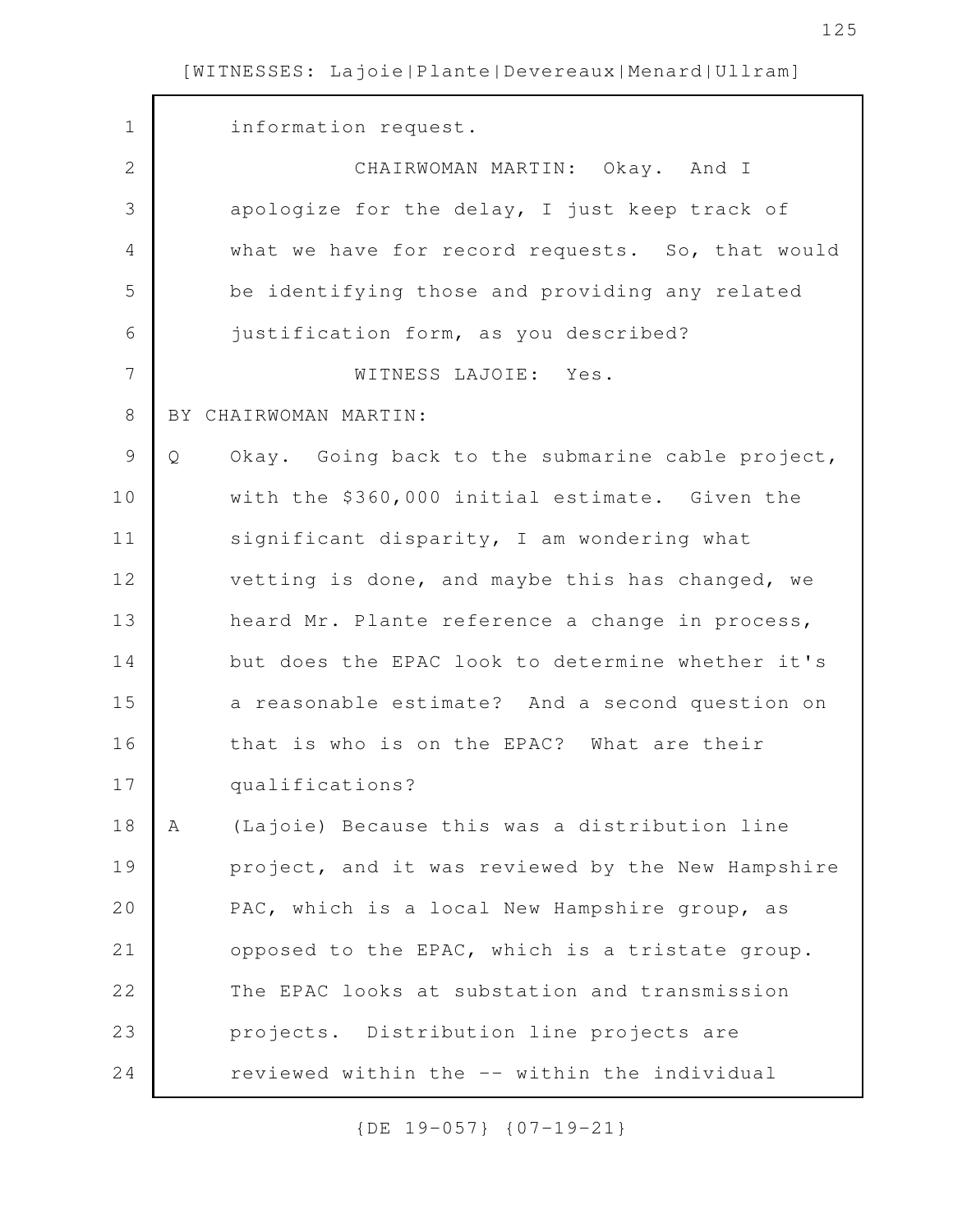| $\mathbf 1$ |   | state Project Authorization Committees, PACs.     |
|-------------|---|---------------------------------------------------|
| $\mathbf 2$ |   | We can certainly provide you a list of            |
| 3           |   | the members who are on the New Hampshire PAC      |
| 4           |   | committee.                                        |
| 5           | Q | I think I'm less interested in their specific     |
| 6           |   | identify as to -- and more as to how their        |
| 7           |   | qualifications are determined. And,               |
| 8           |   | fundamentally, it's a bit surprising that there   |
| $\mathsf 9$ |   | could be an estimate for \$360,000 that would be  |
| 10          |   | approved in the scenario we're hearing, where the |
| 11          |   | scope really doesn't change, and this involves    |
| 12          |   | submarine cables to an island.                    |
| 13          | Α | (Lajoie) So, the members of the committee, and    |
| 14          |   | it's composed of managers and directors of        |
| 15          |   | various groups within the Company; Substation     |
| 16          |   | Operations, Field Operations, System Planning.    |
| 17          |   | I'm kind of the Chairman of the committee. Field  |
| 18          |   | Engineering is another group that the director is |
| 19          |   | a member of the committee. We have a manager      |
| 20          |   | from Planning and Scheduling, and so forth.       |
| 21          |   | So, you know, it's people with a wide             |
| 22          |   | variety of backgrounds and experiences within the |
| 23          |   | Company who are reviewing the projects, and       |
| 24          |   | determining whether the project is justified or   |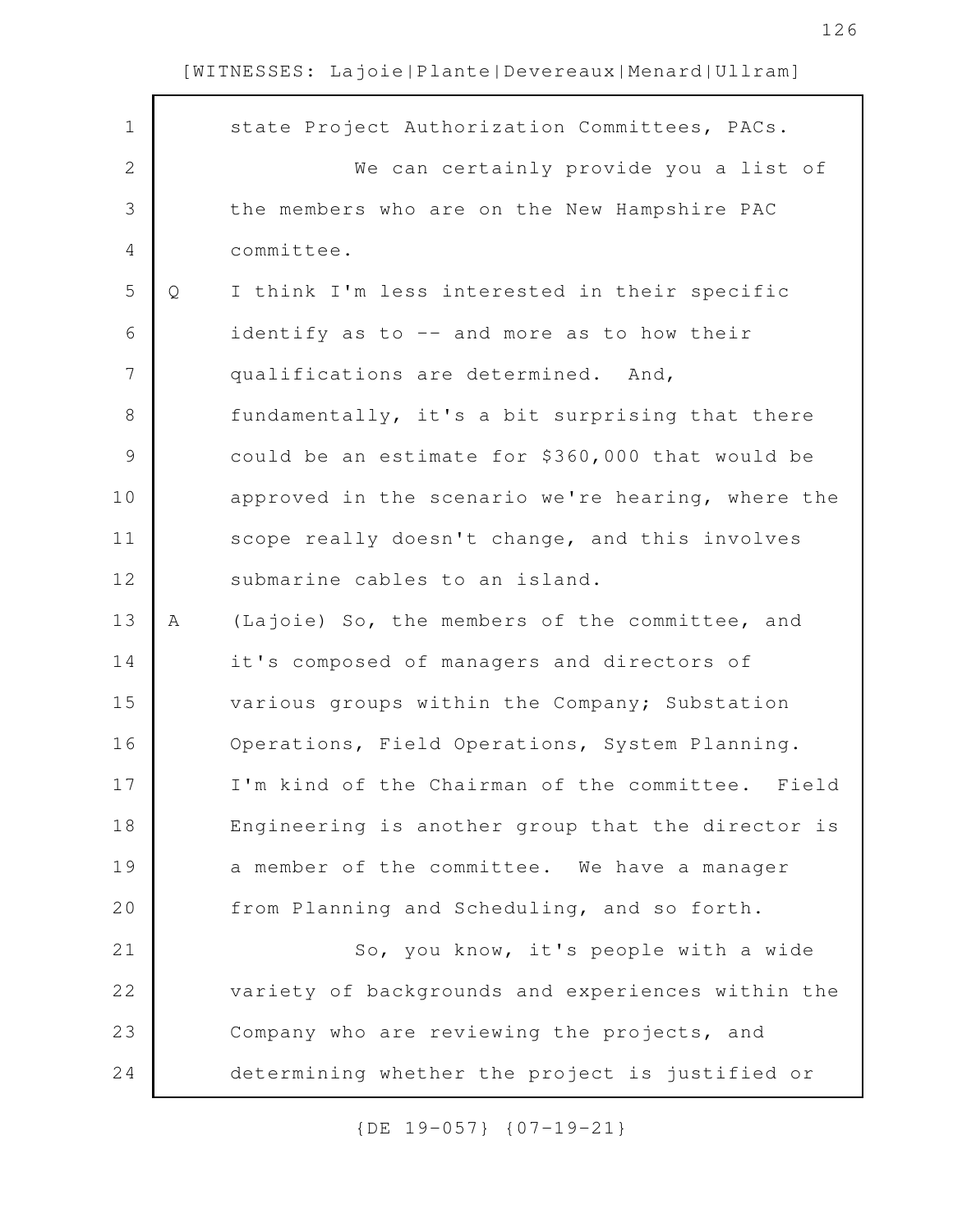| $\mathbf 1$ |              | not.                                              |
|-------------|--------------|---------------------------------------------------|
| 2           |              | And then, your next question was, I'm             |
| 3           |              | sorry?                                            |
| 4           | $\mathsf{Q}$ | That's fine. So, you're the perfect person for    |
| 5           |              | this question. Can you describe the process, if   |
| 6           |              | there is an estimate that the PAC would think was |
| 7           |              | unreasonably low, how would that be addressed?    |
| 8           | Α            | (Lajoie) In general, when people come in with     |
| $\mathsf 9$ |              | projects, we review the documentation. We're      |
| 10          |              | looking for things like "what is this estimate    |
| 11          |              | based on?" This one that we're talking about was  |
| 12          |              | from 2016, and prior to my direct involvement at  |
| 13          |              | that, you know, in 2016. We're looking for, you   |
| 14          |              | know, "How was this estimate derived?" "What is   |
| 15          |              | it based on?"                                     |
| 16          |              | And, over time, I can tell you the                |
| 17          |              | committee has gotten of -- better at pushing back |
| 18          |              | and making sure that it is, in fact, based on a   |
| 19          |              | bid, you know, that we can put our hands on.      |
| 20          |              | That it's based on something that's been designed |
| 21          |              | within our work management system. We've had      |
| 22          |              | changes to the work management system over the    |
| 23          |              | years, and have had some problems where the       |
| 24          |              | estimating function wasn't working very well, but |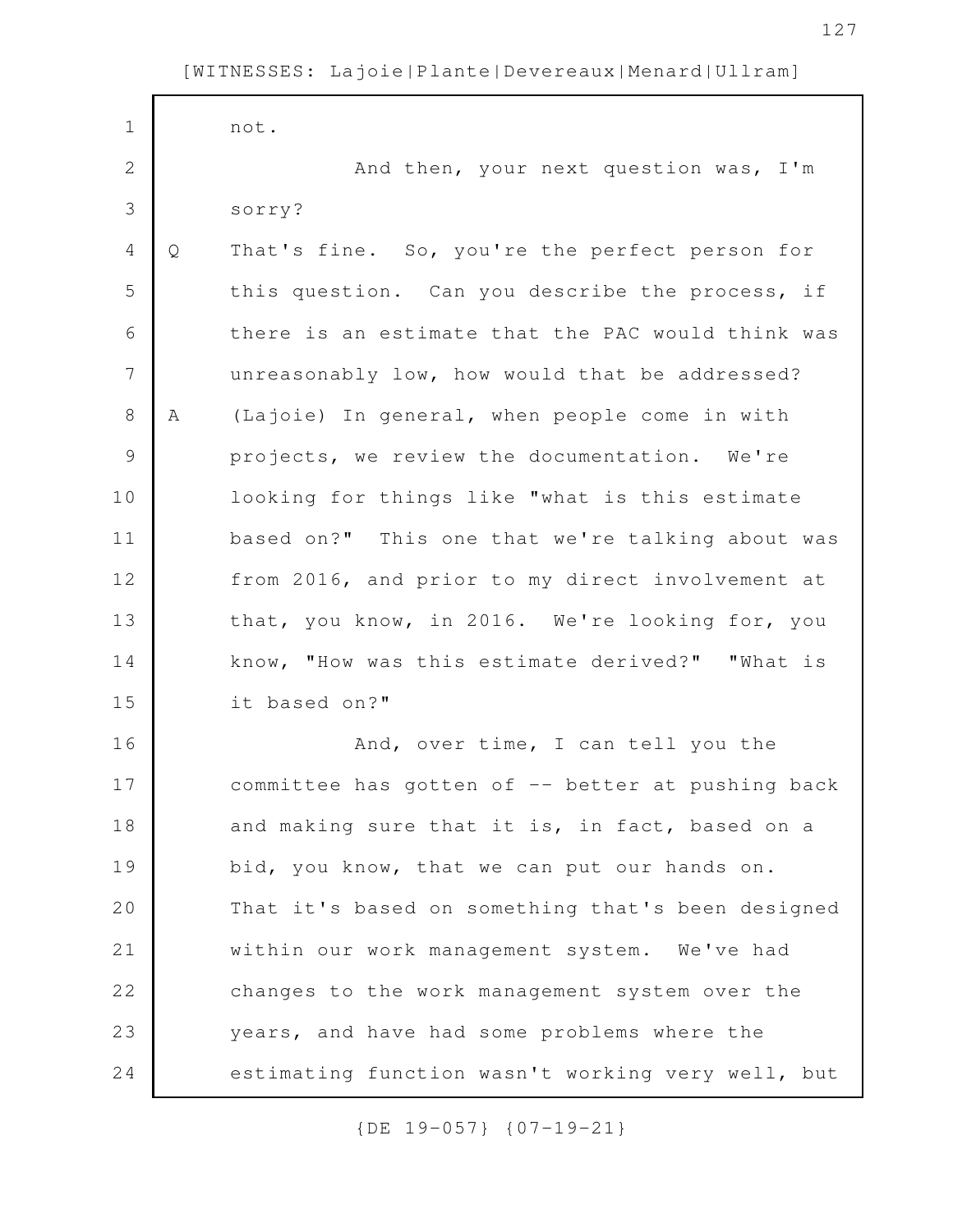| $\mathbf 1$    |   | at the moment it is. Those tend to be the more    |
|----------------|---|---------------------------------------------------|
| $\mathbf{2}$   |   | normal work for us, you know, building a pole     |
| 3              |   | line or building an underground line. Submarine   |
| 4              |   | cables, since, as I mentioned, I think, it really |
| 5              |   | is nothing that we do on a regular basis, would   |
| 6              |   | be one of those items that should be sent out to  |
| $\overline{7}$ |   | bid.                                              |
| 8              |   | The original form, as we discussed I              |
| $\mathcal{G}$  |   | think earlier, didn't have a basis for the cost   |
| 10             |   | estimate of 360,000. Looking back on it now, I    |
| 11             |   | would hope that we would stand up and say that    |
| 12             |   | "this doesn't really look right, it looks pretty  |
| 13             |   | $low.$ "                                          |
| 14             |   | But, again, without having had any                |
| 15             |   | experience with submarine cable in the recent     |
| 16             |   | past, the last one that I was involved in was     |
| 17             |   | probably in the late 1980s, on Newfound Lake.     |
| 18             |   | Without having any recent experience on submarine |
| 19             |   | cable installation, you know, I would hope that   |
| 20             |   | we would get -- today, I feel confident that we   |
| 21             |   | would have the bid in front of us, to be able to  |
| 22             |   | be sure that the cost is based on something that, |
| 23             |   | you know, it's cast in concrete.                  |
| 24             | Q | Thank you for that. We've heard a couple times    |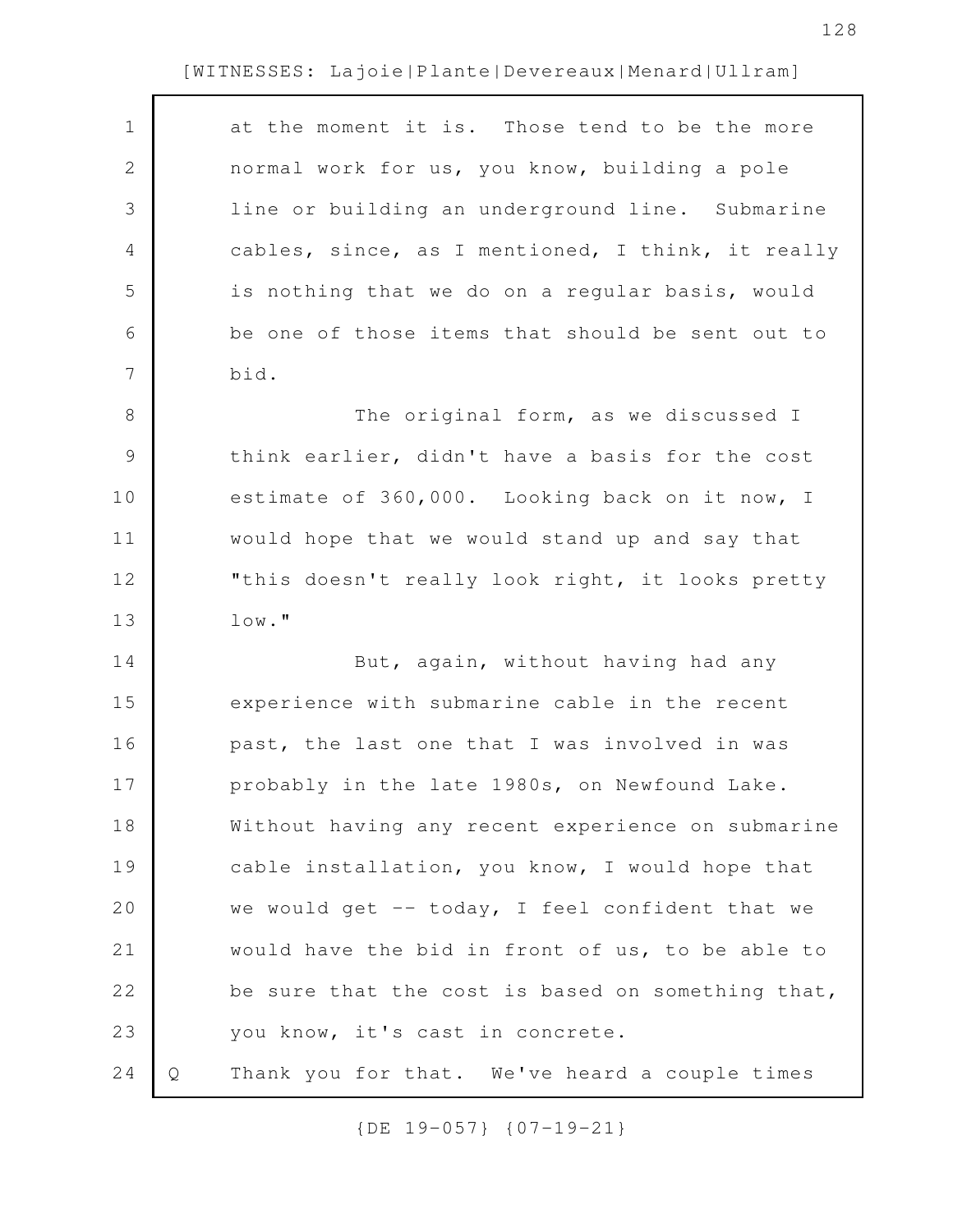| $\mathbf 1$    |   | that there's been a change in process. When did       |
|----------------|---|-------------------------------------------------------|
| $\mathbf{2}$   |   | that occur?                                           |
| 3              | A | (Lajoie) There's been multiple changes in             |
| $\overline{4}$ |   | process. A lot of them have occurred as we            |
| 5              |   | progressed through the rate case and subsequent       |
| 6              |   | hearings. I think, well, perhaps some of our          |
| 7              |   | documentation had been lacking previously, and        |
| 8              |   | that was pointed out to us as part of this whole      |
| $\mathsf 9$    |   | process. So, we've gotten a lot better at             |
| 10             |   | providing or establishing better documentation        |
| 11             |   | requirements as time has gone on.                     |
| 12             | Q | I'll just briefly turn to Mr. Plante, because I       |
| 13             |   | think that you had mentioned a couple times that      |
| 14             |   | there is now engineering requirements related to      |
| 15             |   | the approvals and additional details. Was that a      |
| 16             |   | single change that you were referring to?<br>Is       |
| 17             |   | that a series of changes since 2016?                  |
| 18             | Α | (Plante) I would say it's a series of changes         |
| 19             |   | that have been put in place over the past couple      |
| 20             |   | of years. Some of them are based on learnings         |
| 21             |   | that we've taken away from this rate case.            |
| 22             |   | Others are from learnings that we've taken            |
| 23             |   | throughout the three-state enterprise.<br>$F \circ r$ |
| 24             |   | instance, a now formalized process for performing     |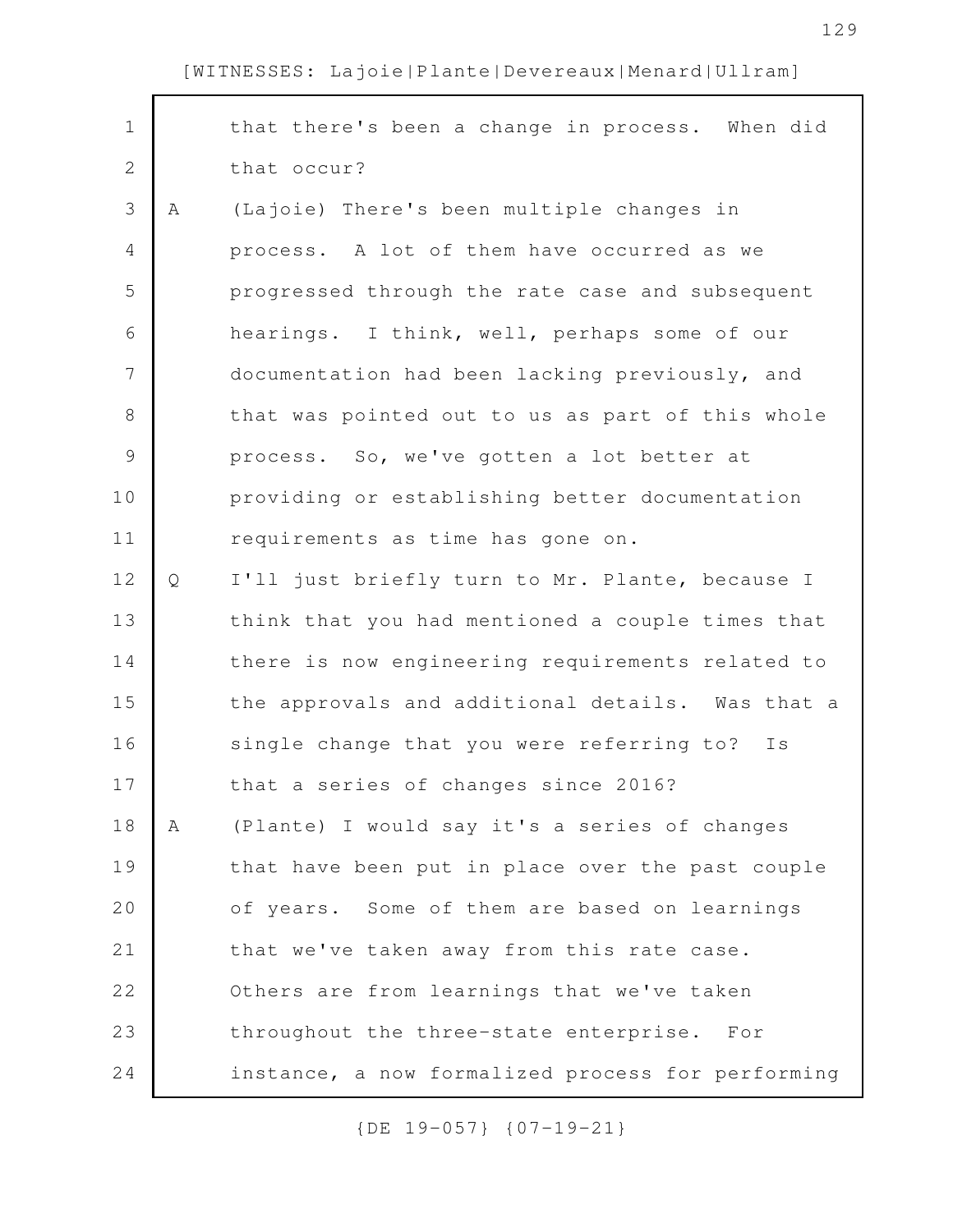| $\mathbf 1$  | both substation and line constructability would   |
|--------------|---------------------------------------------------|
| $\mathbf{2}$ | be used. We had a three-state group pulled        |
| 3            | together of subject matter experts, as part of an |
| 4            | initiative, an initiative to define the things    |
| 5            | that we should be looking at or looking for at    |
| 6            | various stages of project development, so that we |
| 7            | can effectively progress the design and           |
| 8            | estimating those projects. It's eliminating,      |
| 9            | we're never going to eliminate everything, but    |
| 10           | minimizing the things that crop up later on in    |
| 11           | the process.                                      |
| 12           | So, part of our approval requirements             |
| 13           | now are to, in addition to submitting a PAF,      |
| 14           | Project Authorization Form, we need to submit a   |
| 15           | constructability review document, which is a      |
| 16           | pretty detailed assessment, the existing          |
| 17           | conditions, and questions and check boxes that    |
| 18           | you need to evaluate. Project schedule is         |
| 19           | another requirement for the project approval      |
| 20           | through EPAC. Process of schedule never changes,  |
| 21           | but it demonstrates that your project estimate is |
| 22           | based upon some boundaries in time, as well as    |
| 23           | some boundaries in outage claim.                  |
| 24           | So, have we thought about what we might           |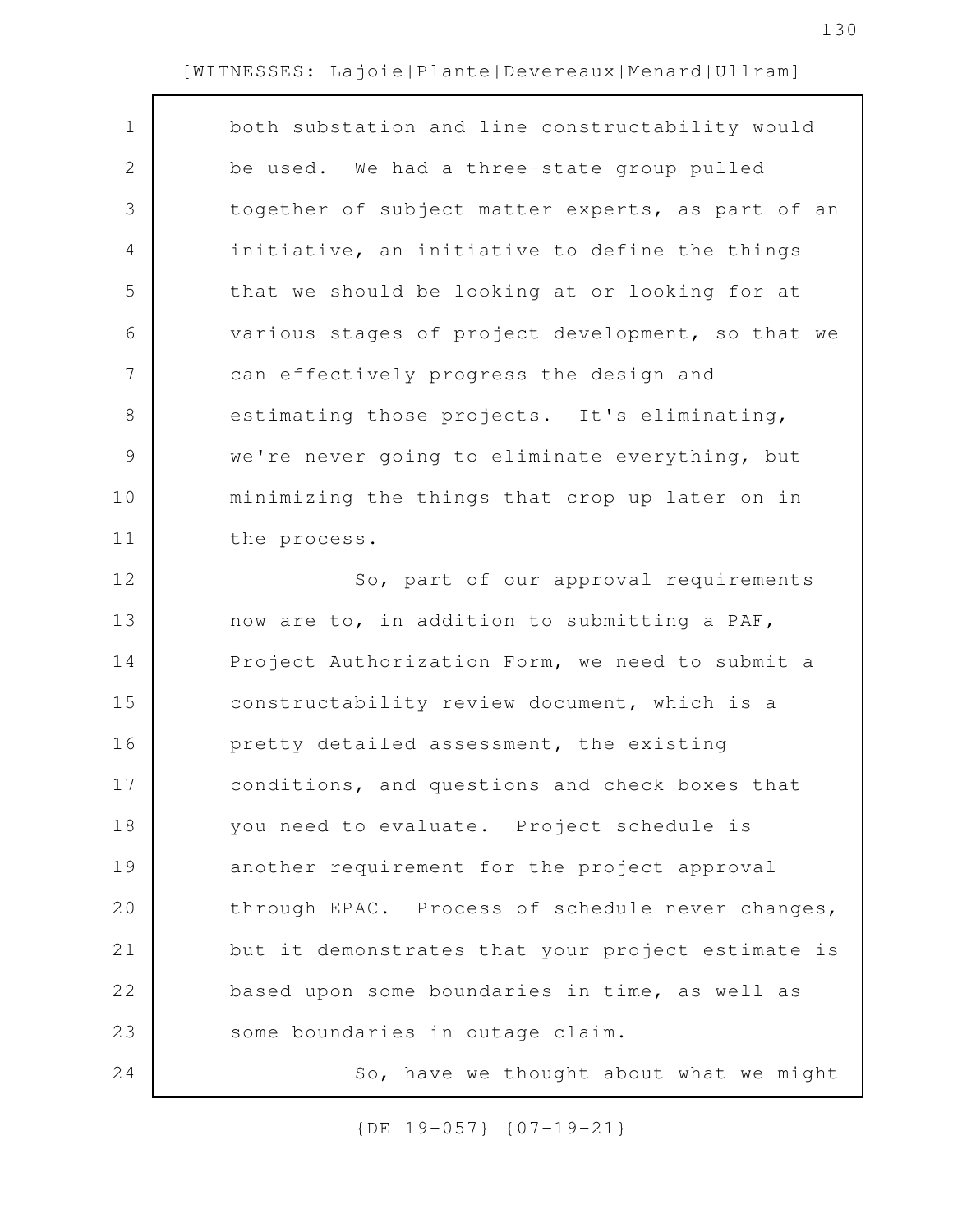| $\mathbf 1$ |   | need for outages to complete the construction?    |
|-------------|---|---------------------------------------------------|
| 2           |   | Have we talked to our Control Center and gotten   |
| 3           |   | feedback from them, that, yes, they feel that we  |
| 4           |   | can -- we can be granted those outages, or, "no   |
| 5           |   | you can't", or, "yeah, you can have it in the     |
| 6           |   | spring, but not in the fall." You know, those     |
| 7           |   | types of kind of objective evaluations of, you    |
| 8           |   | know, whether our thoughts on how the project     |
| 9           |   | might unfold are, in fact, reasonable.            |
| 10          | Q | Okay. Thank you. Do you know specifically when    |
| 11          |   | the engineering requirement was added?            |
| 12          | Α | (Plante) What we -- I don't remember exactly the  |
| 13          |   | date, but I would probably say, like, two         |
| 14          |   | years-ish ago, where we were looking to have the  |
| 15          |   | engineering advanced somewhere near the -- what   |
| 16          |   | we would call -- what we used to call the "70     |
| 17          |   | percent stage", so that we could then start       |
| 18          |   | talking to contractors about construction costs.  |
| 19          |   | CHAIRWOMAN MARTIN: Mr. Fossum, I just             |
| 20          |   | want to clarify for the original record request I |
| 21          |   | had, it relates to the planning and this approval |
| 22          |   | process. That it sounds like there is a current   |
| 23          |   | approval process in place, it would be helpful to |
| 24          |   | understand that.                                  |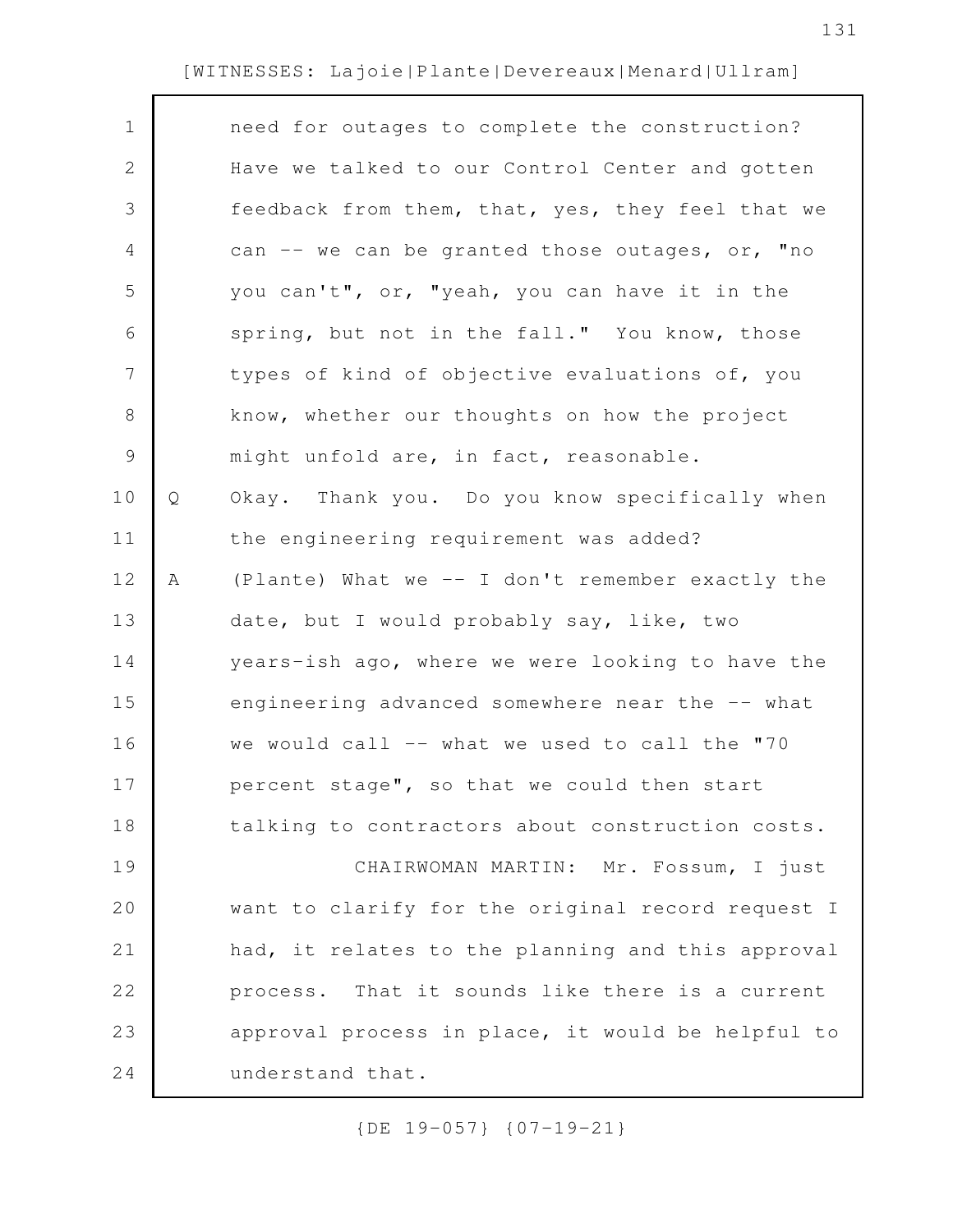| $\mathbf 1$    | MR. FOSSUM: Understood. Yes.                      |
|----------------|---------------------------------------------------|
| $\overline{2}$ | CHAIRWOMAN MARTIN: Okay.                          |
| 3              | MR. FOSSUM: And I believe the                     |
| 4              | documents in the LCIRP filing that we can provide |
| 5              | would speak to both the approvals -- both of      |
| 6              | those issues, but we'll find that.                |
| $\overline{7}$ | CHAIRWOMAN MARTIN: Okay. Thank you.               |
| $8\,$          | BY CHAIRWOMAN MARTIN:                             |
| $\mathcal{G}$  | Oh. We heard some testimony related to the<br>Q   |
| 10             | approval in this, I believe it's the same         |
| 11             | project -- nope, it's in the Pemi project. And    |
| 12             | the EPAC, I believe, was involved in the          |
| 13             | subsequent approval of that project, is that      |
| 14             | right? Did I understand that right? I think       |
| 15             | that was Mr. Plante.                              |
| 16             | (Plante) Yes. EPAC is the approval body for<br>A  |
| 17             | major substation projects. And that's a           |
| 18             | three-state organization, and it's chaired by the |
| 19             | Director of Asset Management. And it's comprised  |
| 20             | pretty much of all of the directors of the -- in  |
| 21             | the areas of our Company. The various             |
| 22             | engineering directors, operations directors,      |
| 23             | community outreach directors, you know, some      |
| 24             | pretty broad spectrum of expertise.               |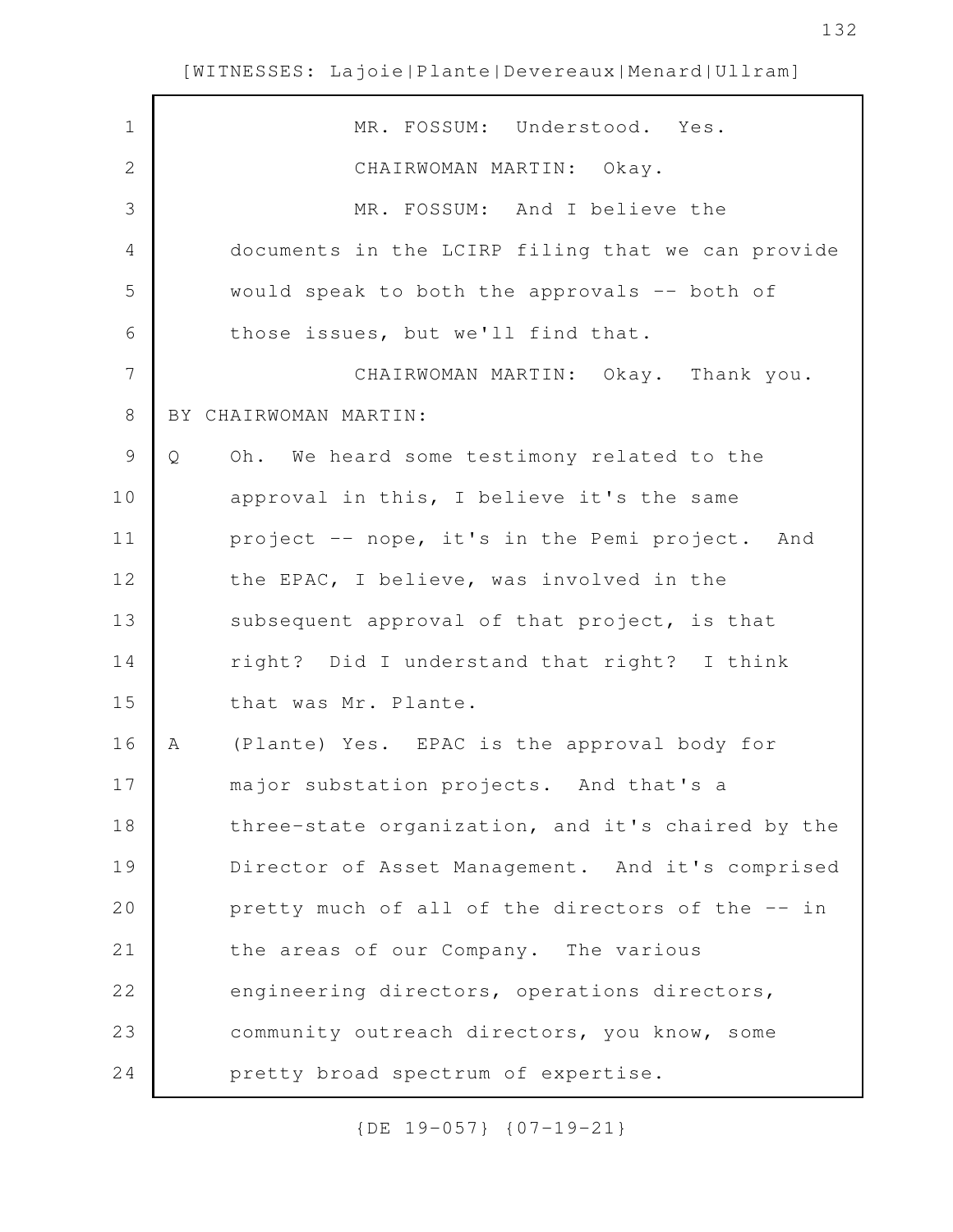| Q | I thought I understood you to testify that that   |
|---|---------------------------------------------------|
|   | approval ultimately came in April of 2021. But    |
|   | this project that we're being asked to approve    |
|   | here was placed in service in 2020. Can you help  |
|   | clarify that for me?                              |
| Α | (Plante) Yes. So, the final approval of the       |
|   | supplement did come through in late -- or, early  |
|   | 2021. And that's -- yes, as I mentioned earlier,  |
|   | we had a Supplemental Funding Request that was    |
|   | routing for approval, but we stopped in the fall  |
|   | when we discovered we had this problem with the   |
|   | Synch Scope. And, at that point, we began         |
|   | gathering the additional information that was     |
|   | required to, you know, get a good understanding   |
|   | of what the, you know, the total impact of that   |
|   | event was. And it just took a little bit of time  |
|   | to gather all that stuff. And I think it was      |
|   | early -- looks like mid January that we were able |
|   | to finally get the document put together and      |
|   | submit it to EPAC. And then, they approved it in  |
|   | April, and then it went through the PowerPlan     |
|   | approval process subsequent to that.              |
| Q | It's my understanding that was a retroactive      |
|   | approval or am I misunderstanding the testimony?  |
|   |                                                   |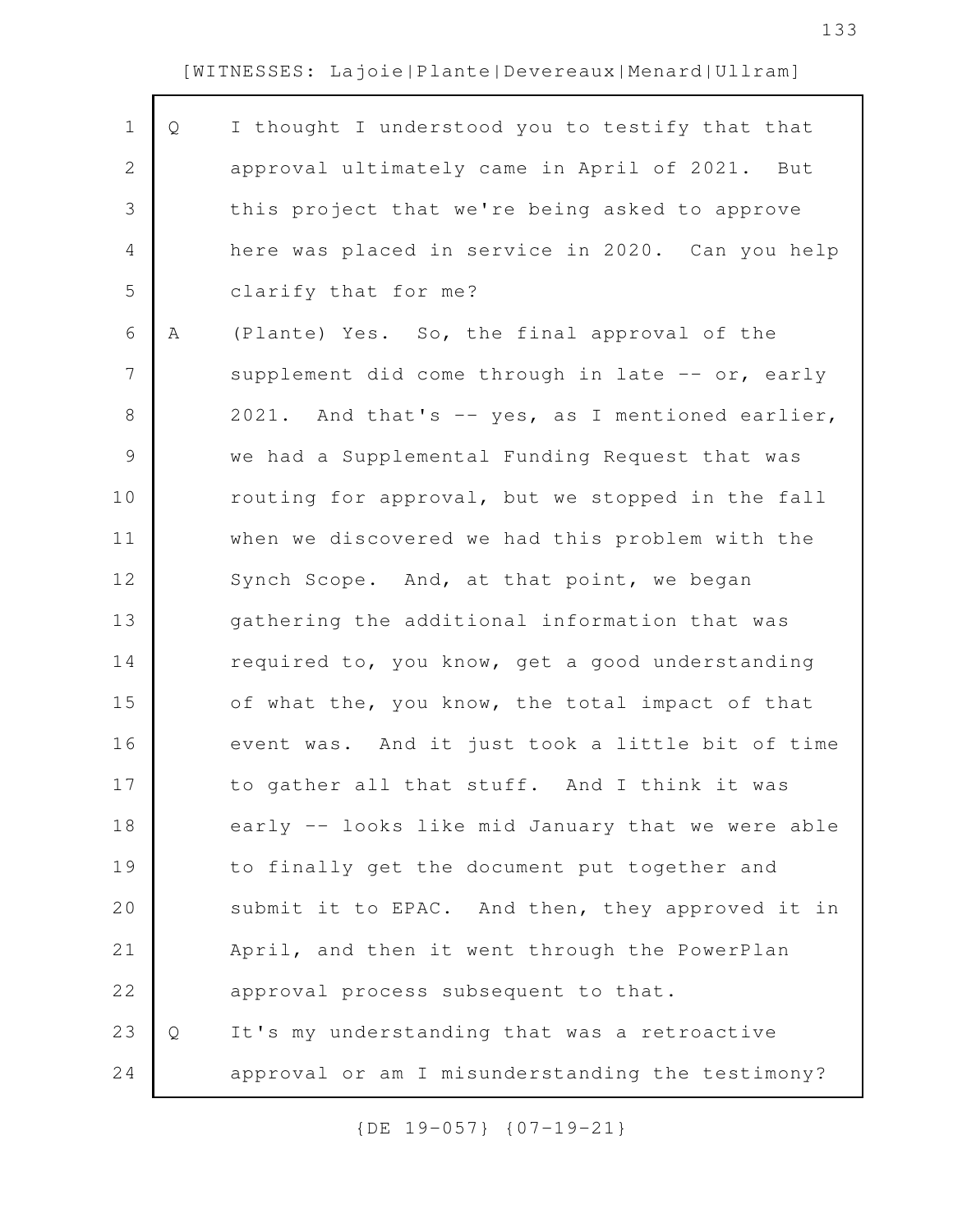| $\mathbf 1$    | Α | (Plante) No. You're understanding it kind of      |
|----------------|---|---------------------------------------------------|
| $\mathbf{2}$   |   | correctly.                                        |
| 3              | Q | Okay. Thank you. Just wanted to make sure. We     |
| $\overline{4}$ |   | also heard, related to the Pemi project, that,    |
| 5              |   | and heard some more through Commissioner          |
| 6              |   | Goldner's questions, that the vendor -- that      |
| 7              |   | there was an error, an engineering error, and     |
| $\,8\,$        |   | that the vendor essentially did not charge for    |
| $\mathsf 9$    |   | the engineering related to addressing that        |
| 10             |   | problem.                                          |
| 11             |   | There were questions related to whether           |
| 12             |   | there was the ability to hold them liable to a    |
| 13             |   | greater extent. And part of your testimony in     |
| 14             |   | response was that there were contractual          |
| 15             |   | limitations on that, which I understood, but then |
| 16             |   | also the internal engineering accountability      |
| 17             |   | related to that as well.                          |
| 18             |   | Is there any accommodation reflected in           |
| 19             |   | the step increase or in the cost for the project  |
| 20             |   | to account for the Eversource engineering --      |
| 21             |   | internal engineering issues?                      |
| 22             | Α | (Plante) I'm not sure I understand your question. |
| 23             | Q | I thought I understood, or I assumed from what    |
| 24             |   | you were saying, that there was some              |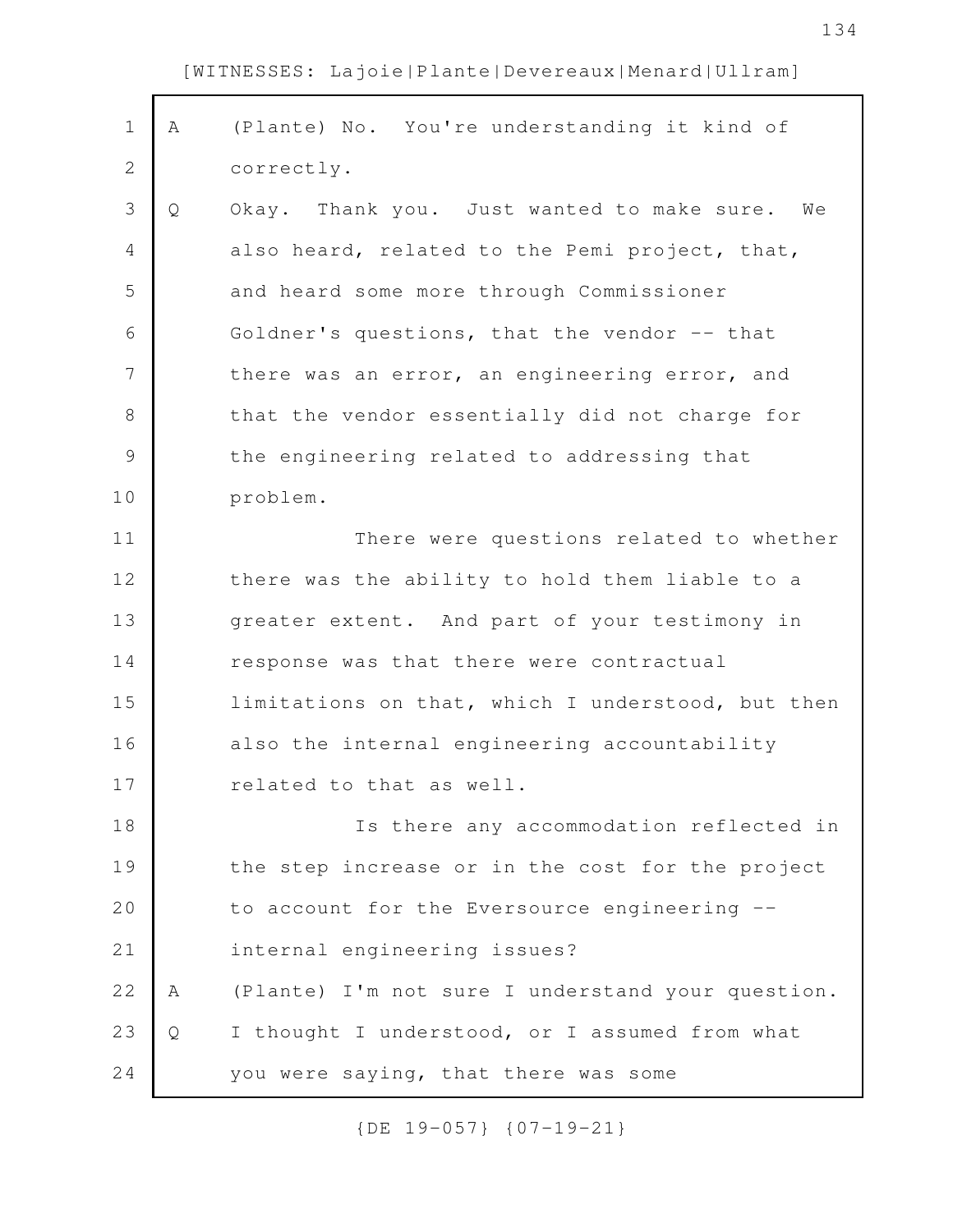| $\mathbf 1$    |   | responsibility for the issue that fell on         |
|----------------|---|---------------------------------------------------|
| $\sqrt{2}$     |   | Eversource, related to the review and not         |
| 3              |   | catching that error. And, so, I'm wondering if    |
| $\overline{4}$ |   | there is some accommodation for that reflected in |
| 5              |   | the numbers before us?                            |
| 6              | Α | (Plante) Okay. So, yes. Our internal              |
| $\overline{7}$ |   | engineering folks were involved with the reviews  |
| $\,8\,$        |   | and whatnot, the various design deliverables.     |
| $\mathcal{G}$  |   | And I guess, in terms of "accommodation", you're  |
| 10             |   | asking did we include the total cost of the       |
| 11             |   | internal engineering, that involvement, after     |
| 12             |   | that event was discovered?                        |
| 13             | Q | Yes.                                              |
|                |   |                                                   |
| 14             | A | (Plante) And my answer is "No." We have included  |
| 15             |   | all of the costs that our engineering folks have  |
| 16             |   | incurred for most of the project in this, in this |
| 17             |   | filing. I think that's correct. Right, Erica?     |
| 18             | Q | Okay. Thank you. I have a question for Ms.        |
| 19             |   | Menard related to the change in the policy in     |
| 20             |   | 2012. You noted that you had changed the          |
| 21             |   | accounting policy of the Company in 2012. I'm     |
| 22             |   | wondering if that was based upon a change in the  |
| 23             |   | language of the FERC rule or whether that was     |
| 24             |   | just a change in the policy internally, not based |
|                |   |                                                   |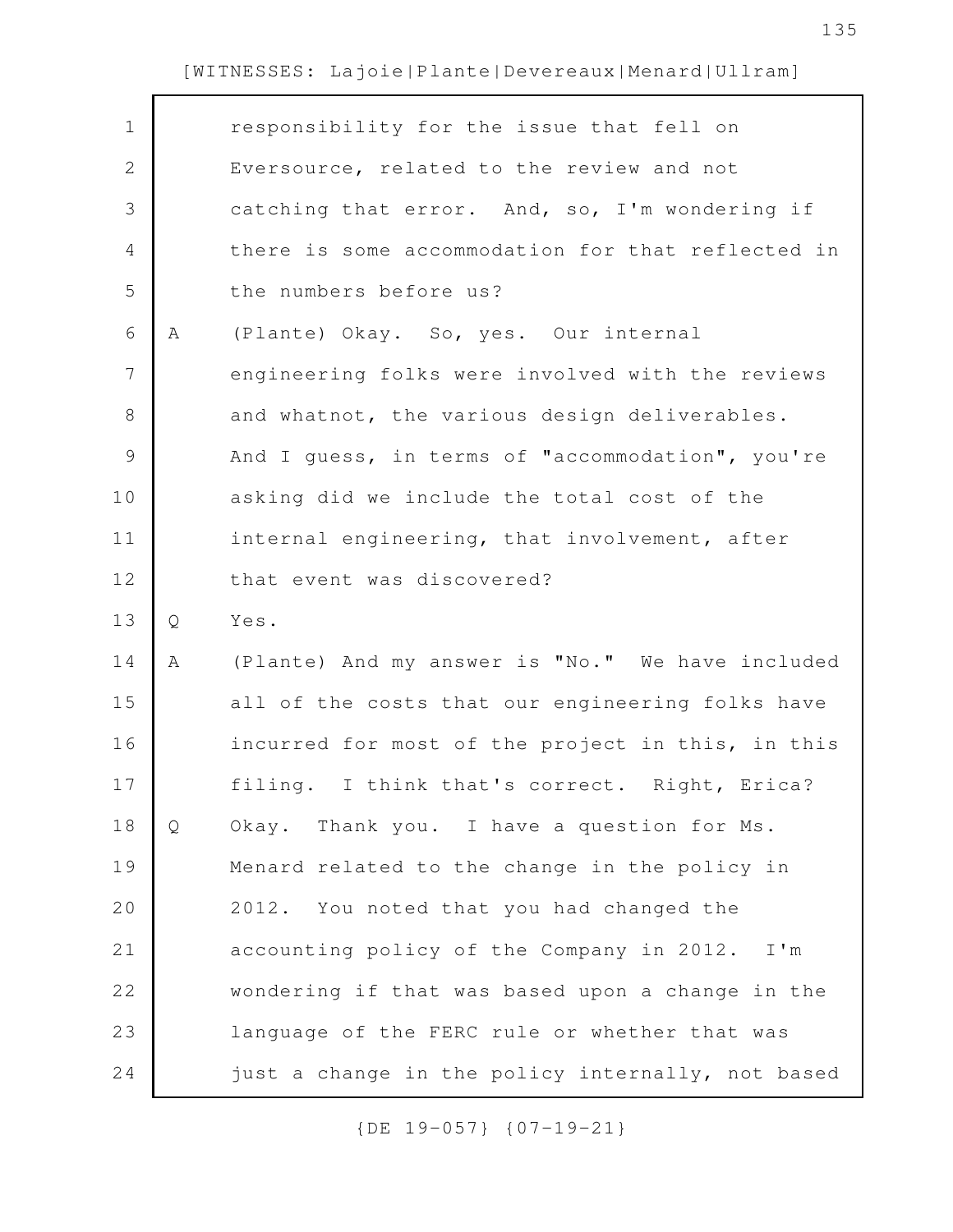| $\mathbf 1$    |   | upon any change in the rule?                      |
|----------------|---|---------------------------------------------------|
| $\mathbf{2}$   | A | (Menard) If I'm recalling correctly, I believe it |
| 3              |   | was around the time of the merger between NSTAR   |
| 4              |   | and Northeast Utilities. That there was a review  |
| 5              |   | of policies between the companies. And I believe  |
| 6              |   | it was made at that time.                         |
| $7\phantom{.}$ | Q | Okay. So, you're not aware of any change in the   |
| 8              |   | language by FERC?                                 |
| $\mathsf 9$    | Α | (Menard) I'm not aware of any.                    |
| 10             | Q | Okay. Thank you. Probably also a question for     |
| 11             |   | Ms. Menard.                                       |
| 12             |   | The Audit Report that we have as an               |
| 13             |   | exhibit today said that "the Company has not      |
| 14             |   | responded sufficiently", and that was dated       |
| 15             |   | "February 1, 2021". Has the Company provided a    |
| 16             |   | further response to the Audit Division?           |
| 17             | Α | (Menard) Could you direct me to which audit       |
| 18             |   | issue?                                            |
| 19             | Q | Let me see if I can find the page. Okay. I        |
| 20             |   | think I have it. It is Exhibit 63, at Bates Page  |
| 21             |   | 003, Audit Issue Number 1. It said "To date, the  |
| 22             |   | Company has not responded sufficiently."          |
| 23             |   | Since that date, has the Company                  |
| 24             |   | provided a further response?                      |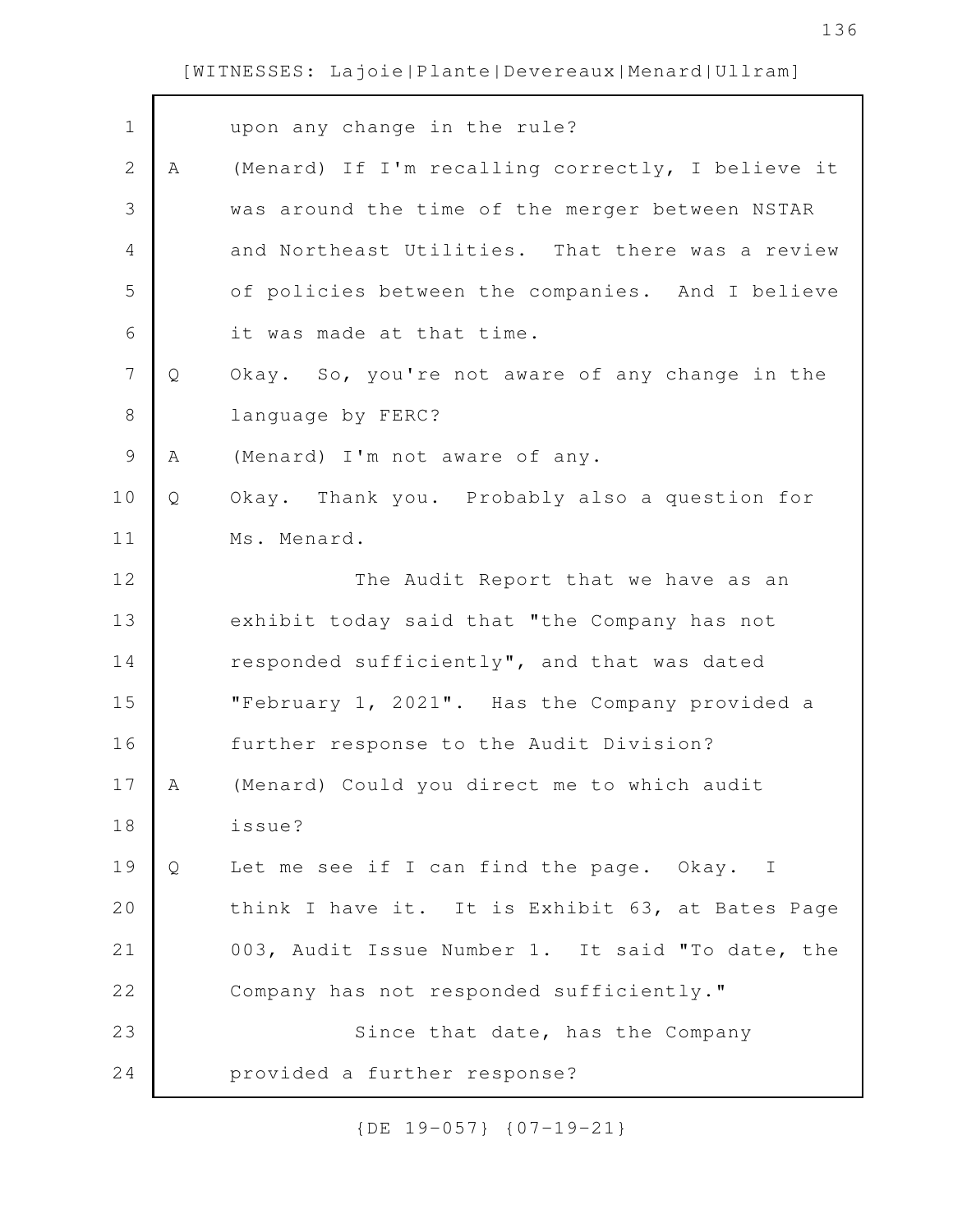| $\mathbf 1$    | Α | (Menard) I believe the Company has provided the   |
|----------------|---|---------------------------------------------------|
| $\mathbf{2}$   |   | response. And it's hard to tell from that         |
| 3              |   | sentence whether the "to date" is referring to    |
| 4              |   | "February 1st" or whether it was part of the      |
| 5              |   | original audit, like a draft report or something. |
| 6              |   | From the Company's perspective, we                |
| $\overline{7}$ |   | believe we have provided a response.              |
| 8              | Q | Are you aware of whether the Company has provided |
| $\mathcal{G}$  |   | a response since February 1st, 2021?              |
| 10             | Α | (Menard) I don't believe there's been any further |
| 11             |   | discussions. I was just trying to recall when     |
| 12             |   | our step hearing last was. Outside of -- if I     |
| 13             |   | could just take a second to look?                 |
| 14             | Q | Go ahead. An easy way to deal with this may be    |
| 15             |   | that, to the extent the Company has provided a    |
| 16             |   | further response after February 1, 2021, or if,   |
| 17             |   | as you suggested, this is a remnant from a draft, |
| 18             |   | a response after that draft date, if you could    |
| 19             |   | provide that as a record request, that might be   |
| 20             |   | the most simple way to handle it.                 |
| 21             | Α | (Menard) Yes. I'm just looking, and the last      |
| 22             |   | responses that we had were those Staff data       |
| 23             |   | Requests 17 and 18 sets.                          |
| 24             |   | We have had further discussions as part           |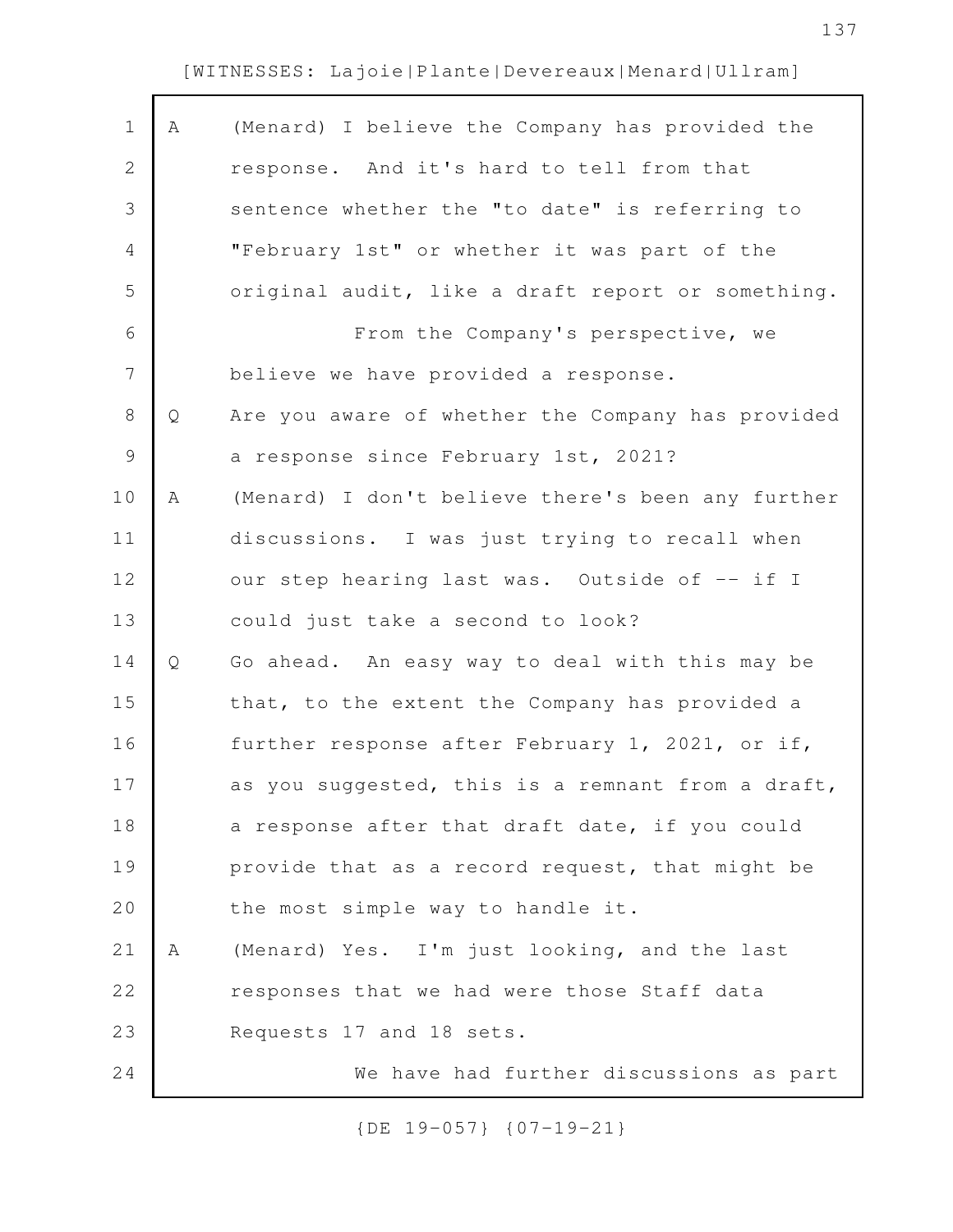| $\mathbf 1$<br>of this step adjustment, where the Company has<br>$\mathbf{2}$<br>provided, in Set 19, which is Exhibit 64, there<br>3<br>have been further -- further information<br>4<br>provided. And those are the only items, as part<br>5<br>of this particular issue, that have been<br>6<br>responded to by the Company.<br>$\overline{7}$<br>Are you aware of any -- this exhibit notes this<br>Q<br>$\,8\,$<br>to be the "Final Audit Report". Are you aware of<br>$\mathcal{G}$<br>any subsequent versions of this? And I'll ask<br>10<br>the same of Mr. Buckley.<br>11<br>(Menard) I am not aware of anything beyond this<br>Α<br>12<br>Final Audit Report. I don't know if the<br>13<br>Regulatory Support Division has anything.<br>14<br>MR. BUCKLEY: No. I would just echo<br>15<br>what Ms. Menard just said.<br>16<br>CHAIRWOMAN MARTIN: Okay. Then, Ms.<br>17<br>Menard, I will just ask that you confirm that<br>18<br>there is no further response related to this,<br>19<br>and, if there is, provide it in a record request.<br>20<br>WITNESS MENARD: Certainly.<br>21<br>CHAIRWOMAN MARTIN: Thank you.<br>22<br>BY CHAIRWOMAN MARTIN:<br>Okay. Once last question. It's my understanding<br>23<br>Q<br>24<br>that any amount approved in this step increase |  |  |
|-------------------------------------------------------------------------------------------------------------------------------------------------------------------------------------------------------------------------------------------------------------------------------------------------------------------------------------------------------------------------------------------------------------------------------------------------------------------------------------------------------------------------------------------------------------------------------------------------------------------------------------------------------------------------------------------------------------------------------------------------------------------------------------------------------------------------------------------------------------------------------------------------------------------------------------------------------------------------------------------------------------------------------------------------------------------------------------------------------------------------------------------------------------------------------------------------------------------------------------------------------------------------------------|--|--|
|                                                                                                                                                                                                                                                                                                                                                                                                                                                                                                                                                                                                                                                                                                                                                                                                                                                                                                                                                                                                                                                                                                                                                                                                                                                                                     |  |  |
|                                                                                                                                                                                                                                                                                                                                                                                                                                                                                                                                                                                                                                                                                                                                                                                                                                                                                                                                                                                                                                                                                                                                                                                                                                                                                     |  |  |
|                                                                                                                                                                                                                                                                                                                                                                                                                                                                                                                                                                                                                                                                                                                                                                                                                                                                                                                                                                                                                                                                                                                                                                                                                                                                                     |  |  |
|                                                                                                                                                                                                                                                                                                                                                                                                                                                                                                                                                                                                                                                                                                                                                                                                                                                                                                                                                                                                                                                                                                                                                                                                                                                                                     |  |  |
|                                                                                                                                                                                                                                                                                                                                                                                                                                                                                                                                                                                                                                                                                                                                                                                                                                                                                                                                                                                                                                                                                                                                                                                                                                                                                     |  |  |
|                                                                                                                                                                                                                                                                                                                                                                                                                                                                                                                                                                                                                                                                                                                                                                                                                                                                                                                                                                                                                                                                                                                                                                                                                                                                                     |  |  |
|                                                                                                                                                                                                                                                                                                                                                                                                                                                                                                                                                                                                                                                                                                                                                                                                                                                                                                                                                                                                                                                                                                                                                                                                                                                                                     |  |  |
|                                                                                                                                                                                                                                                                                                                                                                                                                                                                                                                                                                                                                                                                                                                                                                                                                                                                                                                                                                                                                                                                                                                                                                                                                                                                                     |  |  |
|                                                                                                                                                                                                                                                                                                                                                                                                                                                                                                                                                                                                                                                                                                                                                                                                                                                                                                                                                                                                                                                                                                                                                                                                                                                                                     |  |  |
|                                                                                                                                                                                                                                                                                                                                                                                                                                                                                                                                                                                                                                                                                                                                                                                                                                                                                                                                                                                                                                                                                                                                                                                                                                                                                     |  |  |
|                                                                                                                                                                                                                                                                                                                                                                                                                                                                                                                                                                                                                                                                                                                                                                                                                                                                                                                                                                                                                                                                                                                                                                                                                                                                                     |  |  |
|                                                                                                                                                                                                                                                                                                                                                                                                                                                                                                                                                                                                                                                                                                                                                                                                                                                                                                                                                                                                                                                                                                                                                                                                                                                                                     |  |  |
|                                                                                                                                                                                                                                                                                                                                                                                                                                                                                                                                                                                                                                                                                                                                                                                                                                                                                                                                                                                                                                                                                                                                                                                                                                                                                     |  |  |
|                                                                                                                                                                                                                                                                                                                                                                                                                                                                                                                                                                                                                                                                                                                                                                                                                                                                                                                                                                                                                                                                                                                                                                                                                                                                                     |  |  |
|                                                                                                                                                                                                                                                                                                                                                                                                                                                                                                                                                                                                                                                                                                                                                                                                                                                                                                                                                                                                                                                                                                                                                                                                                                                                                     |  |  |
|                                                                                                                                                                                                                                                                                                                                                                                                                                                                                                                                                                                                                                                                                                                                                                                                                                                                                                                                                                                                                                                                                                                                                                                                                                                                                     |  |  |
|                                                                                                                                                                                                                                                                                                                                                                                                                                                                                                                                                                                                                                                                                                                                                                                                                                                                                                                                                                                                                                                                                                                                                                                                                                                                                     |  |  |
|                                                                                                                                                                                                                                                                                                                                                                                                                                                                                                                                                                                                                                                                                                                                                                                                                                                                                                                                                                                                                                                                                                                                                                                                                                                                                     |  |  |
|                                                                                                                                                                                                                                                                                                                                                                                                                                                                                                                                                                                                                                                                                                                                                                                                                                                                                                                                                                                                                                                                                                                                                                                                                                                                                     |  |  |
|                                                                                                                                                                                                                                                                                                                                                                                                                                                                                                                                                                                                                                                                                                                                                                                                                                                                                                                                                                                                                                                                                                                                                                                                                                                                                     |  |  |
|                                                                                                                                                                                                                                                                                                                                                                                                                                                                                                                                                                                                                                                                                                                                                                                                                                                                                                                                                                                                                                                                                                                                                                                                                                                                                     |  |  |
|                                                                                                                                                                                                                                                                                                                                                                                                                                                                                                                                                                                                                                                                                                                                                                                                                                                                                                                                                                                                                                                                                                                                                                                                                                                                                     |  |  |
|                                                                                                                                                                                                                                                                                                                                                                                                                                                                                                                                                                                                                                                                                                                                                                                                                                                                                                                                                                                                                                                                                                                                                                                                                                                                                     |  |  |
|                                                                                                                                                                                                                                                                                                                                                                                                                                                                                                                                                                                                                                                                                                                                                                                                                                                                                                                                                                                                                                                                                                                                                                                                                                                                                     |  |  |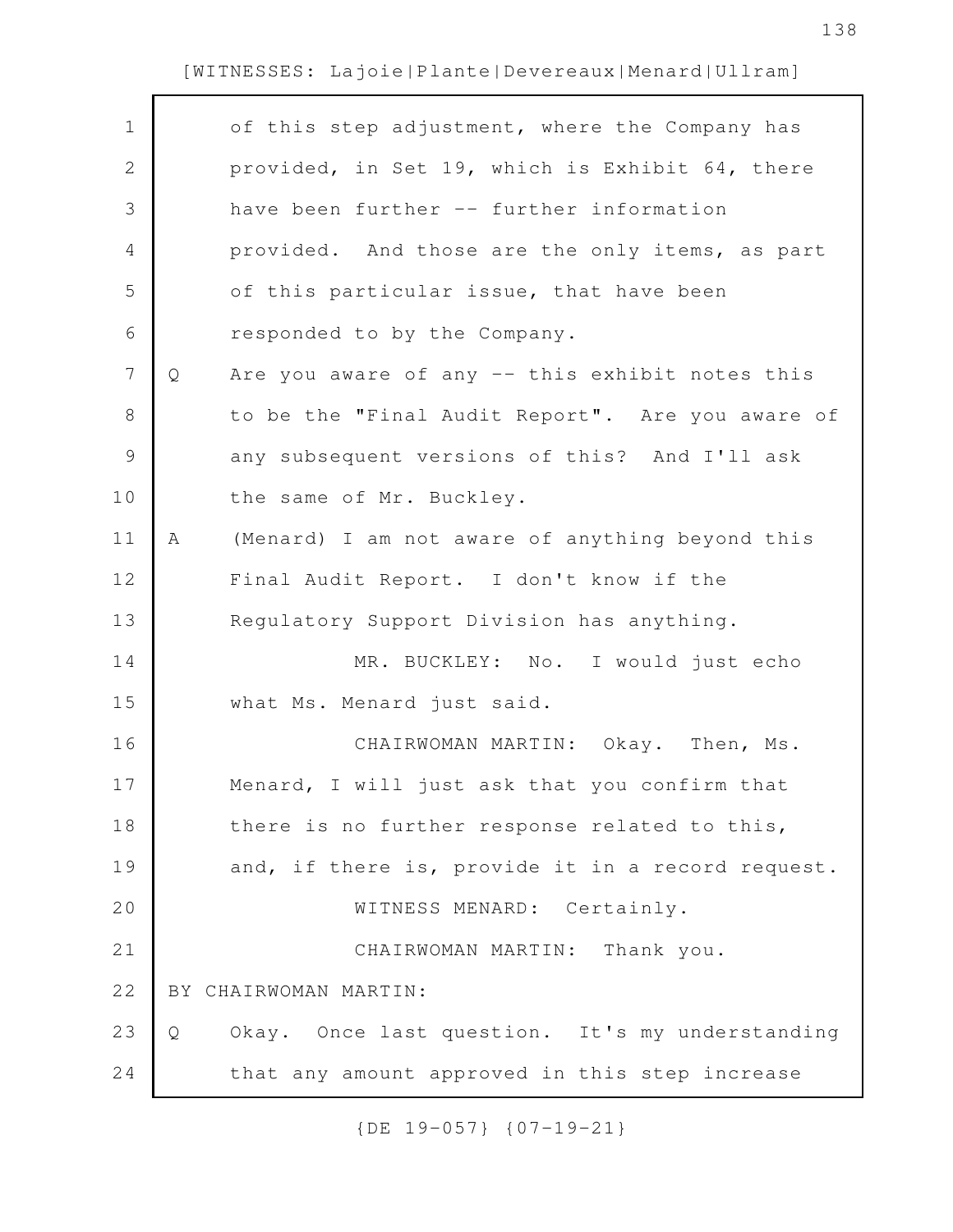139

[WITNESSES: Lajoie|Plante|Devereaux|Menard|Ullram]

| 1              |   | would also be reconcilable based on a subsequent  |
|----------------|---|---------------------------------------------------|
| $\mathbf{2}$   |   | audit by the Department of Energy Staff. Is the   |
| 3              |   | Company in agreement with that?                   |
| $\overline{4}$ | Α | (Menard) Yes.                                     |
| 5              |   | CHAIRWOMAN MARTIN: Okay. Thank you.               |
| 6              |   | I have no other questions.                        |
| 7              |   | Mr. Fossum, redirect?                             |
| 8              |   | WITNESS MENARD: Yes. If we could just             |
| $\mathcal{G}$  |   | follow up on the question that you asked,         |
| 10             |   | Chairwoman Martin, on that "IASC2003" project?    |
| 11             |   | CHAIRWOMAN MARTIN: Okay. Go ahead.                |
| 12             |   | WITNESS MENARD: We were able to find              |
| 13             |   | some information about that that hopefully should |
| 14             |   | answer your question.                             |
| 15             |   | CHAIRWOMAN MARTIN: Okay.                          |
| 16             |   | WITNESS MENARD: Mr. Devereaux can                 |
| 17             |   | respond to that.                                  |
| 18             |   | WITNESS DEVEREAUX: Thank you, Erica.              |
| 19             |   | Yes. It's security equipment used in our work     |
| 20             |   | centers for the 2020 year. There was a camera     |
| 21             |   | added in the Derry Work Center, the Hooksett Work |
| 22             |   | Center, Rochester, Energy Park, and Chocorua,     |
| 23             |   | along with a satellite phone for Energy Park in   |
| 24             |   | Manchester. These are all for security purposes.  |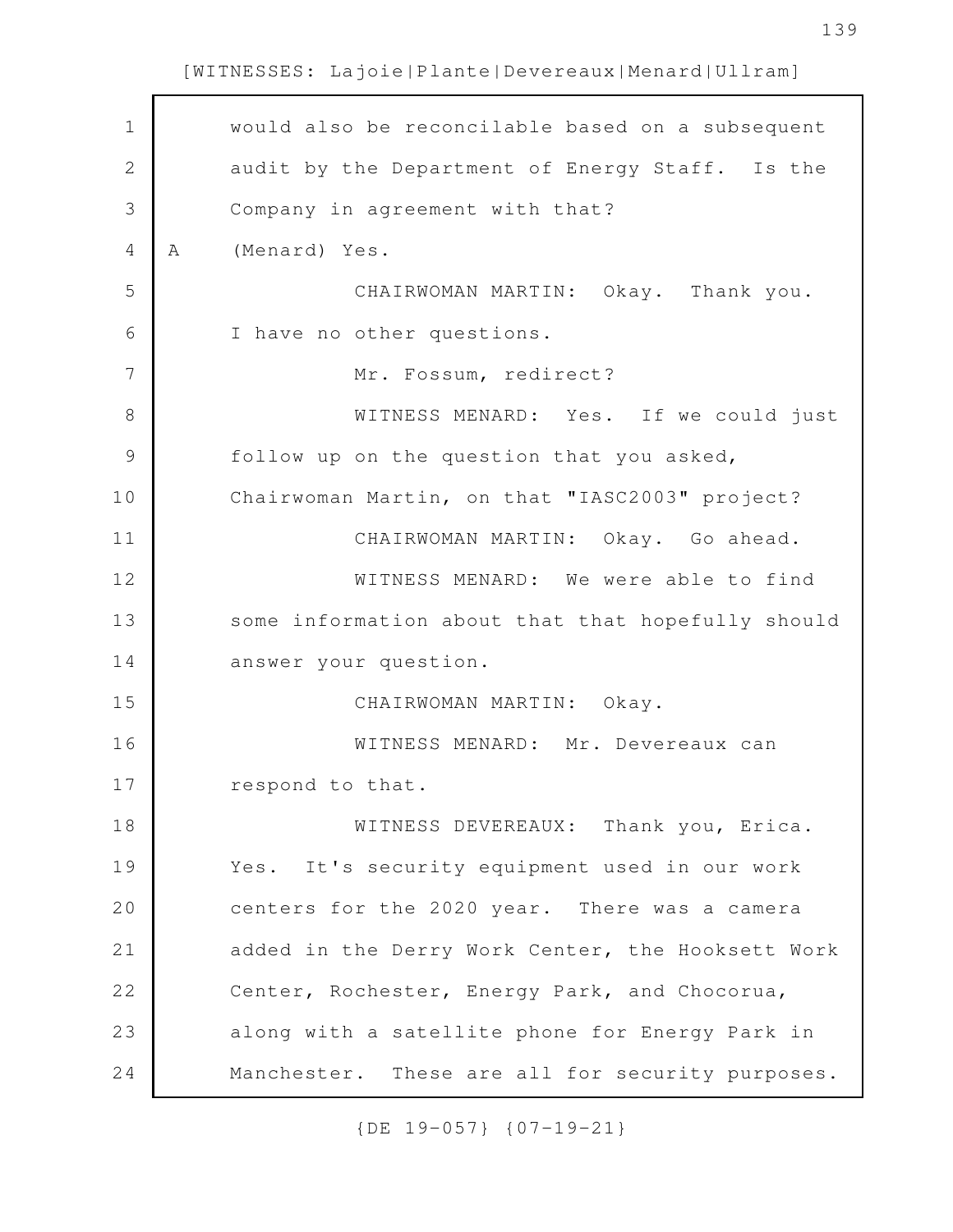| $\mathbf 1$    | CHAIRWOMAN MARTIN: Okay. Thank you                |  |
|----------------|---------------------------------------------------|--|
| $\mathbf{2}$   | for that.                                         |  |
| 3              | WITNESS DEVEREAUX: You're welcome.                |  |
| $\overline{4}$ | CHAIRWOMAN MARTIN: All right.                     |  |
| 5              | Mr. Fossum.                                       |  |
| 6              | MR. FOSSUM: Just before I -- I think I            |  |
| 7              | only have a couple of questions. But, before I    |  |
| 8              | do that, you had left us with a record request on |  |
| $\mathcal{G}$  | this "Emerging Capital Security". And I believe   |  |
| 10             | that's what Mr. Devereaux was just explaining.    |  |
| 11             | Do you still want a record request                |  |
| 12             | response or was that sufficient?                  |  |
| 13             | CHAIRWOMAN MARTIN: That was                       |  |
| 14             | sufficient. Thank you.                            |  |
| 15             | MR. FOSSUM: Thank you.                            |  |
| 16             | BY MR. FOSSUM:                                    |  |
| 17             | And, in the hope of potentially addressing<br>Q   |  |
| 18             | another record request, Ms. Menard, could you     |  |
| 19             | please look at Exhibit 63, Page 15?               |  |
| 20             | (Menard) Yes. I'm there.<br>Α                     |  |
| 21             | In the middle of that page, do you see the<br>Q   |  |
| 22             | sentence "To date, the Company has not responded  |  |
| 23             | sufficiently", under the bolded heading "Issue"?  |  |
| 24             | (Menard) Yes. Yes, I do.<br>A                     |  |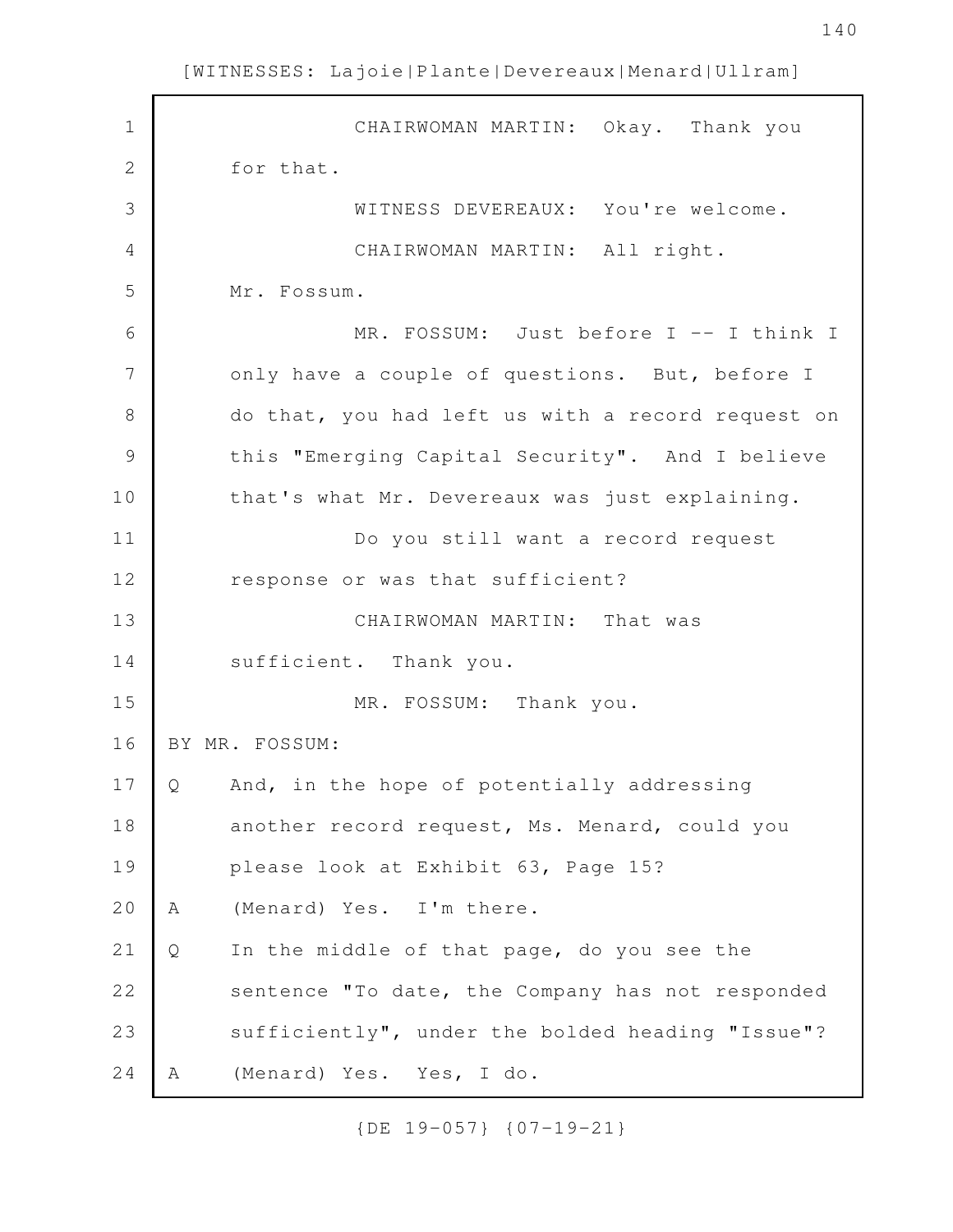| Q | Is the information that follows after that the    |
|---|---------------------------------------------------|
|   | Company response that begins at the bottom of     |
|   | Page 15 and continues on? Is that additional      |
|   | information that was provided subsequent to that  |
|   | issue being identified?                           |
| Α | (Menard) Yes. That is my understanding.           |
| Q | So, would it be correct to say that that          |
|   | identification of information that "was not       |
|   | sufficient" was then filled in with additional    |
|   | responsive information that was included in the   |
|   | audit?                                            |
| A | (Menard) Yes. That is -- that would be my         |
|   | assertion. I cannot state, from the Audit         |
|   | perspective, though, if that relieves their issue |
|   | related to the "To date, the Company has not      |
|   | responded sufficiently."                          |
|   | From our perspective, that is our                 |
|   | response. And that response that you identified,  |
|   | coupled with some attachments at the end of the   |
|   | Audit Report, are responses to that issue. And,   |
|   | so, we believe we responded sufficiently. But     |
|   | there has been no further discussions with Audit  |
|   | or the Department of Energy Staff on the topic.   |
|   | And, if I recall from the last step               |
|   |                                                   |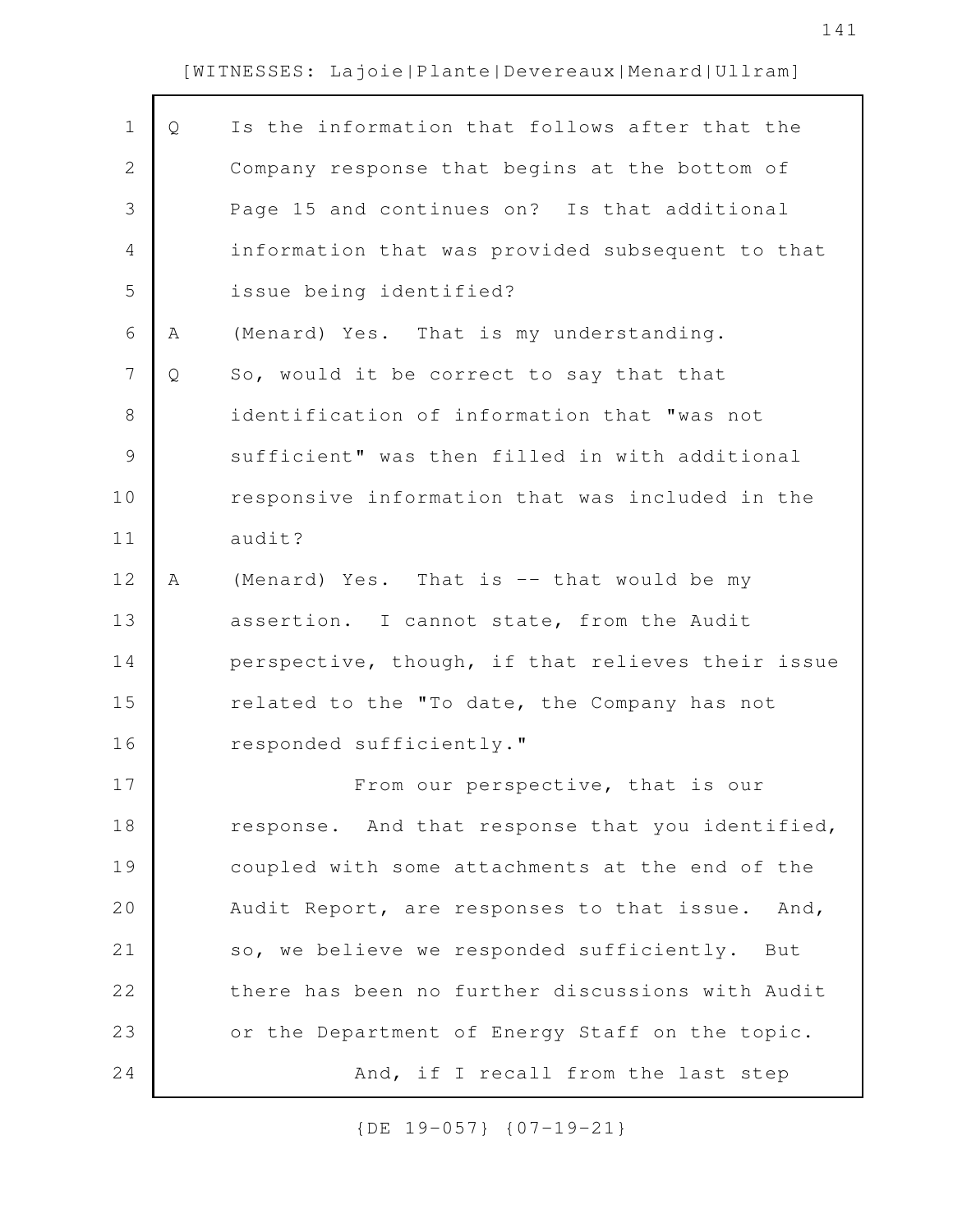| $\mathbf 1$    |   | adjustment hearing, there was some discussion on |
|----------------|---|--------------------------------------------------|
| $\mathbf{2}$   |   | the topic. If I were to go to the transcript, I  |
| 3              |   | think we talked about, you know, the issue being |
| 4              |   | discussed in more detail during the business     |
| 5              |   | audit process review.                            |
| 6              | Q | So, my understanding, just to wrap this up, my   |
| $\overline{7}$ |   | understanding from what you're saying, that some |
| $\,8\,$        |   | responsive information was given, a report was   |
| $\mathsf 9$    |   | issued, and it was your expectation there would  |
| 10             |   | be some additional discussion or deliberation on |
| 11             |   | the various issues, and that has not happened?   |
| 12             | Α | (Menard) That's correct.                         |
| 13             |   | MR. FOSSUM: I think that was all that            |
| 14             |   | I wanted to clear up. Thank you.                 |
| 15             |   | CHAIRWOMAN MARTIN: Mr. Fossum, I'll              |
| 16             |   | keep that record request in place, because I     |
| 17             |   | would appreciate it if the Company would confirm |
| 18             |   | that there have been no additional responses     |
| 19             |   | since the report came out. But, to the extent    |
| 20             |   | there aren't any, you just don't need to file    |
| 21             |   | them. I understand the clarification you just    |
| 22             |   | made. Okay?                                      |
| 23             |   | MR. FOSSUM: Understood. So, then my              |
| 24             |   | understanding -- so then that response or that   |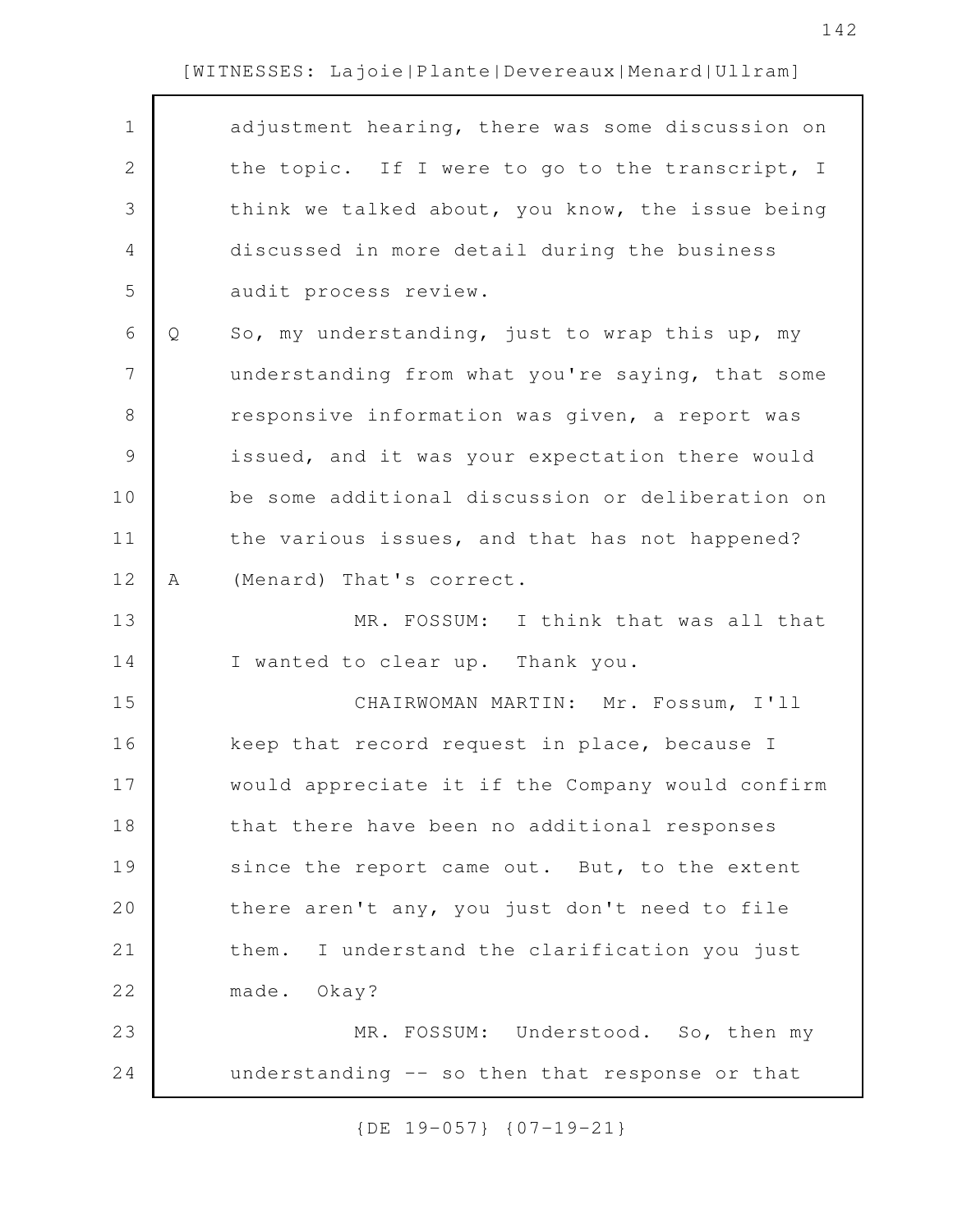| $\mathbf 1$    | request remains to confirm whether there have     |
|----------------|---------------------------------------------------|
| $\mathbf{2}$   | been additional information. And, so, if there    |
| 3              | has not, we will provide a response that says     |
| $\overline{4}$ | that there has not.                               |
| 5              | CHAIRWOMAN MARTIN: Okay. Thank you.               |
| 6              | Do you have any further redirect?                 |
| 7              | MR. FOSSUM: No.                                   |
| 8              | CHAIRWOMAN MARTIN: Okay. Then, we                 |
| $\mathcal{G}$  | will -- we have already admitted Exhibit 63 and   |
| 10             | 64 as full exhibits. Is there any objection to    |
| 11             | admission of Exhibit 62?                          |
| 12             | (Atty. Buckley indicating in the                  |
| 13             | $negative.$ )                                     |
| 14             | CHAIRWOMAN MARTIN: Okay. Seeing none.             |
| 15             | We will strike ID on 62 and admit that as a full  |
| 16             | exhibit as well.                                  |
| 17             | And we are holding the record open for            |
| 18             | Exhibit 65, regarding the planning and approval   |
| 19             | process; Exhibit 66, regarding alternatives on    |
| 20             | the submarine cable project; Exhibit 67,          |
| 21             | regarding emergency or unforeseen project         |
| 22             | approvals and related justification forms; and    |
| 23             | Exhibit 68, regarding any additional responses by |
| 24             | the Company to the Audit Report.                  |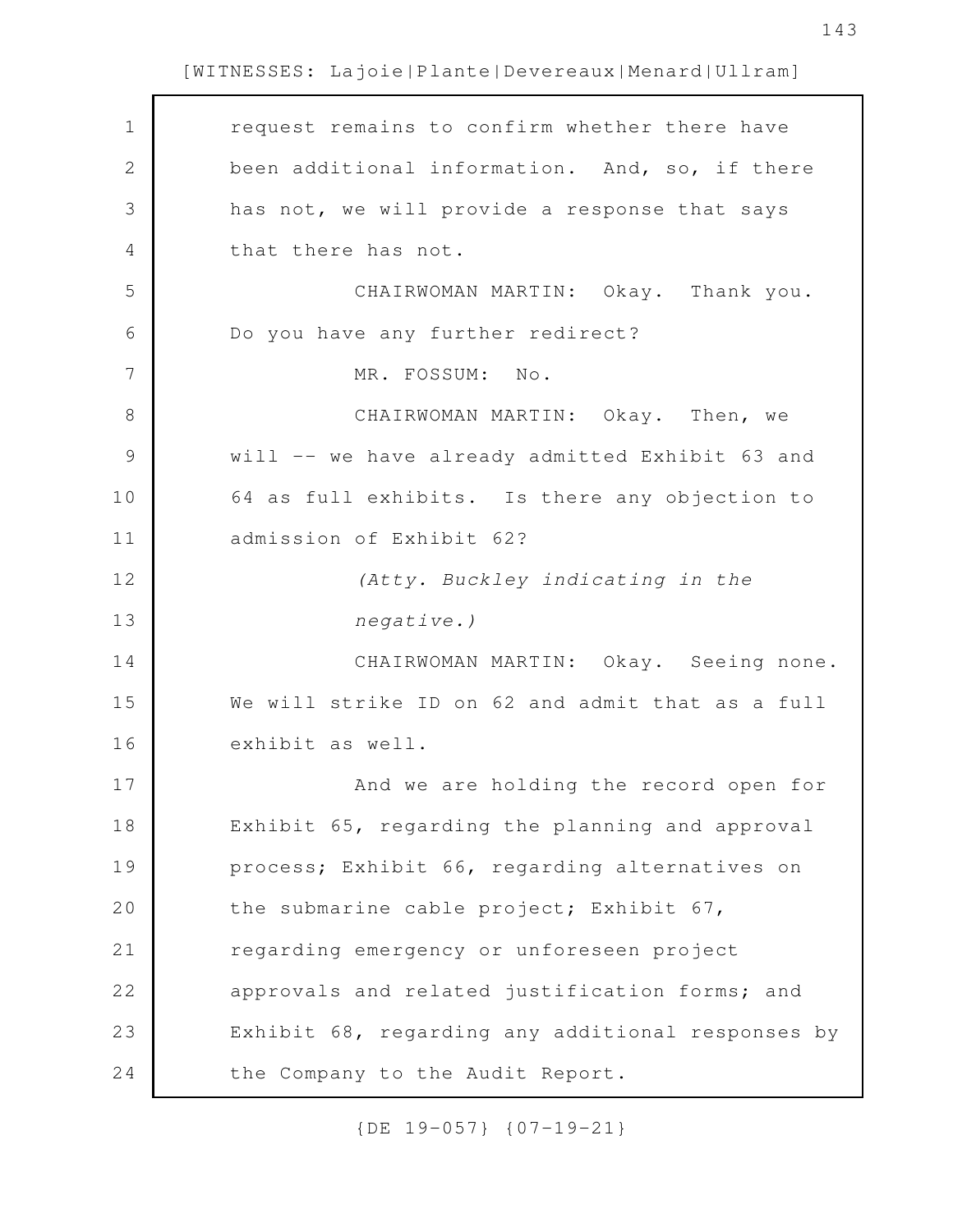| 1              | Anything that I'm missing there? Any              |
|----------------|---------------------------------------------------|
| $\mathbf{2}$   | questions?                                        |
| 3              | [No verbal response.]                             |
| $\overline{4}$ | CHAIRWOMAN MARTIN: Okay. Seeing none.             |
| 5              | Anything else from you, Commissioner Goldner?     |
| 6              | COMMISSIONER GOLDNER: No.                         |
| 7              | CHAIRWOMAN MARTIN: Okay. Then, we'll              |
| 8              | take closing statements. And, Mr. Plante, you     |
| $\mathcal{G}$  | may be excused.                                   |
| 10             | All right. Starting with Mr. Kreis.               |
| 11             | WITNESS PLANTE: Thank you very much,              |
| 12             | Chairwoman.                                       |
| 13             | CHAIRWOMAN MARTIN: You're welcome.                |
| 14             | Enjoy your time.                                  |
| 15             | WITNESS PLANTE: Thank you.                        |
| 16             | MR. KREIS: Thank you, Chairwoman                  |
| 17             | Martin.                                           |
| 18             | On behalf of the OCA, I wanted to thank           |
| 19             | everybody for a very interesting and informative  |
| 20             | hearing. And I want to confess that this hearing  |
| 21             | as brought me up short, in the sense that the OCA |
| 22             | does not have the expertise to conduct the kind   |
| 23             | of thorough review of the prudence of the         |
| 24             | Company's capital expenditures, either this       |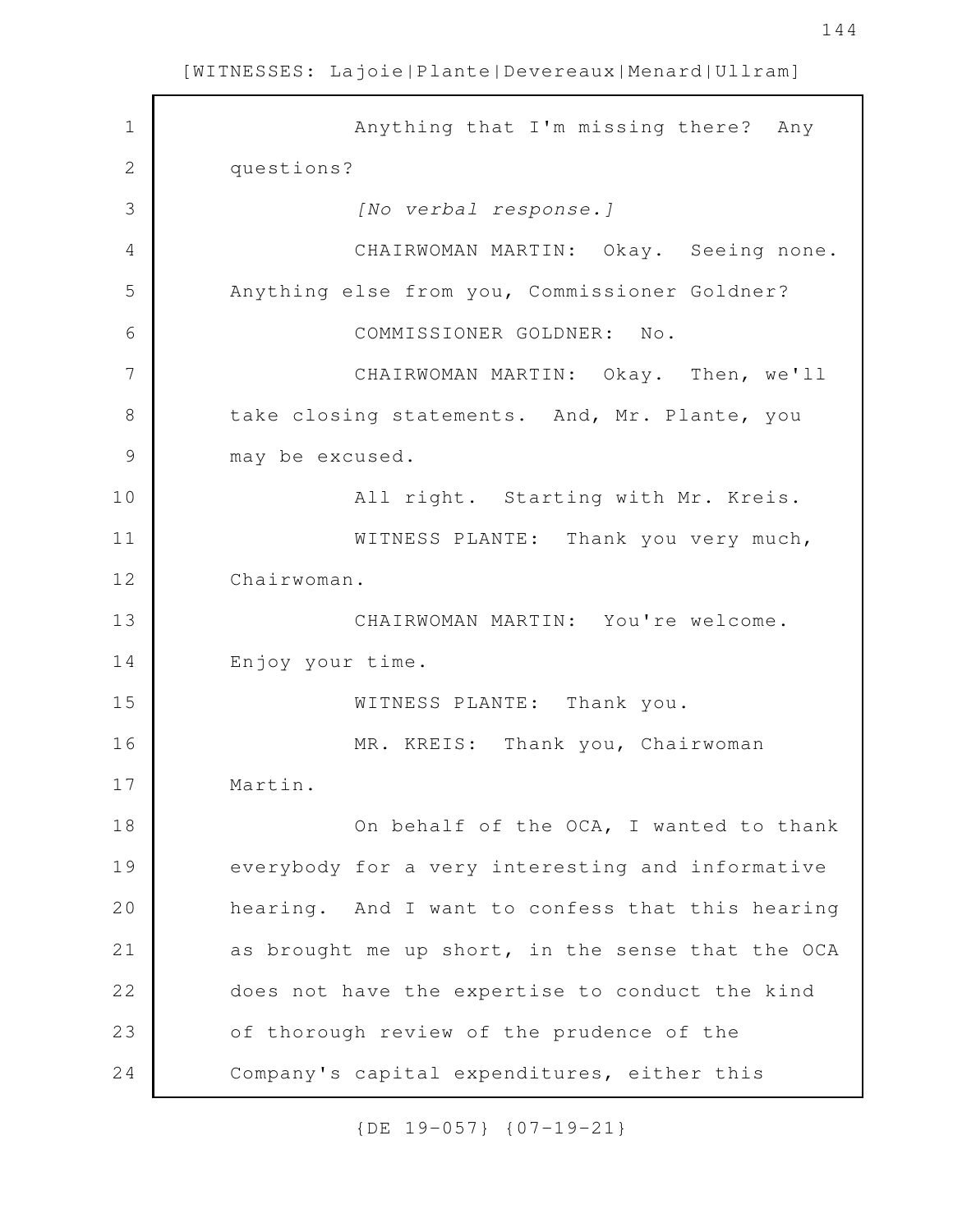Company or any other company. And we have historically relied on what used to be the Staff of the PUC, and what is now the Department of Energy, for their thorough analysis, and also the analysis that the Audit Division, of what is now the DOE, also conducts. With respect to the last colloquy,

1

2

3

4

5

6

7

between Chairwoman Martin and the Company referencing Exhibit 63, looking at Page 18 of that exhibit, it appears to me that the Audit Division of the PUC did not back down from its concerns. And, so, therefore, I think the PUC should not back down from the concerns that both the DOE and the Commissioners from the Bench have expressed here. 8 9 10 11 12 13 14 15

I thought that all of the discussion of the Welch Island cable project was very interesting. And I'm glad to see that the Commission has left that issue open, in the sense of having interposed at least one record request, to try to figure out more about how that particular scenario went down. And I guess the same is true of the Pemigewasset Substation. Just as a general process concern, I 16 17 18 19 20 21 22 23 24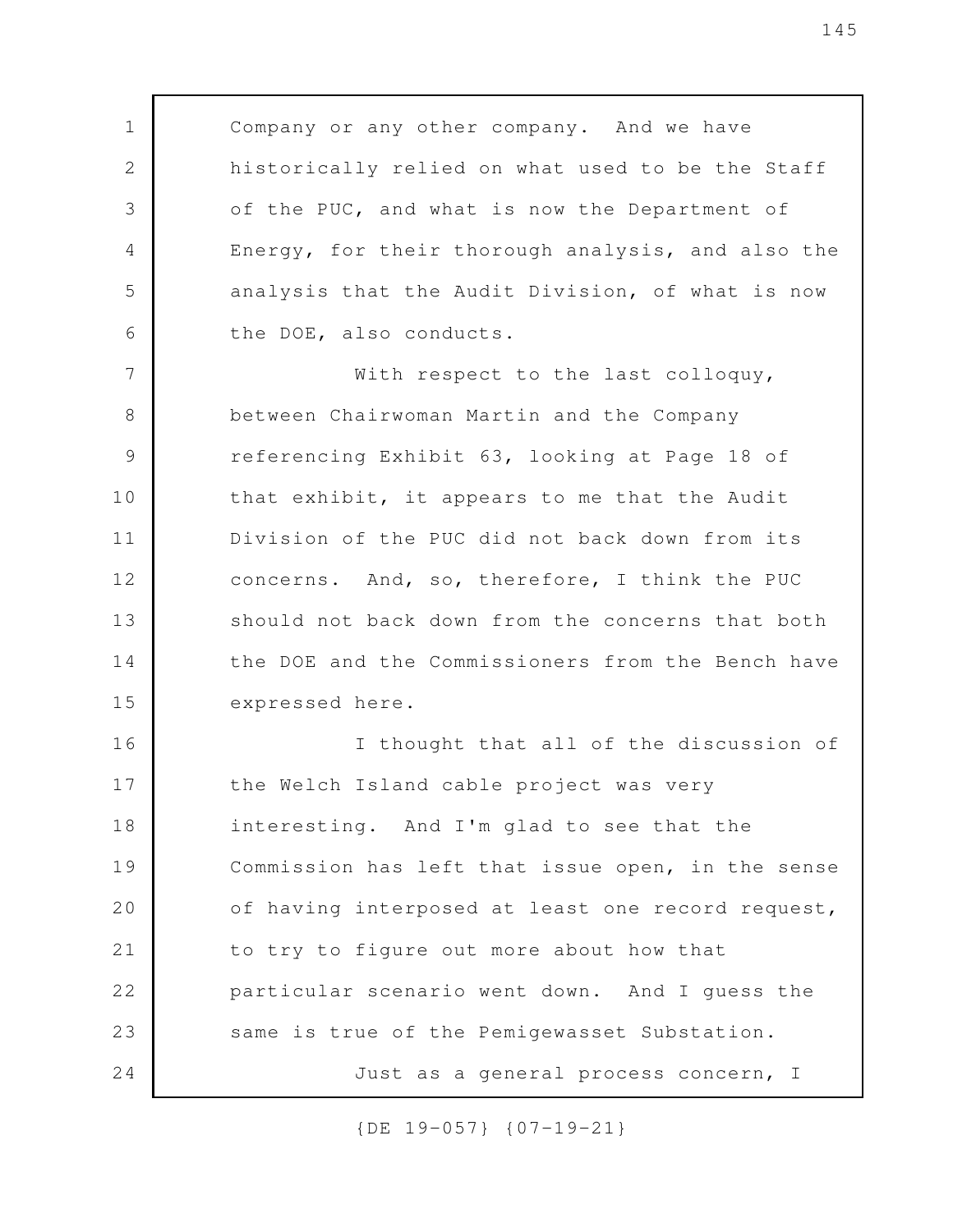start to get itchy, I guess, when there are so many important record requests that are left open at the end of a hearing, that I would imagine that there is a point at which the hearing record becomes so incomplete at the end of a hearing that the Commission should consider whether to reconvene the hearing, so that the responses to the record requests can be put in their proper context. I will look at whatever the Company circulates by way of responses, as I'm sure the DOE and the Commission will. And, I guess, at this point, I want to reserve the right to file a request that the Commission convene another hearing here. Obviously, the Step 2 increase is part of the Settlement Agreement in the rate case, that I signed, and that the Commission approved. And I don't want to become an unhelpful impediment to that step increase being implemented on a timely basis. But I think there's a lot of unresolved -- there are several significant unresolved issues here, as this hearing has demonstrated. And, for that reason, 1 2 3 4 5 6 7 8 9 10 11 12 13 14 15 16 17 18 19 20 21 22 23 24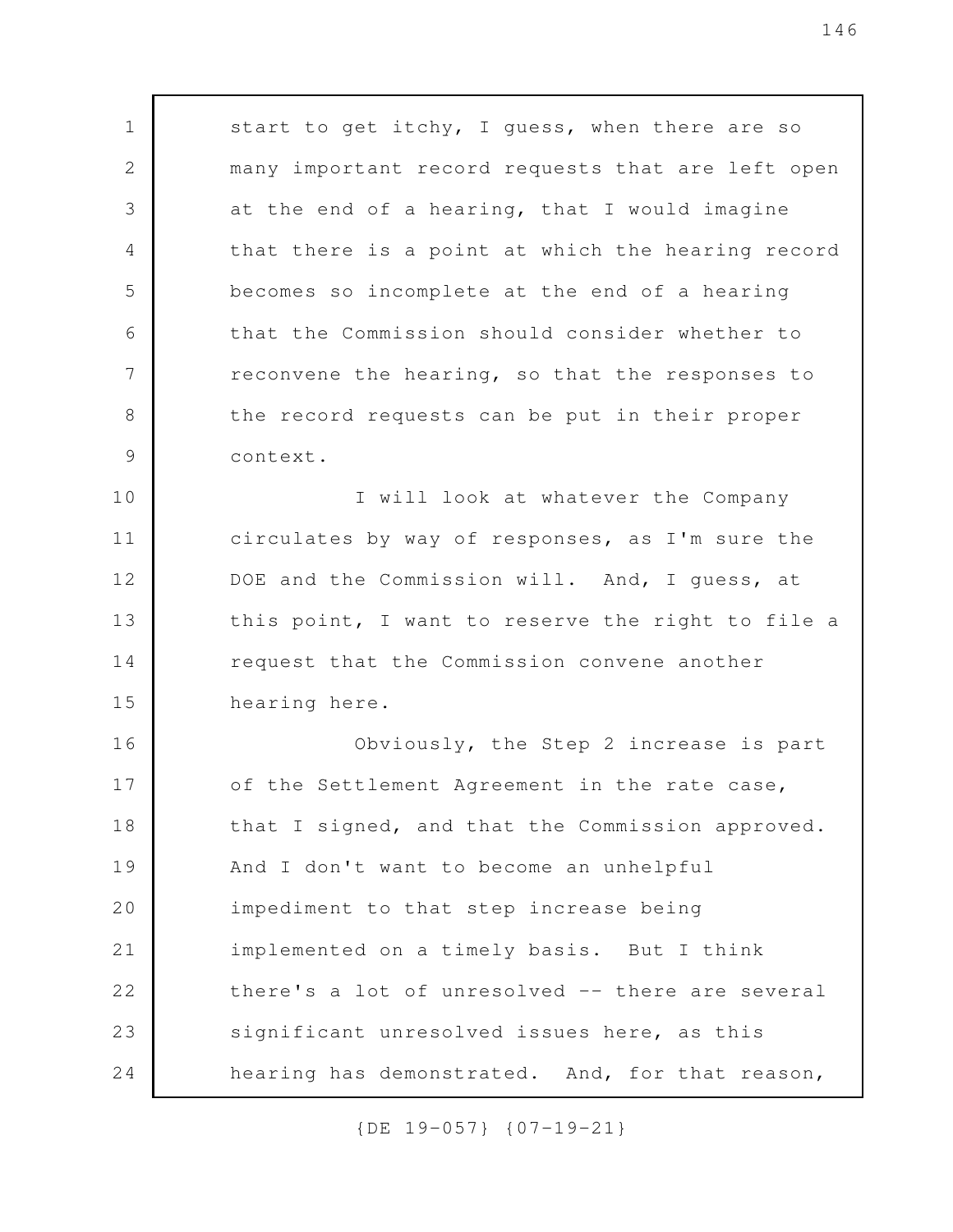I am not going to take a position at this time about whether the Commission should approve the Company's filing. And I note that it really is -- it is overall the burden of the Company to demonstrate the prudence of all of the expenditures that it seeks recovery of through this, or any other rate. And I'm not sure what -- I'm not sure what to ask the Commission to do here. So, ultimately, I take no position, at least not at this time. Thank you. I think that's all I have to say. CHAIRWOMAN MARTIN: Thank you, Mr. Kreis. And I think you raise an important point that we need to cover, following up on your "leaving the record open", timing on the record requests. Given the timing related to this matter itself, when can the Company provide those responses? MR. FOSSUM: I'm not sure. I believe the first one can be done very, very quickly, as likely can the last. The two middle requests I'm less 1 2 3 4 5 6 7 8 9 10 11 12 13 14 15 16 17 18 19 20 21 22 23 24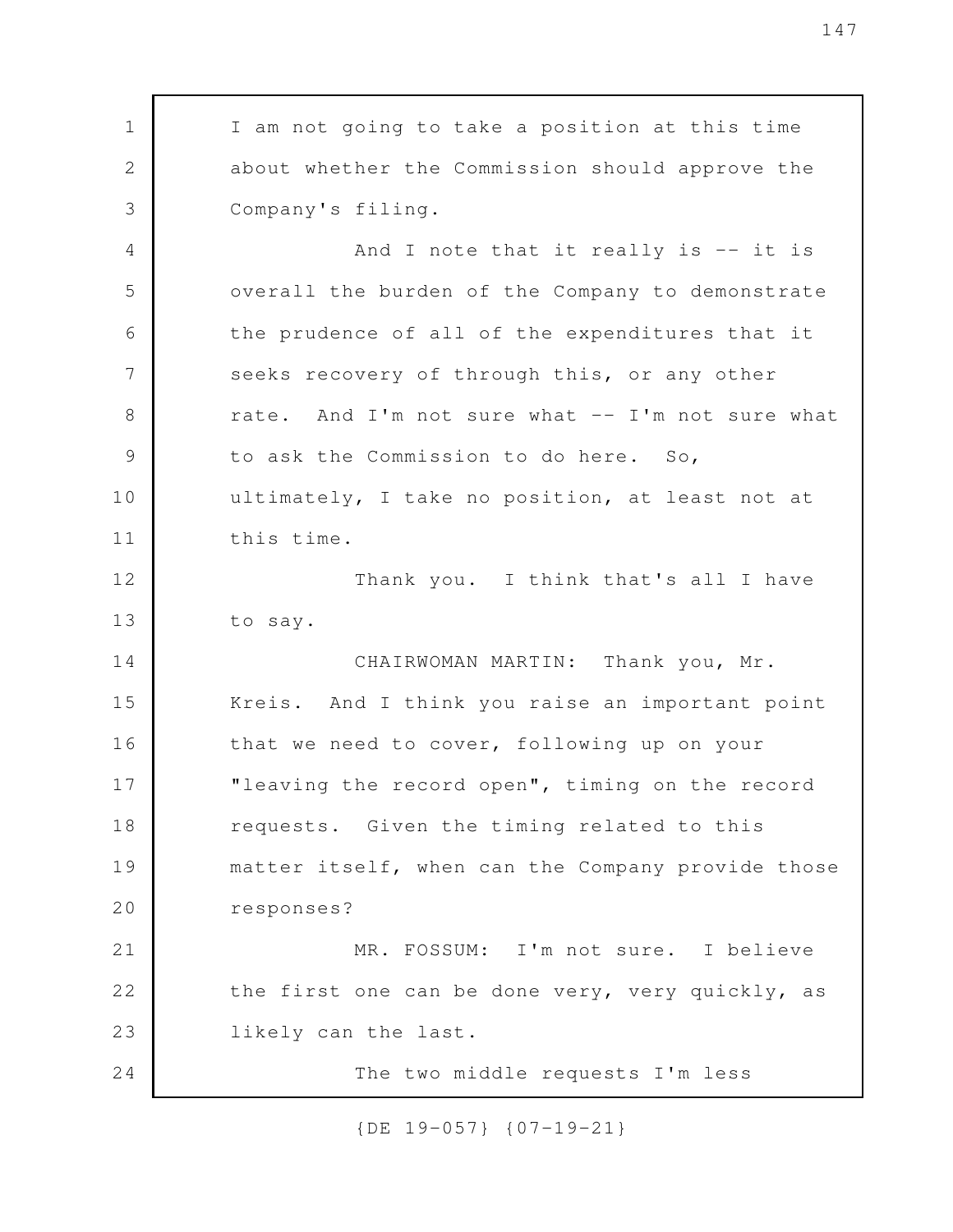certain of. I guess the big concern, from my perspective, is the second request, now held for Exhibit 66, is requesting a new analysis. I suppose I would look to somebody like, and I don't mean to put you on the spot, Lee, I don't know how quickly you could pull that together? WITNESS LAJOIE: I'm not sure. I think it depends, in large part, on the amount of detail we go to. But, if you're willing to accept estimates, you know, we can certainly get it done a lot faster. But, if I'm going to do it, it's going to be within two weeks. MR. FOSSUM: I mean, I think -- I understand that this is sort of a hypothetical or, you know, an analysis of what things would have been, so I'm quite certain there will be some measure of estimation involved. CHAIRWOMAN MARTIN: Mr. Fossum, for the three, other than, let's see, we've got Exhibit 66, which is the alternatives analysis, do you expect that those could be submitted by, say, Thursday of this week? I know that's a short turnaround. But I would think that even Exhibit 67, regarding the emergency or unforeseen 1 2 3 4 5 6 7 8 9 10 11 12 13 14 15 16 17 18 19 20 21 22 23 24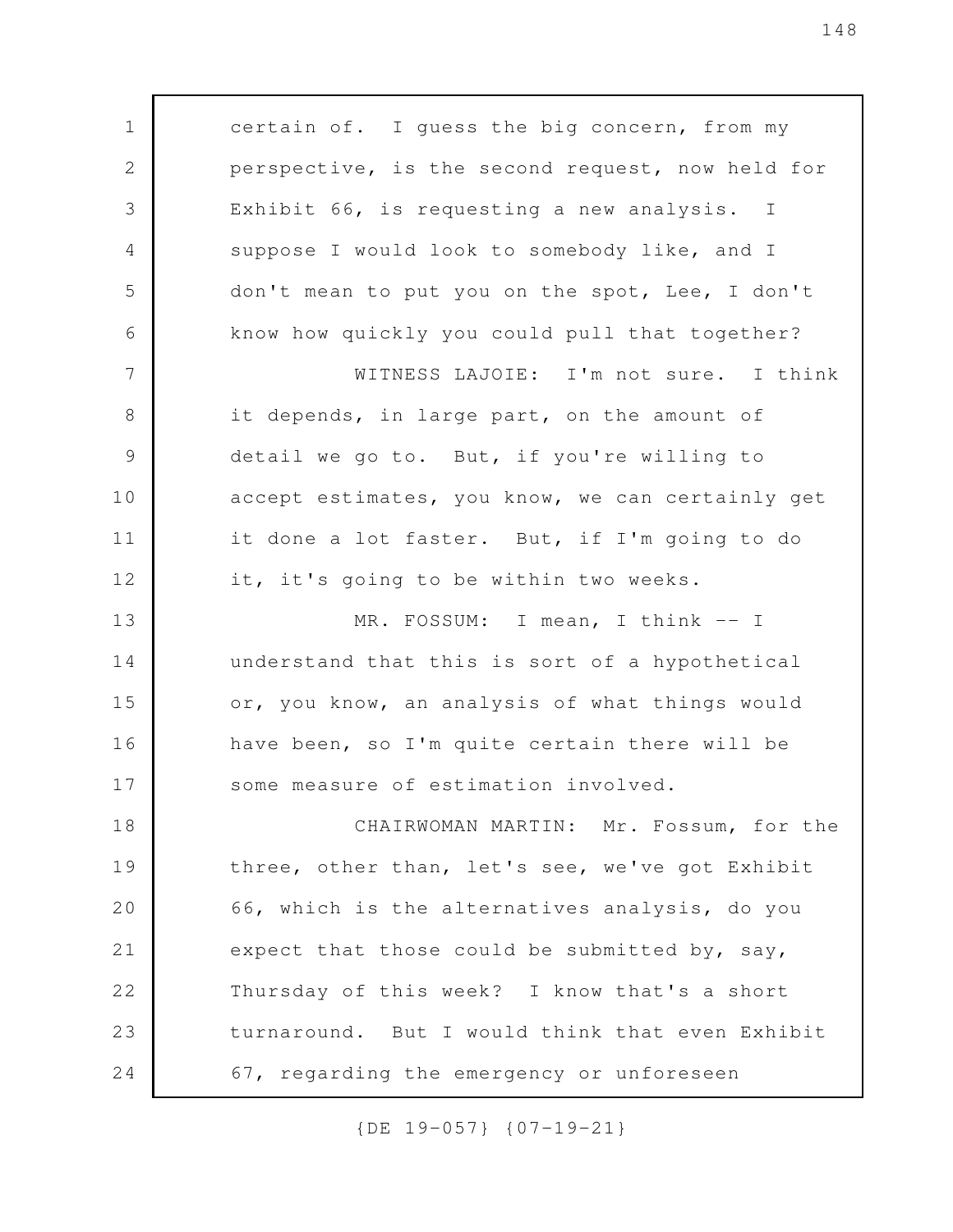approvals, that's information you have in your system, and you should be able to pull that together pretty quickly. MR. FOSSUM: I don't disagree with that. It would be a matter of just identifying them, and then doing that. So, I don't imagine that would take a very long time to do. So, for those three, subject to somebody correcting me, I wouldn't see an issue of getting them in by Thursday. CHAIRWOMAN MARTIN: Okay. Let's say Thursday. If you have an issue with the one, please file something letting us know. Just a minute. I'm going to go off the record for one moment. *(Chairwoman Martin conferring with Commissioner Goldner.)* CHAIRWOMAN MARTIN: Let's set the deadline for the other one for next Tuesday, the 20th. And, if the Company is not able to meet that deadline, if you can file something as soon as possible letting us know. MR. FOSSUM: Understood. CHAIRWOMAN MARTIN: Thank you. And, 1 2 3 4 5 6 7 8 9 10 11 12 13 14 15 16 17 18 19 20 21 22 23 24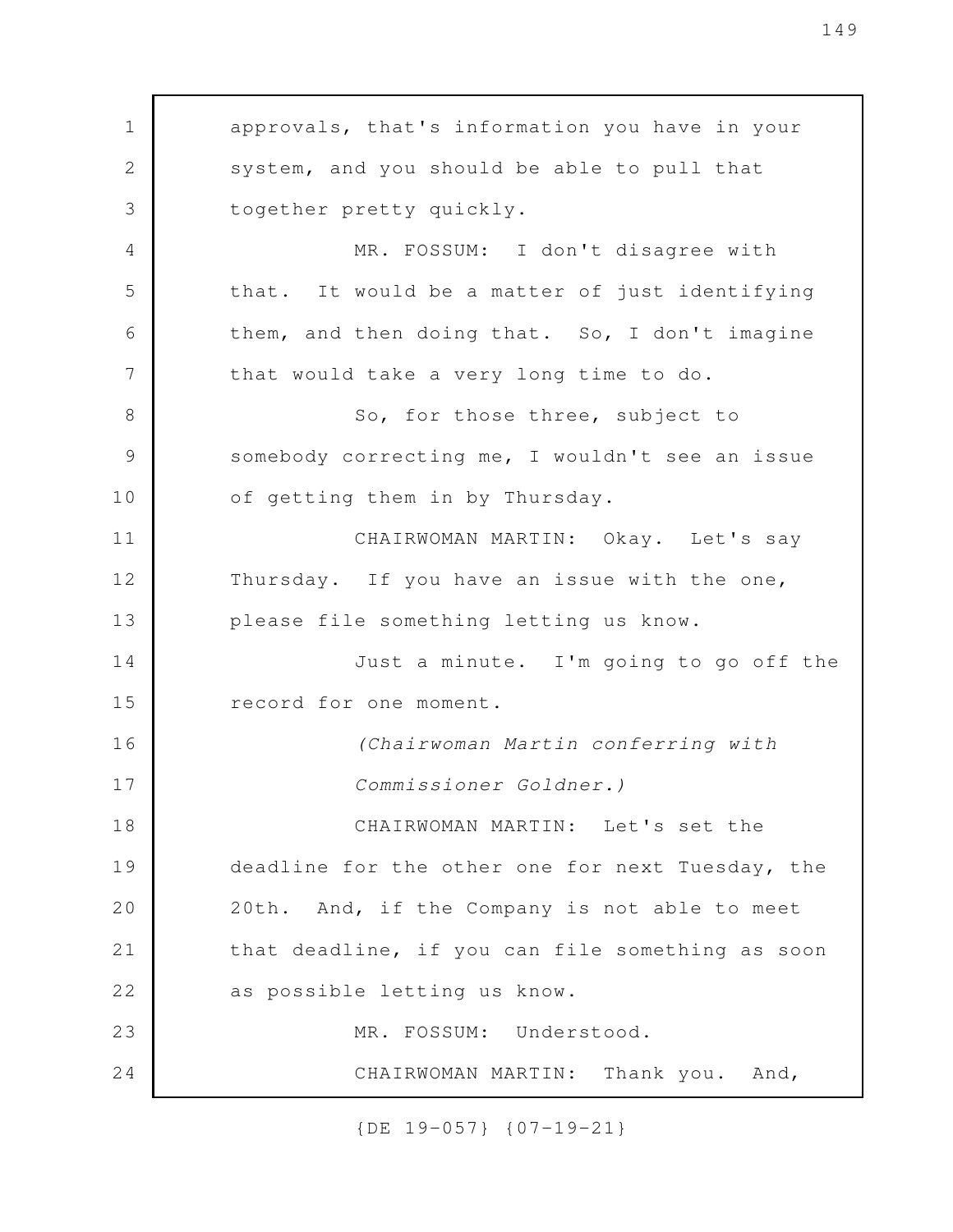before we move on to Mr. Buckley -- oh. MR. FOSSUM: Before that, you said, wait, I just now wrote down, --WITNESS LAJOIE: For clarification -- MR. FOSSUM: -- you said "Tuesday, the 20th". Did you mean "Tuesday, the 27th"? CHAIRWOMAN MARTIN: I did. Thank you very much for clarifying. Okay. And, Mr. Kreis, I also wanted to respond to your concern about when there are significant record requests, and the record is left open. And I a hundred percent agree with that concern, and share it at times. And, so, to the extent there is a desire by any party to be heard on anything that does come in, please do plan to file something and let us know that. MR. KREIS: I appreciate that, Madam Chairwoman. CHAIRWOMAN MARTIN: Okay. Thank you. And on to Mr. Buckley. MR. BUCKLEY: Thank you very much, Madam Chair. Teeing off the timing considerations 1 2 3 4 5 6 7 8 9 10 11 12 13 14 15 16 17 18 19 20 21 22 23 24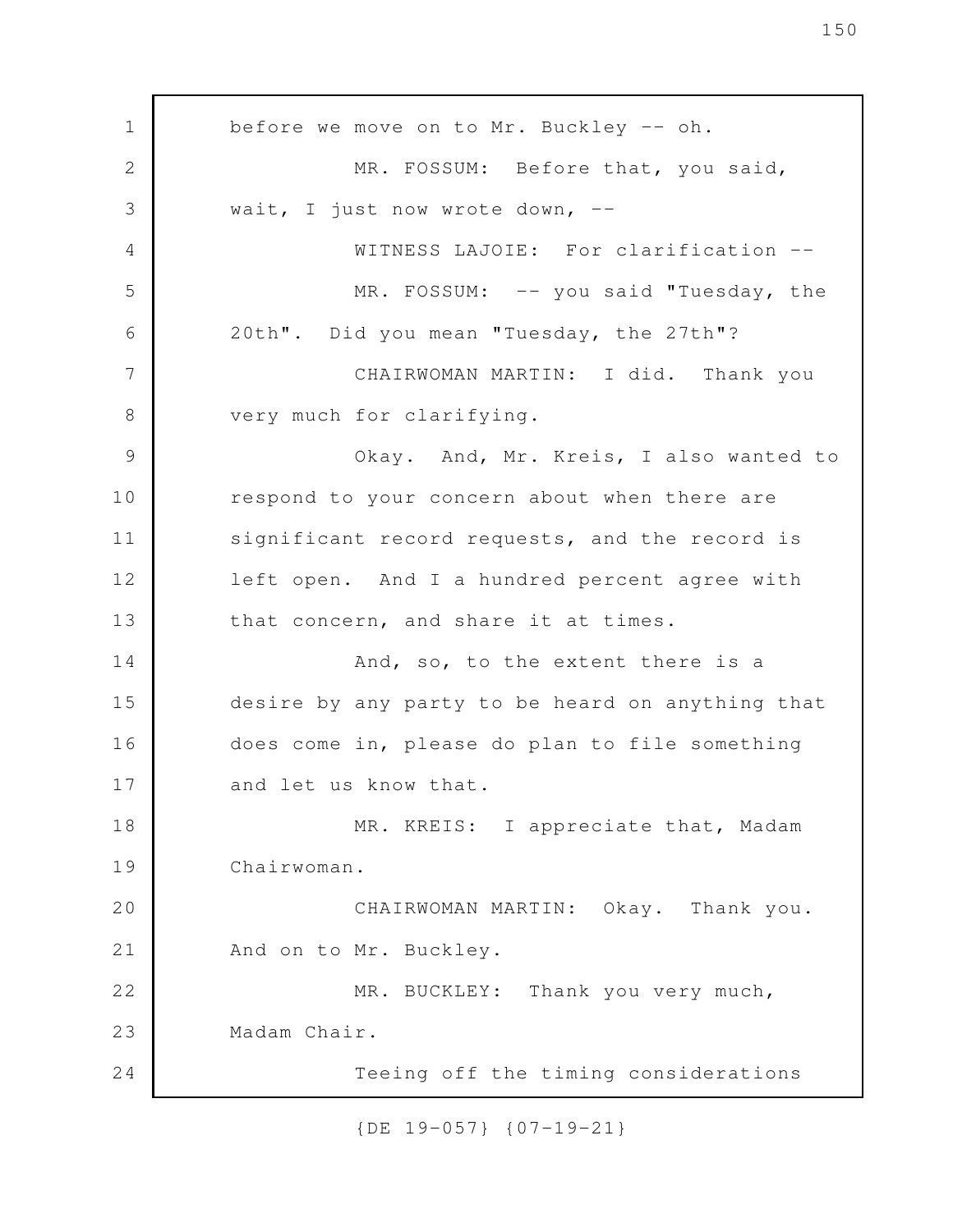that the Consumer Advocate brought up, it occurs to me that, at least sort of administrative matterwise, if I were still at the PUC - representing PUC Staff, I might ask for a rushed transcript for this proceeding. But that is no longer my role. I'm not going to do that. But I'll just maybe note that for the folks in the room. 1 2 3 4 5 6 7 8

So, in closing, the Department of Energy's Regulatory Support Division has conducted an extensive and detailed review of the accuracy of the proposed rates as filed and the projects the Company has requested for recovery in the instant proceeding. We continue to have concerns about project cost overruns that occur between the planning stage and when a project is closed to plant, but look forward to reviewing the recommendations of the business process audit for how such cost overruns could be avoided and initial project planning might more accurately reflect actual project costs. In the case of the Pemigewasset 9 10 11 12 13 14 15 16 17 18 19 20 21 22

Substation, the Regulatory Support Division recommends the Commission direct the Company to 23 24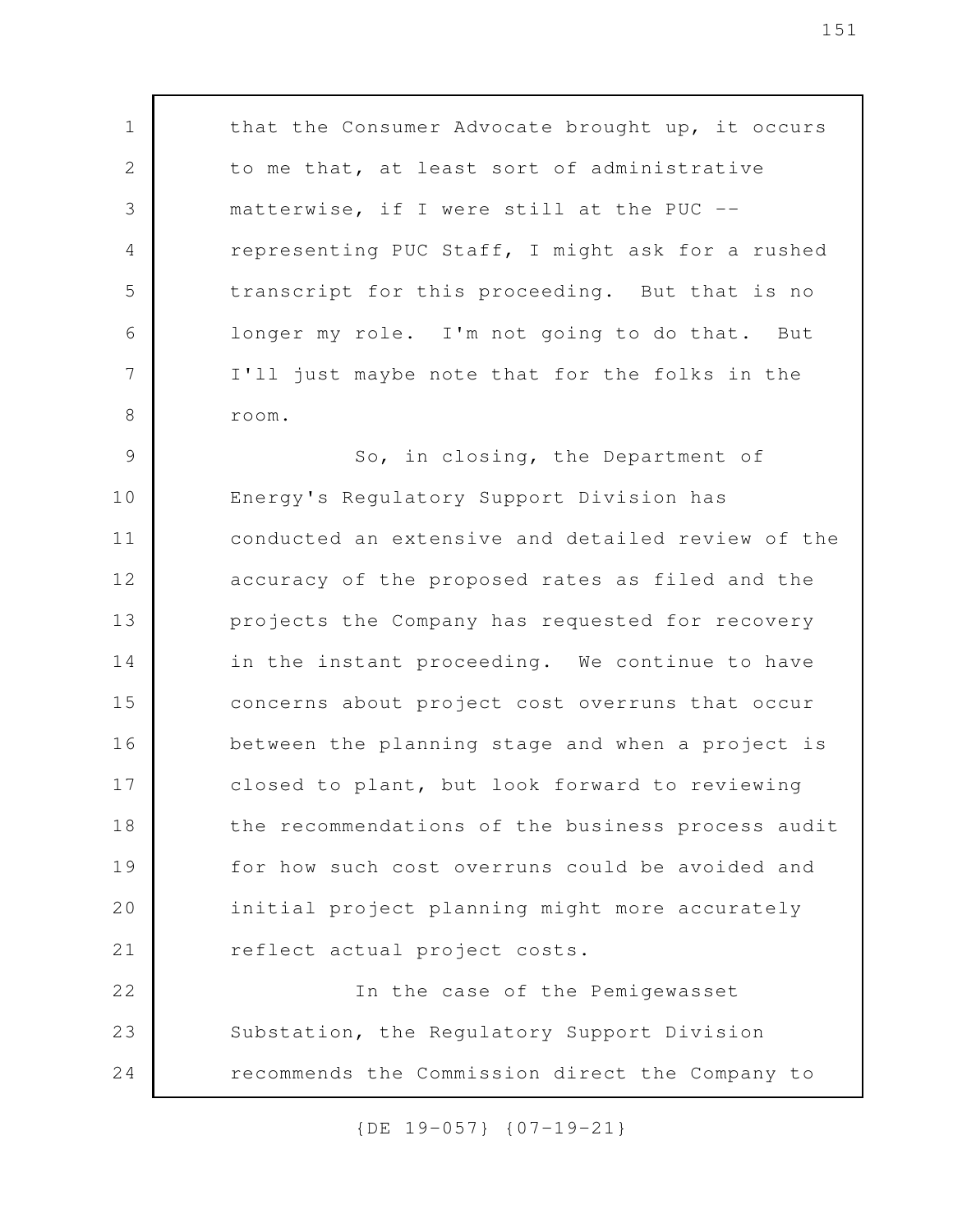remove at least the \$911,000 cited at Exhibit 64, Bates 056, the amount the Company witness identified as "consequential damages" relating to the error of its third party consultant. Ratepayers should not be on the hook for incremental costs associated with the errors of a third party consultant. 1 2 3 4 5 6 7

Furthermore, in light of the Audit Division recommendations, we also continue to have concerns about the accounting treatment of the load tap changer controllers, which we think inaccurately accounts for their maintenance as a capital addition, rather than simply an expense. And would recommend that the Commission direct the Company to remove, from this year's step, and at least last year's step, that which the Company has agreed would be subject to reconciliation, based on the Audit's recommendations. 8 9 10 11 12 13 14 15 16 17 18

As expressed by the Company witness, the replacement is clearly done during the maintenance of a larger apparatus, with a longer average service life, similar to the replacement of a faulty distributor cap on my car. We also continue to have concerns over 19 20 21 22 23 24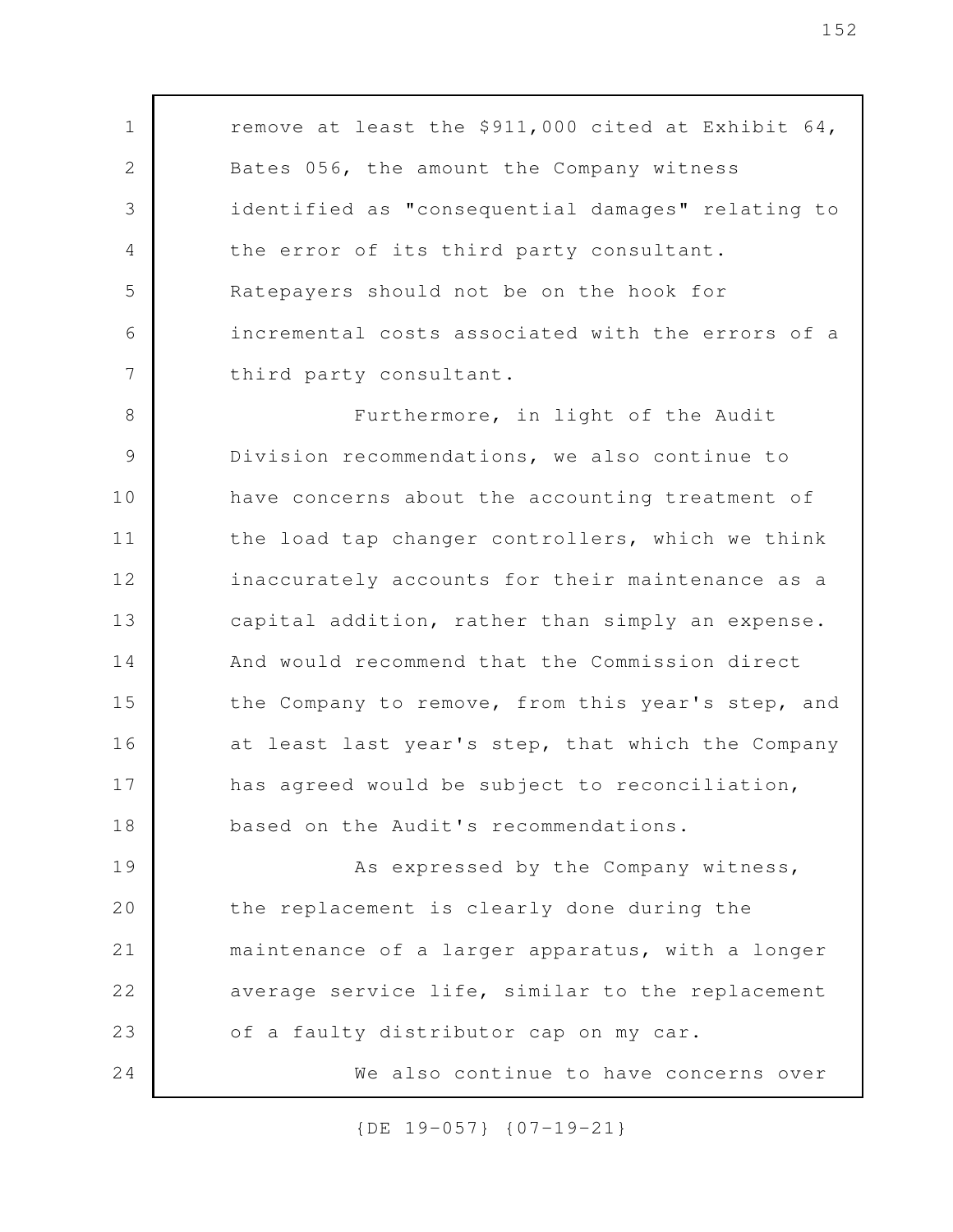the Company's treatment of damaged property, and encourage the Commission to take a hard look at this issue. The Audit Division recommendations, and the diminished incentive the Company would have to collect police reports in a timely manner, if it were to continue to book gross plant associated with these accounts credited for depreciation, rather than booking net plant, consistent with the Audit Staff's recommendation, as it considers the Company's request. Having said all of that, in summary, the Regulatory Support Division views the projects requested for recovery in this step as used and useful, their costs as prudently incurred, the rates proposed as just and reasonable, and recommends their approval by the Commission, subject to subsequent audit, but also subject to the following caveats: As far as the Pemigewasset Substation, we recommend non-recovery of the Company characterized -- of what the Company characterized as the incremental costs of \$911,000. As far as the LTCs, we recommend the Commission direct, on a going forward basis, reversal of the Company's 2012 1 2 3 4 5 6 7 8 9 10 11 12 13 14 15 16 17 18 19 20 21 22 23 24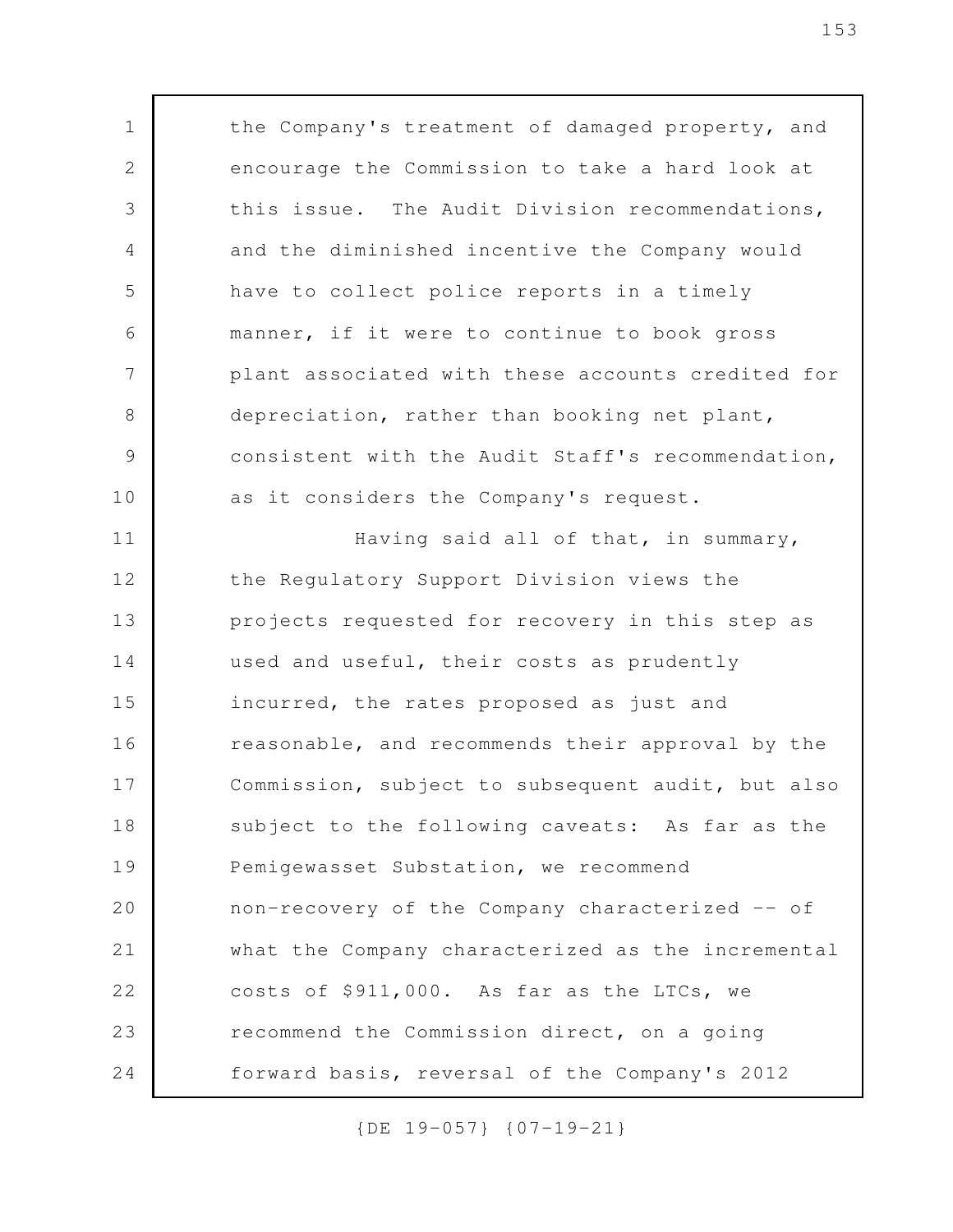decision on treatment of LTCs, recommend the Commission direct their removal from this step, and recommend that rates be reconciled to reflect a removal of LTCs from at least the last step, consistent with the Audit's recommendation, and the Company's agreement during the last step hearing. And, finally, we ask that the Commission act on findings -- on the findings on the expertise and on the recommendations of the Audit Division's report, related to accounting for damaged property, rule on the matter within this step increase, and reconcile treatment of the issue during last year's step increase. Thank you. CHAIRWOMAN MARTIN: Thank you, Mr. Buckley. And Mr. Fossum. MR. FOSSUM: Thank you. I'll start, as I often do, sort of general, and I'll get more specific. In general, the Company does support its filing as made, and believes that the projects that are identified were reasonable and appropriate projects that were prudently managed, that the costs were prudently incurred, and 1 2 3 4 5 6 7 8 9 10 11 12 13 14 15 16 17 18 19 20 21 22 23 24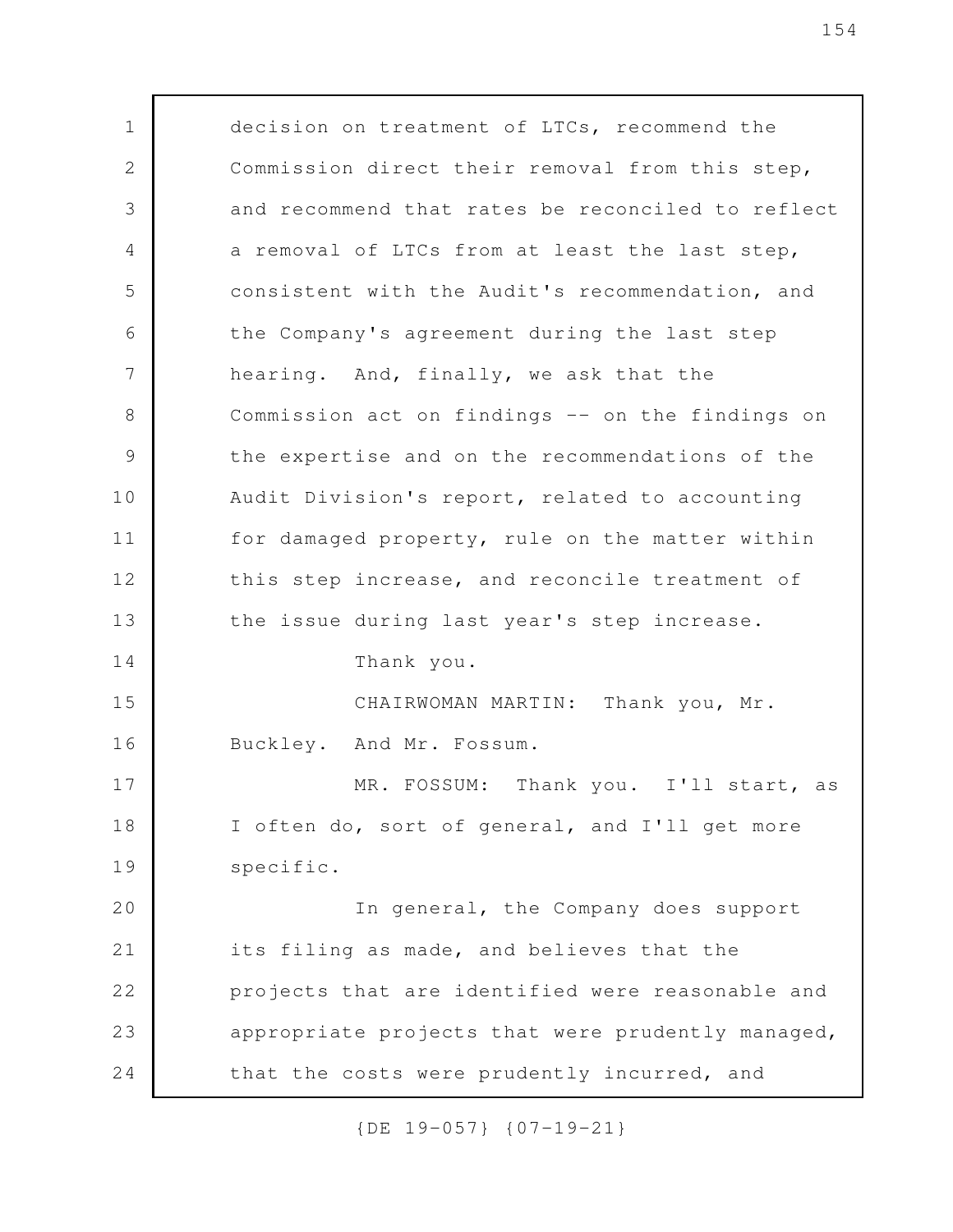should be recovered fully, and that the rates calculated consistent with them are just and reasonable and should be approved as filed. With respect to a few of the specific issues, and one of the things I guess I'll speak to is is an issue that has come about, the timing and the need for some additional information. As Ms. Menard had indicated in her testimony, some of the items in the Audit Report, they were known, you know, many months ago, and were to be subject to further discussions that she has testified haven't happened, but we'll confirm that by the record request, but that is the testimony that you've heard. So, and our understanding, therefore, was that some of these issues were to be discussed further, and handled in a different way, and not borne out in the relatively tight timeline of a proceeding like this. Getting to some of the more specific issues, the Department of Energy Staff has just recommended removal of costs associated with the Pemigewasset Substation project. And, as you 1 2 3 4 5 6 7 8 9 10 11 12 13 14 15 16 17 18 19 20 21 22 23

{DE 19-057} {07-19-21}

24

heard Mr. Plante testify today, those \$911,000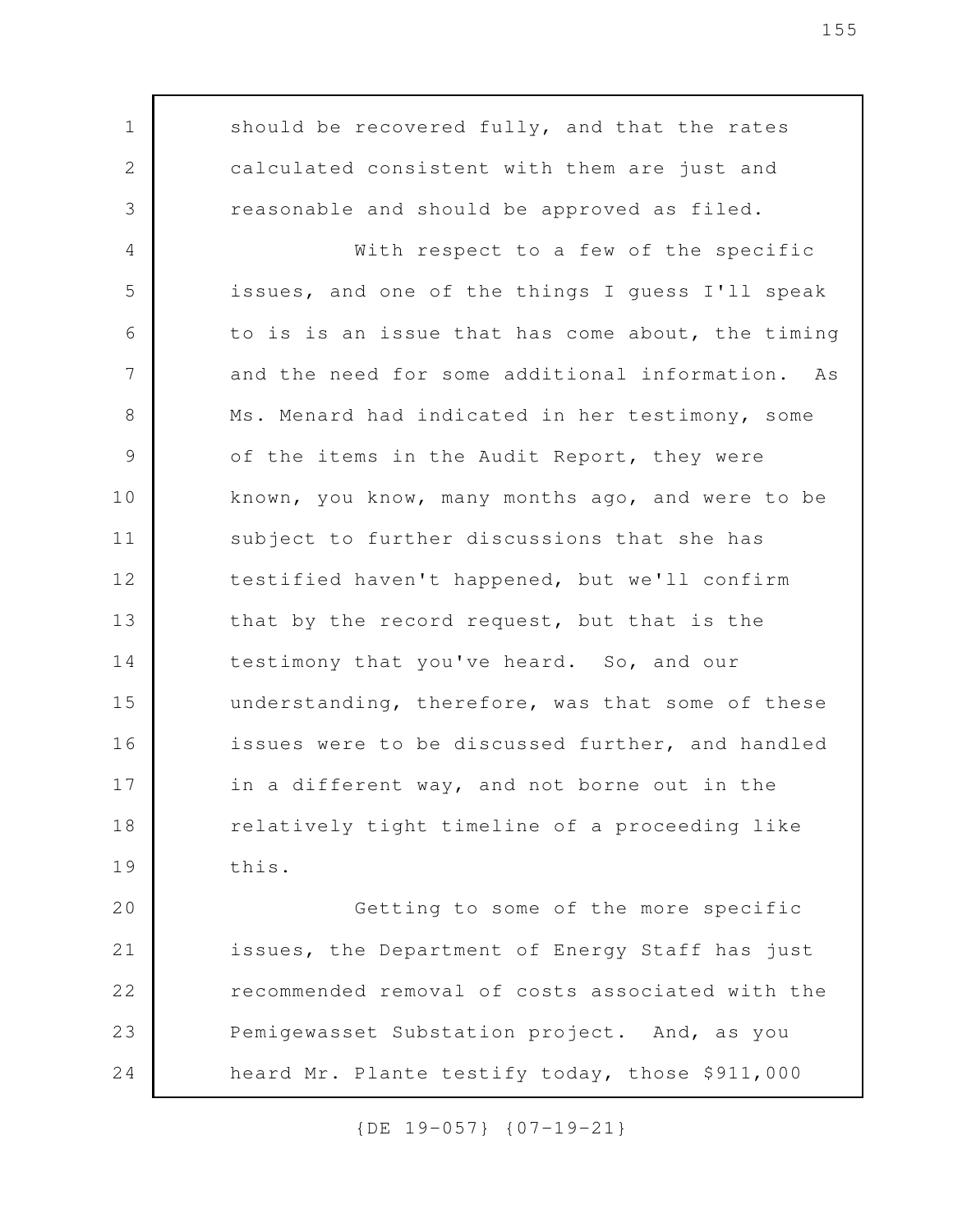that were identified came about because testing did exactly what it was that testing was supposed to do. It revealed an issue that needed to be addressed before an incredibly expensive piece of equipment, serving many customers, went into service and potentially resulted in some kind of a catastrophic failure. The cost that came from that were not inherently unreasonable. They were the byproduct of a proper process working properly. The fact that the Company is unable to recover all of the costs of that from a third party is not an indication that those costs were imprudent or unreasonable. And we would put forth that the project should be approved as it has been filed. With respect to the load tap controllers issue noted in the audit, those, as Ms. Menard testified to, those load tap controllers have been capitalized now for many years, including at the time of the rate case that was just completed. Meaning that those were capital items at that time and factored into the Company's revenue requirement as such at that 1 2 3 4 5 6 7 8 9 10 11 12 13 14 15 16 17 18 19 20 21 22 23 24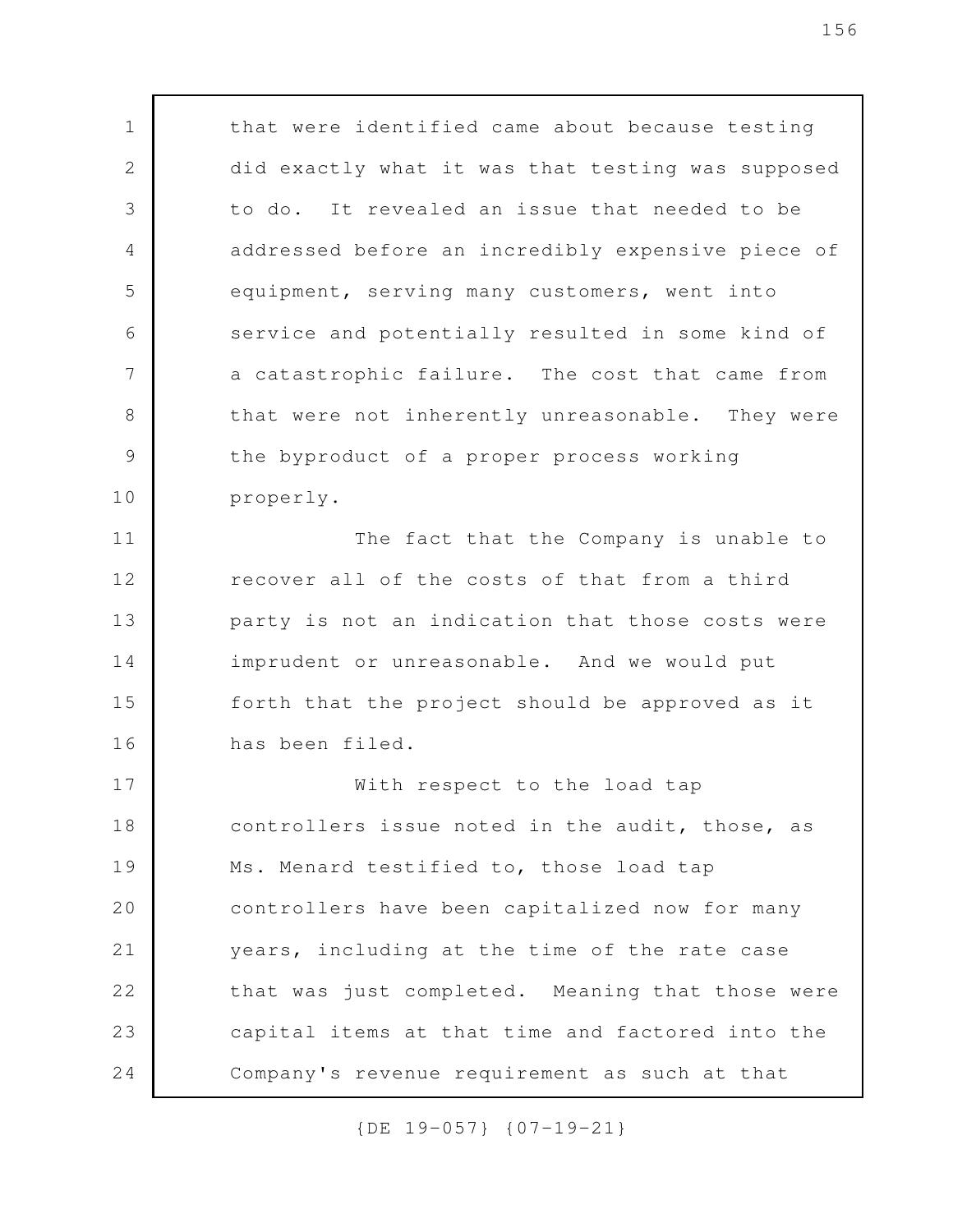time. To change their handling afterward, when they have been handled in a particular way for nearly a decade, and through the Audit Staff's review in a rate case, seems unreasonable and inappropriate. There may be room for reasonable disagreement about the meaning of a FERC regulation. And, clearly, that disagreement exists. It would be our position that this is a continuing disagreement that has yet to be resolved, and is not a basis to call for the removal of a number of cost items that have been appropriately included. On the issue of insurance recoveries, the Department of Energy Staff's position seems to assume that recovery of costs from damage causers is a given. And that only the net plant should be involved, because at some level the dollars will be recovered. And, as you've heard Ms. Menard testify, that isn't the case. There is no diminished incentive on our part to recover those dollars. When damage is done to our system, that doesn't create a blank check for us to build 1 2 3 4 5 6 7 8 9 10 11 12 13 14 15 16 17 18 19 20 21 22 23 24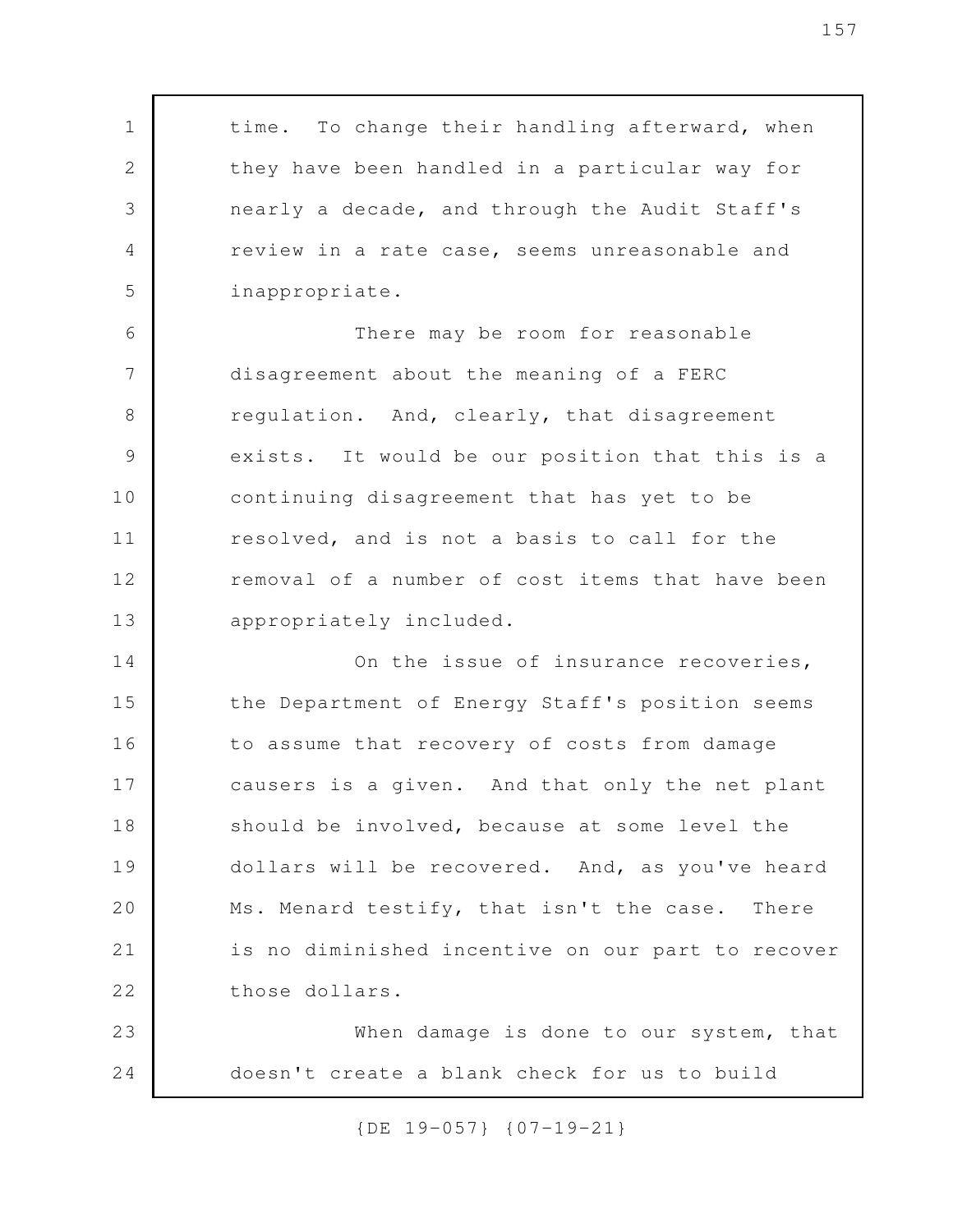whatever we like and whenever we like, regardless of the cost or its utility. We replace the equipment that's damaged, credit the work orders appropriately, and we account for the cost as Ms. Menard has testified. Nothing about any of that treatment is inappropriate or unreasonable. And, again, to the extent that there may be some further discussion to be had about it, we would welcome such further discussions, but don't believe it is appropriate, on the evidence that you have before you, to conclude that it's being inherently handled improperly. If there is a disagreement, I think there's room for us to talk about it. Also, as the DOE Staff noted, the business process audit would likely reveal some 1 2 3 4 5 6 7 8 9 10 11 12 13 14 15 16

information about the way that the Company conducts its business, hopefully all positive, but likely that there are areas for improvement. And we are open to that improvement. 17 18 19 20

You have heard both Mr. Lajoie and Mr. Plante testify today about changes that the Company has made in last few years to improve its processes, to make its estimates more rigorously 21 22 23 24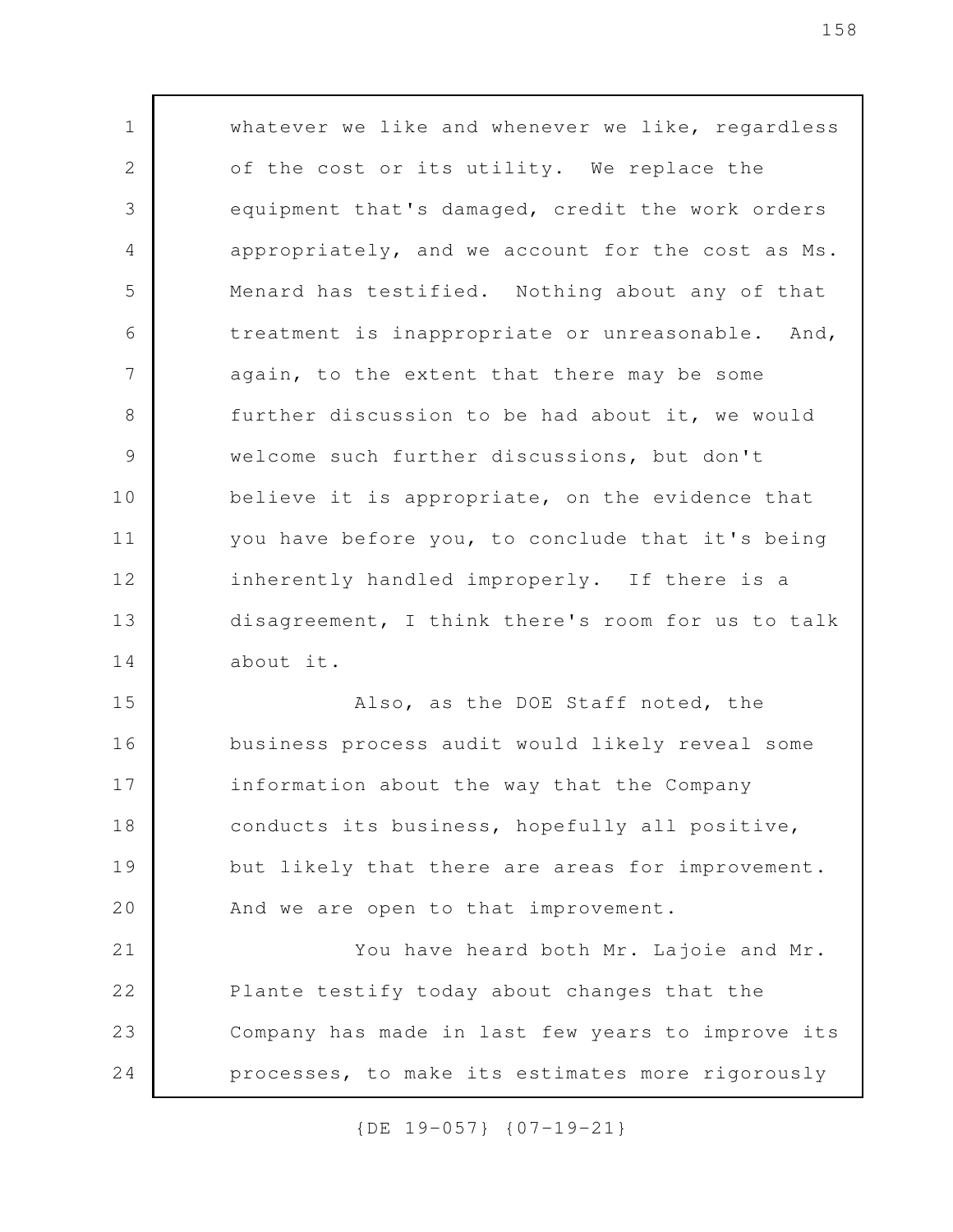evaluated, and to make sure that we're working with the fullest and most complete information possible, and that we are controlling the cost and scope and other issues on every project that we come across. We are open to making more changes as might be necessary. So, with that said, I believe it's fair to say that, on the evidence that you have before you, that the testimony you have heard and the information that's been presented, there is no evidence that indicates that these projects were improper or imprudent, and the cost of them should be recovered, the rates as calculated and shown in the testimony should be approved as filed, and we request that the Commission do so. With that said, we will look to provide the record requests as quickly as we can, and give the Commission a complete record upon which to make its decision. Thank you. CHAIRWOMAN MARTIN: Okay. Thank you, everyone. With that, we will close the record, other than for the record requests that we left 1 2 3 4 5 6 7 8 9 10 11 12 13 14 15 16 17 18 19 20 21 22 23 24